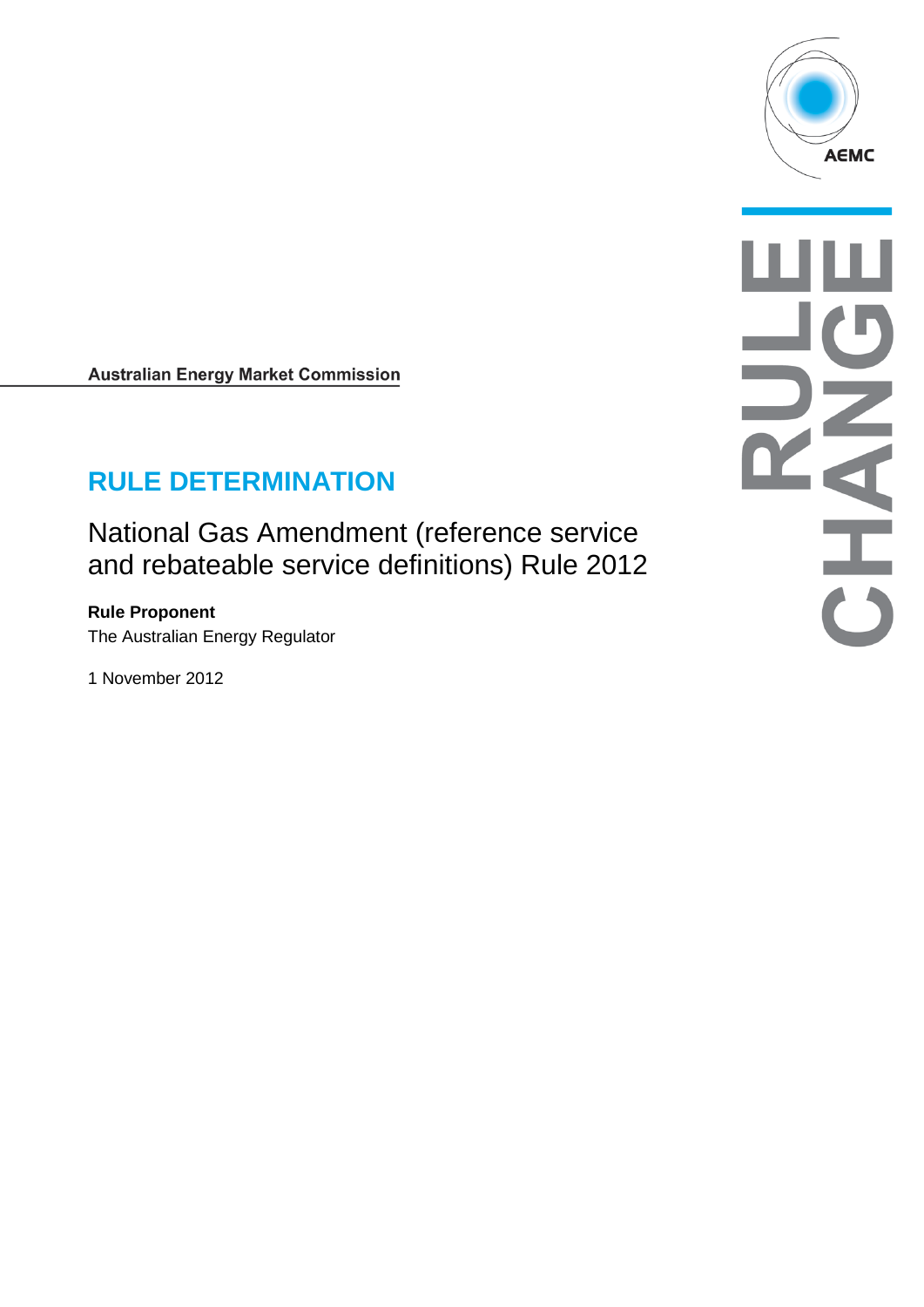#### **Inquiries**

Australian Energy Market Commission PO Box A2449 Sydney South NSW 1235

**E**: aemc@aemc.gov.au **T**: (02) 8296 7800 **F**: (02) 8296 7899

Reference: GRC0012

#### **Citation**

AEMC 2012, Reference service and rebateable service definitions, Rule Determination, 1 November 2012 , Sydney

#### **About the AEMC**

The Council of Australian Governments (COAG), through its then Ministerial Council on Energy (MCE), established the Australian Energy Market Commission (AEMC) in July 2005. In June 2011, COAG established the Standing Council on Energy and Resources (SCER) to replace the MCE. The AEMC has two principal functions. We make and amend the national electricity, gas and energy retail rules, and we conduct independent reviews of the energy markets for the SCER.

This work is copyright. The Copyright Act 1968 permits fair dealing for study, research, news reporting, criticism and review. Selected passages, tables or diagrams may be reproduced for such purposes provided acknowledgement of the source is included.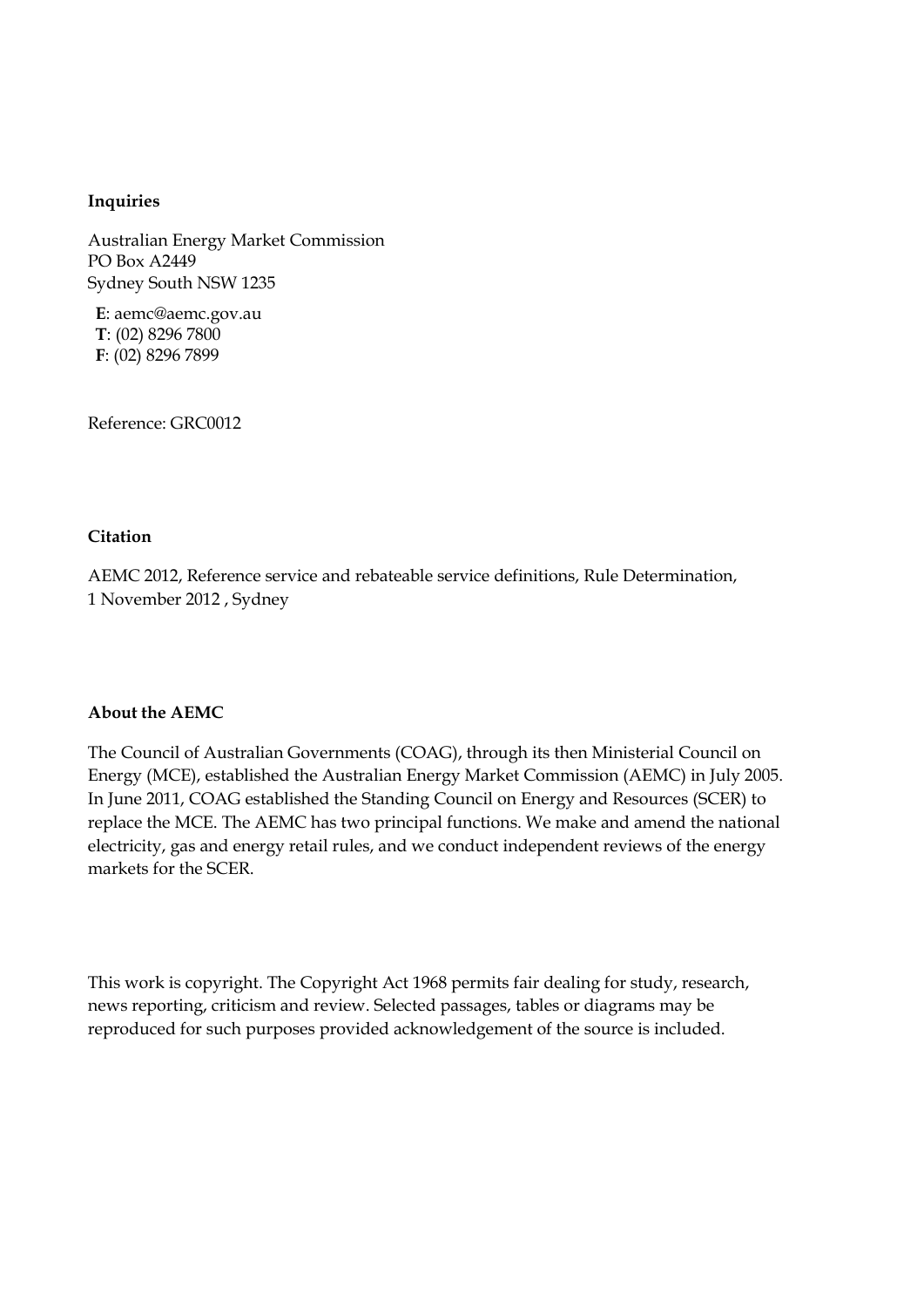## **Summary**

The Australian Energy Market Commission (Commission) has amended the definition of reference services in the National Gas Rules (NGR) to provide regulators with greater flexibility in determining the appropriate regulatory treatment of pipeline services.

The amended reference service definition will allow prices for regulated services to be set at levels that are more efficient and cost reflective. As a result, pipeline service providers should receive clearer incentives to efficiently invest in and operate pipeline services. In turn, users of pipeline services, and ultimately gas consumers, should pay only for the services that they use.

The final rule does not amend the rebateable service definition.

This final rule determination has been made in response to the reference service and rebateable service definitions rule change request (rule change request) submitted by the Australian Energy Regulator (AER) on 5 August 2011. The final rule will commence on 2 May 2013.

#### *The AER's proposed rule change*

The AER stated that the current definition of a reference service does not provide it with sufficient flexibility for it to determine the most appropriate regulatory treatment of pipeline services such as backhaul and interruptible services. This is because the current definition requires all pipeline services that are likely to be sought by a significant part of the market to be included in an access arrangement. The AER's proposal would have the effect of ensuring that at least one pipeline service that is likely to be sought by a significant part of the market be included in an access arrangement. Without the proposed change to the NGR, the AER considered that the application of the current definition would be likely to result in access arrangement decisions which, in some circumstances, do not provide incentives for the most efficient investment in, and use of, pipeline services.

The AER also proposed that the rebateable service definition be amended. The current definition requires that the market for a rebateable service be substantially different from the market for any reference service. The AER considered that this requirement should be removed as it may prevent revenue from other pipeline services being rebated to users of a reference service, even when it is efficient to do so having regard to the appropriate allocation of costs between users of pipeline services. The proposed rebateable service definition would allow more pipeline services to be classified as rebateable services than is currently possible.

The AER submitted that the proposed rule amending the two definitions would address its specific concern about the revenue earned from authorised maximum daily quantity credit certificates (AMDQ cc) in the Victorian declared transmission system (DTS). It considered that APA GasNet (the service provider of the Victorian DTS) is recovering more than its efficient pipeline costs because of the revenue earned from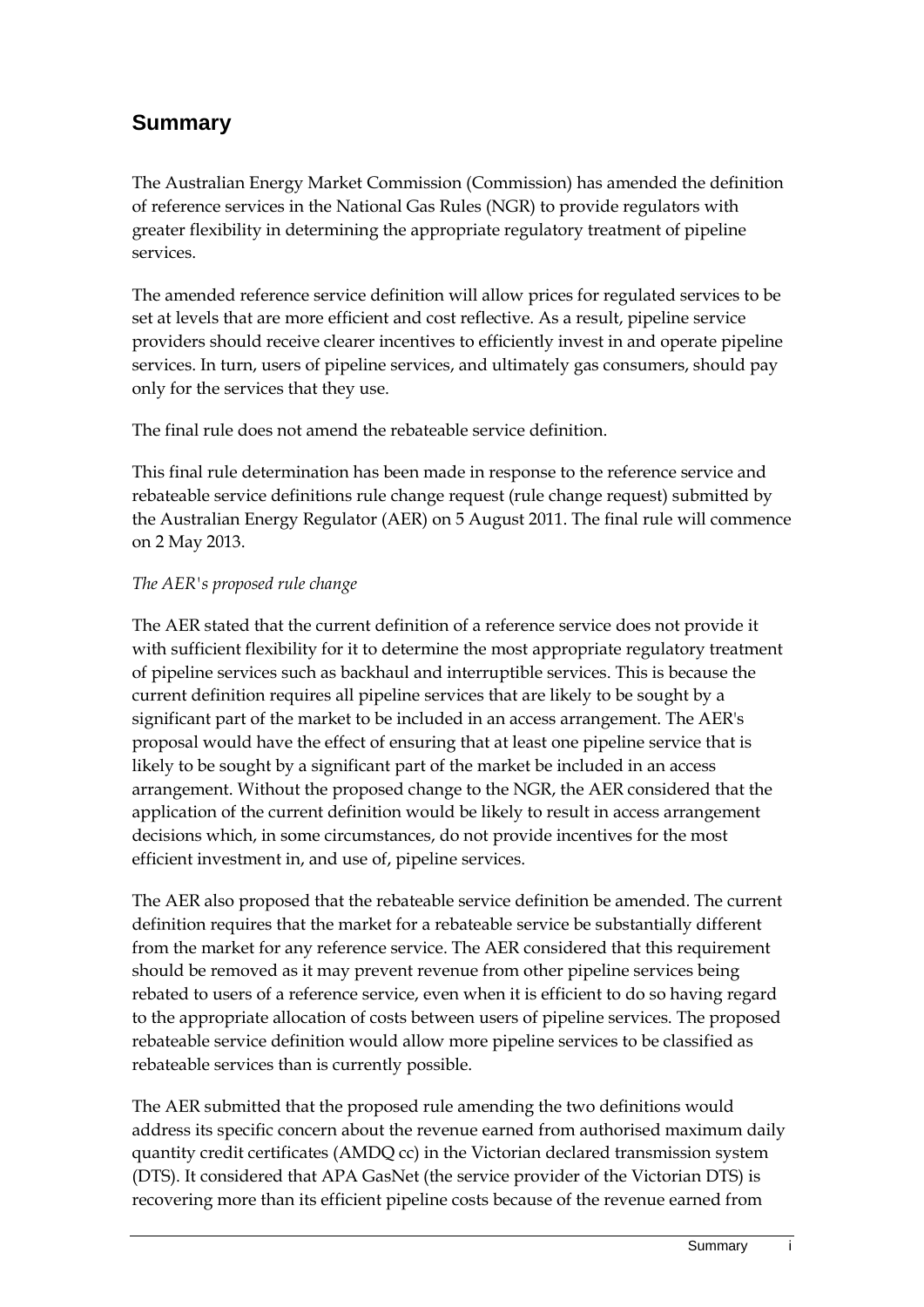AMDQ cc. The AER submitted that the proposed rule would allow AMDQ cc to be treated as a rebateable service. This would have the effect of requiring revenue earned from the sale of AMDQ cc to be rebated against revenue from the reference services on the Victorian DTS, consequently reducing the reference tariff and limiting APA GasNet's over-recovery of revenue.

#### *Commission's decision*

The Commission's final rule amends the current definition of a reference service in the NGR. It provides regulators with some discretion (limited by the revenue and pricing principles) in considering the appropriate regulatory treatment of pipeline services that are likely to be sought by a significant part of the market.

The Commission has decided to make a rule which is a more preferable rule to the AER's proposed rule. The final rule differs from the proposed rule in that it only makes changes the reference service definition. It requires the AER to take into account the revenue and pricing principles in making a decision about reference services. The final rule also includes a consequential rule change resulting from the changes to the reference service definition. The final rule does not amend the current rebateable service definition.

The final rule applies to all natural gas pipelines that are, or may be, subject to full regulation by the AER or the Economic Regulatory Authority of Western Australia (ERA).

#### *Reasons for the Commission's decision*

The Commission has made a more preferable rule as it considers that it is likely to better contribute to the achievement of the national gas objective than the proposed rule. In particular, the final rule will better promote:

- the efficient use of, and investment in, pipeline services. When significant uncertainty exists about the revenue and demand for a pipeline service, the final rule reduces the likelihood that inefficient tariffs are set for that service; and
- the long term interests of consumers with respect to price and security of gas supply by allowing regulators to decide whether a pipeline service sought by a significant part of the market is a reference service. As a result, regulators would not be required to set a tariff for the relevant service which in certain circumstances may not be reflective of efficient costs.

The final rule will provide regulators with discretion to accommodate the particular circumstances of a pipeline and the services it offers. It will allow regulators to recognise that in some circumstances market mechanisms, rather than setting a reference tariff in accordance with the NGR, may be better at determining the price for, and allocation of, a pipeline service that is likely to be sought by a significant part of the market. As a result, the final rule should not increase investment risk on regulated pipelines. Instead, it may aid investment by providing service providers with relevant and appropriate pricing signals.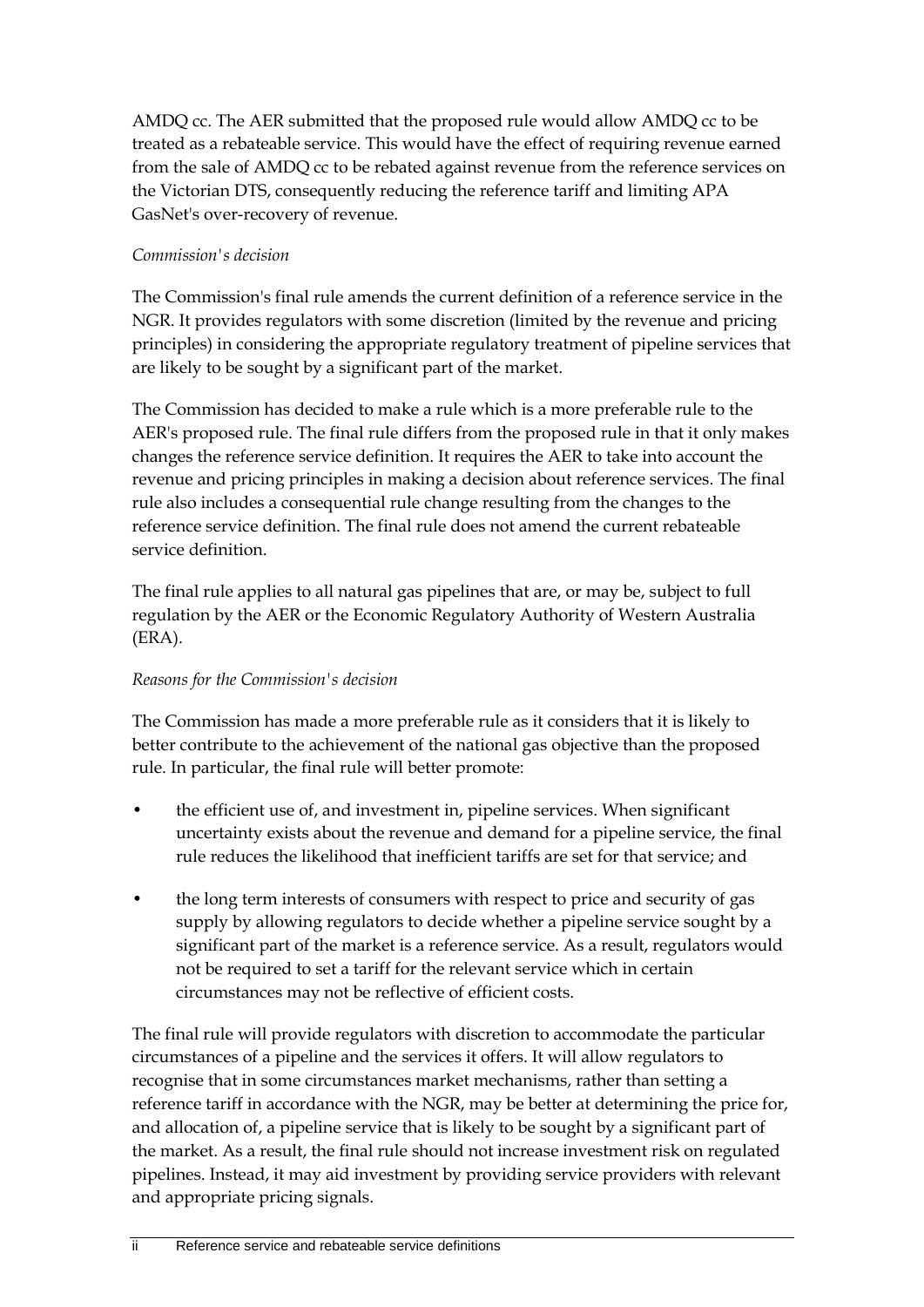The final rule does not amend the rebateable service definition. The Commission has assessed the potential impact of the AER's proposed rebateable service definition on both the Victorian DTS as well as other regulated pipelines. It also carried out additional consultation on whether an alternative amended rebateable service definition should apply.

The consultation carried out throughout this rule change process has brought to the Commission's attention a number of complex issues. These matters include differences in regulating pipeline services on the Victorian DTS compared to regulating pipeline services on other pipelines due to different market designs. Further consideration of the implications in accommodating these different market designs into one economic regulatory framework is beyond the scope of this rule change.

However, the Commission's conclusion is that at present, the case for amending the rebateable service definition in the NGR has not been made for either the Victorian DTS or for other regulated pipelines. The Commission is not satisfied that the potential benefits of making the AER's proposed change to the rebateable service definition outweigh the potential costs. Specifically, any increase in investment risk that may result from a change could result in inefficient investment in pipeline services. This would not be in the long term interest of gas consumers.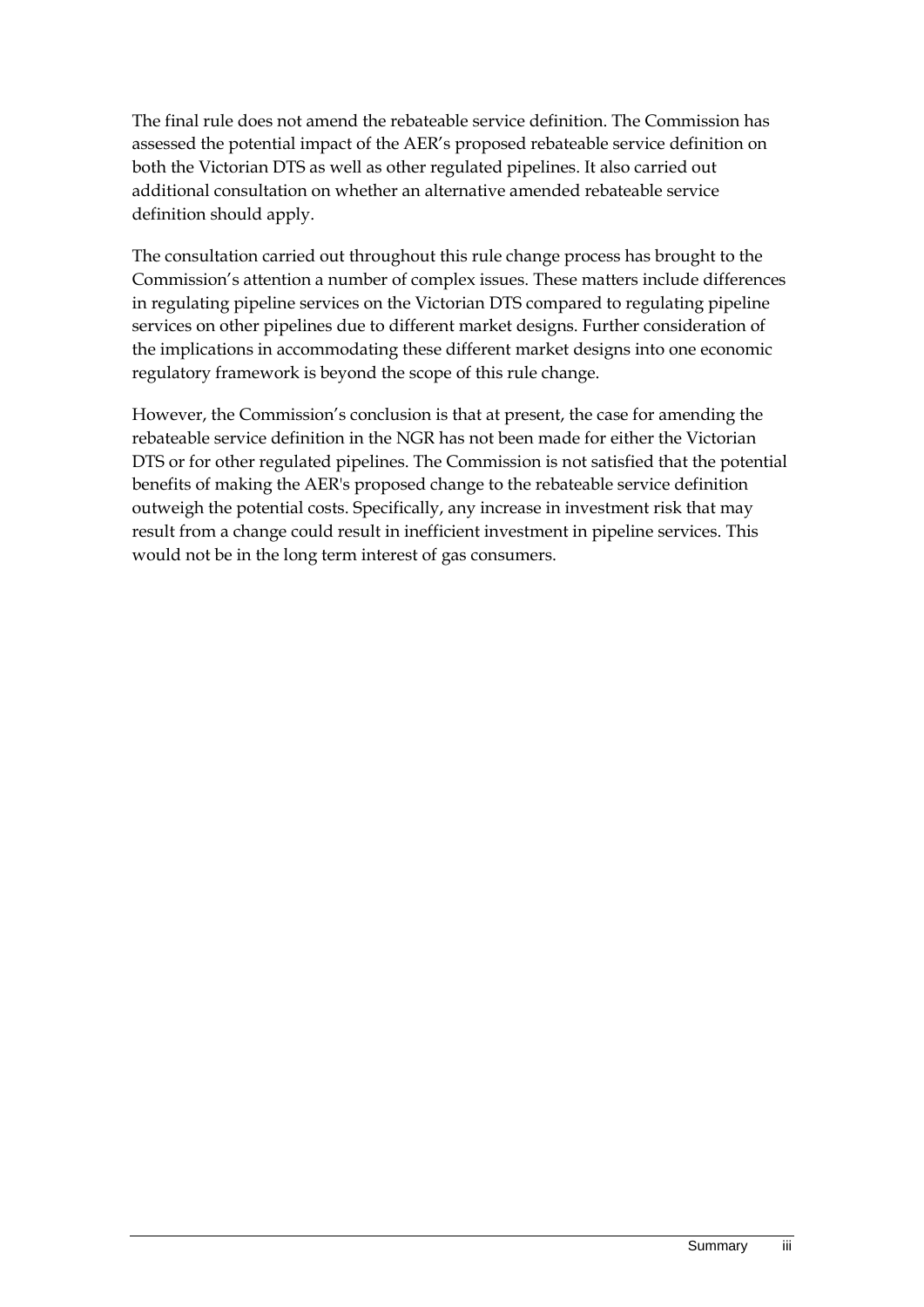## **Contents**

| $\mathbf{1}$   |     |                                                                    |
|----------------|-----|--------------------------------------------------------------------|
|                | 1.1 |                                                                    |
|                | 1.2 |                                                                    |
|                | 1.3 |                                                                    |
|                | 1.4 |                                                                    |
|                | 1.5 |                                                                    |
|                | 1.6 |                                                                    |
|                | 1.7 |                                                                    |
| $\overline{2}$ |     |                                                                    |
|                | 2.1 |                                                                    |
|                | 2.2 |                                                                    |
|                | 2.3 |                                                                    |
|                | 2.4 |                                                                    |
|                | 2.5 |                                                                    |
|                | 2.6 |                                                                    |
|                | 2.7 |                                                                    |
| 3              |     |                                                                    |
|                | 3.1 |                                                                    |
|                |     |                                                                    |
|                | 3.3 |                                                                    |
| 4              |     |                                                                    |
| 5              |     |                                                                    |
|                | 5.1 |                                                                    |
|                | 5.2 |                                                                    |
|                | 5.3 |                                                                    |
| 6              |     | Rebateable service definition in relation to the Victorian DTS  28 |
|                | 6.1 |                                                                    |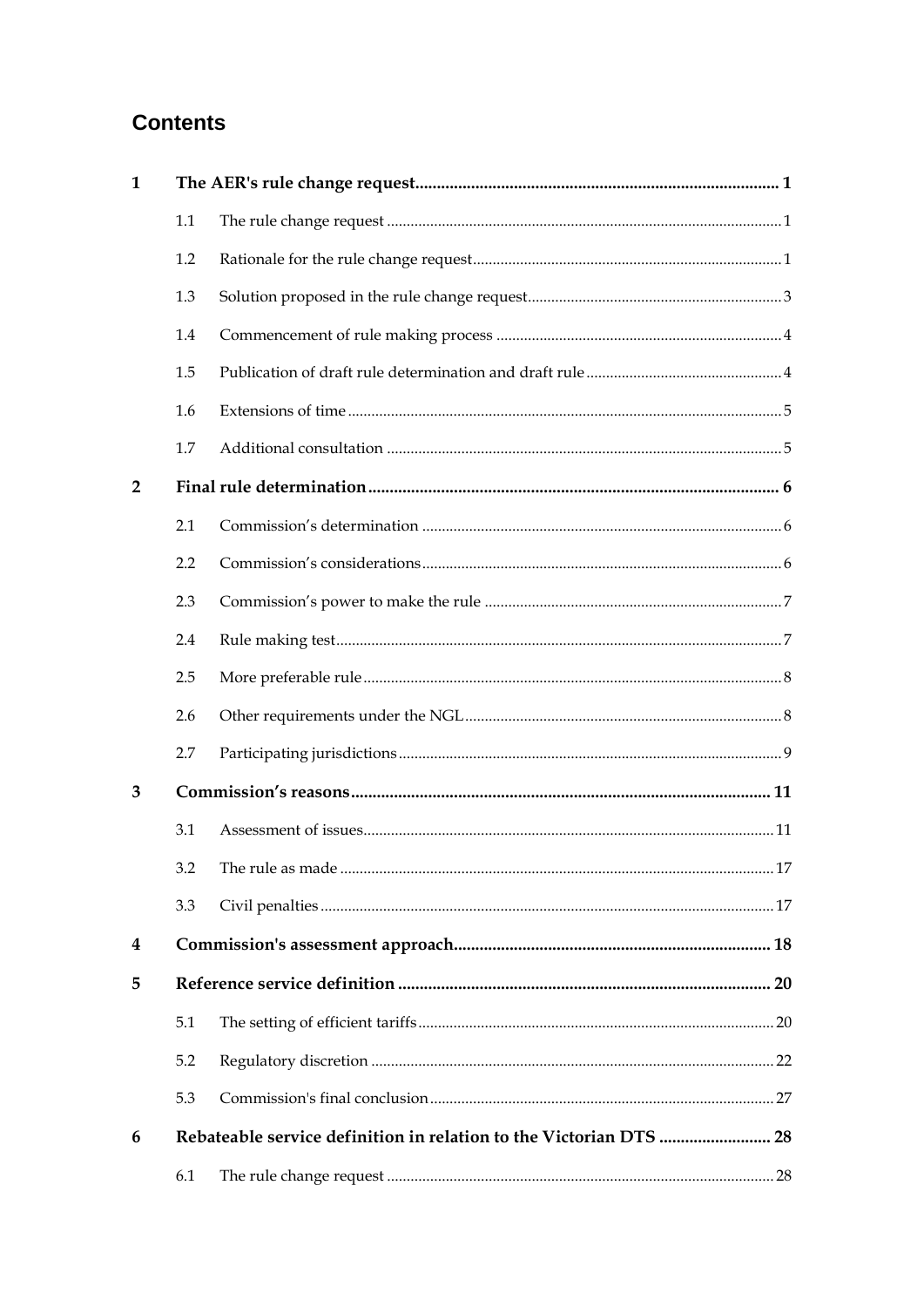|   | 6.2 |                                                                                 |  |  |
|---|-----|---------------------------------------------------------------------------------|--|--|
|   | 6.3 |                                                                                 |  |  |
|   | 6.4 |                                                                                 |  |  |
|   | 6.5 |                                                                                 |  |  |
|   | 6.6 |                                                                                 |  |  |
|   | 6.7 |                                                                                 |  |  |
|   | 6.8 |                                                                                 |  |  |
| 7 |     | Rebateable service definition in relation to other fully regulated pipelines 46 |  |  |
|   | 7.1 |                                                                                 |  |  |
|   | 7.2 |                                                                                 |  |  |
|   | 7.3 |                                                                                 |  |  |
|   | 7.4 |                                                                                 |  |  |
|   | 7.5 |                                                                                 |  |  |
|   | 7.6 |                                                                                 |  |  |
|   | 7.7 |                                                                                 |  |  |
| 8 |     |                                                                                 |  |  |
|   | 8.1 |                                                                                 |  |  |
|   | 8.2 |                                                                                 |  |  |
|   |     |                                                                                 |  |  |
|   |     |                                                                                 |  |  |
| A |     |                                                                                 |  |  |
| B |     |                                                                                 |  |  |
|   | B.1 |                                                                                 |  |  |
|   | B.2 |                                                                                 |  |  |
|   | B.3 |                                                                                 |  |  |
| C |     | Regulation of pipeline service and differences in market structure 78           |  |  |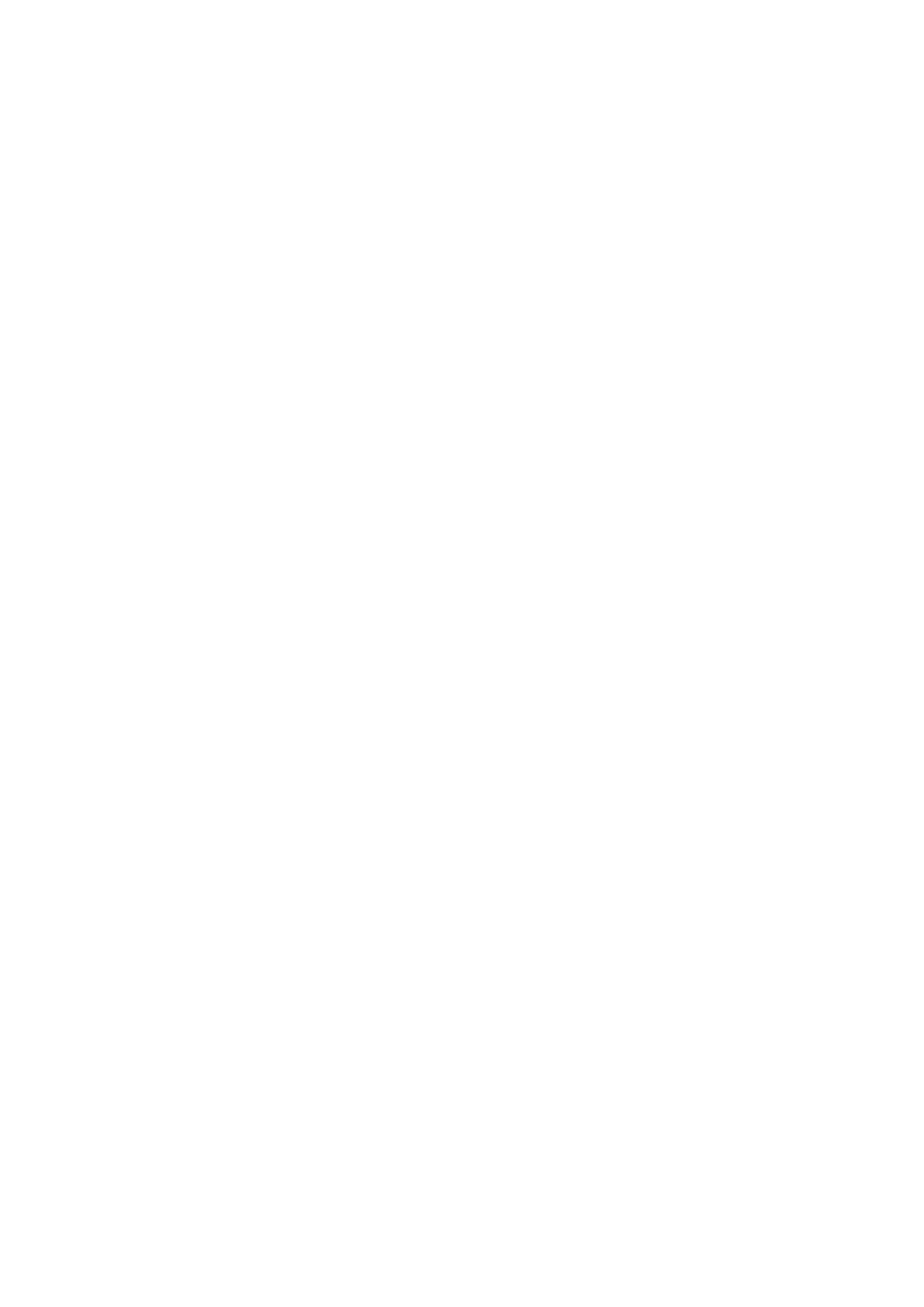## <span id="page-8-0"></span>**1 The AER's rule change request**

## <span id="page-8-1"></span>**1.1 The rule change request**

On 5 August 2011, the Australian Energy Regulator (AER or rule proponent) made a request to the Australian Energy Market Commission (Commission) to make a rule change regarding the definitions of reference service and rebateable service (rule change request).

## <span id="page-8-2"></span>**1.2 Rationale for the rule change request**

In this rule change request the rule proponent sought to amend the definitions of reference service and rebateable service to provide more flexibility in the regulatory treatment of pipeline services. A number of key points raised in the rule change request are summarised as follows.

In relation to the reference service definition, the AER stated that:

- currently all pipeline services are defined as reference services if they are likely to be sought by a significant part of the market;
- the proposed rule change includes the requirement that at least one pipeline service that is likely to be sought by a significant part of the market be included in an access arrangement. This requirement previously existed under the National Third Party Access Code for Natural Gas Pipeline Systems (Gas Code);
- the current definition does not provide flexibility for the regulatory treatment of pipeline services (such as backhaul and interruptible services) as either reference or rebateable services or neither;
- this flexibility previously existed under the Gas Code and was removed in the transfer to the National Gas Rules (NGR); and
- the application of the current definition is likely to result in access arrangement decisions which, in some circumstances, do not provide incentives for the most efficient investment in, and use of, pipeline services.

In relation to the rebateable service definition, the AER stated that:

- currently, the definition requires that the market for a rebateable service be substantially different from the market for any reference service;
- the current requirement may prevent revenue from other pipeline services being rebated to users, even when it is efficient to do so;
- in circumstances where there is a high level of uncertainty of revenue and demand for a pipeline service or where there is uncertainty due to commercial and technical arrangements, the regulator should have discretion to decide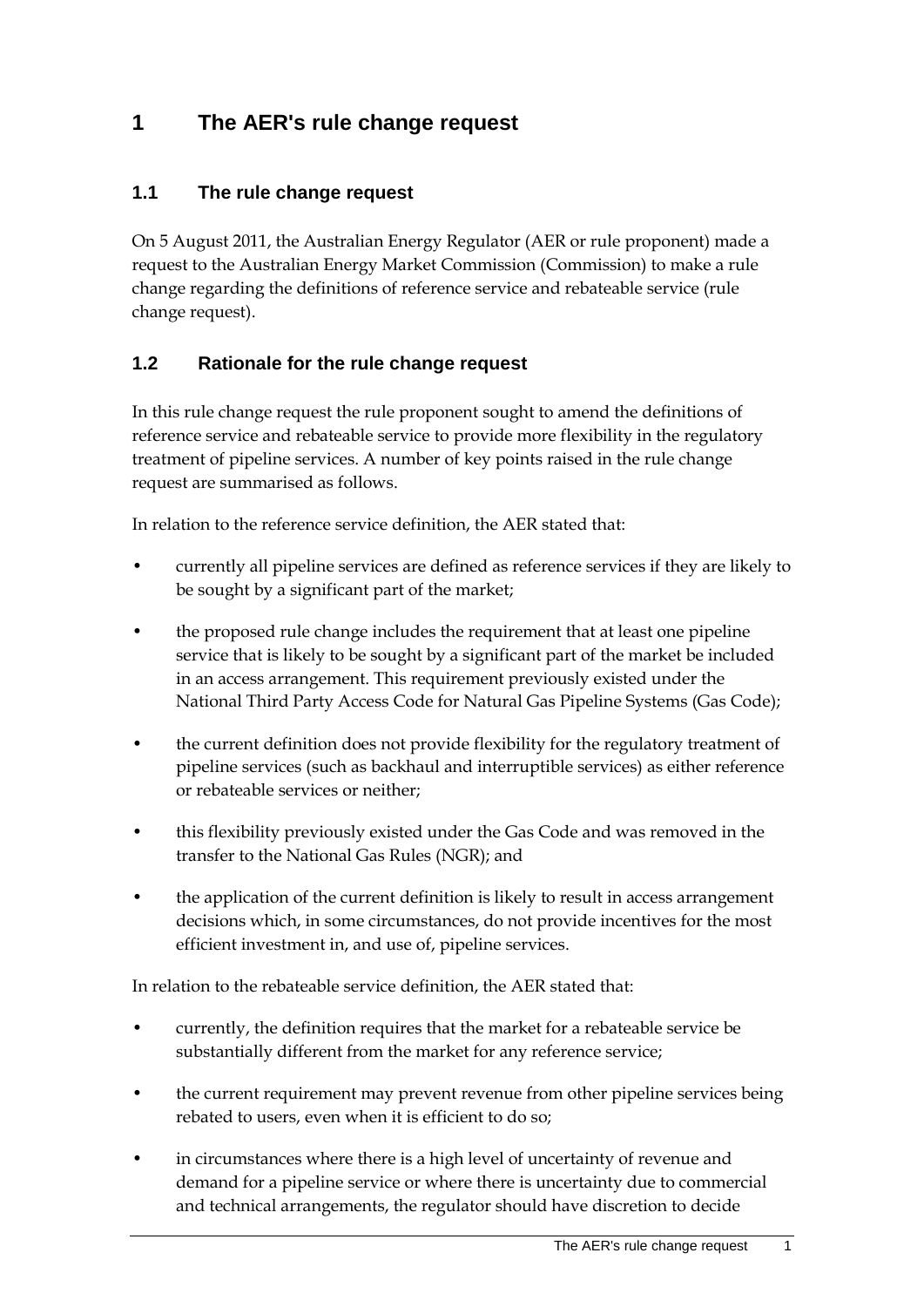whether a pipeline service is a rebateable service that is negotiated with users, a reference service, or neither; and

• the use of the current definition is likely to result in access arrangement decisions which are contrary to the long term interests of consumers with respect to price.

The AER raised concerns about regulation of the Victorian declared transmission system (DTS) which are discussed below. It also expressed concerns about its inability to set efficient tariffs for pipeline services such as backhaul and interruptible, which may be offered on other regulated pipelines.

## **1.2.1 Specific issue the rule change was seeking to address**

The AER submitted that the proposed rule change would address a specific issue that it anticipated would arise in its review of the APA GasNet access arrangement. The service provider, APA GasNet Australia (Operations) Pty Limited (APA GasNet), submitted a revised access arrangement proposal on 2 April 2012 for the Victorian DTS for the AER's assessment and approval.[1](#page-9-0)

APA GasNet's access arrangement extends for a period of five years and sets out tariffs, terms and conditions and non-tariff policies and elements for pipeline services that have been identified as reference services. Under the current access arrangement, pipeline services that are considered as likely to be sought by a significant part of the market (that is, reference services) are the gas transportation services that are provided to users in agreements made in accordance with the Market System Operating (MSO) rules.[2](#page-9-1) The MSO rules are now contained in Part 19 of the NGR – the Declared Wholesale Gas Market (DWGM) rules.

The specific issue about the APA GasNet access arrangement that concerned the AER was whether AMDQ credit certificates (AMDQ cc) should be treated as a reference service or as a rebateable service.<sup>[3](#page-9-2)</sup> AMDQ cc provide preferential rights to holders (shippers or pipeline users) for specified amounts of pipeline capacity when the transmission system becomes constrained. AMDQ cc are specific to a certain injection point and are sold to users by APA GasNet through a tender process. The AER's view was that under the current rules AMDQ cc should be regarded as a reference service as they are likely to be sought by a significant part of the market. This would require a reference tariff to be set. However in its rule change request, the AER stated that setting a reference tariff for the AMDQ cc service would not be appropriate due to technical and/or commercial arrangements associated with the APA GasNet and the Victorian gas arrangements. Consequently, it would prefer to have the AMDQ cc service classified as a rebateable service in the next access arrangement period (2013–2017).

<span id="page-9-0"></span><sup>&</sup>lt;sup>1</sup> The AER released its draft decision in relation to APA GasNet's access arrangement proposal on 11 September 2012. The AER's final decision is to be released in March 2013.

<span id="page-9-1"></span><sup>2</sup> APA Group, *GasNet Australia access arrangement*, approved 25 June 2008, commencement date 1 January 2008, pp3 and 17.

<span id="page-9-2"></span><sup>3</sup> AMDQ cc only exist in the Victorian DTS. A description of AMDQ cc is provided at Appendix A.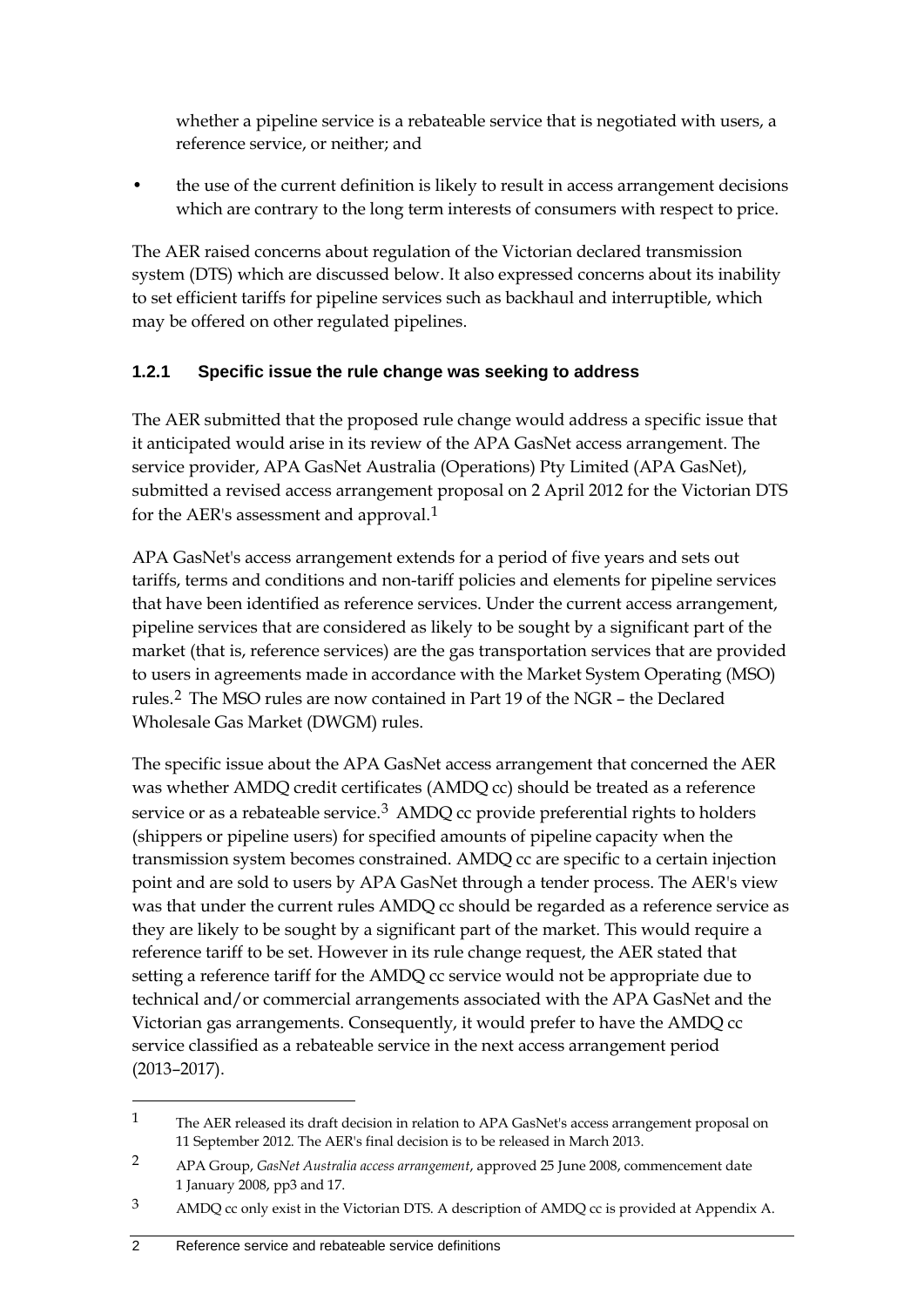The AER submitted that APA GasNet has already contracted AMDQ cc with a significant part of the market for the 2013–2017 access arrangement period. Under these circumstances if AMDQ cc are not treated as a rebateable service, then according to the AER, APA GasNet may over-recover its efficient pipeline costs by selling unused contracted capacity which would not be taken into account in the setting of reference service. Also, the AER was concerned that APA GasNet would retain all additional revenue resulting from the sale of AMDQ cc at a price that is above the relevant reference tariff. According to the AER, the combined impact of these effects would result in APA GasNet recovering and retaining higher revenue than that set as the target regulated revenue under the access arrangement.<sup>[4](#page-10-1)</sup>

### <span id="page-10-0"></span>**1.3 Solution proposed in the rule change request**

The AER proposed to resolve the issue discussed above by making a rule that amends both the reference service and rebateable service definitions in the NGR. The proposed rule sought to:

- amend the definition of a reference service in rule 101 of the NGR by:
	- removing the requirement that a full access arrangement must specify all reference services (being pipeline services sought by a significant part of the market);
	- including the requirement that a full access arrangement must specify as a reference service at least one pipeline service likely to be sought by a significant part of the market; and
	- allowing the relevant regulator discretion in determining what other pipeline services that are likely to be sought by a significant part of the market should be included as a reference service.
- amend the definition of a rebateable service in rule 93(4) of the NGR by:
	- removing the requirement that the market for such a service be substantially different to the market for any reference service; and
	- providing that a service that is not a reference service may be a rebateable service if either substantial uncertainty exists concerning the extent of demand for the service, or the revenue to be generated or it is not commercially and technically reasonable to set a reference tariff for such a service.

The proponent's rule change request included a proposed draft rule.

<span id="page-10-1"></span><sup>&</sup>lt;sup>4</sup> While reference tariffs are required to be approved by the AER, the level of the target revenue established under its access arrangement is important for APA GasNet. This is because the revenue approach it uses is an average revenue yield. APA Group, *GasNet access arrangement submission*, 14 May 2007, pp104-107.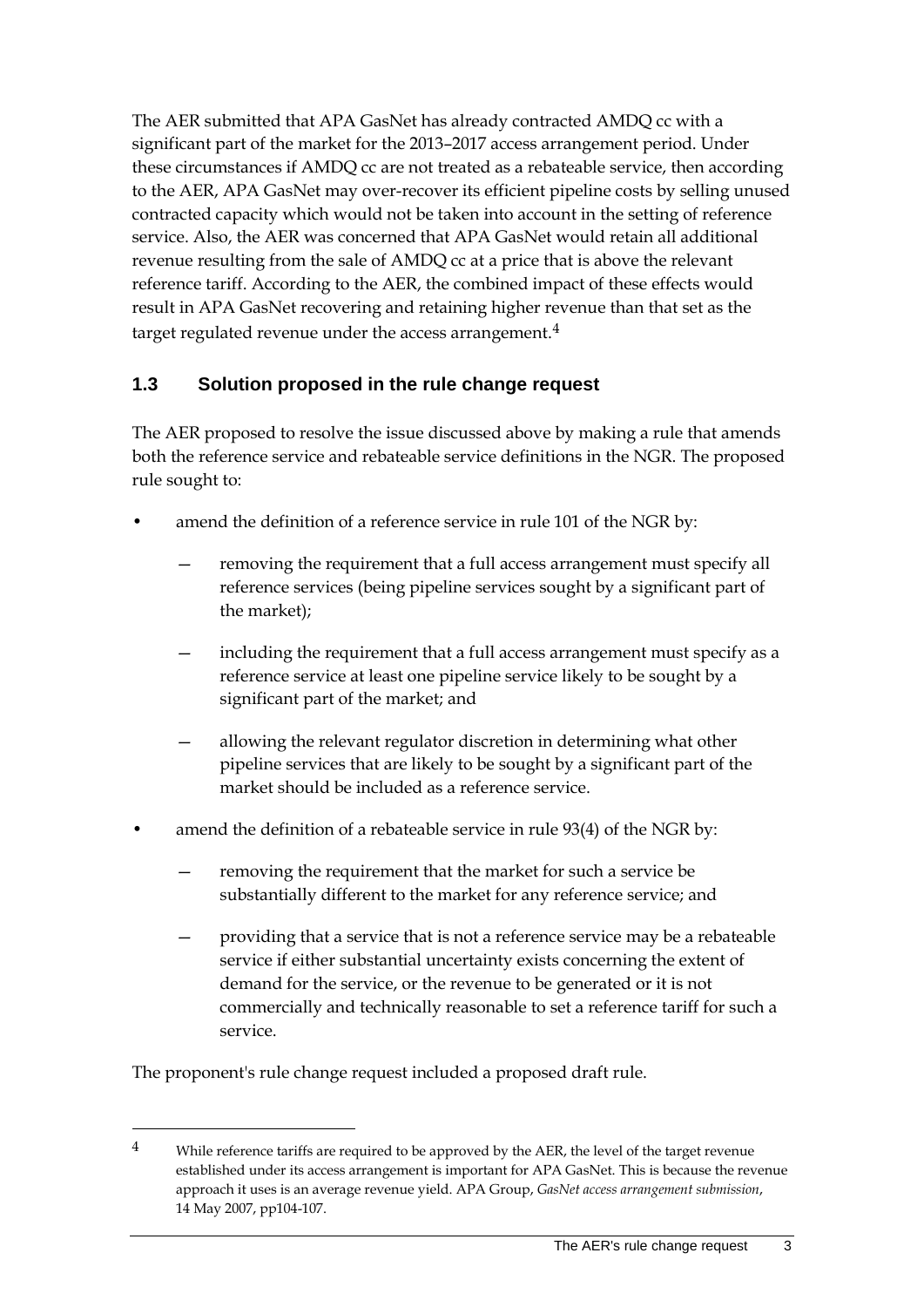The effect of the proposed rule change would be to allow the AER to determine which pipeline services can be classified as reference services, rebateable services, or neither. In the AER's opinion, this discretion would better ensure that tariffs for regulated services are efficient and cost reflective.

The proposed rule change would apply to all covered pipelines that are, or may be, fully regulated by either the AER or the Economic Regulation Authority (ERA) of Western Australia.

## <span id="page-11-0"></span>**1.4 Commencement of rule making process**

On 6 October 2011, the Commission published a notice under s. 303 of the National Gas Law (NGL) advising of its intention to commence the rule making process and the first round of consultation in respect of the rule change request. A consultation paper prepared by AEMC staff identifying specific issues and questions for consultation was published with the rule change request. Submissions closed on 3 November 2011.

Eight submissions on the rule change request were received as part of the first round of consultation. They are available on the AEMC website.<sup>[5](#page-11-2)</sup> The submission from DBNGP (WA) Transmission Pty Ltd (DBP) has had confidential information omitted as a result of the Commission accepting a claim of confidentiality by the stakeholder. A summary of the issues raised in all submissions, and the Commission's response to each issue, are contained in Appendix B.

On 22 December 2011, the Commission decided under s. 317 of the NGL to extend the period of time for the making of the draft rule determination to 15 March 2012. The reason for this decision was to allow time for it to consider a number of complex and difficult issues that were raised in submissions.

## <span id="page-11-1"></span>**1.5 Publication of draft rule determination and draft rule**

On 15 March 2012, the Commission published a notice under s. 308 of the NGL and a draft rule determination in relation to the rule change request (draft rule determination). The draft rule determination included a draft rule.

Submissions on the draft rule determination closed on 26 April 2012. The Commission received ten submissions including a number of late and supplementary submissions. The submission from DBP received on 26 April 2012 has had confidential information omitted as a result of the Commission accepting a claim of confidentiality by the stakeholder. A summary of the issues raised in submissions on the draft rule determination, and the Commission's response to each issue, is included in Appendix B.

<span id="page-11-2"></span><sup>5</sup> www.aemc.gov.au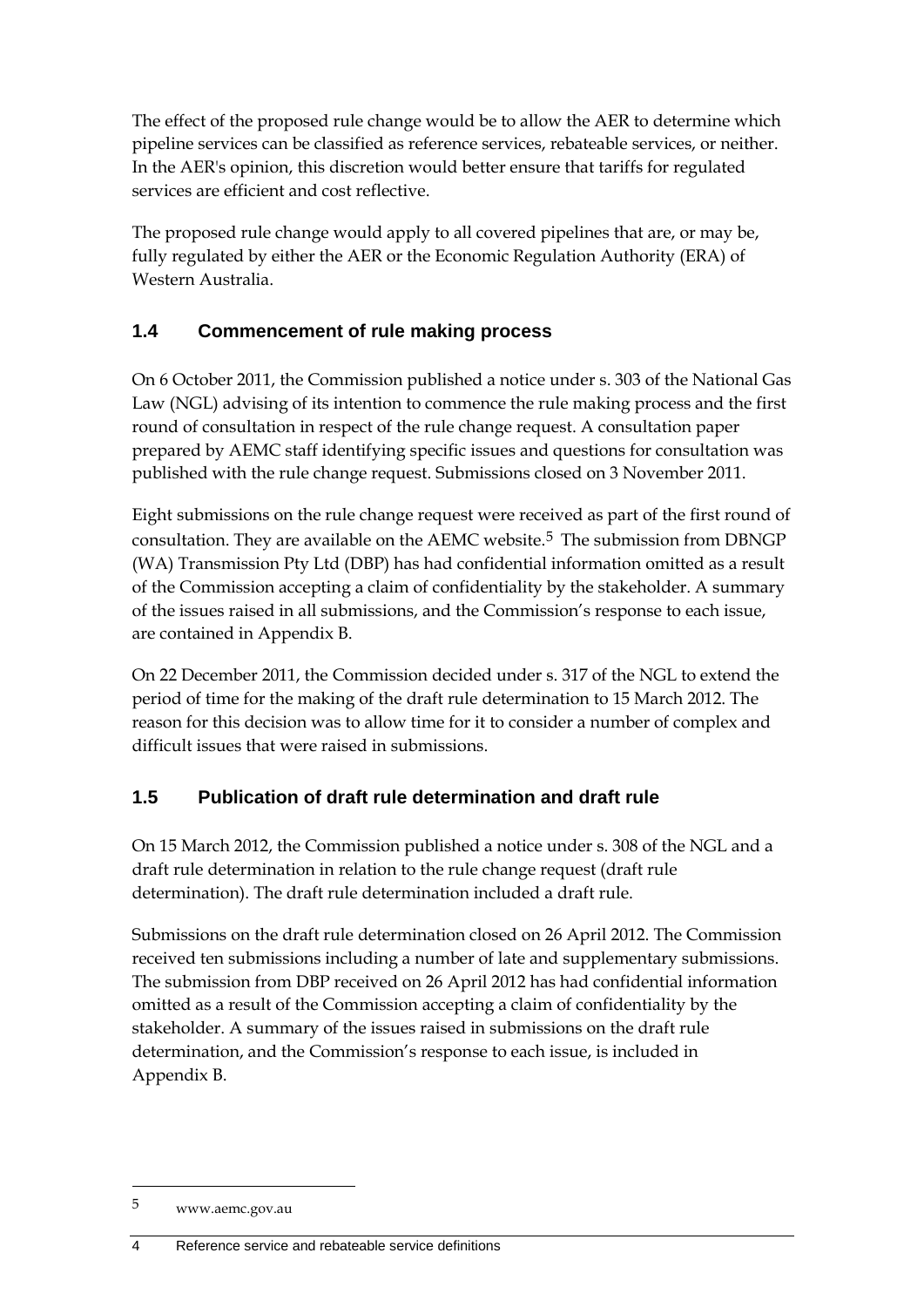## <span id="page-12-0"></span>**1.6 Extensions of time**

Under s. 317 of the NGL, the Commission has twice extended the period of time for the making of the final rule determination. On 7 June 2012, the Commission published a notice to extend the period of time to 26 July 2012. Then on 26 July 2012 it published a notice to extend the period of time to 1 November 2012. The reason why the Commission decided to extend the period of time on both occasions was to allow time for it to consider a number of complex issues that were raised in submissions made in response to the draft rule determination.

## <span id="page-12-1"></span>**1.7 Additional consultation**

On 13 September 2012, the Commission published a consultation paper on a proposed variation to the draft rule. In the consultation paper, the Commission proposed an amendment to the rebateable service definition that would only apply to pipeline services provided by means of the Victorian DTS. Submissions on the consultation paper closed on 5 October 2012. The Commission received six submissions. These are also available on the AEMC website. A summary of the issues raised in submissions on the consultation paper, and the Commission's response to each issue, is also included in Appendix B.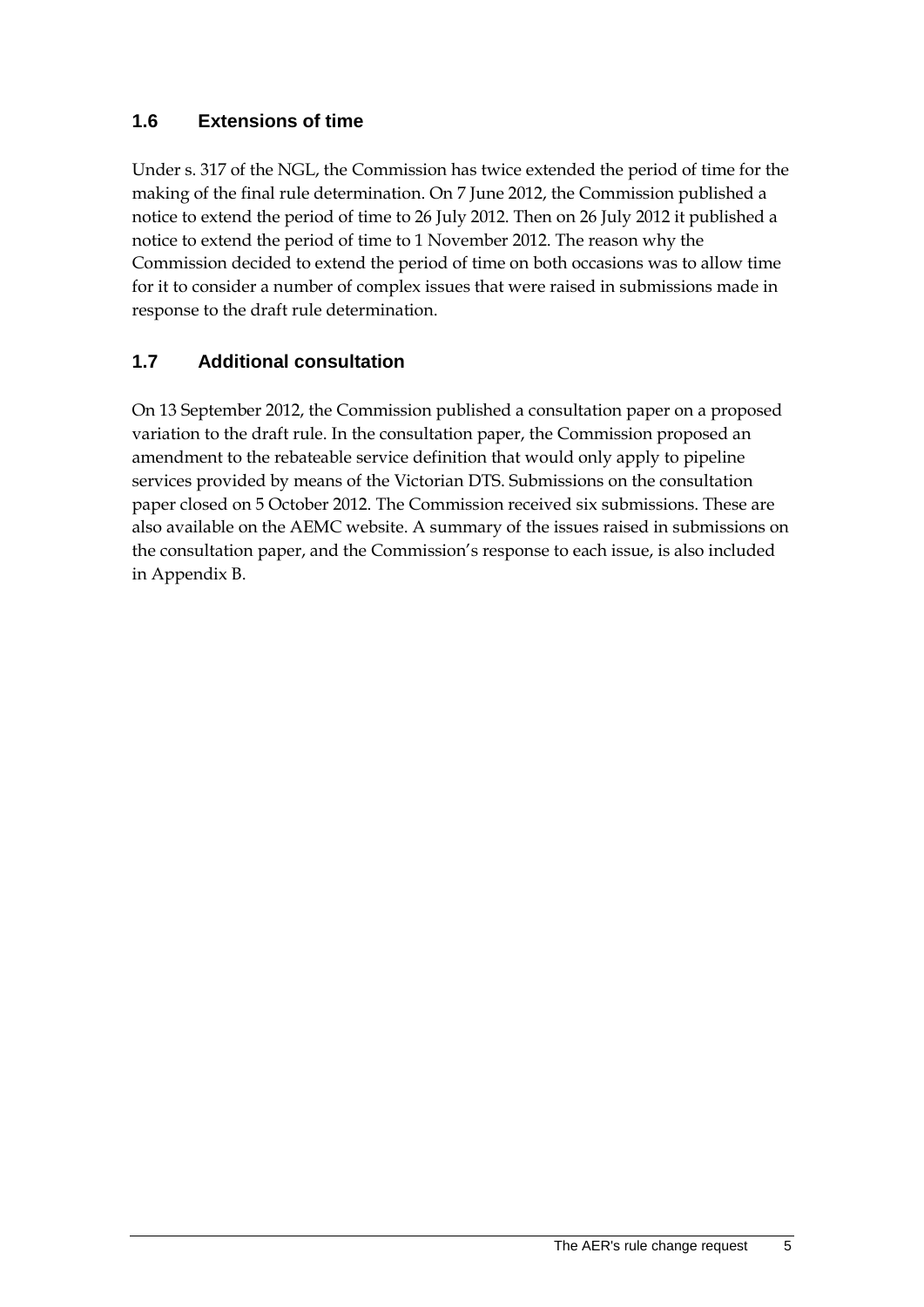## <span id="page-13-0"></span>**2 Final rule determination**

#### <span id="page-13-1"></span>**2.1 Commission's determination**

The Commission has determined to make a more preferable rule in accordance with ss. 29[6](#page-13-3) and 313 of the NGR.<sup>6</sup> The more preferable rule:

- incorporates changes to the reference service definition in terms similar to that proposed in the AER's rule change request; and
- includes changes to rule 59(2) that are consequential to the changes to the reference service definition.

The more preferable rule does not make changes to the rebateable service definition.

The Commission's reasons for making this final rule determination are set out in section 3.1.

The *National Gas Amendment (Reference service and rebateable service definitions) Rule 2012 No 2* (rule as made) is published with this final rule determination. The rule as made commences on 2 May 2013. The Commission has decided to delay the commencement date of the rule as made to be clear that the rule as made cannot be applied to regulatory processes that are currently underway. This is discussed further in Chapter 8.

The rule as made is a more preferable rule. Its key features are described in section 3.2.

#### <span id="page-13-2"></span>**2.2 Commission's considerations**

In assessing the rule change request the Commission considered:

- the Commission's powers under the NGL to make the rule;
- the rule change request;

- submissions received during the first, second and third round of consultation;
- other information relevant to the rule change request; and
- the Commission's analysis as to the ways in which the proposed rule will or is likely to, contribute to the achievement of the national gas objective (NGO).

<span id="page-13-3"></span> $6$  Under s. 296 of the NGL, the AEMC may make a rule that is different (including materially different) from a market initiated proposed rule (a more preferable rule) if it is satisfied that having regard to the issue or issues that were raised by the market initiated proposed rule (to which the more preferable rule relates), the more preferable rule will or is likely to, better contribute to the achievement of the national gas objective.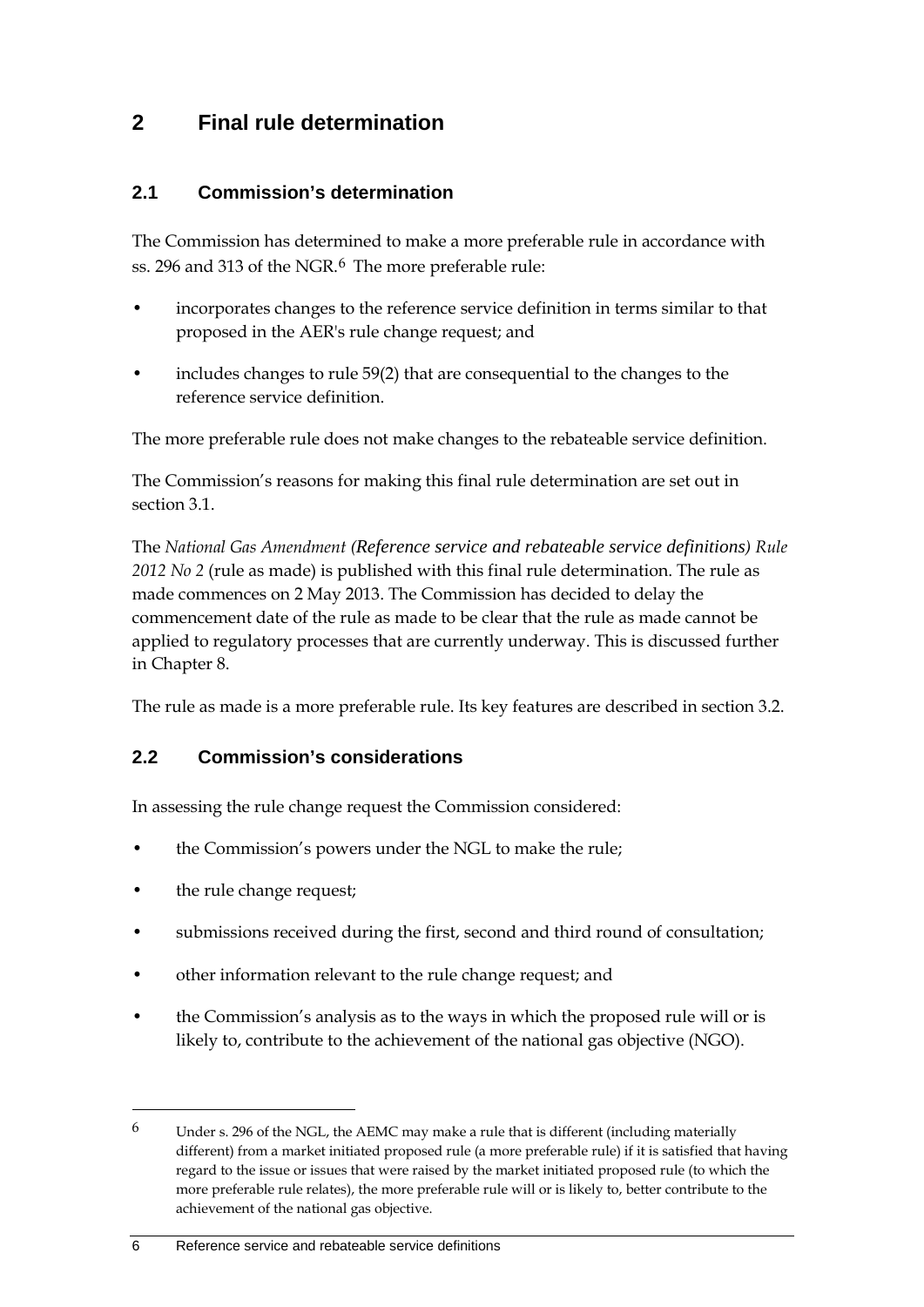There is no relevant Ministerial Council on Energy (MCE) Statement of Policy Principles relating to this rule change request.[7](#page-14-2)

## <span id="page-14-0"></span>**2.3 Commission's power to make the rule**

The Commission is satisfied that the rule as made falls within the subject matter about which the Commission may make rules. It falls within s. 74 of the NGL as it relates to regulating access to and the provision of pipeline services. Further, the rule as made falls within the matters set out in schedule 1 to the NGL, including:

- item 17, because it relates to the regulation of access to pipeline services provided by means of a scheme pipeline;
- item 28(a), because it relates to pipeline services including reference services that are provided or may be provided by means of a scheme pipeline which are described in an applicable access arrangement; and
- item 69, because it relates to the specification of pipeline services as reference services.

## <span id="page-14-1"></span>**2.4 Rule making test**

-

Under s. 291(1) of the NGL the Commission may only make a rule if it is satisfied that the rule will, or is likely to, contribute to the achievement of the NGO. This is the decision making framework that the Commission must apply.

The NGO is set out in s. 23 of the NGL as follows:

"The objective of this Law is to promote efficient investment in, and efficient operation and use of, natural gas services for the long term interests of consumers of natural gas with respect to price, quality, safety, reliability and security of supply of natural gas."

Under s. 291(2) of the NGL, for the purposes of s. 291(1) of the NGL the AEMC may give such weight to any aspect of the NGO as it considers appropriate in all the circumstances, having regard to any relevant MCE statement of policy principles.

For this rule change request, the relevant aspect of the NGO is the efficient investment in and use of natural gas services for the long term interests of consumers of natural gas with respect to price and security of supply.

The Commission is satisfied that the rule as made will, or is likely to, contribute to the achievement of the NGO because it will promote:

<span id="page-14-2"></span><sup>7</sup> Under s. 73 of the NGL, the AEMC must have regard to any relevant MCE statement of policy principles in making a rule.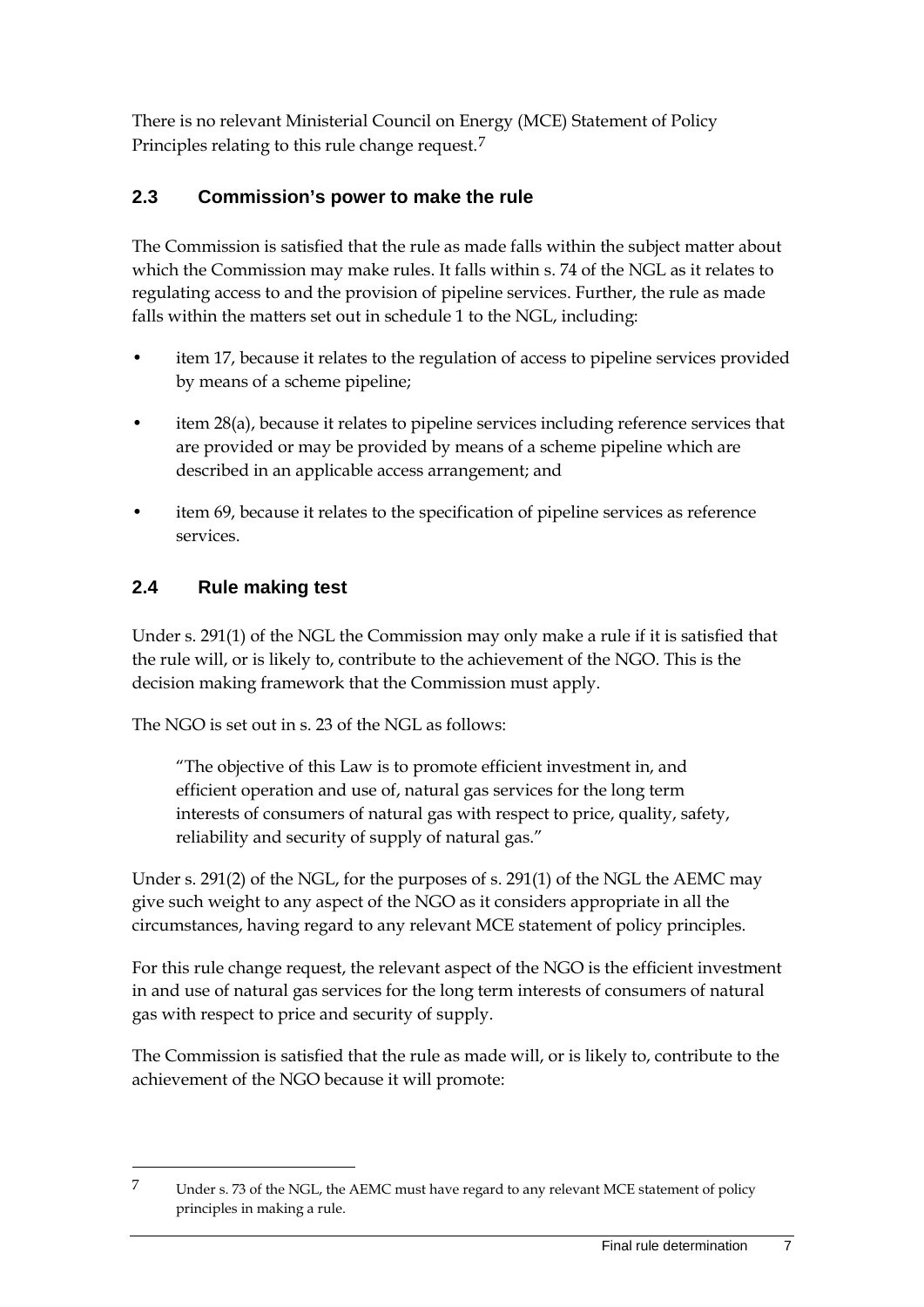- the efficient use of and investment in pipeline services. When significant uncertainty exists as to the revenue and demand for a pipeline service, the rule as made reduces the likelihood that inefficient tariffs are set for that service; and
- the long term interests of consumers with respect to price and security of gas supply. This can be achieved by allowing the AER to decide whether a pipeline service sought by a significant part of the market, is a reference service. As a result, the AER will not be required to set a tariff for the relevant service which in certain circumstances may not be reflective of efficient costs.

The Commission considers that the rule as made will not increase investment risk on regulated pipelines. It will allow regulators to accommodate circumstances where it is problematic to set a reference tariff due to the uncertainty of demand and/or revenue; or where it is inappropriate to set a reference tariff due to technical and/or commercial arrangements. In these cases, the regulator may find that market mechanisms, rather than a reference tariff, may be better at determining the price for, and allocation of, a pipeline service.

## <span id="page-15-0"></span>**2.5 More preferable rule**

Under s. 296 of the NGL, the AEMC may make a rule that is different (including materially different) from a proposed rule (a more preferable rule) if the AEMC is satisfied that, having regard to the issue or issues that were raised by the market initiated proposed rule (to which the more preferable rule relates), the more preferable rule will or is likely to better contribute to the achievement of the NGO.

The Commission has considered the issues raised by the rule proponent in the rule change request as well as the issues raised by stakeholders in submissions. It has concluded that the rule as made (a more preferable rule) will, or is likely to, better contribute to the NGO because it will better promote efficient use of and investment in pipeline services which will promote the long term interests of consumers with respect to price and security of gas supply.

## <span id="page-15-1"></span>**2.6 Other requirements under the NGL**

## **2.6.1 Section 292(a) of the NGL**

Under s. 292(a) of the NGL, the Commission must take into account the form of regulation factors $8$  when making a rule that:

- specifies a pipeline service as a reference service; or
- confers a function or power on the AER to specify a pipeline service as a reference service when making a full access arrangement decision.

<span id="page-15-2"></span><sup>8</sup> NGL, s. 16.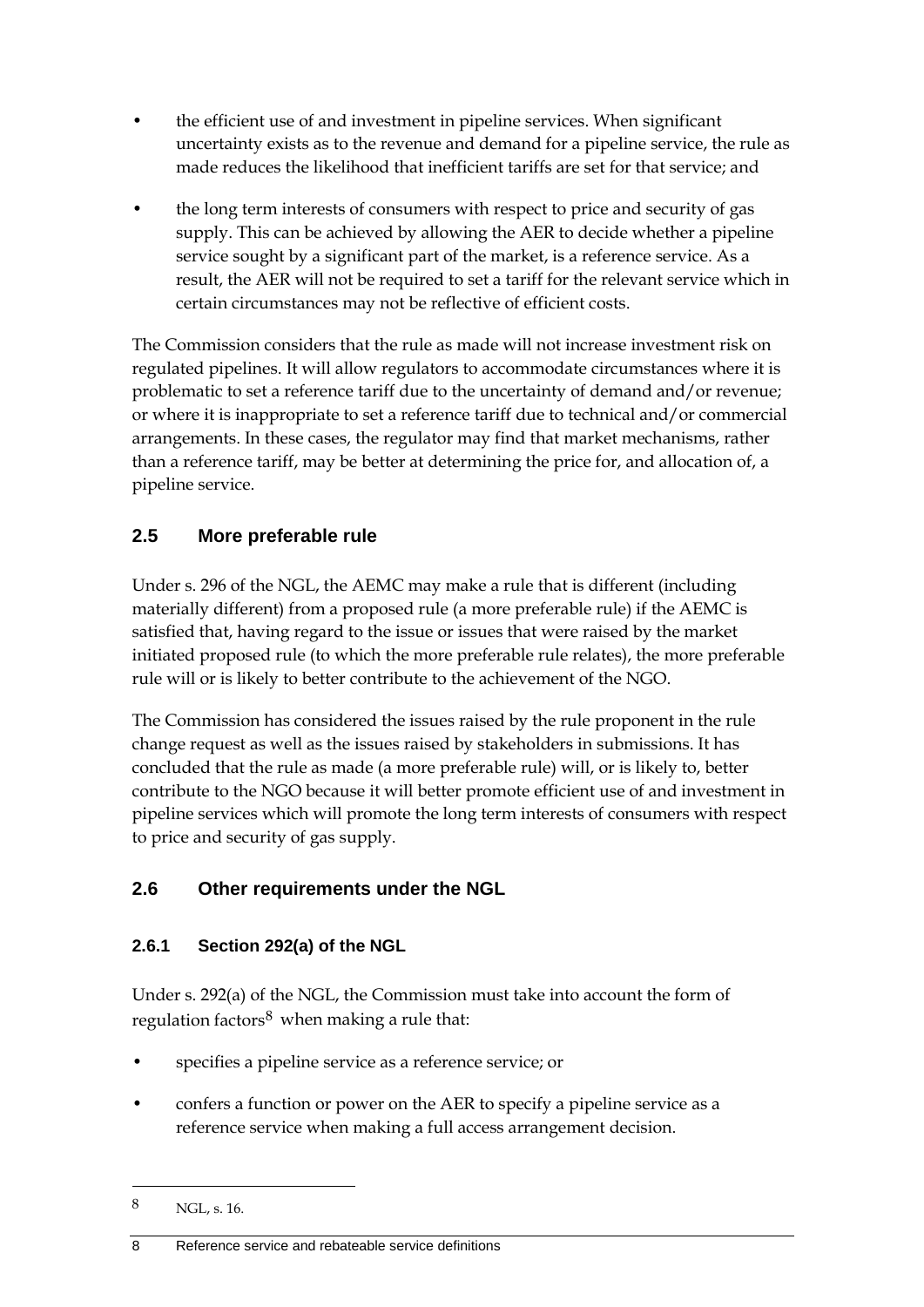The Commission has considered the form of regulation factors in making the rule. In broad terms, the form of regulation factors require an assessment to be made of the potential for market power to be exploited by a service provider in determining how pipeline services provided by means of a full regulation pipeline are to be regulated.

The rule as made provides some discretion to the AER in approving what pipeline services are specified as reference services in an access arrangement. This recognises that although a pipeline service may be sought, or be likely to be sought, by a significant part of the market, it would not always be appropriate to define the service as a reference service (and, as a consequence, have to establish a reference tariff). That is, under the rule as made, the AER would be able to decide that the level of economic regulation applied to a pipeline service should be less than it would otherwise be subject to if it was defined as a reference service. In using this discretion the AER will have regard to the revenue and pricing principles.

## **2.6.2 Section 293 of the NGL**

Under s. 293 of the NGL, the Commission must take into account the revenue and pricing principles when making a rule for or with respect to any matter or thing specified in items 40 to 48 of schedule 1 of the NGL. Items 40 to 48 relate to regulatory economic methodologies.

The Commission considers that because the rule as made is not directly related to items 40 to 48 of schedule 1 of the NGL, it is not required to take into account the revenue and pricing principles when making this rule. However, the Commission considers that the rule as made will enhance the AER's ability to make access arrangement decisions having regard to the revenue and pricing principles.

## **2.6.3 Section 295(4) of the NGL**

Under s. 295(4) of the NGL, the Commission may only make a rule that has effect with respect to an adoptive jurisdiction if it is satisfied that the rule as made is compatible with the proper performance of AEMO's declared system functions.<sup>[9](#page-16-1)</sup>

The Commission considers that the rule as made will not impact on AEMO's declared system functions as it relates to economic regulation of service providers and does not change the operation of the Victorian DTS or DWGM.

## <span id="page-16-0"></span>**2.7 Participating jurisdictions**

-

The rule as made will apply to each participating jurisdiction including Western Australia. Under s. 21 of the NGL, the participating jurisdictions are the States, the Commonwealth, the Australian Capital Territory and the Northern Territory. The rule as made applies in Western Australia as it falls within the subject matters about which

<span id="page-16-1"></span><sup>9</sup> AEMO's declared system functions are specified in s. 91BA of the NGL.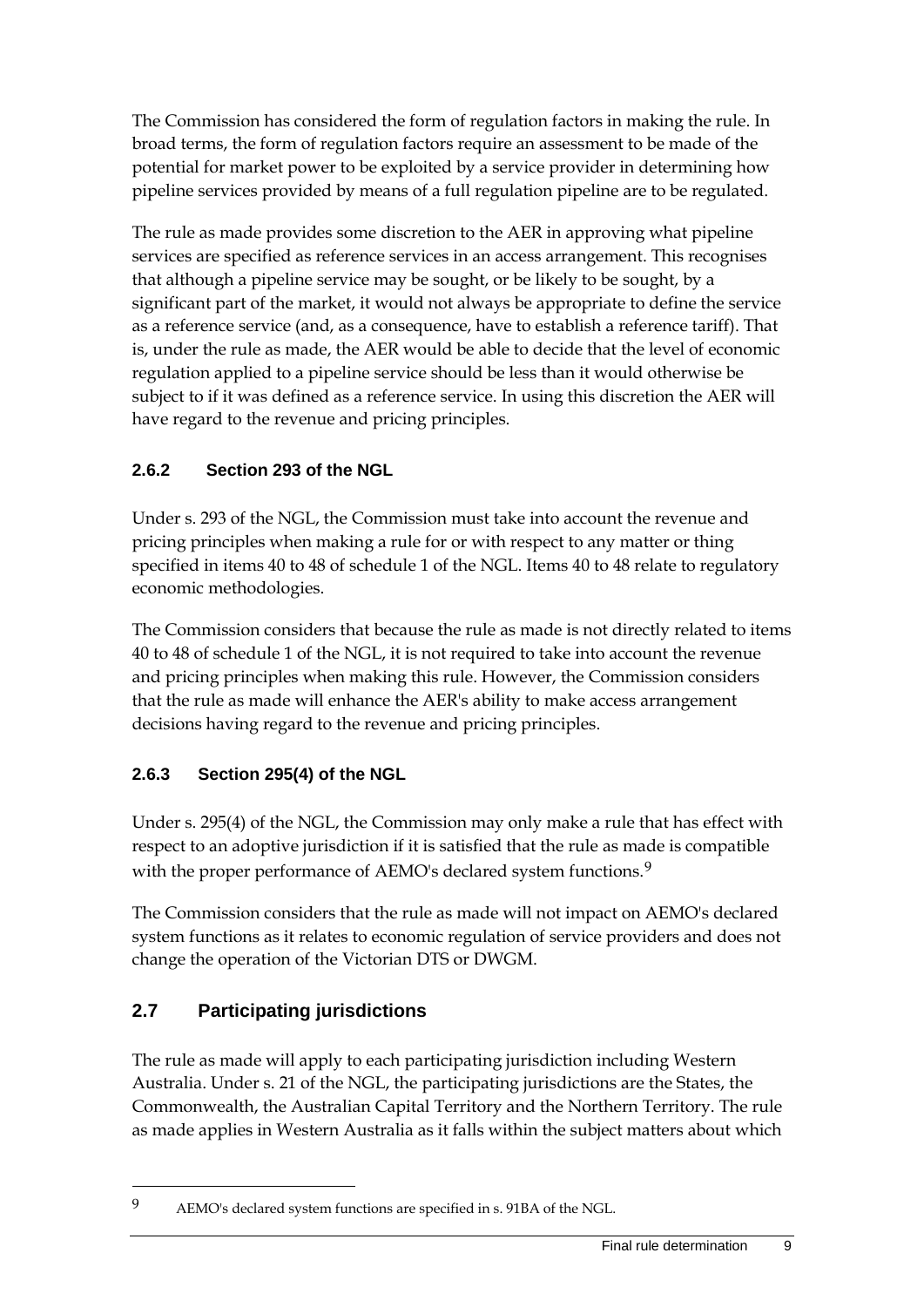the Commission may make rules under the *National Gas Access (WA) Act 2009* of Western Australia.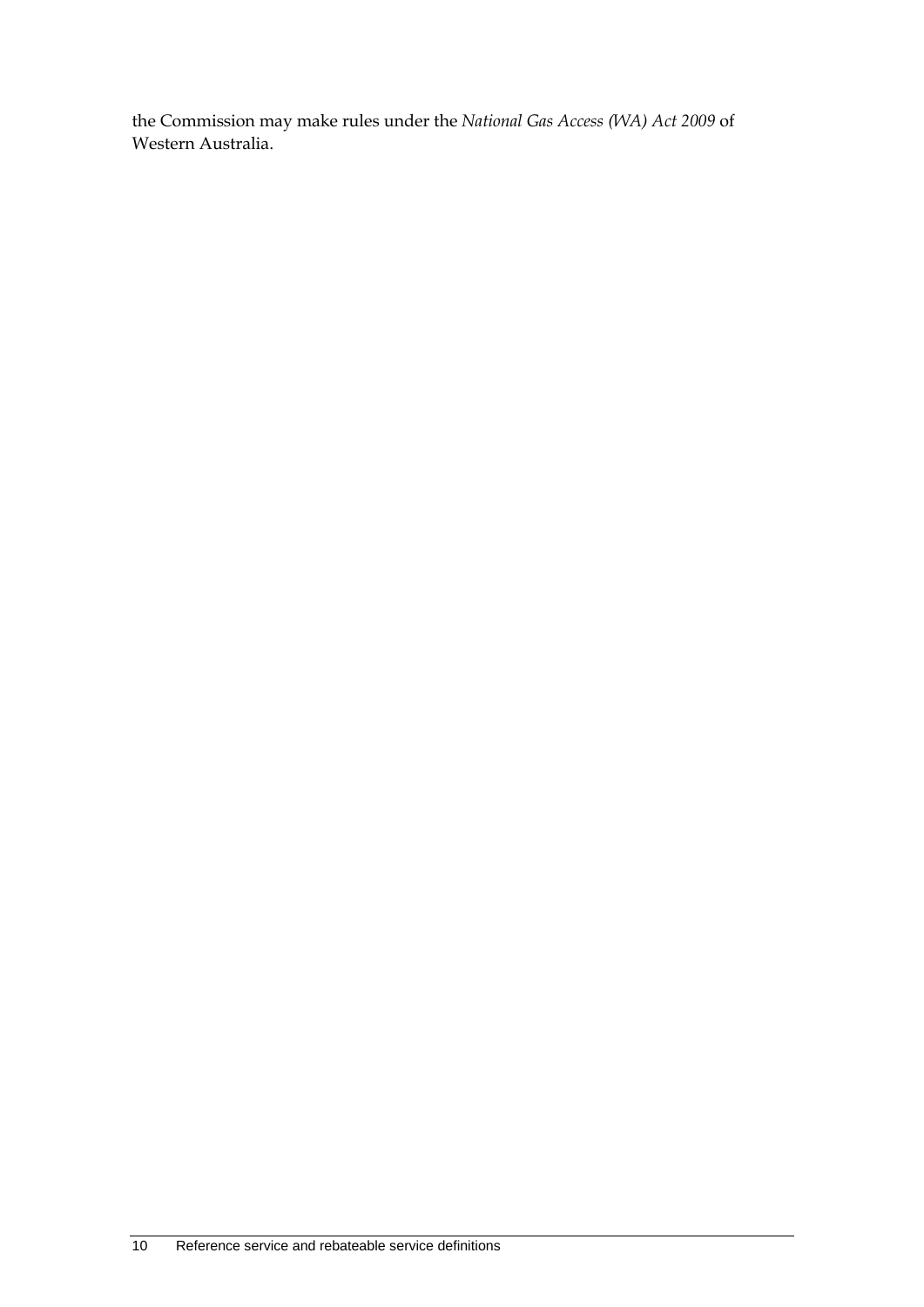## <span id="page-18-0"></span>**3 Commission's reasons**

The Commission has analysed the rule change request and assessed the issues arising from it. For the reasons set out below and in the following chapters, the Commission has determined to make a more preferable rule, rather than the proposed rule. This more preferable rule will amend the definition of reference services only. No change will be made to the definition of rebateable services. The Commission's analysis of the proposed rule and the differences between the proposed rule and the rule as made are set out below. Further discussion is included in the subsequent chapters.

## <span id="page-18-1"></span>**3.1 Assessment of issues**

In submitting the rule change request, the AER sought to provide more flexibility in the regulatory treatment of pipeline services. In its view, this would be achieved by amending the definitions of reference services and rebateable services to:

- provide the AER discretion in determining what pipeline services sought by a significant part of the market may be classified as reference services; and
- broaden the definition of rebateable services so that services which cannot currently be classified as rebateable services (such as AMDQ cc) may be defined as rebateable services.

The AER presented the amendments to the two definitions as a package to address, in part, its specific concern about the revenue APA GasNet generates from providing AMDQ cc on the Victorian DTS. The AER's concern is that APA GasNet is over-recovering on its efficient pipeline costs because of the revenue earned from AMDQ cc. That is, APA GasNet is recovering more than the target regulated revenue approved by the AER. Without the amended reference and rebateable service definitions, the AER is concerned that this situation will continue into the next access arrangement period of 2013–2017.<sup>[10](#page-18-2)</sup>

The current arrangements relevant to the rule change request and the issues considered in making this final rule determination are set out below.

#### **3.1.1 Current arrangements**

#### **Reference service definition**

Rule 101 of the NGR states that:

- a full access arrangement must specify all reference services;
- a reference service is a pipeline service that is likely to be sought by a significant part of the market.

<span id="page-18-2"></span><sup>10</sup> AER rule change proposal, 5 August 2011, pp7, 21-22.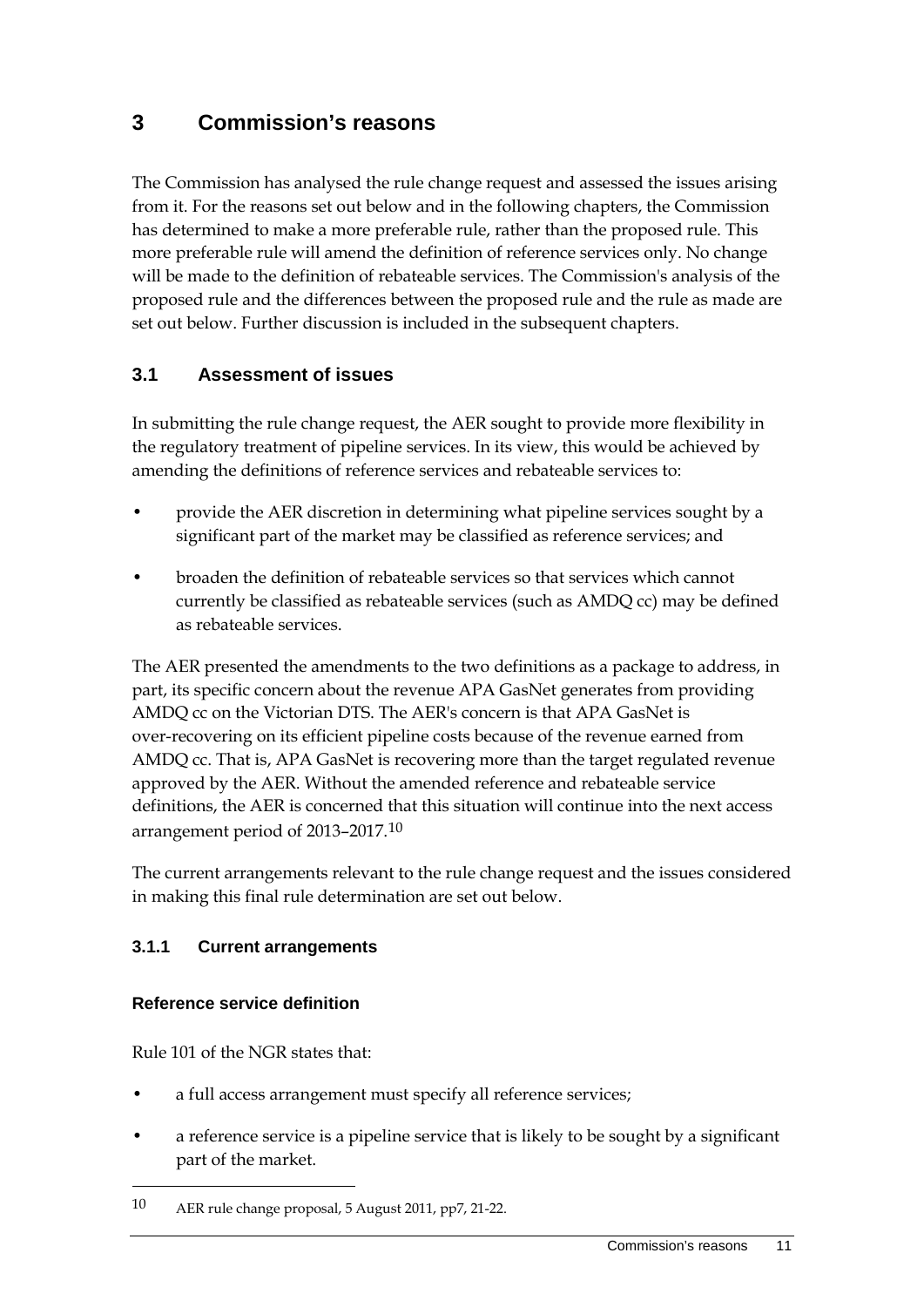#### **Rebateable service definition**

Rule 93(4) of the NGR states that:

A pipeline service is a rebateable service if:

- the service is not a reference service; and
- substantial uncertainty exists concerning the extent of the demand for the service or of the revenue to be generated from the service; and
- the market for the service is substantially different from the market for any reference service.

#### **3.1.2 AER's proposed rule**

#### **Reference service definition**

The AER proposes a change to the definition of a reference service by requiring that a full access arrangement must specify a reference service for:

- at least one pipeline service that is likely to be sought by a significant part of the market;
- each pipeline service that is likely to be sought by a significant part of the market and for which the relevant regulator considers should be included as a reference service.<sup>[11](#page-19-0)</sup>

#### **Rebateable service definition**

The AER proposes a change to the definition of a rebateable service by specifying that a pipeline service is a rebateable service if:

- the service is not a reference service; and
- either:

- substantial uncertainty exists concerning the extent of the demand for the service or of the revenue to be generated from the service; or
- it is not commercially and technically reasonable to set a reference tariff for the service [12](#page-19-1)

<span id="page-19-0"></span><sup>11</sup> AER rule change proposal, 5 August 2011, p23.

<span id="page-19-1"></span><sup>12</sup> AER rule change proposal, 5 August 2011, p24.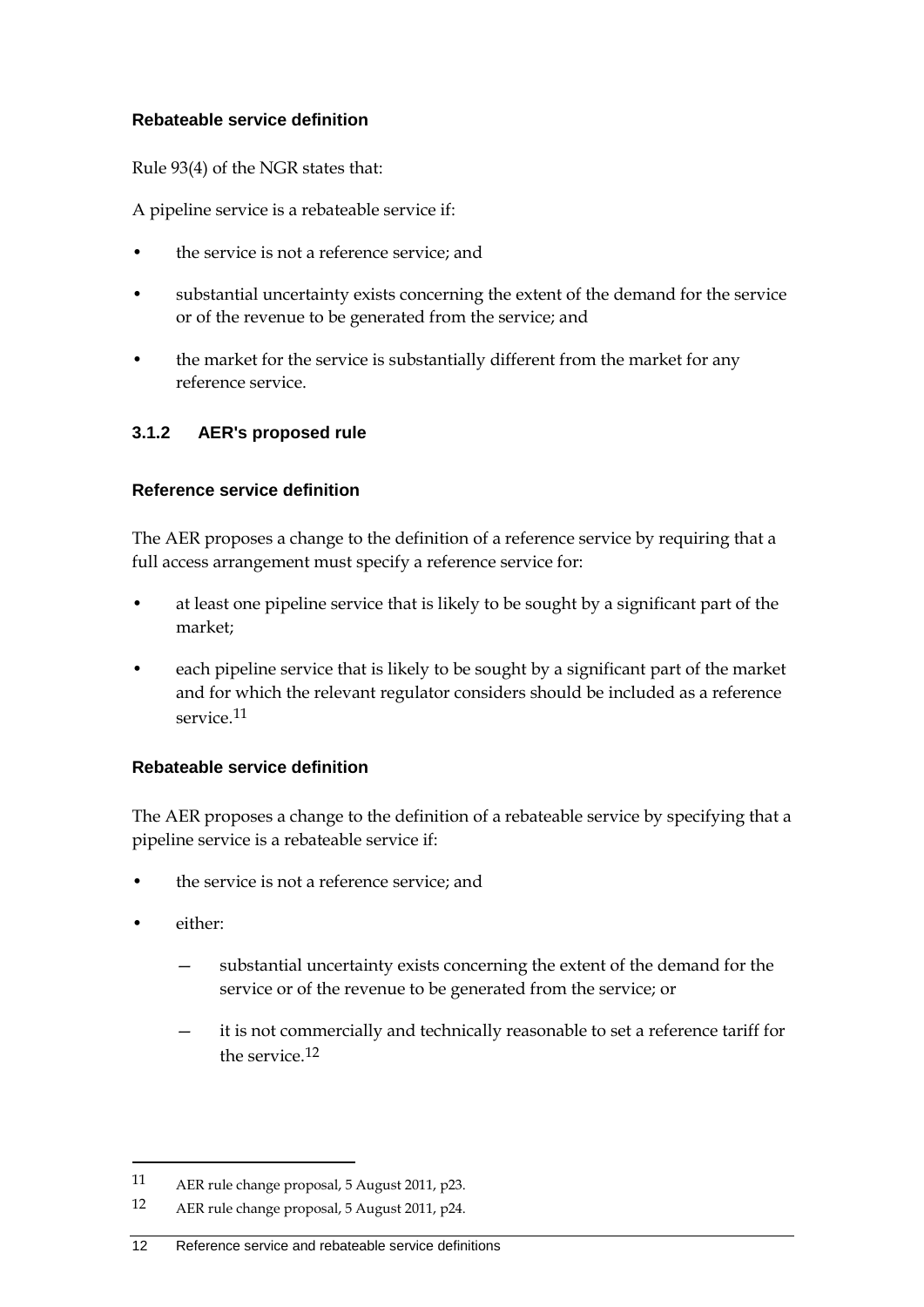In proposing this rule change the AER is seeking to remove the requirement that the market for a rebateable service be substantially different from the market for any reference service.

#### **3.1.3 Impact and assessment of the proposed rule**

This section summarises the Commission's assessment of the impact of the proposed rule. These matters are discussed in more detail in Chapters 5 to 7.

#### **The problem the proposed rule change sought to address**

The key reason for the AER's submission of the proposed rule change was to address a problem that it considered to exist relating to APA GasNet's access arrangement. In brief, and as noted previously, the AER was concerned that APA GasNet has been (and would continue to) earn revenue from the sale of AMDQ cc in addition to the total revenue approved by the AER. That is, the AER considered that APA GasNet would earn excess revenue outside of its access arrangement.

Consideration of this matter required an understanding and analysis of the AMDQ cc bundled service, the differences in the scope of economic regulation of pipeline services provided by means of the Victorian DTS and other fully regulated pipelines and the rebating back to users of some of the revenue earned from the AMDQ cc service through the updating and operation of APA GasNet's price control model.

In the draft rule determination, the Commission was not satisfied that the key reason for the proposed rule as described by the AER in its rule change request had been clearly demonstrated. That is, that APA GasNet was inappropriately retaining revenue in excess of its target regulated revenue. This was because the Commission had found that in the current access arrangement period APA GasNet was already rebating the majority of this revenue back to users by the annual updating of its price control model. The annual updating of this model was part of the APA GasNet's annual tariff variation process which had been approved by the AER each year as being compliant with the current access arrangement.

The Commission's assessment of the two components of the proposed rule change (that is, the proposed change to the reference service definition and the proposed change to the rebateable service definition) is discussed below.

#### **Reference service definition**

#### **Impact on setting efficient tariffs**

The AER has stated that the proposed definition for reference services is likely to result in price benefits because it will allow the AER discretion not to specify a pipeline service sought by a significant part of the market as a reference service. As a result, the AER will not be required to set a reference tariff for the relevant service. The Commission considers that this discretion could be relevant in circumstances where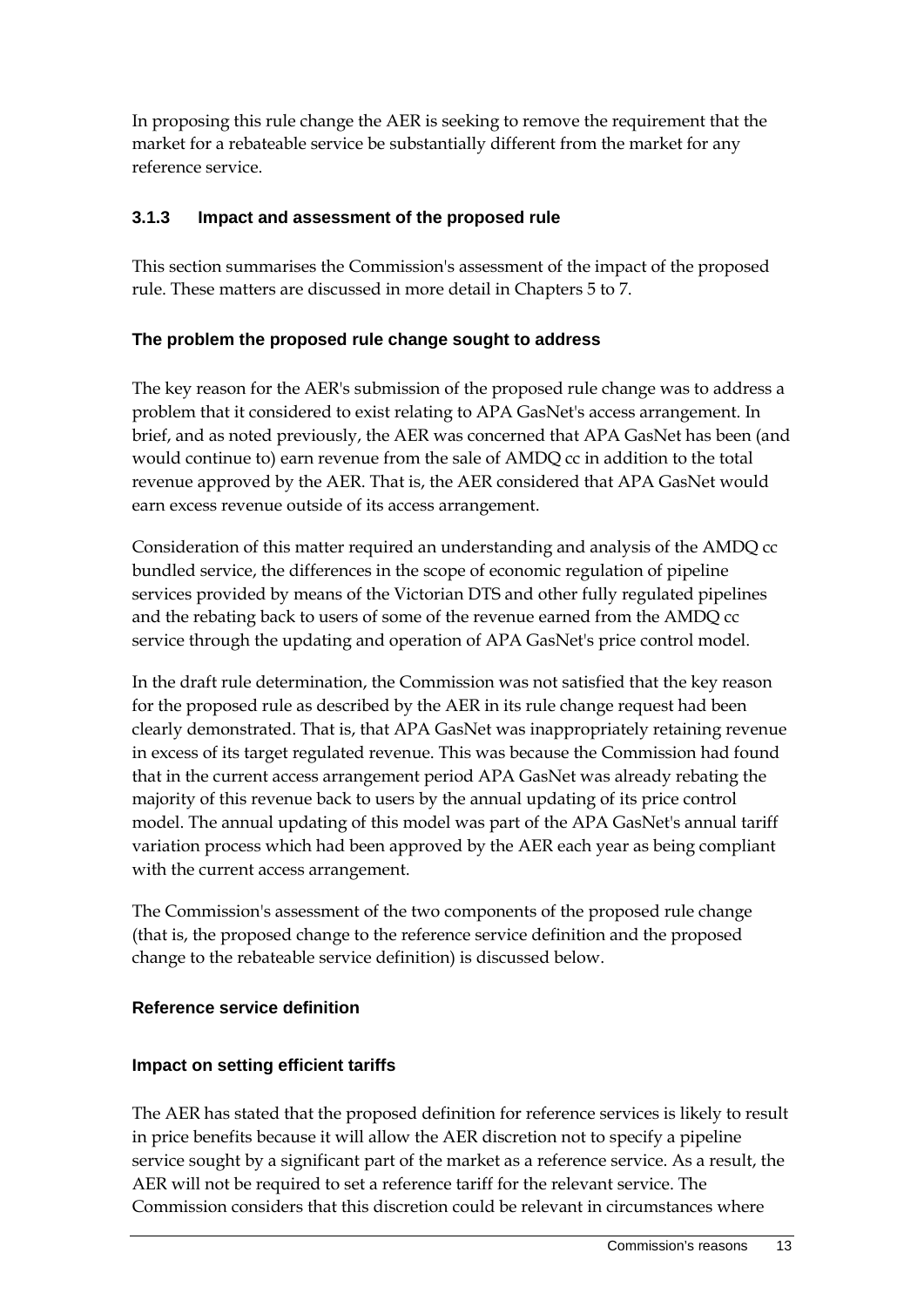setting a reference tariff may result in a tariff that may not be reflective of the efficient costs of providing that service to users. This may occur where there is a high level of uncertainty with respect to revenue and/or demand for the pipeline service, or where there are commercial and/or technical reasons that preclude an efficient tariff being set. The AER has claimed that the provision of AMDQ cc by APA GasNet is one such service where this discretion would be relevant.

#### **Impact on the AER's discretion**

The proposed rule would better enable the AER to set reference tariffs that are reflective of efficient costs. This is because the proposed rule would provide increased discretion to the AER to enable it not to specify a pipeline service sought by a significant part of the market as a reference service. As a result, the AER would not be required to set a tariff for the relevant service which in certain circumstances may not be reflective of efficient costs.

However, the Commission considers that this discretion should not be unbounded. For this reason the Commission has amended the proposed rule to require the AER to take into account the revenue and pricing principles<sup>[13](#page-21-0)</sup> when making a decision on classifying a pipeline service as a reference service. This is appropriate because if the AER determines that a pipeline service is a reference service it must set a reference tariff for that service. In accordance with the NGL, the AER would also be required to consider the NGO when making a decision on reference services.

#### **Rebateable service definition**

Consideration of the proposed rule change highlighted to the Commission the differences in market structure between market carriage and contract carriage pipelines.[14](#page-21-1) These differences may result in differences in the possible impact of the proposed rule change on different pipelines. For this reason, the Commission has carried out separate analysis for the Victorian DTS and for other regulated pipelines.

In its draft determination, the Commission concluded that the case for making the change to the rebateable service definition as proposed by the AER had not been made at that point. The AER's subsequent submissions indicated that it believed, after considering legal advice, that its ability to take into account AMDQ cc revenues in the APA GasNet access arrangement were significantly hampered.

#### **Impact on the Victorian DTS**

The Commission carried out additional consultation on the matter of amending the rebateable service definition for pipeline services offered on the Victorian DTS in light of submissions from the AER. Specifically, the Commission sought stakeholder views

<span id="page-21-0"></span><sup>13</sup> NGL, s. 24.

<span id="page-21-1"></span><sup>14</sup> A description of differences between market carriage and contract carriage is provided at Appendix C.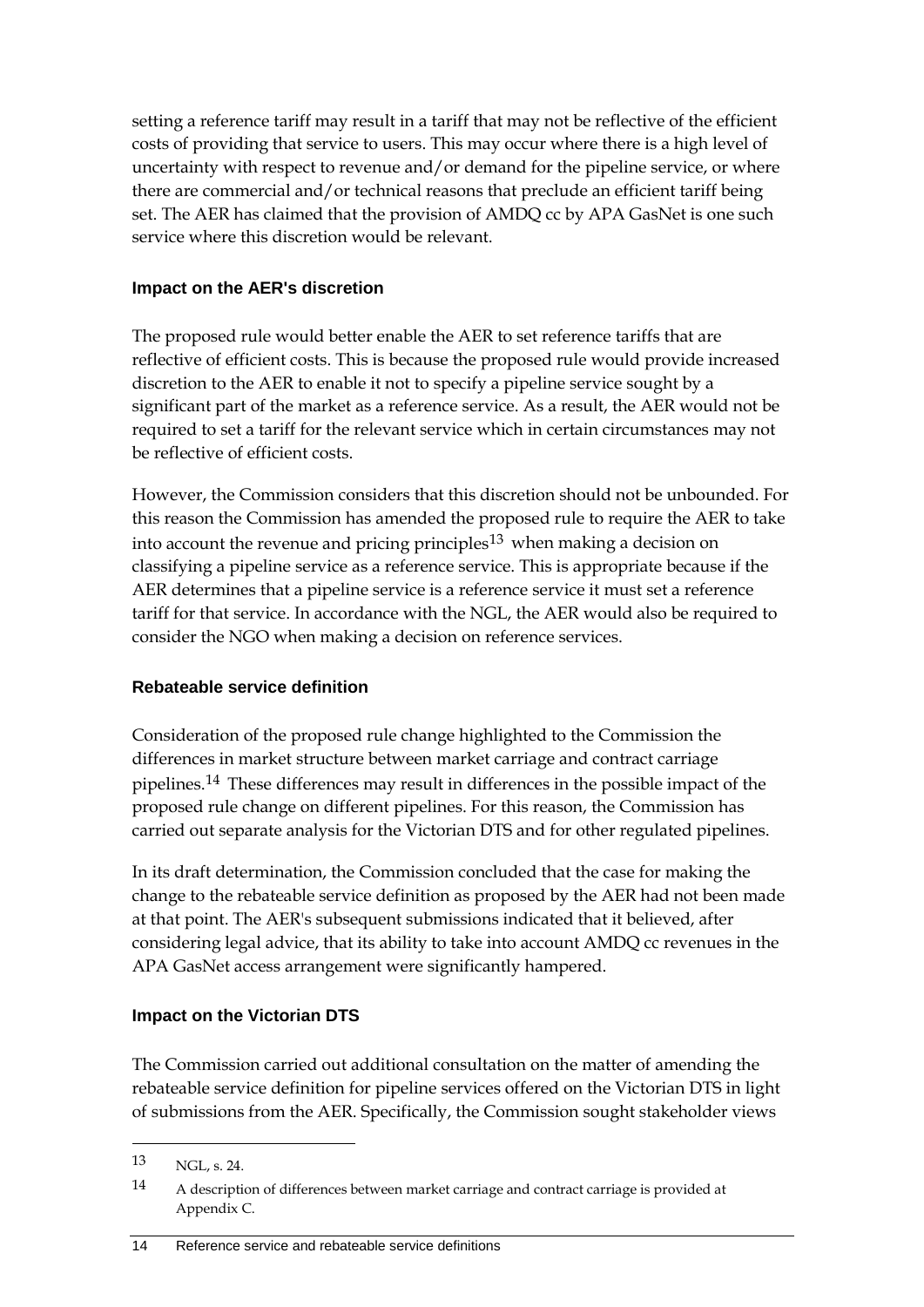on the possible introduction of an alternative rebateable service definition to apply to the Victorian DTS. However, stakeholder's responses to the consultation paper indicated that there were still a number of significant issues to be resolved. Accordingly, the Commission is not convinced that a change to the definition should be made at this time.

#### **Impact on the AER's proposed change on other pipelines**

In assessing the AER's proposed rule change and its impact on regulated pipelines other than the Victorian DTS, the Commission has weighed up the potential benefits of making the proposed change against the potential costs. With respect to potential benefits the AER has submitted that the proposed change is required to allow revenue to be rebated (if appropriate) when considering services of significant uncertain demand or uncertain revenue such as backhaul and interruptible services. By way of example, the AER cited specific non-reference services that may be sought on the Roma to Brisbane Pipeline (RBP). In assessing the AER's submission in terms of potential benefits, the Commission:

- considers that the AER has not to date provided clear evidence that pipeline users are requesting that certain pipeline services ought to be classified as rebateable services; and
- notes that non-reference services can be specified as negotiated services and that the revenue from these services must be taken into account when determining the revenue to be allocated to the reference service.

In terms of the potential costs, the Commission considers that the application of the AER's proposed rebateable service definition to regulated pipelines other than the Victorian DTS would generate regulatory uncertainty that could deter investment. Specifically, the Commission is concerned that service providers would be exposed to increased regulatory uncertainty about the treatment of pipeline services each time their access arrangements were reviewed by the regulator. Such uncertainty could also impact on the provision of services that are negotiated with users. This may not be conducive to efficient investment in natural gas services and ultimately would not be in the long term interests of consumers.

In addition, it is likely that there would be an increase in investment risk with respect to fully regulated pipelines other than the Victorian DTS because of the provisions in existing contracts. Under the current rule the requirement that the market for a rebateable service be substantially different to the market for the reference service minimises the risk and impact of triggering the 'most favoured nation' clause in many existing contracts.<sup>[15](#page-22-0)</sup> The removal of this requirement in the proposed rule would increase the likelihood that the 'most favoured nation' clause in these contracts would be triggered. If this were to happen, then the service provider may be exposed to

<span id="page-22-0"></span><sup>15</sup> A 'most favoured nation' clause provides that if the tariff for the pipeline service on offer to other users is less than that agreed to in the contract, then the lower tariff will also apply to the contract (this is further discussed in section 7.2.1).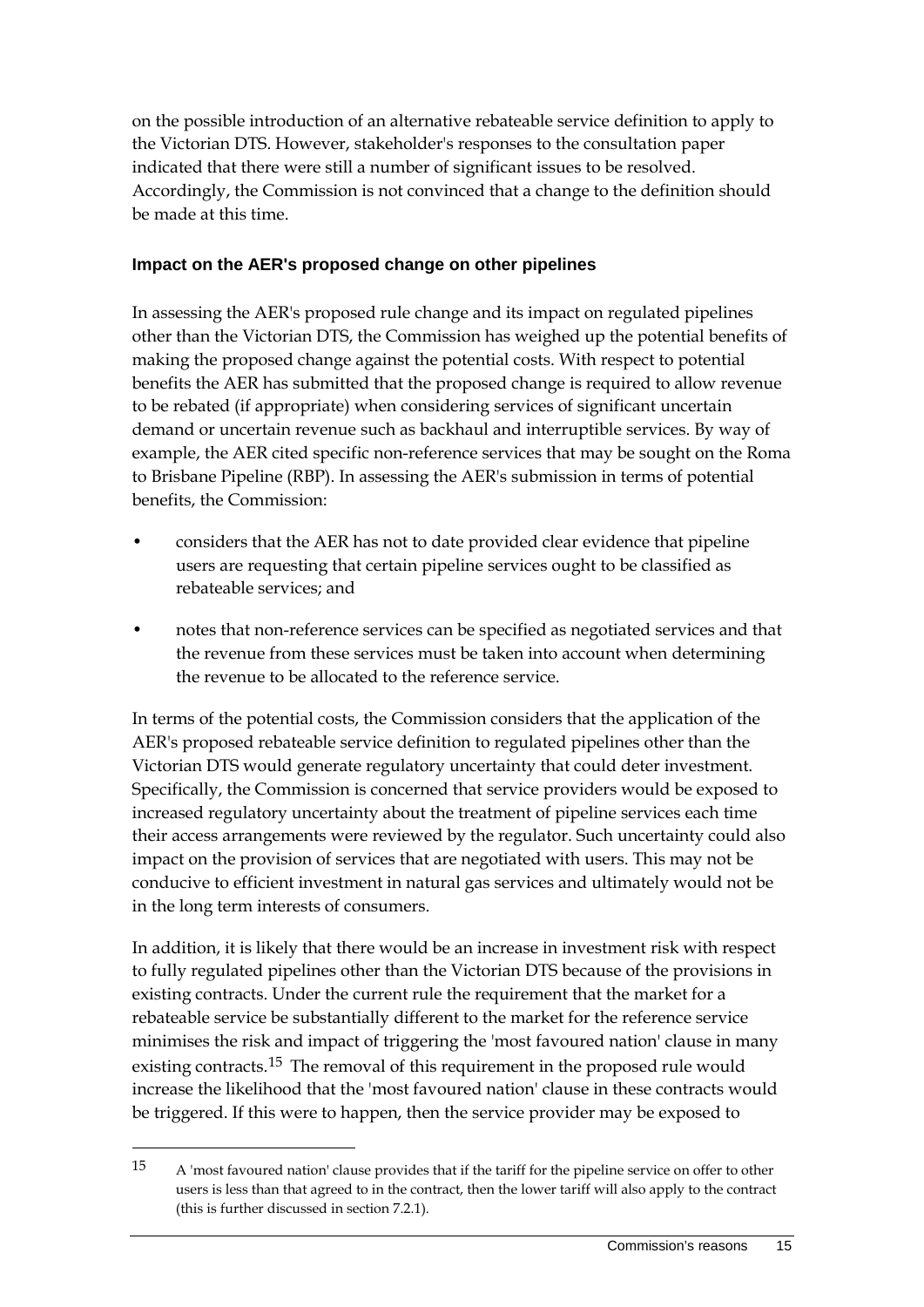increased financial and investment risk as the risk/reward relationship may be altered from that inherent in these contracts.

Particular concern has been raised about the potential impact of the AER's proposed rebateable service definition on the Dampier to Bunbury Natural Gas Pipeline (DBNGP). If the proposed change to the rebateable service definition was implemented it may expose the service provider to the unwinding of regulatory arrangements put in place to preserve pre-existing contractual arrangements. Specifically in the case of DBNGP, it may impact on the fixed principle in the access arrangement.[16](#page-23-0) If the proposed rule was made then it may be interpreted as taking precedence over the fixed principle in the current DBNGP access arrangement. As a result, the fixed principle would no longer apply and DBNGP (WA) Transmission Pty Ltd (DBP) may be exposed to greater regulatory uncertainty and greater financial risk. This in turn may impact on the service provider's ability to invest in pipeline expansion which may not be in the long term interests of consumers if future demand is not met.

On balance, the Commission has concluded that to date, the potential benefits of applying the AER's proposed rebateable service definition to all regulated pipelines has not been demonstrated to outweigh the potential costs.

However, the issues raised during the course of this rule change process indicates that there may be some uncertainty about the degree and nature of appropriate regulatory oversight of non-reference services that may be applied under the current provisions of the NGR.

## **3.1.4 Commission's conclusion**

The Commission has decided to consider the two proposed amended definitions separately. The Commission is satisfied that the AER requires greater flexibility in specifying pipeline services as reference services to ensure that it is only required to set a reference tariff where it is practicable and efficient to do so. However, as noted above, the Commission considers that the potential costs of making the proposed change to the rebateable service definition outweighs any potential benefits.

Considering each proposed definition separately:

- the Commission is satisfied that the proposed reference service definition will, or is likely to, contribute to the NGO because it will promote the efficient use and investment in pipeline services and will be in the long term interests of consumers; and
- the Commission is to date, not satisfied that the proposed rebateable service definition will, or is likely to, contribute to the NGO. This is because it may lead to an increase in investment risk which could result in inefficient investment in pipeline services and may not be in the long term interests of consumers.

<span id="page-23-0"></span><sup>16</sup> A full access arrangement may include a principle declared in the access arrangement to be fixed for a stated period of time extending over two or more access arrangement periods (NGR, rule 99).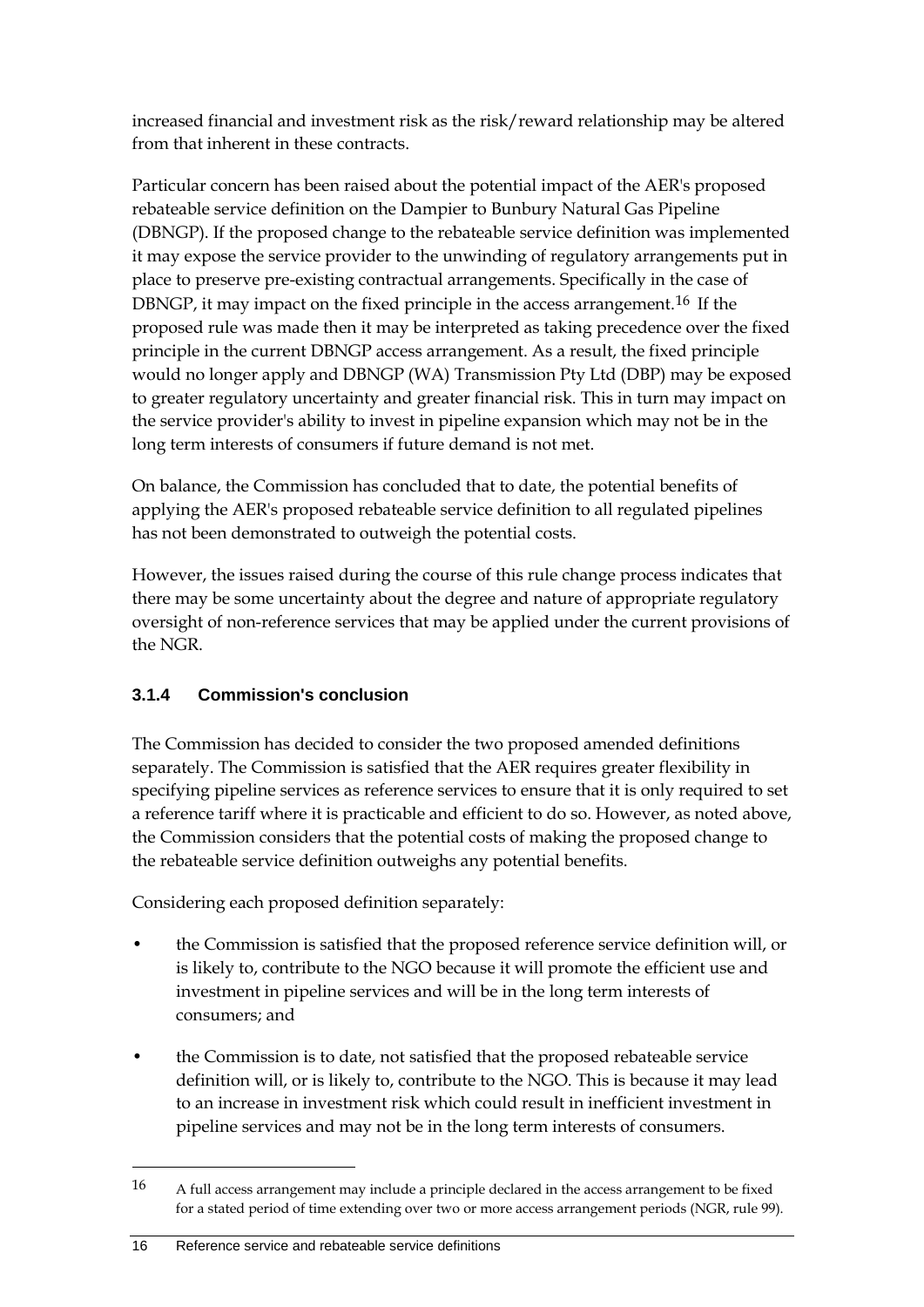The Commission is making a more preferable rule (the rule as made). It is satisfied that the more preferable rule (that is, the change to the reference service definition) will, or is likely to, better contribute to the NGO, as it is likely to promote efficient investment in pipeline services for the long term interests of consumers of natural gas with respect to price and security of gas supply.

## <span id="page-24-0"></span>**3.2 The rule as made**

The rule as made is a more preferable rule to the rule proposed by the AER. It is different from the proposed rule in the following respects:

- the rule as made requires the AER to take into account the revenue and pricing principles when making a decision to classify a pipeline service as a reference service;
- the rule as made includes minor drafting changes including the addition of 'and' between the two sub-rules of the reference service definition for the purposes of clarification;
- the rule as made does not include the AER's proposed change to the rebateable service definition; and
- the rule as made includes a consequential amendment (example 2 of rule 59(2) of the NGR) as a result of the change to the reference service definition. The Commission considers that this consequential amendment is required because the existing rule is inconsistent with the rule as made reference service definition.[17](#page-24-2)

## <span id="page-24-1"></span>**3.3 Civil penalties**

-

The rule as made does not amend any rules that are currently classified as civil penalty provisions under the National Gas (South Australia) Law or Regulations. The Commission does not propose to recommend to the MCE that any of the amendments in the rule as made be classified as civil penalty provisions.

<span id="page-24-2"></span><sup>17</sup> Under s. 297 of the NGL, the AEMC may make a rule that is necessary or consequential to the rule that is to be made on request under s. 295(1).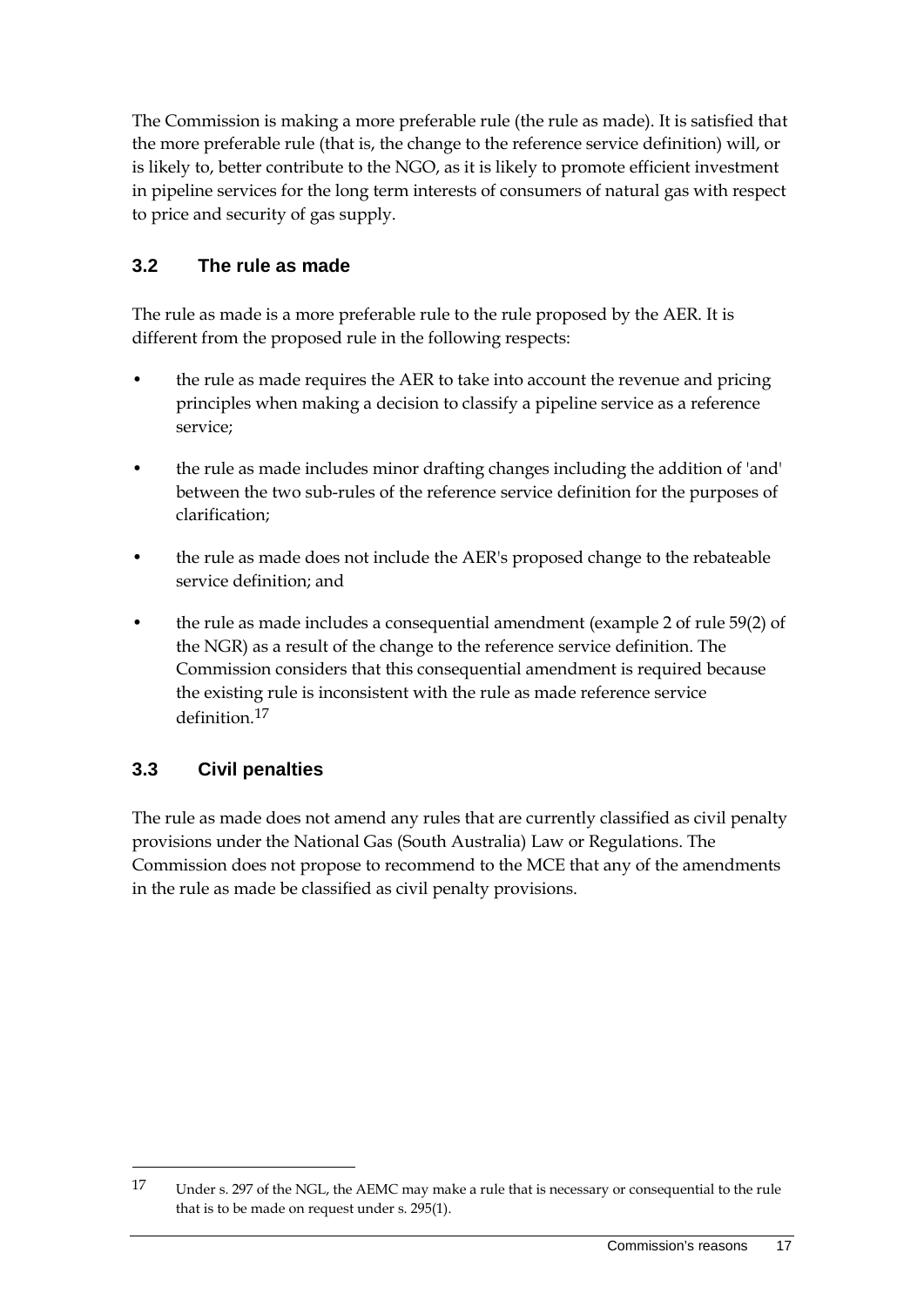## <span id="page-25-0"></span>**4 Commission's assessment approach**

In the draft rule determination, the Commission set out its approach to assessing the AER's rule change request.<sup>[18](#page-25-1)</sup> In assessing a rule change request the Commission must consider the relevant NGL requirements. This includes the rule making test: that the Commission must be satisfied that the rule if made will, or is likely to, contribute to the achievement of the NGO.<sup>[19](#page-25-2)</sup>

In assessing the AER's rule change request the Commission considered a number of issues because the definitions of reference service and rebateable service are fundamental to the regulation of covered pipelines under the NGR. The Commission was cognisant that any change to these definitions would have application to all covered pipelines subject to full regulation by the AER and the ERA. The issues that the Commission considered were:[20](#page-25-3)

- whether the problem as identified by the AER had been substantiated and justifies a rule change;
- whether the rule change proposal would be likely to address the problem identified by the AER;
- whether the rule change proposal would be likely to contribute to the achievement of the NGO, particularly in respect of promoting efficient investment in, and use of, pipeline services;
- whether there is a more preferable rule that would be likely to better contribute to the achievement of the NGO, particularly in respect of promoting efficient investment in, and use of, pipeline services;
- the likely impact of the rule change proposal on the AER's ability to set efficient tariffs;
- how the rule change proposal may impact on regulated pipelines other than the Victorian DTS;
- other consequences of the rule change (intentional or unintentional) that were not identified by the AER; and
- whether the level of discretion that the rule change proposal provides to the AER would be appropriate.

The focus of the draft rule determination, particularly in regard to the treatment of AMDQ cc in the APA GasNet access arrangement, was the Commission's view that the

<span id="page-25-1"></span><sup>18</sup> AEMC, *Draft rule determination: National Gas Amendment (Reference service and rebateable service definitions) Rule 2012*, 15 March 2012, p16.

<span id="page-25-2"></span><sup>19</sup> NGL, s. 291(1).

<span id="page-25-3"></span><sup>20</sup> AEMC, Draft rule determination, 15 March 2012, pp16-17.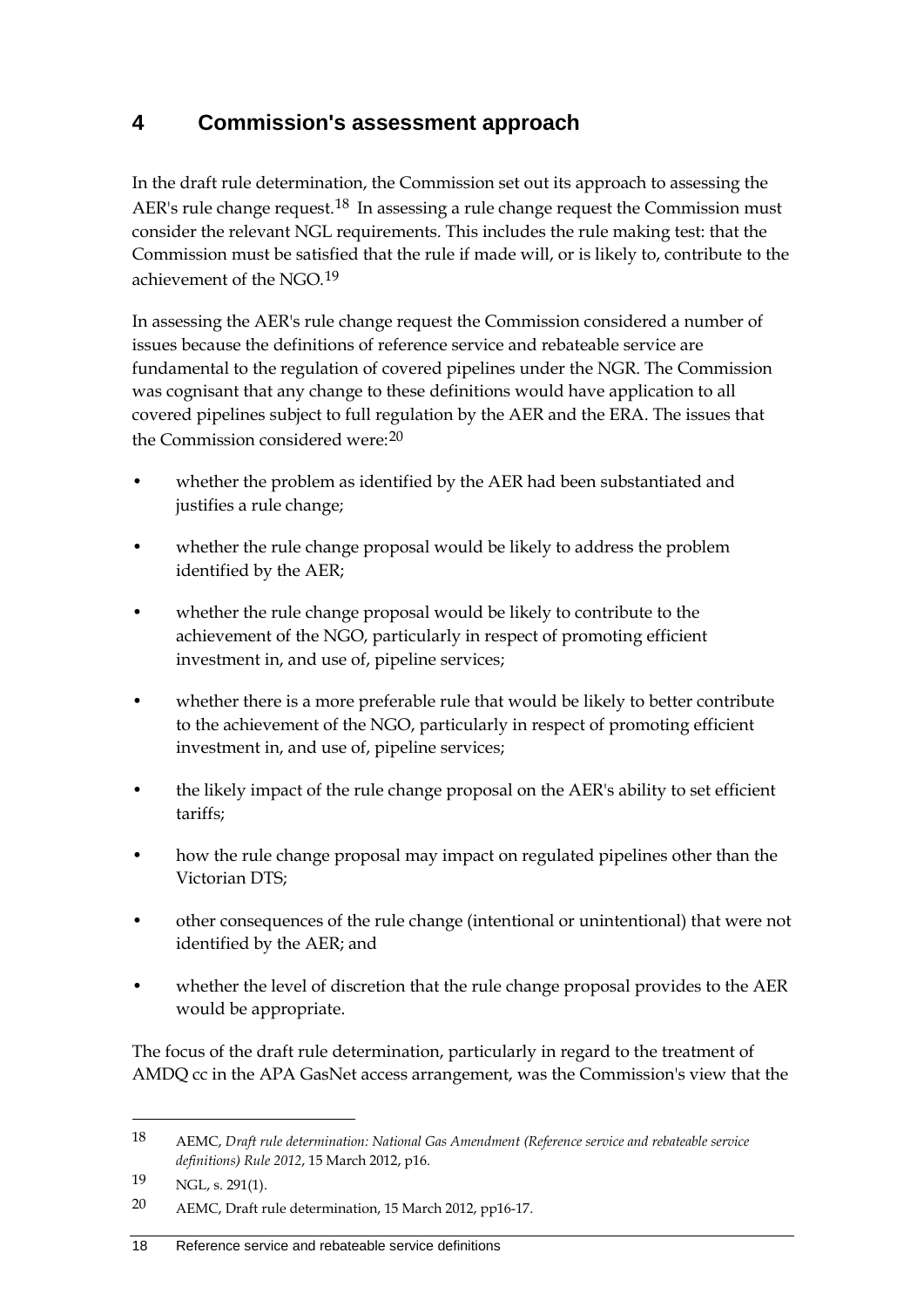AER had not clearly demonstrated that there was a problem that required an amendment to the NGR. This conclusion largely reflected the evidence that APA GasNet had been rebating users for revenue earned from the AMDQ cc 'volume effect' through the annual updating of its price control model. The Commission had noted that APA GasNet's updating of its price control model was part of its annual tariff variation process which had been approved by the AER as being compliant with the current access arrangement (and by implication, compliant with the NGR).<sup>[21](#page-26-0)</sup>

As the Commission noted in its subsequent consultation paper, it was evident that the AER (having considered legal advice) is clearly of the view that for it to effectively account for AMDQ cc revenue in APA GasNet's access arrangement, a change to the rebateable service definition was also required. Accordingly, the assessment approach in the consultation paper included:

- a focus on the nature and extent of the problem identified by the AER. Specifically, the over-recovery of revenue (both the volume and price effect) from the sale of the AMDQ cc bundled service; and
- the nature of and the differences between, the contract and market carriage capacity management systems for pipelines. In particular, the implications of the differences for the economic regulation of pipelines.

<span id="page-26-0"></span><sup>21</sup> AEMC, Draft rule determination, 15 March 2012, pp12, 14, 17, 21-22.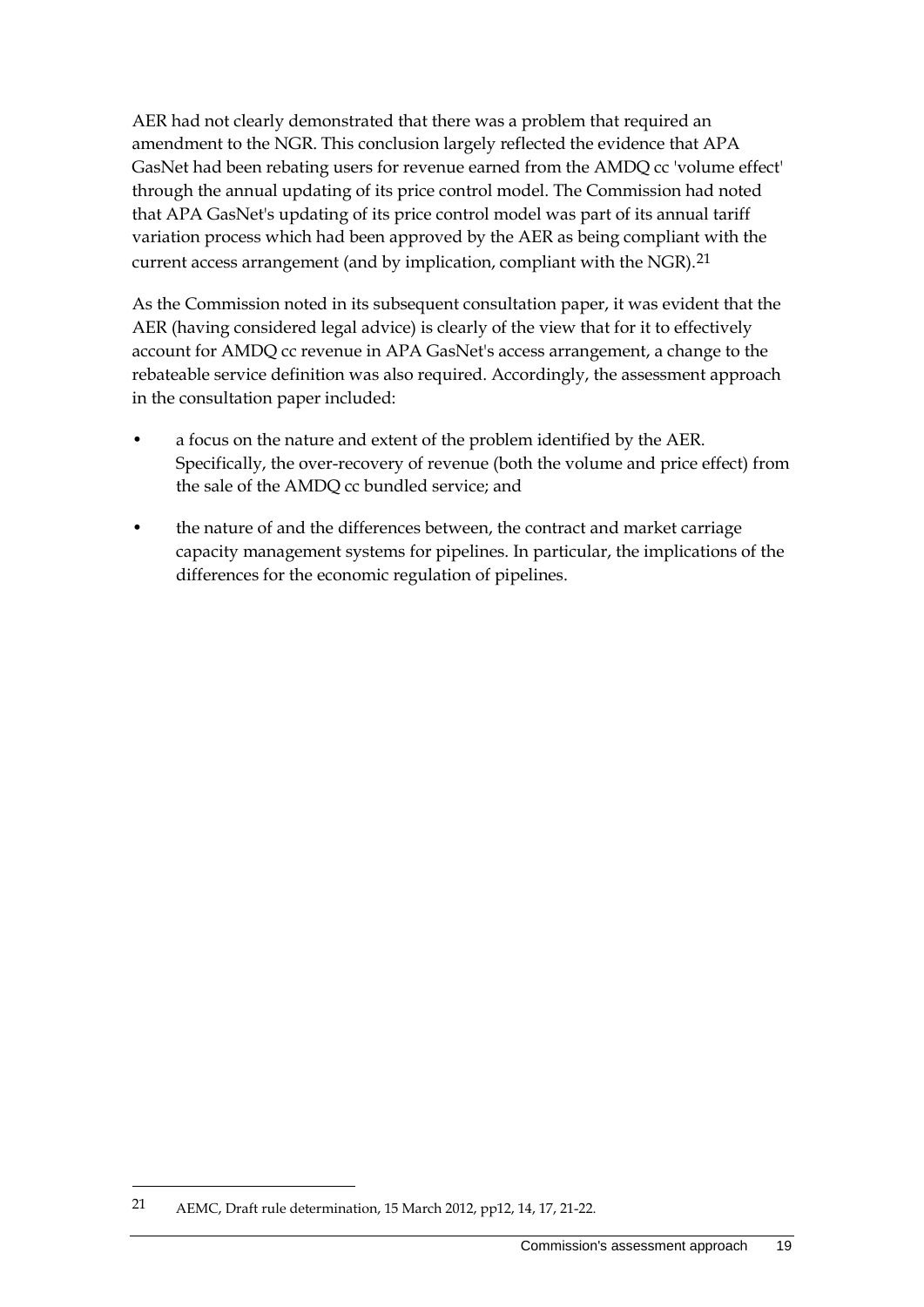## <span id="page-27-0"></span>**5 Reference service definition**

The Commission's final conclusion regarding the definition of reference services is to amend the definition as set out in the draft determination. It is satisfied that this change is consistent with the NGO. This chapter discusses the issues concerning the AER's proposed change to the reference service definition, stakeholders views in the first round of consultation, the Commission's analysis and conclusion reached in the draft rule determination. It also sets out stakeholders views arising in the second round of consultation and the Commission's final conclusion.

## <span id="page-27-1"></span>**5.1 The setting of efficient tariffs**

### **5.1.1 The rule change request**

The AER stated that the proposed change to the definition of reference service will allow it to exercise discretion as to whether to set a reference tariff in circumstances where:

- a high level of uncertainty exists with respect to revenue and/or demand for a pipeline service, such that determining an efficient tariff may not be possible; and/or
- commercial and/or technical arrangements preclude an efficient tariff to be set (such as in the case of AMDQ cc).[22](#page-27-2)

## **5.1.2 First round of submissions**

AEMO stated that criteria should be developed to guide the AER in making a determination regarding a reference service and making an apportionment to rebateable or negotiated services. In developing this criteria AEMO suggested that consideration be given to the uncertainty in forecasting demand and the difficulty in determining costs for services when determining a reasonable tariff.<sup>[23](#page-27-3)</sup>

Other stakeholders had concerns about the AER's assertion that the current requirement to determine a reference tariff for each reference service gives rise to regulatory risks where the demand or revenues to be derived from services are uncertain (such as, where there are emerging pipeline services). In particular:

• APA submitted that it is unclear how a service for which there is uncertain demand could be considered a reference service;<sup>[24](#page-27-4)</sup> and

<span id="page-27-2"></span><sup>22</sup> AER rule change proposal, 5 August 2011, p4.

<span id="page-27-3"></span><sup>23</sup> AEMO submission, 3 November 2011, p2.

<span id="page-27-4"></span><sup>24</sup> APA submission, 3 November 2011, p2.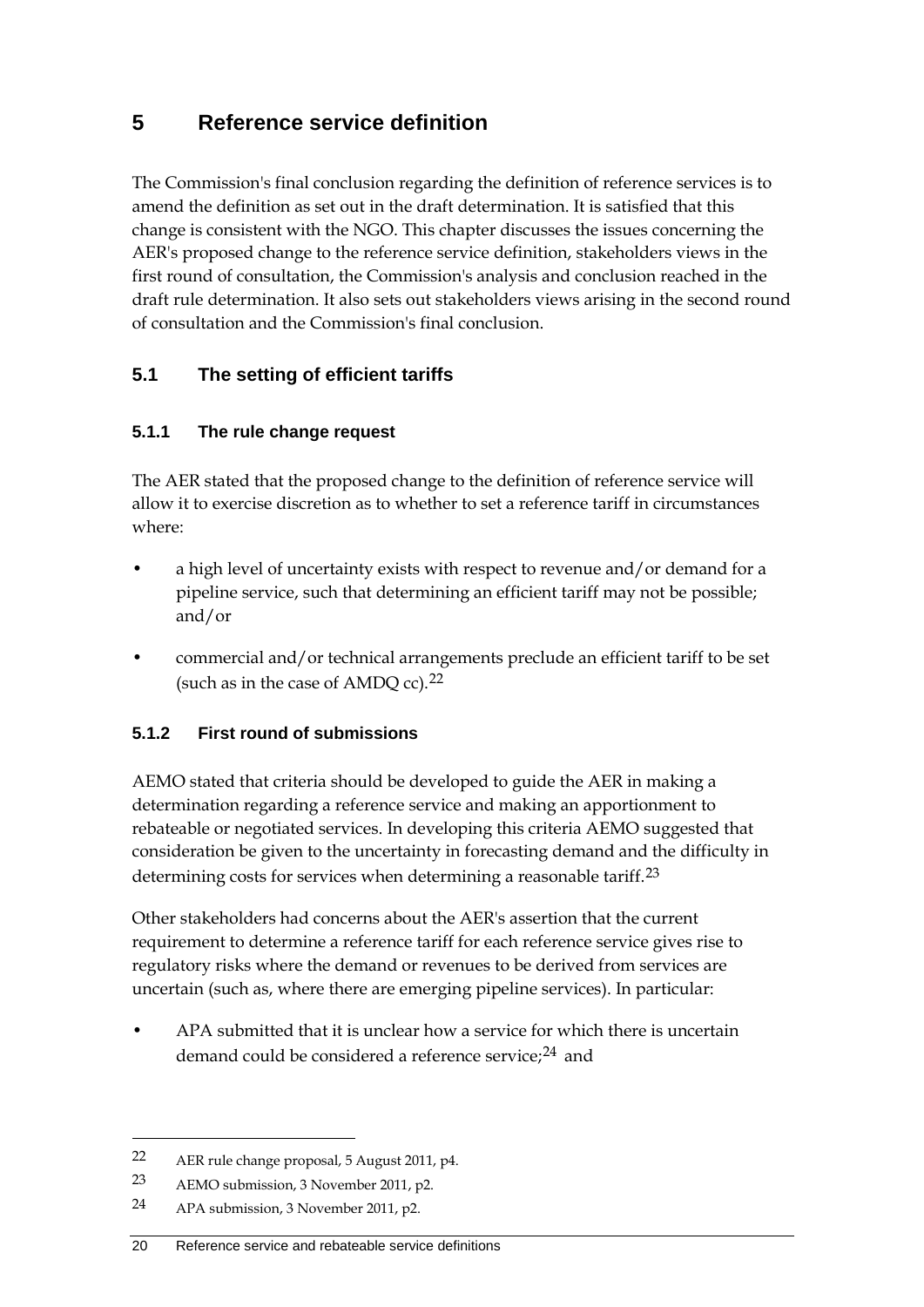• Australian Pipeline Industry Association (APIA) submitted that the current rules allows for the AER to approve the treatment of emerging or developing pipeline services where demand is uncertain as non-reference services. It also submitted that a service for which there is uncertainty in demand or revenue of itself means that it is a service which is not likely to be sought by a significant part of the market. Therefore, it could not be a reference service.<sup>[25](#page-28-0)</sup>

### **5.1.3 Draft rule determination analysis**

The AER has stated that under the current rules it would have no choice but to classify AMDQ cc as a reference service as it is to be likely sought by a significant part of the market (that is, it would otherwise satisfy the definition of a reference service). This outcome would be problematic – by specifying AMDQ cc as a reference service the AER would then be required to approve a reference tariff and non-tariff terms and conditions for the service. Because the incremental costs of providing AMDQ cc is minimal, then any reference tariff set by the AER based on efficient costs would be much lower than the recent contract price for AMDQ cc.

If a reference tariff was set for AMDQ cc that was lower than the AMDQ cc contract price, then it may reduce the incentive for APA GasNet to invest in additional capacity in the pipeline system. Lack of investment would not be in the long term interest of consumers. Alternatively, if a reference tariff for AMDQ cc were higher than the contract price, this could dampen demand for the AMDQ cc service and also affect future investment.

APA and APIA expressed concern about the impact of the proposed rule on emerging pipeline services. In the draft rule determination, the Commission did not agree with these concerns. It considered that the proposed rule maintains the future-looking approach of the current rule by specifying that the AER considers each pipeline service that is likely to be sought by a significant part of the market to be included as a reference service. This means that when making an access arrangement decision, the AER would assess whether an emerging or developing pipeline service is likely to be sought by a significant part of the market over the next access arrangement period.

It may be possible for a pipeline service which is assessed as likely to be sought by a significant part of the market to have uncertain demand and/or revenue. That is, the service would appear to fall within the definition of a reference service. In such a circumstance, the draft rule would enable the AER not to include such a pipeline service in the access arrangement where it is problematic for the AER to set an efficient tariff.

AEMO suggested that criteria be developed to guide the AER in making a reference service decision. The Commission considered that such a guide would be unnecessary and inappropriate as the purpose of the draft rule was to provide the AER flexibility to deal with situations where it is problematic for it to set an efficient tariff, but limits the

<span id="page-28-0"></span><sup>25</sup> APIA submission, 3 November 2011, p7.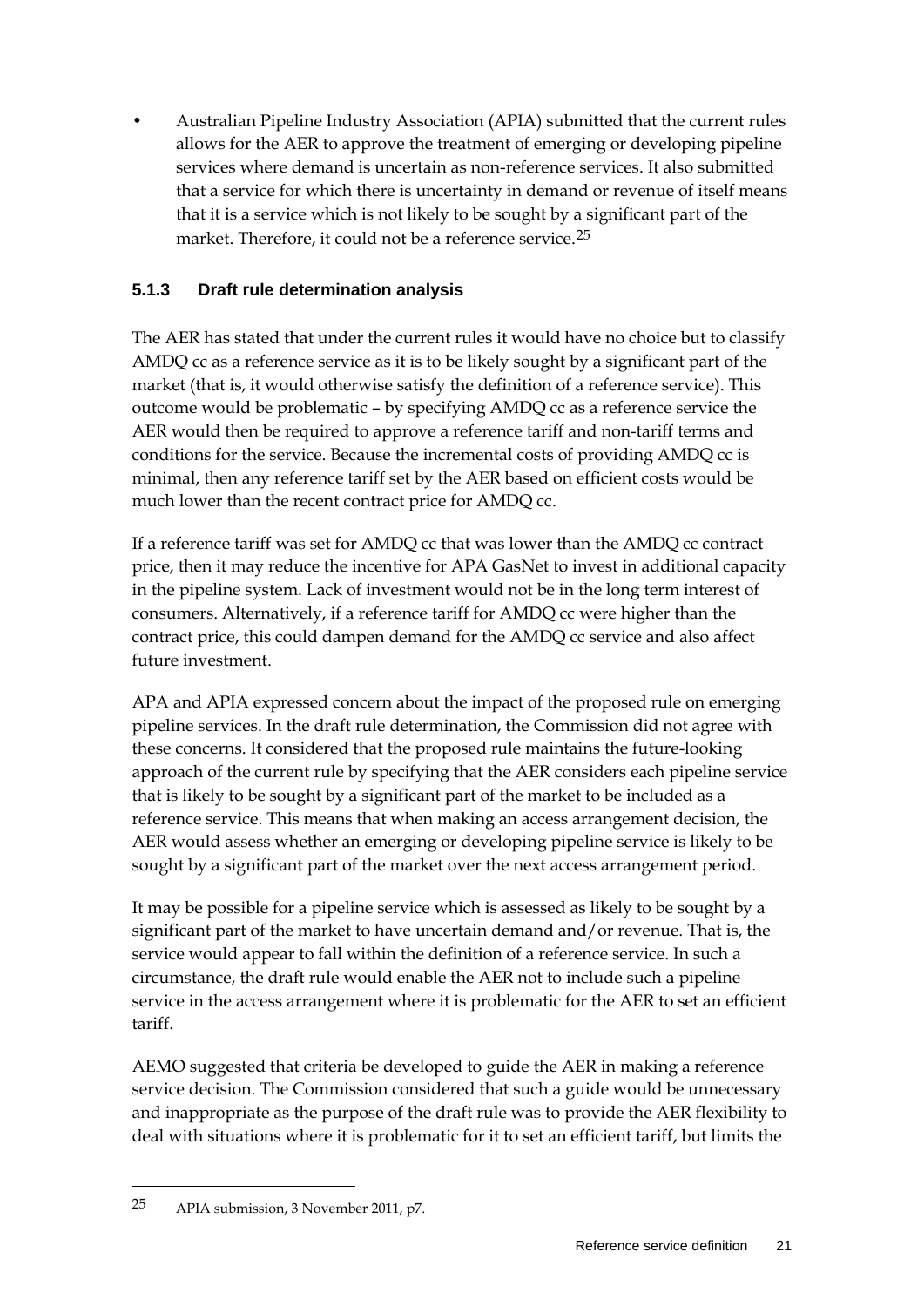AER's discretion in making a decision about a reference service. This is discussed in section 5.2.

## **5.1.4 Draft rule determination conclusion**

The Commission considered that the draft rule would give the AER discretion not to specify a pipeline service sought by a significant part of the market as a reference service, and therefore not set a reference tariff. In some cases, this course of action may be desirable if a reference tariff would not be cost reflective. If tariffs are set inefficiently too low or too high, the Commission considered that inefficient use of, and inefficient investment in, pipeline services may occur. This would not be in the long term interests of consumers.

## **5.1.5 Second round of submissions**

The AER acknowledged that the AEMC's preferred rule provides it with the necessary discretion to achieve a more efficient outcome.<sup>[26](#page-29-1)</sup> It submitted that the change to the definition of a reference service would enable the AER to decide how to deal with services that are likely to be sought by a significant part of the market but for which estimating an efficient tariff would be difficult.<sup>[27](#page-29-2)</sup>

Jemena submitted that there is a case for changing the reference service definition. It noted that there may be circumstances, other than the specific case identified by the AER, where it is not appropriate or practicable to set a reference tariff for a service that is likely to be sought by a significant part of the market. $28$ 

## **5.1.6 Commission's final analysis**

The Commission notes stakeholder submissions to the draft rule determination support the need to change the reference service definition in order to achieve efficient tariffs. Taking this into account, the Commission maintains its view that the rule as made will give the AER greater flexibility in specifying pipeline services as reference services to ensure that the AER is only required to set a reference tariff where it is practicable and efficient to do so.

## <span id="page-29-0"></span>**5.2 Regulatory discretion**

## **5.2.1 The rule change request**

The AER stated that the proposed change to the definition of reference service will provide it with flexibility to determine whether more than one pipeline service should

<span id="page-29-1"></span><sup>26</sup> AER submission, 27 April 2012, p5.

<span id="page-29-2"></span><sup>27</sup> AER submission, 27 April 2012, p4.

<span id="page-29-3"></span><sup>28</sup> Jemena submission, 30 April 2012, p3.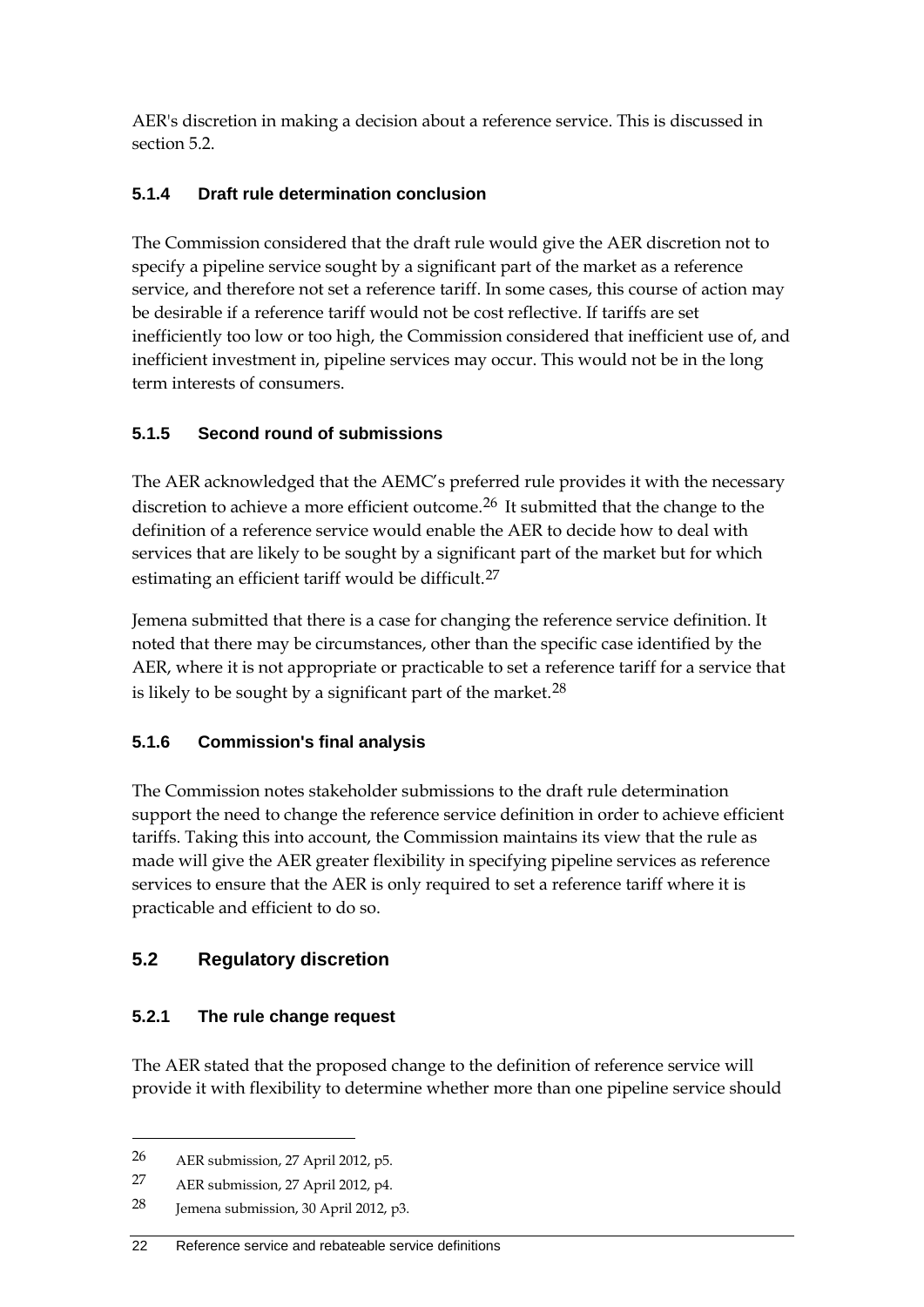be a reference service.<sup>[29](#page-30-0)</sup> The AER submitted that under the previous regulatory regime (the Gas Code) the regulator had discretion to determine which pipeline services should be reference services and that under the NGR this discretion has been removed. It also submitted that it was unaware of any policy reasons for this change and suggested that it was a drafting outcome rather than a policy intention to mandate all significantly sought services as reference services.<sup>[30](#page-30-1)</sup>

### **5.2.2 First round of submissions**

AEMO stated that it supported the proposal to give the AER discretion to determine reference services. It submitted that this would enable the AER to not include augmentation of the pipeline in the calculation of the regulatory asset base that was funded either:

- by a user in return for free rights to capacity; or
- by the sale of all allocation rights by auction at full value.<sup>[31](#page-30-2)</sup>

Other stakeholders had concerns that the proposed change would give too much discretion to the AER and that this discretion would be unbounded. In particular:

- APA submitted that this discretion should not be linked to the AER's stated concern over uncertainty in demand for the service or revenue earned from providing the service;[32](#page-30-3)
- Jemena submitted that the increased discretion will expose service providers to significant risk such that the balance and certainty inherent in the service offered by service providers will be altered in a way that is detrimental to the interests of service providers;<sup>[33](#page-30-4)</sup>
- Multinet stated that the AER's discretion should be limited to 'other' pipeline services to those put forward by the service provider under rule 101 of the NGR;<sup>[34](#page-30-5)</sup> and
- Origin was concerned that the discretion will lead to uncertain and unpredictable outcomes. It submitted that if a change were made then it should include limits on the level of discretion to ensure that market participants have certainty and clarity around the AER's decision making criteria.[35](#page-30-6)

<span id="page-30-0"></span><sup>29</sup> AER rule change proposal, 5 August 2011, p10.

<span id="page-30-1"></span><sup>30</sup> AER rule change proposal, 5 August 2011, p4; AER rule change proposal, cover letter, 5 August 2011, p1.

<span id="page-30-2"></span><sup>31</sup> AEMO submission, 3 November 2011, p1.

<span id="page-30-3"></span><sup>32</sup> APA submission, 3 November 2011, p2.

<span id="page-30-4"></span><sup>33</sup> Jemena submission, 7 November 2011, p6.

<span id="page-30-5"></span><sup>34</sup> Multinet submission, 3 November 2011, p2.

<span id="page-30-6"></span><sup>35</sup> Origin submission, 3 November 2011, p1.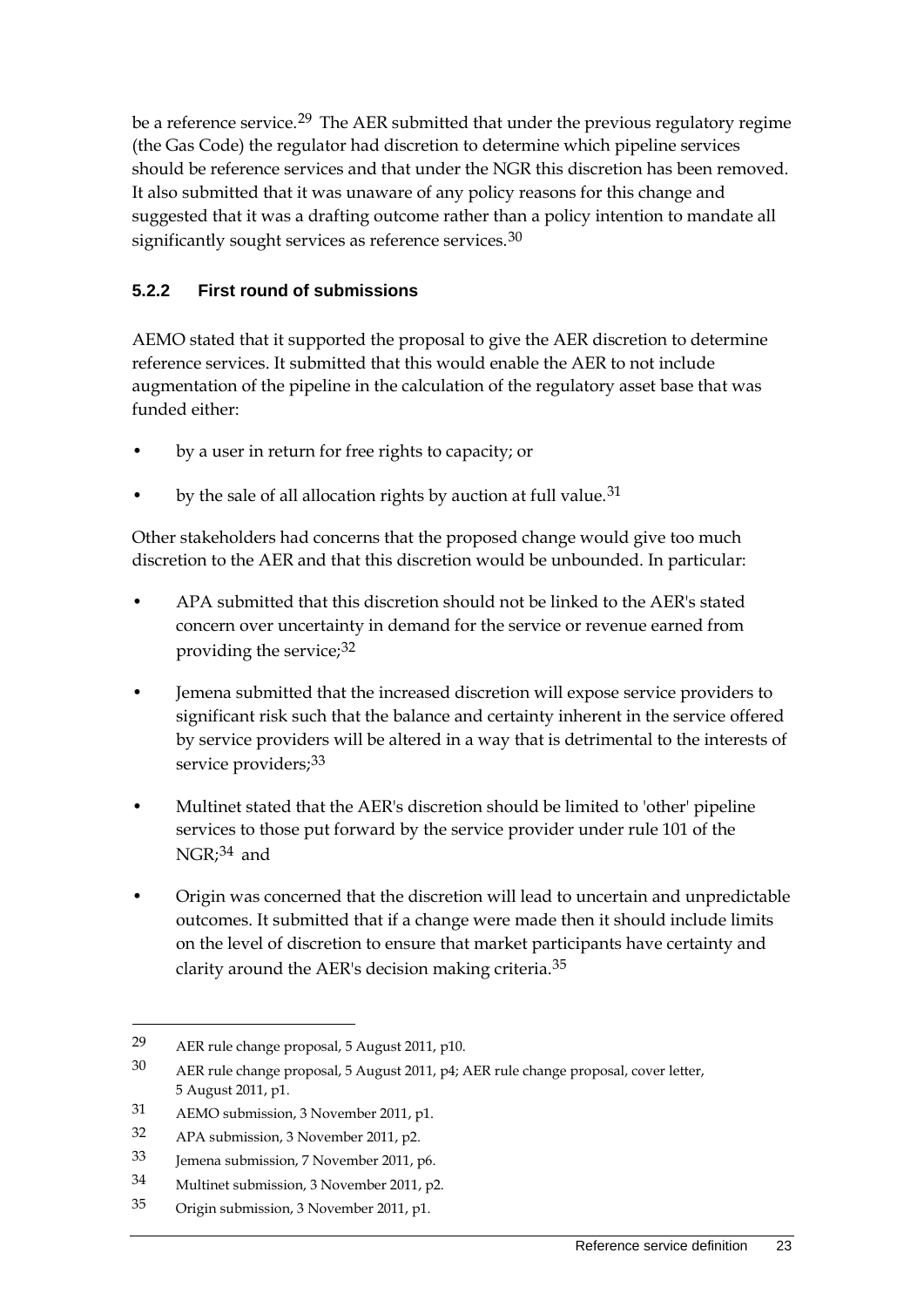#### **5.2.3 Draft rule determination analysis**

The Commission noted the concerns of stakeholders with regards to the level of the discretion provided to the AER in the proposed rule. While under the proposed rule, the AER would be required to consider the NGO,  $36$  it may choose to take into account the revenue and pricing principles when making a reference service decision.<sup>[37](#page-31-1)</sup> The Commission considered that in making such a decision, it would be appropriate for the AER have regard to the revenue and pricing principles because of the fundamental link between what is a reference service and establishing a reference tariff. For this reason, the draft rule required the AER to take into account the revenue and pricing principles when making a reference service decision.

This amendment to the proposed rule aims to guide the AER in making decisions on what pipeline services should be classified as reference services. It should also provide service providers and users with context in which to understand how the AER may make, or has made, a decision. The Commission did not consider that any other limits to the AER's discretion were appropriate or necessary.

The Commission also noted that the proposed rule is restoring discretion to the regulator to what it was under the Gas Code.[38](#page-31-2) It commented that it was not aware of any concerns with this level of discretion provided to regulators under the Gas Code.

### **5.2.4 Draft rule determination conclusion**

The Commission in the draft rule determination, concluded that the AER's proposed rule does provide an increased level of discretion to the AER, but that this discretion is necessary for the AER to be able to set reference tariffs that are reflective of efficient costs. However, the Commission did consider that the AER's discretion should be limited, and for this reason the draft rule required the AER to take into account the revenue and pricing principles when making a decision about reference services.

#### **5.2.5 Second round of submissions**

The AER considered that the inclusion in the draft rule of the requirement that the AER must take into account the revenue and pricing principles when exercising its discretion with respect to reference services, was unnecessary. The AER submitted that this is because it is already required to take into account the revenue and pricing principles in accordance with s.  $28(2)(a)(i)$  of the NGL.<sup>[39](#page-31-3)</sup>

APA submitted that the AEMC's changes to the proposed rule were appropriate – they addressed the AER's concerns while also providing some guidance on the scope of the

<span id="page-31-0"></span><sup>36</sup> NGL, s. 28(1).

<span id="page-31-1"></span><sup>37</sup> NGL, s. 28(2)(b).

<span id="page-31-2"></span><sup>38</sup> Gas Code, section 3.3.

<span id="page-31-3"></span><sup>39</sup> AER submission, 27 April 2012, p3.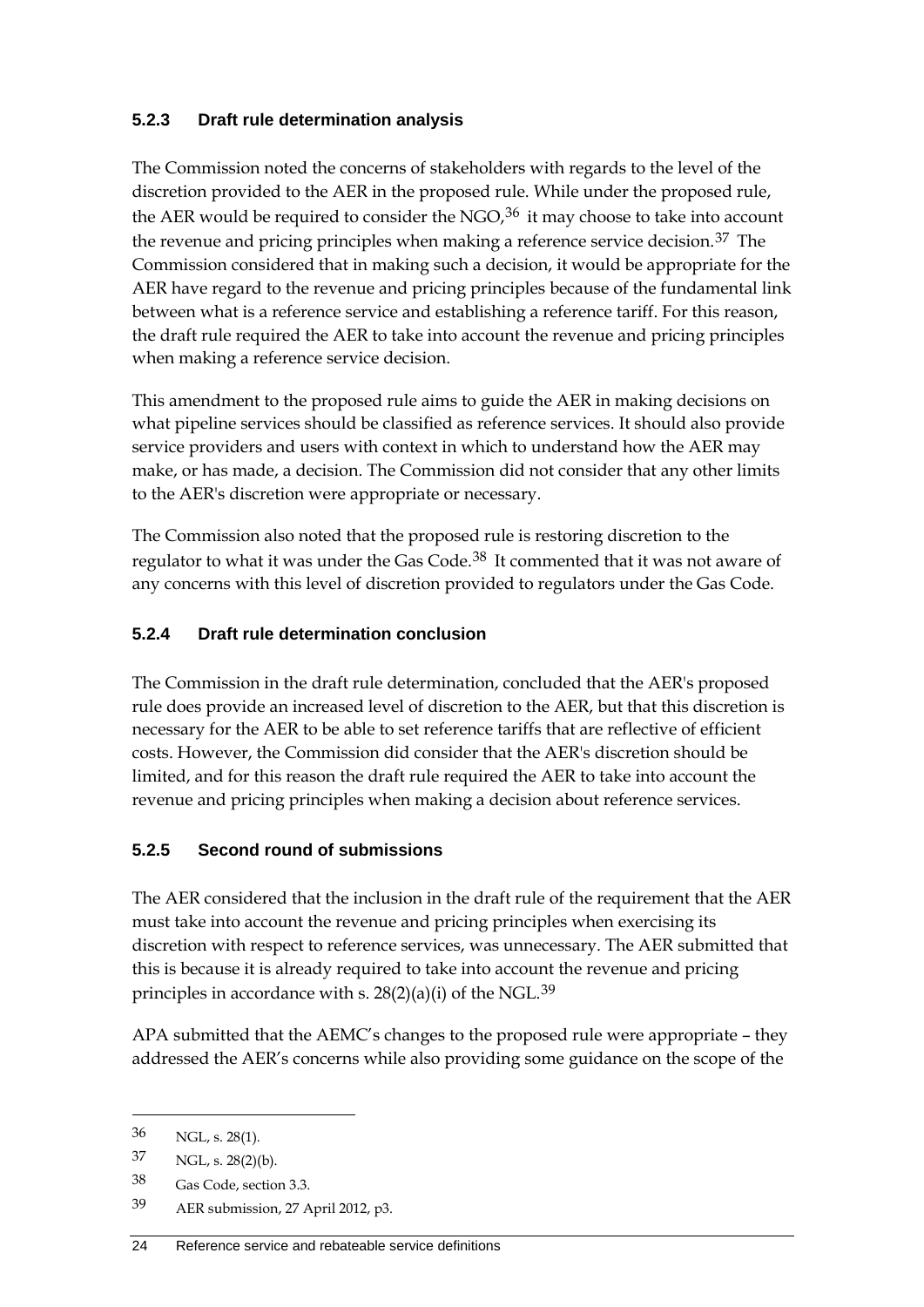AER's discretion. APA considered that the AEMC's changes addressed concerns it raised that the AER's discretion under the proposed rule would be unbounded.<sup>[40](#page-32-0)</sup>

APIA submitted that the inclusion of the revenue and pricing principles provides appropriate guidance as to the inclusion of a pipeline service as a reference service. It regarded the AEMC's preferred rule as an improvement on the existing rule and the AER's proposed rule. APIA also submitted that there may be merit in including a specific reference to the NGO in the new rule.<sup>[41](#page-32-1)</sup>

DBP also suggested a number of additional amendments to the current version of the NGR if the reference service definition is to be changed as proposed by the AEMC in its draft rule determination. These proposed changes focussed on acknowledgement that an access arrangement may contain only one reference service. The affected rules identified by DBP were 22, 24, 48, 89 and 97 of the NGR.<sup>[42](#page-32-2)</sup>

Jemena stated that it did not support the AEMC's draft rule as it would increase the AER's discretion unnecessarily.<sup>[43](#page-32-3)</sup> Jemena was concerned that, if implemented, the draft rule would change the balance of judgement on what services should be a reference service from the service provider to the AER. It considered that a service provider has detailed knowledge of the gas market and is in the best position to identify what should be a reference service.<sup>[44](#page-32-4)</sup>

According to Jemena, the definition of a reference service should be clear so that the service provider can, with certainty, prepare and submit an access arrangement proposal that includes all reference services.[45](#page-32-5) Jemena proposed an alternative to the draft rule 101(2) that it considered would address the problem identified by the AER while avoiding the complications and risks inherent in the AEMC's more preferable rule.[46](#page-32-6)

## **5.2.6 Commission's final analysis**

The Commission has considered the arguments and evidence put forward in stakeholder submissions to the draft rule determination in relation to the AER's discretion when making a reference service decision. However, the Commission maintains its view as set out in the draft rule determination that this discretion is necessary for the AER to be able to set reference tariffs that are reflective of efficient costs. It also maintains the view that the AER's discretion should be limited, and for this reason the rule as made requires the AER to take into account the revenue and pricing principles when making a decision about reference services.

-

<span id="page-32-2"></span>42 DBP submission, 26 April 2012, p2.

<span id="page-32-0"></span><sup>40</sup> APA submission, 26 April 2012, p1.

<span id="page-32-1"></span><sup>41</sup> APIA submission, 26 April 2012, pp1-2.

<span id="page-32-3"></span><sup>43</sup> Jemena submission, 30 April 2012, p1.

<span id="page-32-4"></span><sup>44</sup> Jemena submission, 30 April 2012, p5.

<span id="page-32-5"></span><sup>45</sup> Jemena submission, 30 April 2012, p7.

<span id="page-32-6"></span><sup>46</sup> Jemena submission, 30 April 2012, p1.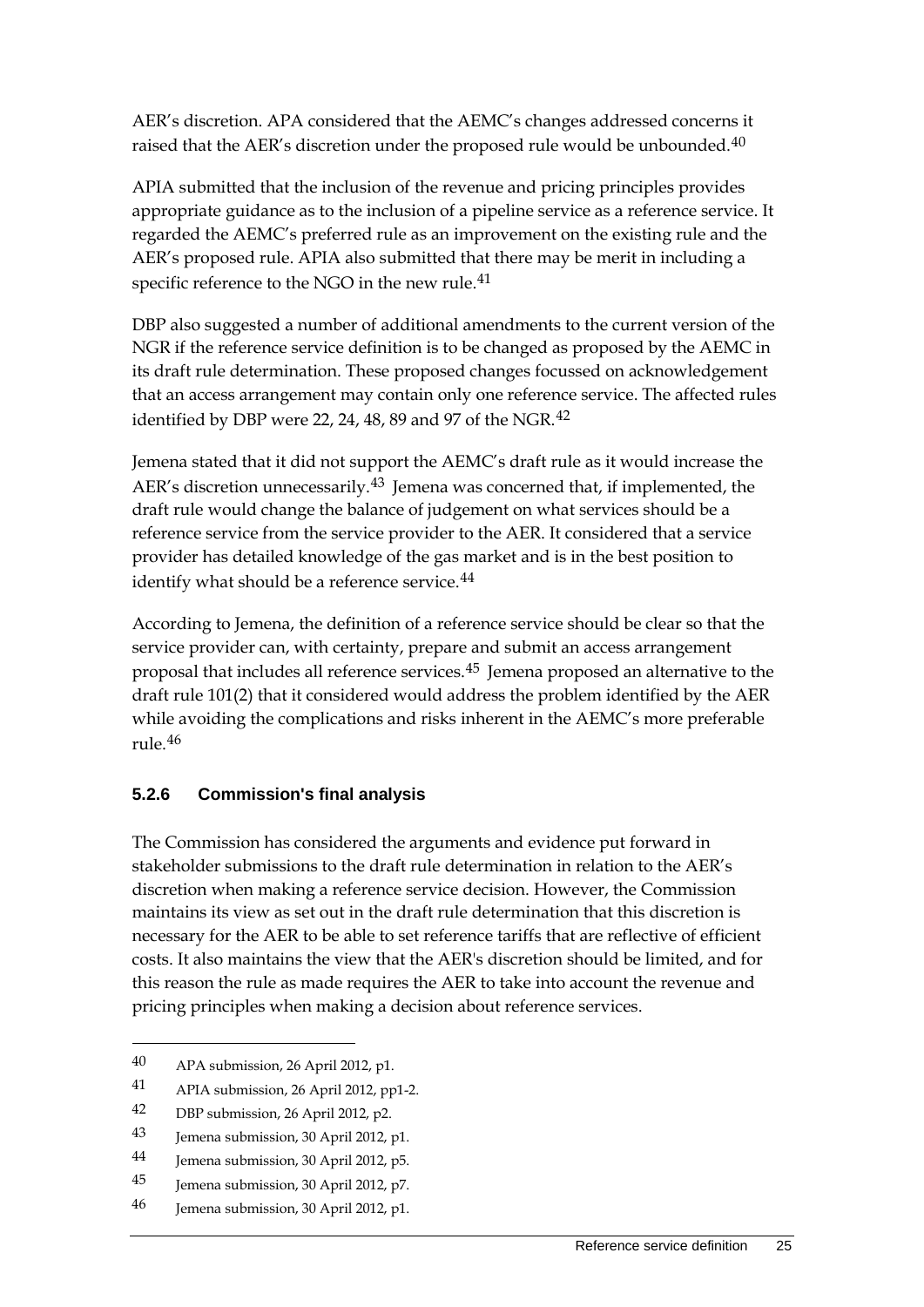In response to the AER's submission, the Commission considers that the inclusion of the reference to the revenue and pricing principles removes any doubt about the limits to the AER's discretion. The explicit requirement to take into account the revenue and pricing principles clarifies to all parties that the AER must have regard to these principles when making a decision about reference services. In considering this matter, the Commission notes that under the rule as made the AER is only required to take into account the revenue and pricing principles in considering whether to specify a pipeline service as a reference service. Also, the Commission notes that s. 28(2)(a)(i) of the NGL refers to a reference tariff rather than a reference service. This relates to the AER being required to take into account the revenue and pricing principles when exercising its discretion in approving or making those parts of an access arrangement relating to a reference tariff.

The Commission considers that it is not necessary to include a specific reference in the rule as made to the NGO as suggested by APIA. This is because it is specified under s. 28(1) of the NGL that the AER must perform or exercise its economic regulatory function or power in a manner that will or is likely to contribute to the achievement of the NGO. The Commission does not consider that a restatement of this requirement is necessary in this context.

In responding to the draft determination, Jemena suggested an alternative reference service definition. The Commission considers that Jemena's proposed definition is less preferable to the rule as made for promoting the NGO with respect to the long term interests of consumers. This is because the rule as made provides the advantage to users that the reference service decision is made by the AER with the requirement that it must take into account the revenue and pricing principles. This is something that Jemena's alternative rule does not provide. Under Jemena's alternative rule, the AER has no ability to add a service that it considers meets the criteria of being a reference service. This is determined by the service provider before it submits its access arrangement proposal.

In considering this matter, the Commission notes Jemena's argument that the service provider with its detailed knowledge of the gas market is in the best position to identify and make a decision about what services should be a reference service. However, this argument could equally be made about any aspect of its access arrangement proposal. It revolves around the asymmetric information problem faced by the regulator. It is for the AER to request the appropriate information and for the service provider to provide that information that will enable the AER to make an informed decision about reference services.

Similarly, the Commission notes that Jemena's argument that under the rule as made, a service provider would face uncertainty when submitting an access arrangement proposal that it is compliant with the NGR, could equally apply to any aspect of its access arrangement proposal. Also, the Commission notes that if a service provider has identified more than one reference service, then under the rule as made there is nothing preventing the service provider including any additional reference service in its access arrangement proposal so long as the service meets the criteria.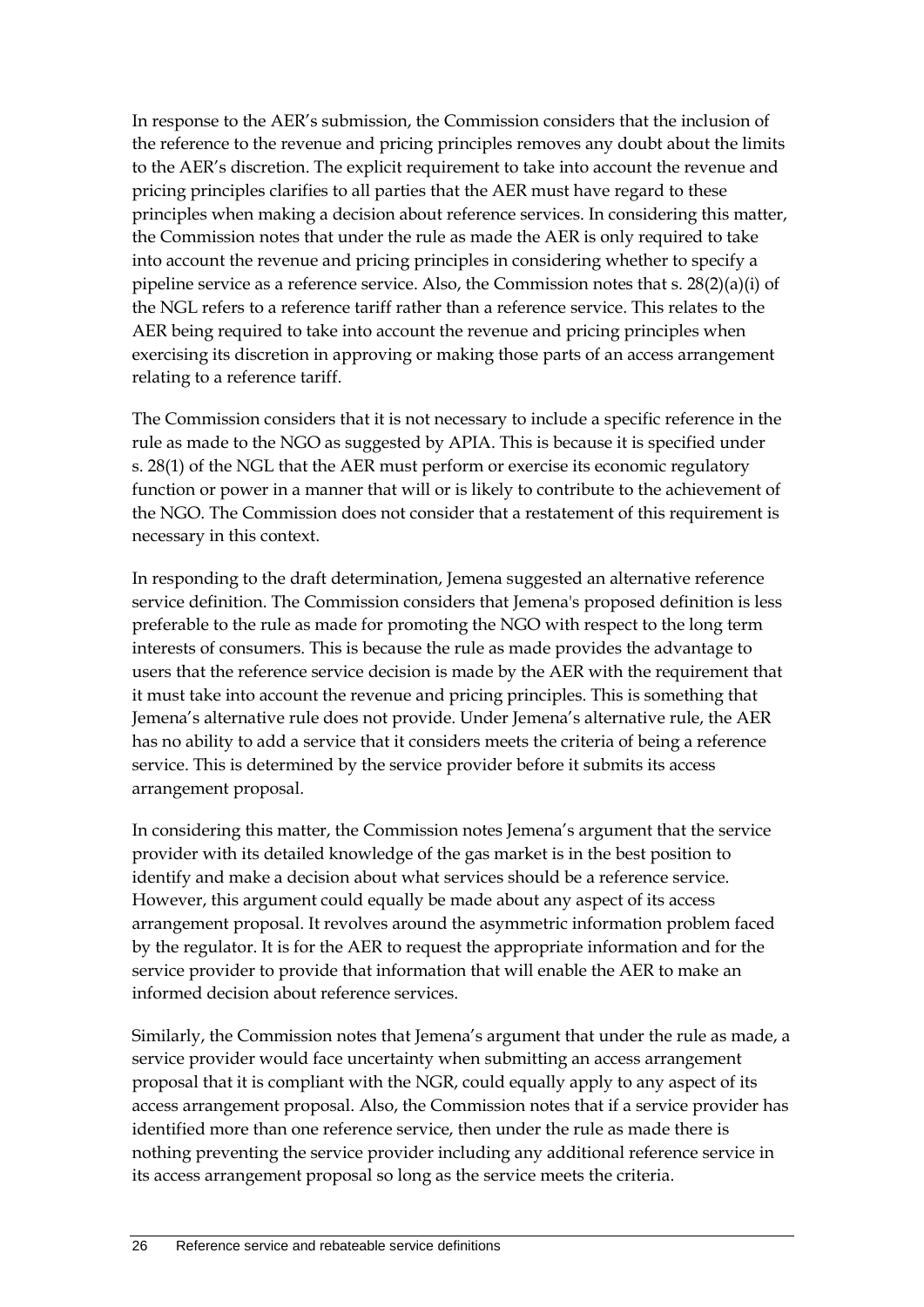With respect to DBP's suggested wording changes to the AEMC's draft rule, the Commission considers that these changes while minor, improve clarity with respect to the reference service definition and ensure consistency with other provisions of the NGR with respect to example 2, rule 59(2) of the NGR. These changes, which the Commission has adopted in the rule as made, are:

- to replace the word 'designated' with 'specified' in the draft rule amendment to example 2, rule 59(2); and
- to replace the word 'considering' with 'deciding' in rule 101(2).

As noted in section 5.2.5 above, DBP also identified a number of other small changes to various rules for consistency with the amended reference service definition. The Commission has reviewed each of these suggestions and has concluded that they are not critical to improve the clarity or consistency across rules that relate to reference services. It is satisfied that in context, the current wording of the various rules does not presume that an access arrangement will always relate to more than one reference service.

## <span id="page-34-0"></span>**5.3 Commission's final conclusion**

After considering the submissions made in response to the draft determination, the Commission has concluded that the reference service definition should be amended as set out in the draft rule (with two minor drafting changes).

The limited discretion provided to the AER and ERA by the rule as made will enable these regulators to specify whether a pipeline service should be classified as a reference service and be the subject of a reference tariff. This discretion will mean that a regulator will not be required to determine a reference tariff that is not cost reflective. This approach will be, or is likely to be, consistent with meeting the NGO as the setting of non-cost reflective reference tariffs may encourage inefficient investment in, or use of, gas services. This outcome would not be in the long term interests of consumers as they may find that:

- they could be paying more than is necessary if the reference tariff is in excess of the efficient costs of providing the service; and
- they could lose certainty of supply if the reference tariff does not recover an efficient level of investment for the provision of this pipeline service.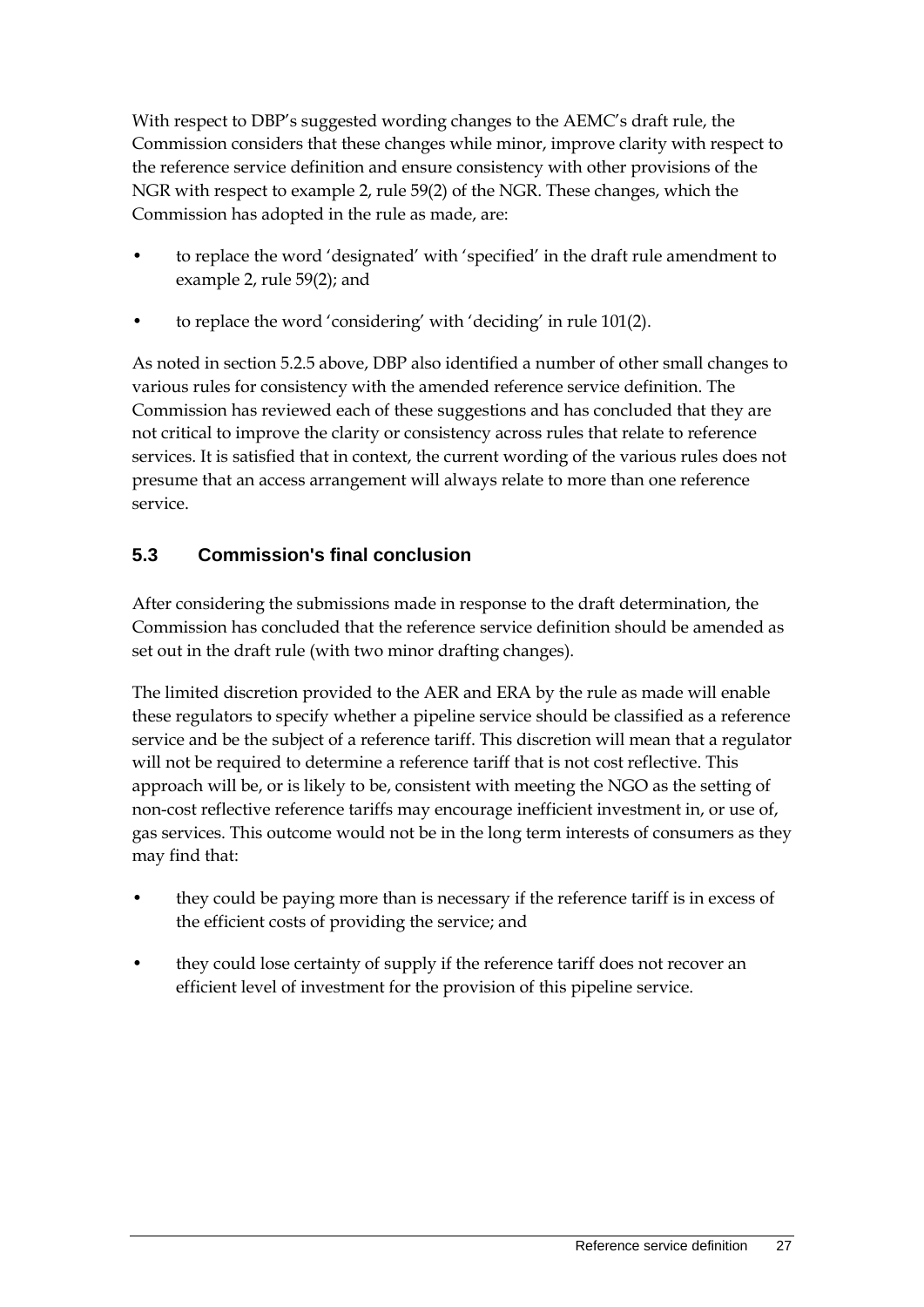## <span id="page-35-0"></span>**6 Rebateable service definition in relation to the Victorian DTS**

The AER's rule change proposal included an amended rebateable service definition that would apply to all fully regulated pipelines. In assessing this proposal the Commission has found that amending the rebateable service definition may have a different impact on a contract carriage pipeline compared to a market carriage pipeline. As a result, the Commission has assessed the AER's proposed rebateable service definition, as well as an alternative definition, separately for contract carriage pipelines and market carriage pipelines.

In the context of market carriage, the Commission has determined that the rebateable service definition for the Victorian DTS will remain unchanged at this time as there are significant issues arising from making a change which mean that the Commission is not satisfied that a change would, or would be likely to, contribute to the achievement of the NGO and be in the long term interest of gas consumers.

This chapter discusses the issues concerning the AER's proposed change to the rebateable service definition in relation to the Victorian DTS. This chapter sets out:

- the AER's rule change request as it relates to the Victorian DTS;
- stakeholders' views in the first round of consultation;
- the Commission's conclusion reached in the draft rule determination;
- stakeholders' views in the second round of consultation;
- the Commission's consideration of issues raised in the second round of submissions as presented in the consultation paper;
- stakeholders' views in the third round of consultation; and
- the Commission's final analysis and conclusion.

Issues related to contract carriage pipelines in the context of the AER's proposed change to the rebateable service definition are discussed in Chapter 7.

## <span id="page-35-1"></span>**6.1 The rule change request**

-

The specific issue in relation to the Victorian DTS that the AER sought to address through its rule change proposal was what it saw as its inability to regulate revenue earned from AMDQ cc, allowing APA GasNet to recover more than its efficient pipeline costs. That is, because some of the revenue earned from AMDQ cc is in addition to the revenue earned from reference tariffs, APA GasNet is recovering more than the total regulated target revenue which is approved by the AER. $47$ 

<span id="page-35-2"></span><sup>47</sup> AER rule change proposal, 5 August 2011, pp7, 21-22.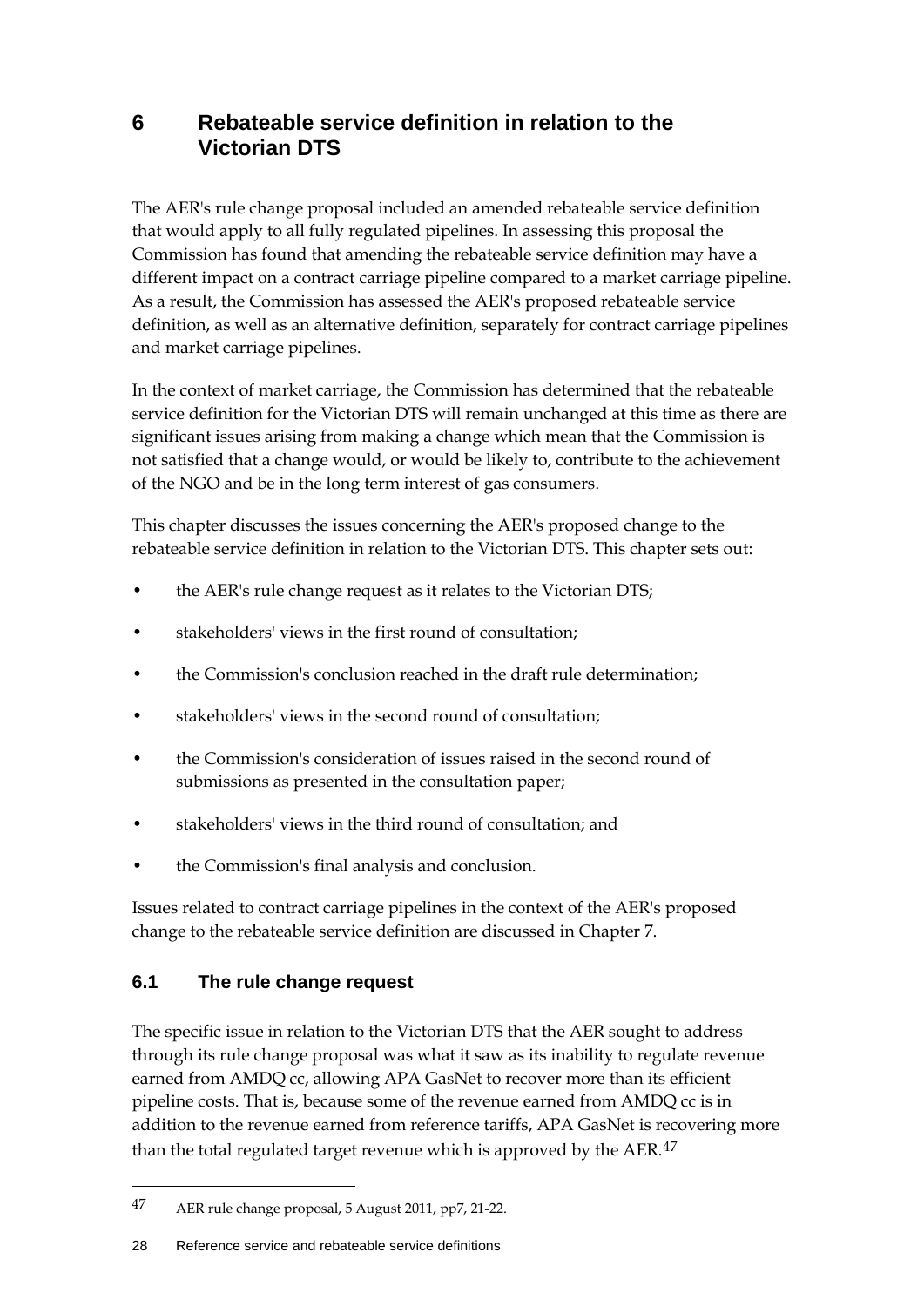There are two possible types of over-recovery associated with the AMDQ cc bundled service. These are:

- the 'volume effect' which occurs when APA GasNet is able to earn additional revenue for providing reference services on unused AMDQ cc contracted capacity. This is revenue that APA GasNet would otherwise not have earned if the holder of the AMDQ cc had fully used its contracted capacity; and
- the 'price effect' which occurs when the price paid for AMDQ cc is above the reference tariff, and is the difference between these two prices.

In its rule change request, the AER only identified over-recovery due to the 'volume effect'.<sup>[48](#page-36-0)</sup> However, the AER subsequently expressed its concern with regard to the over-recovery of revenue due to the 'price effect' and the increase in this revenue that is forecast for the next access arrangement period.[49](#page-36-1)

## **6.2 First round of submissions**

APA stated that due to the effect of updating volumes and revenues in its price control model, it is not earning any excess revenues from selling AMDQ cc when AMDQ cc is priced at the reference tariff. Extra revenue is only earned to the extent that AMDQ cc is priced above the reference tariff (that is, the injection tariff for that injection point).<sup>[50](#page-36-2)</sup> In discussions with the AEMC, APA stated that the annual tariff rebalancing is consistent with the ACCC's approved access arrangement and price control model. It also stated that most of the revenue it earns from AMDQ cc is due to the volume effect, which is rebated back to users.<sup>[51](#page-36-3)</sup>

#### **6.3 Draft rule determination**

In the draft rule determination, the Commission concluded that:<sup>[52](#page-36-4)</sup>

"On the information available to it, the Commission is not satisfied that the problem identified by the AER exists (that is, that APA GasNet is inappropriately retaining revenue that is in excess of the target regulated revenue). This is because APA GasNet is rebating users for the volume effect of AMDQ cc under the current access arrangement and the volume effect represents the majority of the AMDQ cc generated revenue."

Specifically, the 'volume effect' from AMDQ cc was automatically taken into account when APA GasNet annually updated its price control model by replacing forecast volumes with actual volumes. When actual volumes are above forecast volumes in a

<span id="page-36-0"></span><sup>48</sup> AER rule change proposal, 5 August 2011, pp6-8, 14-15, 20-22.

<span id="page-36-1"></span><sup>49</sup> AER submission, 27 April 2012, p11 and AER supplementary submission, 15 June 2012, p2.

<span id="page-36-2"></span><sup>50</sup> APA submission, 3 November 2011, p5.

<span id="page-36-3"></span><sup>51</sup> AEMC, Draft rule determination, 15 March 2012, p19.

<span id="page-36-4"></span><sup>52</sup> AEMC, Draft determination, 15 March 2012, p21.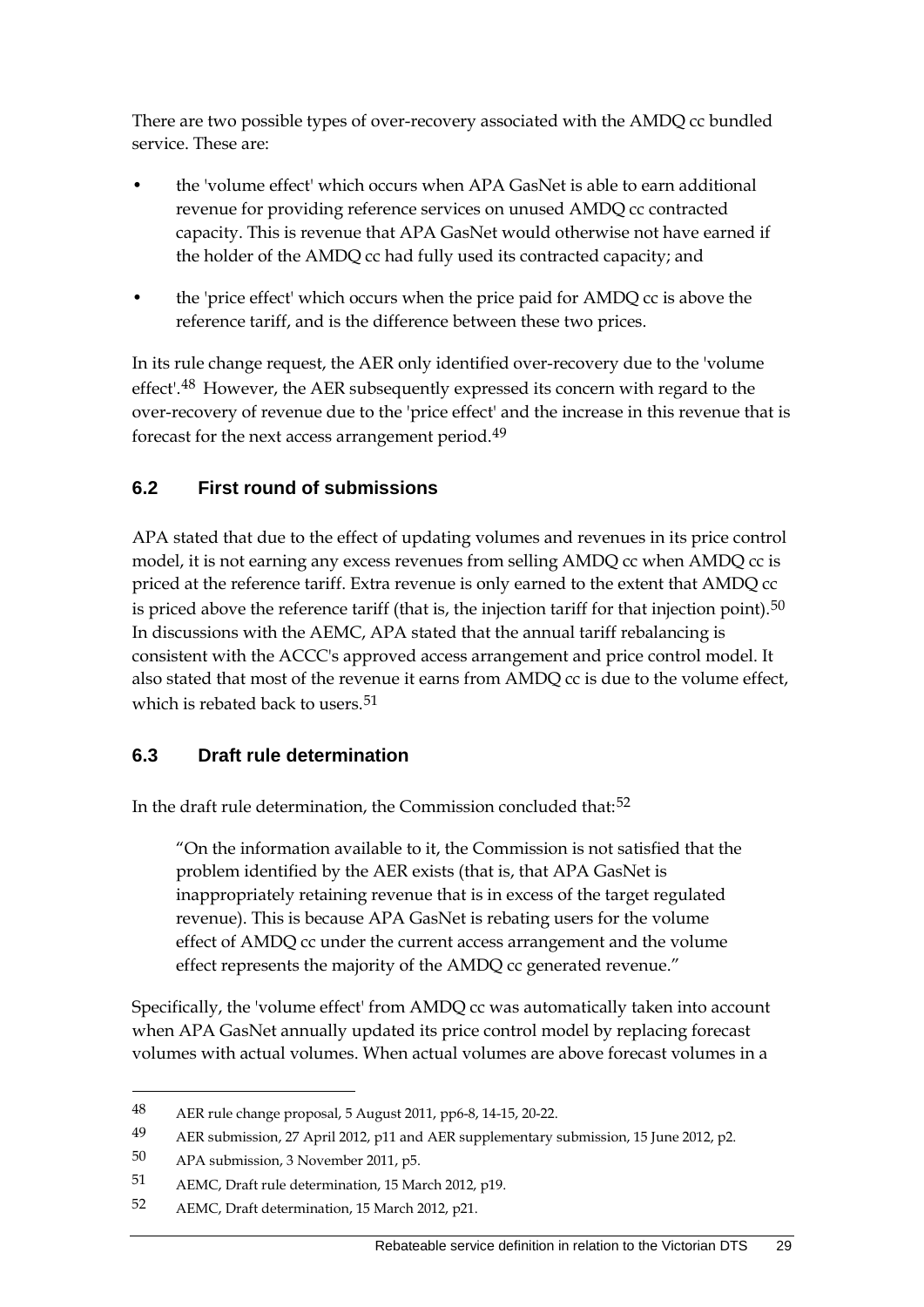given year, the model update has the effect of reducing reference tariffs for the subsequent year. In this way, users do not pay twice for gas injected at these points in the Victorian DTS. This updating of the price control model has occurred as part of APA GasNet's annual tariff variation process.

The price control model was part of APA GasNet's access arrangement proposal<sup>[53](#page-37-0)</sup> which was approved by the ACCC in 2008.<sup>[54](#page-37-1)</sup> The model applies the approved price control formula to calculate revenues and tariffs for each year of the access arrangement period as described in schedule 4 of the current access arrangement.<sup>[55](#page-37-2)</sup>

In accordance with the access arrangement, APA GasNet has submitted an annual tariff variation proposal to adjust tariffs for the following year to the AER each November for approval. Each year this proposal has included APA GasNet's price control model<sup>[56](#page-37-3)</sup> that has been updated with actual and forecast values to demonstrate compliance with the approved price control formula in the derivation of the proposed adjusted tariffs.<sup>[57](#page-37-4)</sup> The updating of actual and forecast volumes, and hence revenues, have occurred in accordance with clause 4.2 of schedule 4 of the current access arrangement.<sup>[58](#page-37-5)</sup> For example, in approving APA GasNet's annual tariff variation proposal for 2012, the AER stated that the proposal complied with the provisions of the access arrangement and "that the forecasts used by GasNet are acceptable".<sup>[59](#page-37-6)</sup>

As a result of APA GasNet's annual updating of its price control model and the AER's repeated approval of this process, the Commission found that APA GasNet was rebating users for the over-recovery of AMDQ cc revenue due to the 'volume effect'. The Commission considered that this was occurring even though the ACCC had decided not to pursue the classification of AMDQ cc as a rebateable service in its 2008 final decision on the access arrangement.<sup>[60](#page-37-7)</sup> In fact, nominating AMDO cc as a rebateable service was not required to achieve this outcome – the rebating was occurring through the application of APA GasNet's approved annual tariff variation process and operation of its price control model.<sup>[61](#page-37-8)</sup>

<span id="page-37-0"></span><sup>53</sup> ACCC, *Draft decision, Revised access arrangement by GasNet Australia Ltd for the Principal Transmission System*, 14 November 2007, p213.

<span id="page-37-1"></span><sup>54</sup> ACCC, *Final approval, Revised access arrangement by GasNet Australia (Operations) Pty Ltd and GasNet (NSW) Pty Ltd for the Principal Transmission System*, 25 June 2008.

<span id="page-37-2"></span><sup>55</sup> APA Group, *GasNet Australia access arrangement*, approved 25 June 2008, commencement date 1 January 2008, schedule 4, pp35-38.

<span id="page-37-3"></span><sup>56</sup> APA GasNet, *Statement of proposed year 2012 transmission tariffs*, 17 November 2011, p6.

<span id="page-37-4"></span><sup>57</sup> APA Group letter to the AER, *APA GasNet transmission system year 2012 tariff reset*, 17 November 2011.

<span id="page-37-5"></span><sup>58</sup> APA Group, *GasNet Australia access arrangement*, approved 25 June 2008, commencement date 1 January 2008, schedule 4, p35.

<span id="page-37-6"></span><sup>59</sup> AER, *Statement of reasons, GasNet tariff reset for 2012*, 14 December 2011.

<span id="page-37-7"></span><sup>60</sup> The ACCC considered that there were uncertainties in satisfying the Gas Code definition of rebateable services which required market separation between the rebateable service and the reference service. ACCC, *Final decision, Revised access arrangement by GasNet Australia (Operations) Pty Ltd and GasNet (NSW) Pty Ltd for the Principal Transmission System*, 30 April 2008, pv.

<span id="page-37-8"></span><sup>61</sup> AEMC, Draft rule determination, 15 March 2012, pp20-21.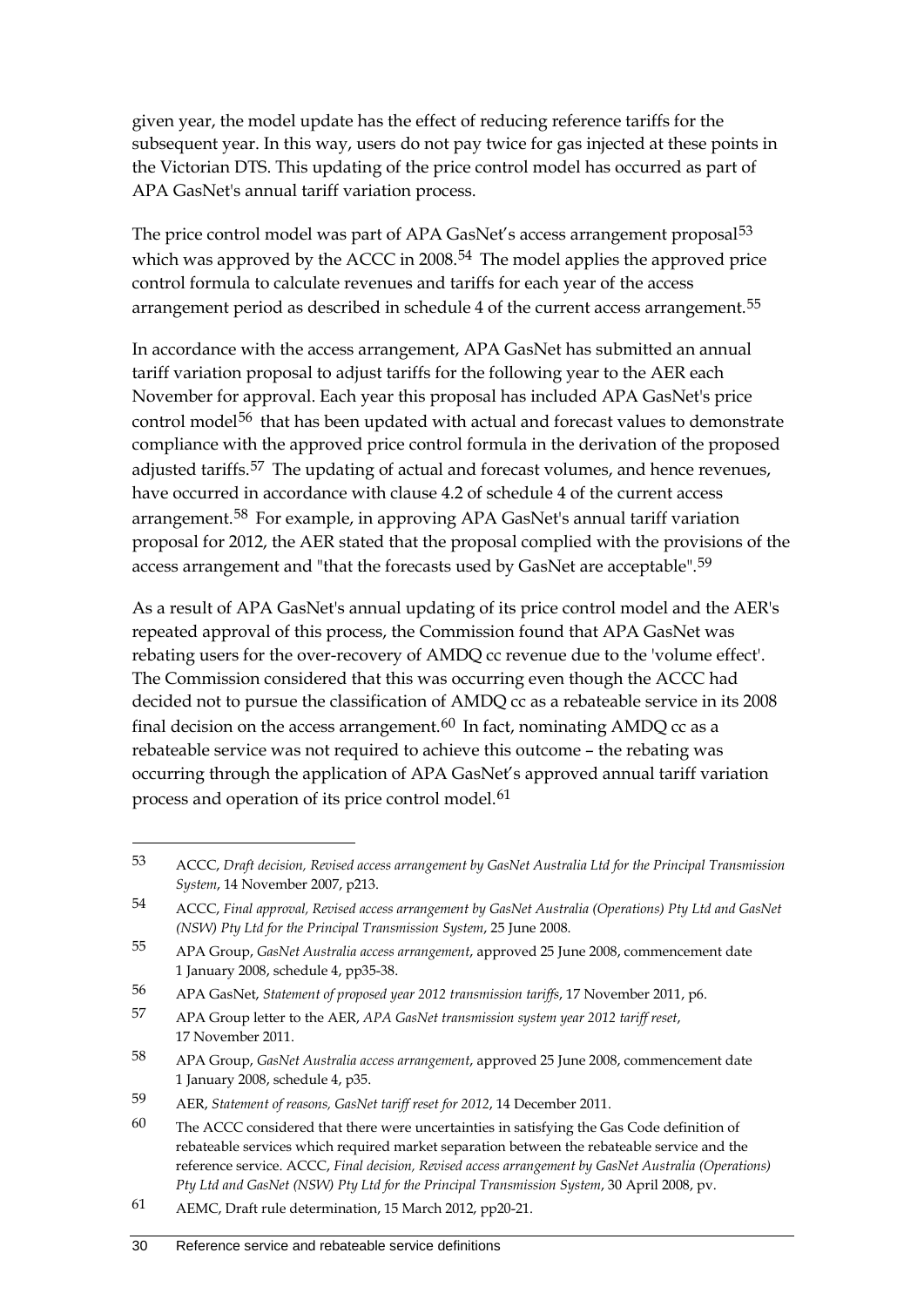The Commission's draft determination also noted that if the AER was concerned with the process of rebating users through the updating and operation of APA GasNet's price control model, then under the NGR the AER could propose an amendment to APA GasNet's proposed reference tariff variation mechanism at the next access arrangement review.[62](#page-38-0) However, on this last point, the Commission does acknowledge that the current rebating process through the price control model is not transparent: it is not described in the current access arrangement or access arrangement information.

With respect to revenue earned due to the 'price effect', the Commission's draft rule determination noted that the proportion of total AMDQ cc revenue earned by APA GasNet over the current access arrangement period which was due to the 'price effect' was small.<sup>[63](#page-38-1)</sup>

#### **6.4 Second round of submissions**

#### **6.4.1 AER's submissions**

In response to the draft rule determination, the AER submitted that:<sup>[64](#page-38-2)</sup>

"unless the AEMC also adopts the AER's proposed change to the rebateable service definition, the AER is not likely to be able to rebate revenue derived from a non-reference service against a reference tariff(s)."

This position was supported by legal advice obtained by the AER.

In addition, the AER stated that if AMDQ cc was a rebateable service, only then could its revenue be rebated against the reference tariff. In its opinion, rebating could not occur in any other circumstances. However, in the AER's opinion AMDQ cc cannot be classified as a rebateable service under the current definition in the NGR due to the requirement that it be in a substantially different market to the reference service.<sup>[65](#page-38-3)</sup> Effectively, this implies that the rebating arrangement that has operated through the price control model in the current access arrangement would not be continued (although it was proposed) into the forthcoming access arrangement period.

The AER also submitted that the additional revenue APA GasNet would be likely to receive from the AMDQ cc service over the next access arrangement period (2013–2017) due to the 'price effect' would be significant. It estimated that the amount could be \$27.5 million over the five year period. This estimate was based on APA GasNet's proposed injection tariff at Port Campbell (\$1.969/GJ) as set out in its

<span id="page-38-0"></span><sup>62</sup> AEMC, Draft rule determination, 15 March 2012, p21.

<span id="page-38-1"></span><sup>63</sup> AEMC, Draft rule determination, 15 March 2012, p21.

<span id="page-38-2"></span><sup>64</sup> AER submission, 27 April 2012, pp1-2.

<span id="page-38-3"></span><sup>65</sup> AER submission, 27 April 2012, p7.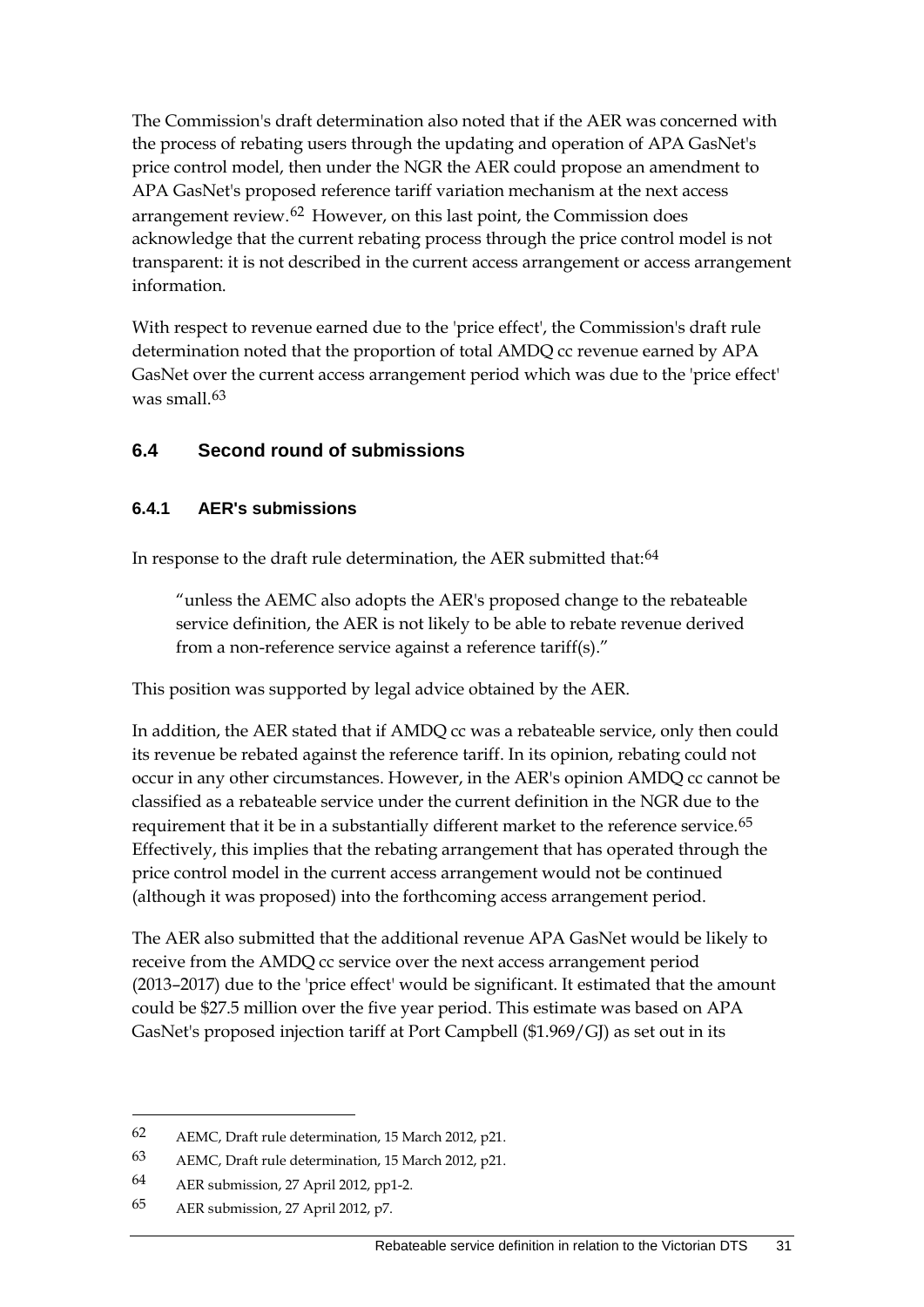proposed access arrangement and the AMDQ cc tender price for the sale of 353TJ/day at Port Campbell for 2013–2017.[66](#page-39-0)

## **6.4.2 APA's submissions**

In response to the draft rule determination, APA submitted that it agreed with the AEMC's analysis that the AER has not demonstrated that the impact of the alleged 'over-recovery' in relation to AMDQ cc is significant in relation to the risks associated with changing the definition of rebateable services.<sup>[67](#page-39-1)</sup>

It also submitted that the potential additional revenues associated with the 'volume effect' are already returned to customers through the price control model. Additional revenue associated with the allocation of AMDQ cc at a higher price than the reference tariff (that is, due to the 'price effect') is a feature of the Victorian declared wholesale gas market (DWGM) and is critical in providing a form of leading capacity signal under the market carriage model. The removal of this mechanism from the market (by effectively taking away APA GasNet's incentive to allocate AMDQ cc on an efficient basis through the application of rebateable service provisions) has the potential to undermine the efficient operation of the Victorian DWGM.[68](#page-39-2) APA did not comment on the AER's calculation that the revenue earned due to the 'price effect' could be \$27.5 million over the 2013–2017 access arrangement period.

However, APA did confirm the AEMC's description of arrangements under the current APA GasNet access arrangement in relation to rebating to users additional revenue associated with the 'volume effect' arising from unused AMDQ cc contract capacity. It noted that this rebate has been applied across all tariffs and is in accordance with the approved price control model under the current access arrangement which the AER reviews and confirms at each annual tariff variation. As a result, APA does not consider that this approach is voluntary as had been suggested by the AER.<sup>[69](#page-39-3)</sup>

APA further submitted that the aspect of the price control model that relates to the rebating of revenue arising from unused AMDQ cc contract capacity has been included in APA GasNet's proposed revised access arrangement for 2013–17 submitted to the AER.[70](#page-39-4)

In addition to the above, APA made a supplementary submission specifically responding to the AER's submission of 27 April. In this submission, APA expressed concern about the conclusions made by the AER regarding the operation of the current APA GasNet access arrangement and the AER's powers in approving the revised access arrangement proposal lodged by APA GasNet.<sup>[71](#page-39-5)</sup>

<span id="page-39-0"></span><sup>66</sup> AER submission, 27 April 2012, p11 and AER supplementary submission, 15 June 2012, p2.

<span id="page-39-1"></span><sup>67</sup> APA submission, 26 April 2012, p2.

<span id="page-39-2"></span><sup>68</sup> APA submission, 26 April 2012, p2.

<span id="page-39-3"></span><sup>69</sup> APA submission, 26 April 2012, p2.

<span id="page-39-4"></span><sup>70</sup> APA submission, 26 April 2012, p2.

<span id="page-39-5"></span><sup>71</sup> APA supplementary submission, 10 May 2012, p1.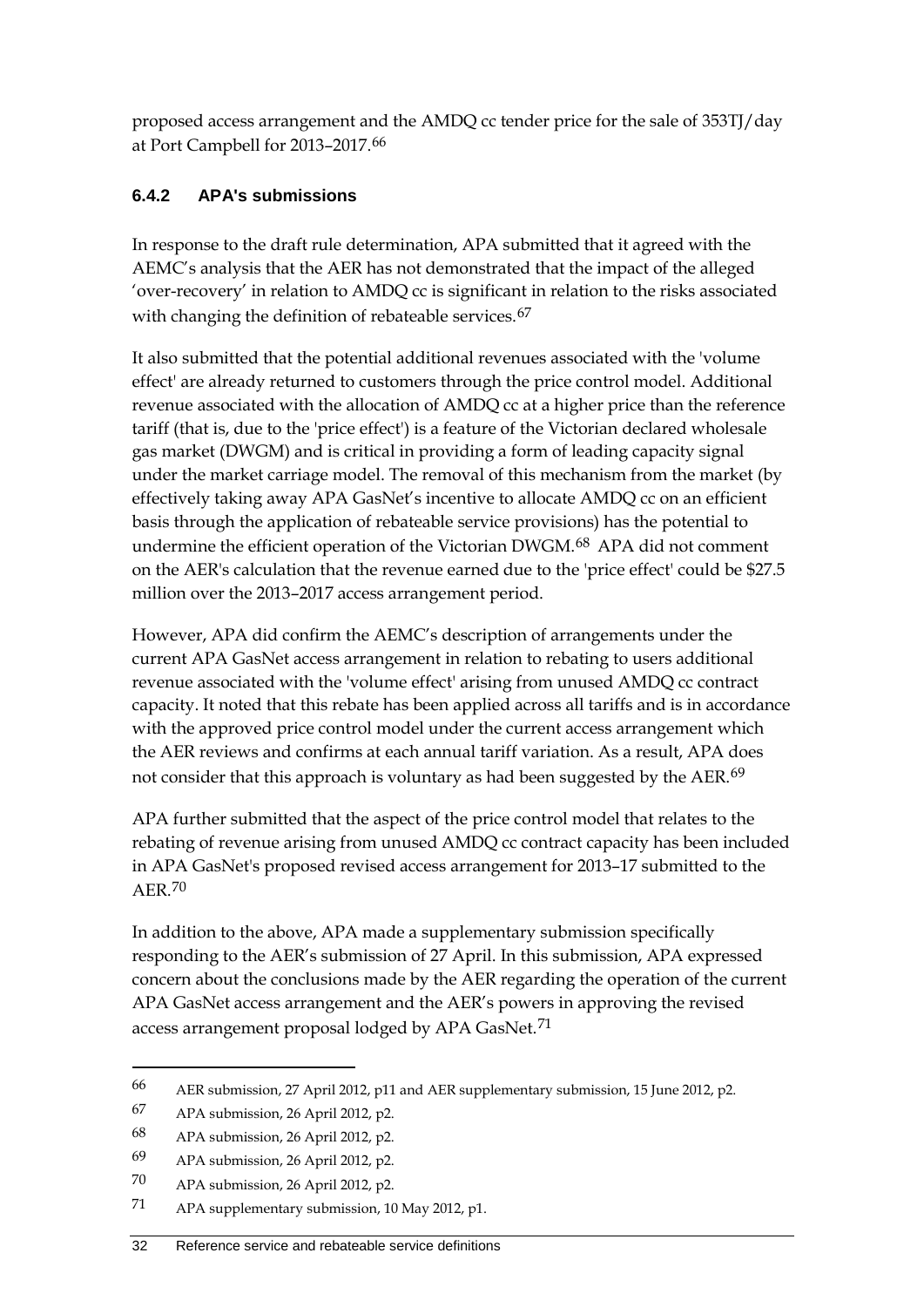APA noted the AER's conclusion that the current access arrangement does not permit or mandate the return to users of revenue associated with the AMDQ cc 'volume effect' and that this revenue could only be rebated if the AMDQ cc service was classified as a rebateable service. In response, APA submitted that the AER's conclusion was reached notwithstanding the fact that over the first four years of the current access arrangement period, the AER has approved demand adjustments that have led to tariff variations returning approximately \$5.2 million to users in relation to the AMDQ cc 'volume effect'.[72](#page-40-0)

APA also submitted that the AER's conclusion appears to relate to its focus on its role in determining reference and rebateable services, rather than the tariff variation process. APA does not consider that this focus is appropriate or reflective of the current and expected future arrangements in relation to the APA GasNet access arrangement.[73](#page-40-1)

APA further submitted that the AER appears to consider that the price (revenue) control model is not part of the approved access arrangement, and therefore potentially subject to change during an access arrangement period. APA does not consider that this interpretation is consistent with the AER's approval of the tariff variation mechanism in the current access arrangement which specifically references the price (revenue) control model. It considers that the model is part of the access arrangement which was approved by the ACCC in 2008 and therefore cannot be altered outside the access arrangement revision process under the NGR.<sup>[74](#page-40-2)</sup>

With respect to the 2013–2017 access arrangement period, APA noted that it has proposed substantially the same price control formula as in the current access arrangement period. APA submitted that its understanding is that having lodged its proposal, it can only revise the proposal with the AER's consent (rule 58(3) of the NGR). Therefore, APA considered that the AER's concern about the upcoming access arrangement period related to its ability to 'require' the return of these revenues absent a change to the definition of rebateable services under the rules is unfounded.<sup>[75](#page-40-3)</sup>

#### **6.4.3 APIA's submission**

APIA submitted that it is apparent that the alleged over-recovery on the Victorian DTS is not occurring. It expressed support for the draft determination conclusion to not change the rebateable service definition.[76](#page-40-4)

<span id="page-40-0"></span><sup>72</sup> APA supplementary submission, 10 May 2012, p1.

<span id="page-40-1"></span><sup>73</sup> APA supplementary submission, 10 May 2012, p1.

<span id="page-40-2"></span><sup>74</sup> APA supplementary submission, 10 May 2012, p2.

<span id="page-40-3"></span><sup>75</sup> APA supplementary submission, 10 May 2012, p2.

<span id="page-40-4"></span><sup>76</sup> APIA submission, 26 April 2012, p2.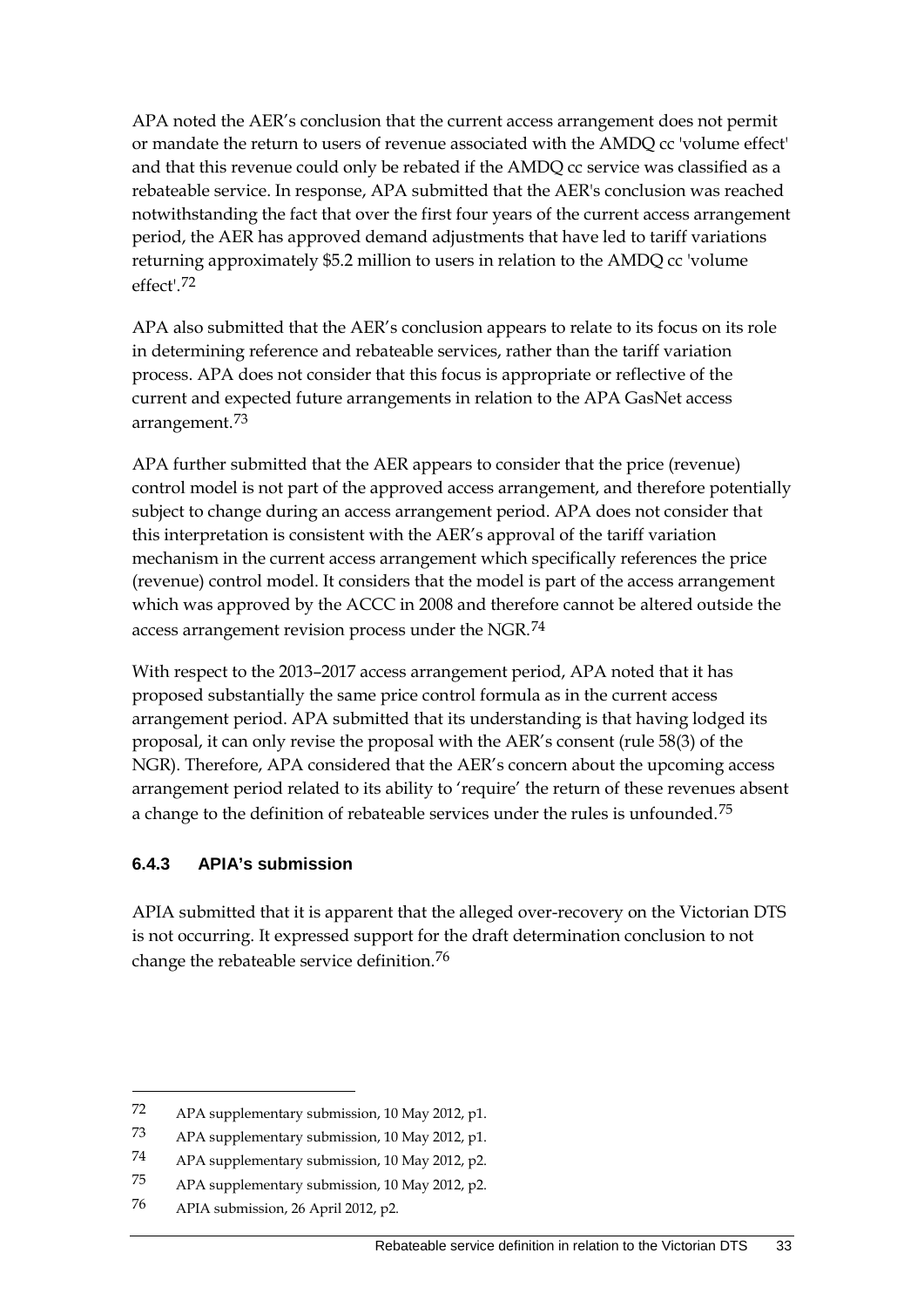#### **6.4.4 Origin's submission**

Origin submitted that it encourages the AER to take on board the AEMC's advice to consider the issue of rebating for AMDQ cc through the tariff variation mechanism in its assessment of the APA GasNet 2013–2017 revised access arrangement proposal. It submitted that the differing views of the AER and the AEMC on whether this rebating is occurring voluntarily or not indicates a lack of certainty on this issue. Ensuring that AMDQ cc volumes are included in the annual updates to the price control model would provide clarity which would benefit the AER, APA and market participants alike.[77](#page-41-0)

Origin also suggested that in its review of the tariff variation mechanism, the AER should consider the blanket reduction in the reference tariff accessed by all users of the Victorian DTS resulting from any AMDQ cc rebating. Origin's concern was that this occurs irrespective of whether a particular user is a holder of AMDQ cc or not.<sup>[78](#page-41-1)</sup>

Origin further submitted that the AEMC's draft determination did not acknowledge that Origin had raised several issues in its original submission. Origin submitted that acknowledging these issues in the final determination is important to maintain a robust and balanced decision making process. Two of these issues related to AMDQ cc and were:[79](#page-41-2)

- ensuring that any change made maintains the commercial value of AMDQ cc; and
- improving the transparency of the AMDQ cc auction process.

## **6.5 Consultation paper**

In light of the AER's submission in response to the draft rule determination the Commission released a consultation paper on 13 September. It further examined the issues surrounding the rebating of revenue earned from the AMDQ cc bundled service. In the consultation paper, the Commission acknowledged that the AER considered that under the current NGR it would not be able to approve the inclusion of the current rebating mechanism in the next revised access arrangement for 2013–2017. It was noted that the AER's opinion is inconsistent with the Commission's draft determination and has created legal uncertainty about whether the AER is able to approve an access arrangement for the Victorian DTS that includes the current AMDQ cc revenue rebating process under the current provisions of the NGR. The Commission considered that this uncertainty is undesirable.<sup>[80](#page-41-3)</sup>

<span id="page-41-0"></span><sup>77</sup> Origin submission, 26 April 2012, p2.

<span id="page-41-1"></span><sup>78</sup> Origin submission, 26 April 2012, p2.

<span id="page-41-2"></span><sup>79</sup> Origin submission, 26 April 2012, p1.

<span id="page-41-3"></span><sup>80</sup> AEMC, Consultation paper, 13 September 2012, p20.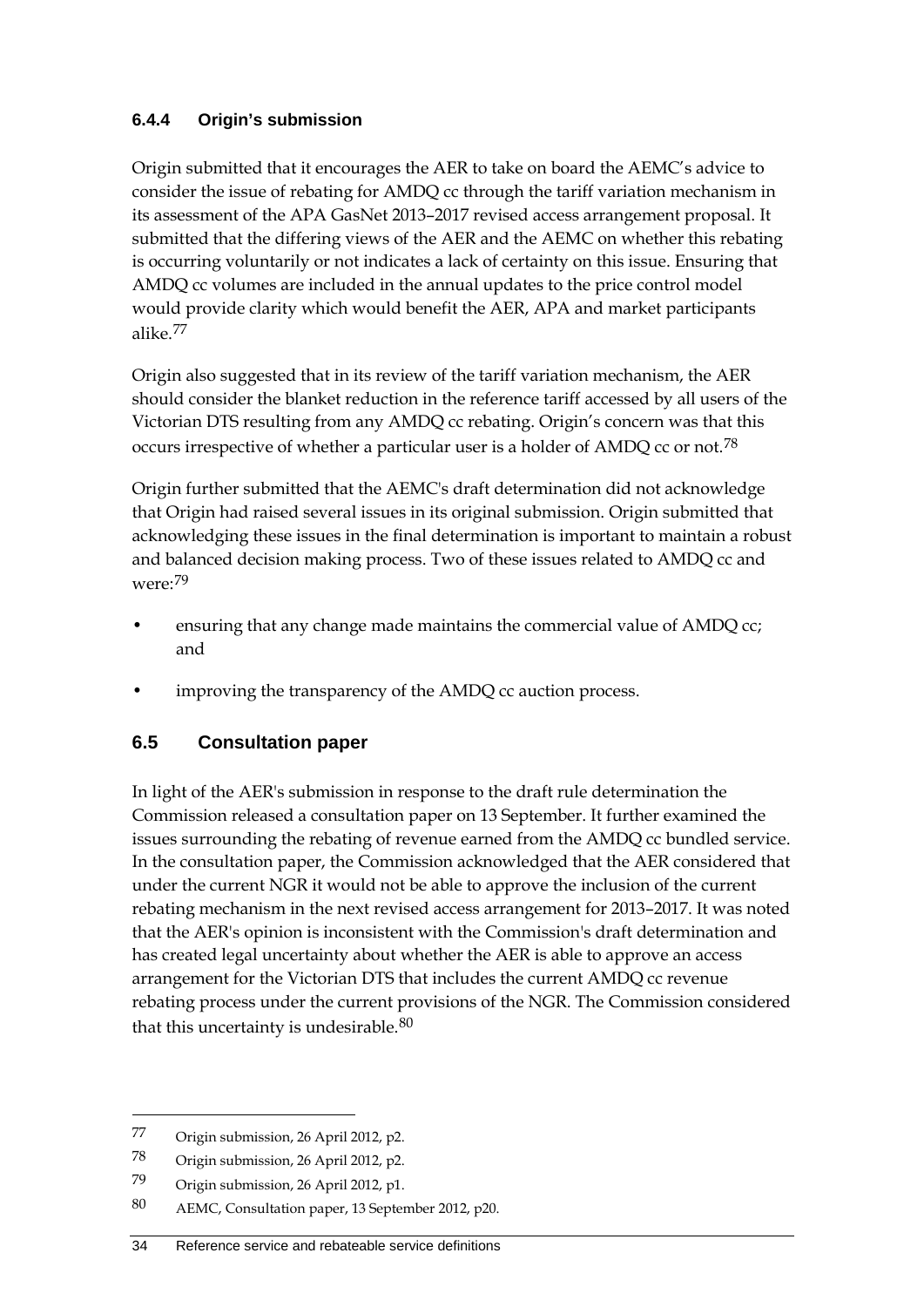Also in light of the AER's submissions, the Commission considered the 'price effect' issue further. It noted that the demand for the AMDQ cc service is likely to increase over time as more capacity is added to the Victorian DTS. This means that the share of total revenue (that is, total revenue associated with the operation of the Victorian DTS) from AMDQ cc (which includes revenue from the 'price effect') is likely to increase and become more significant over time. It also noted that the revenue earned from the 'price effect' has not been included in the price control model rebate mechanism – it has been retained by APA GasNet.<sup>[81](#page-42-0)</sup>

The consultation paper also set out a discussion on the apparent inconsistency in outcome between the Victorian DTS and other fully regulated pipelines in applying the NGR to the regulation of pipeline services. It noted that the regulation of most transmission pipelines includes services that represent the 'firm' transportation of gas. However, in the case of the Victorian DTS, regulation to date has not included services that offer some 'firmness' of supply. This outcome reflects differences in the operation of, and market design relevant to, the pipelines.[82](#page-42-1)

Having had regard to these matters, the Commission proposed a rebateable service definition that applied only to pipeline services provided by means of the Victorian DTS. If implemented, this proposed rebateable service definition would allow rebateable services to be services in the same market as reference services. The Commission suggested that such a definition would provide a clearer avenue for the AER to take into account the revenues generated from AMDQ cc within the APA GasNet access arrangement framework.[83](#page-42-2)

## **6.6 Third round of submissions**

#### **6.6.1 AER's submission**

In response to the consultation paper, the AER stated that it maintains its view that the change to the rebateable service definition should be broader than the AEMC's proposal to limit the application of an amended definition to pipeline services provided by the Victorian DTS. That is, it reiterated its view that its proposed rebateable service definition should apply to all regulated pipelines.<sup>[84](#page-42-3)</sup>

In addition, the AER considered that it is important that the AEMC clarifies whether a rule change is to apply to the 2013-2017 access arrangement period for APA GasNet which is currently being assessed by the AER. This was because the AER's rule change proposal was partly premised on how the current definitions of reference service and rebateable service would be applied in the current APA GasNet access arrangement assessment process, in the absence of a rule change that would allow AMDQ cc to be classified as a rebateable service. It is on this basis that the AER proposed that the rule

<span id="page-42-0"></span><sup>81</sup> AEMC, Consultation paper, 13 September 2012, pp20-21.

<span id="page-42-1"></span><sup>82</sup> AEMC, Consultation paper, 13 September 2012, ppii, 22-25.

<span id="page-42-2"></span><sup>83</sup> AEMC, Consultation paper, 13 September 2012, pp24-26.

<span id="page-42-3"></span><sup>84</sup> AER submission, 28 September 2012, p1.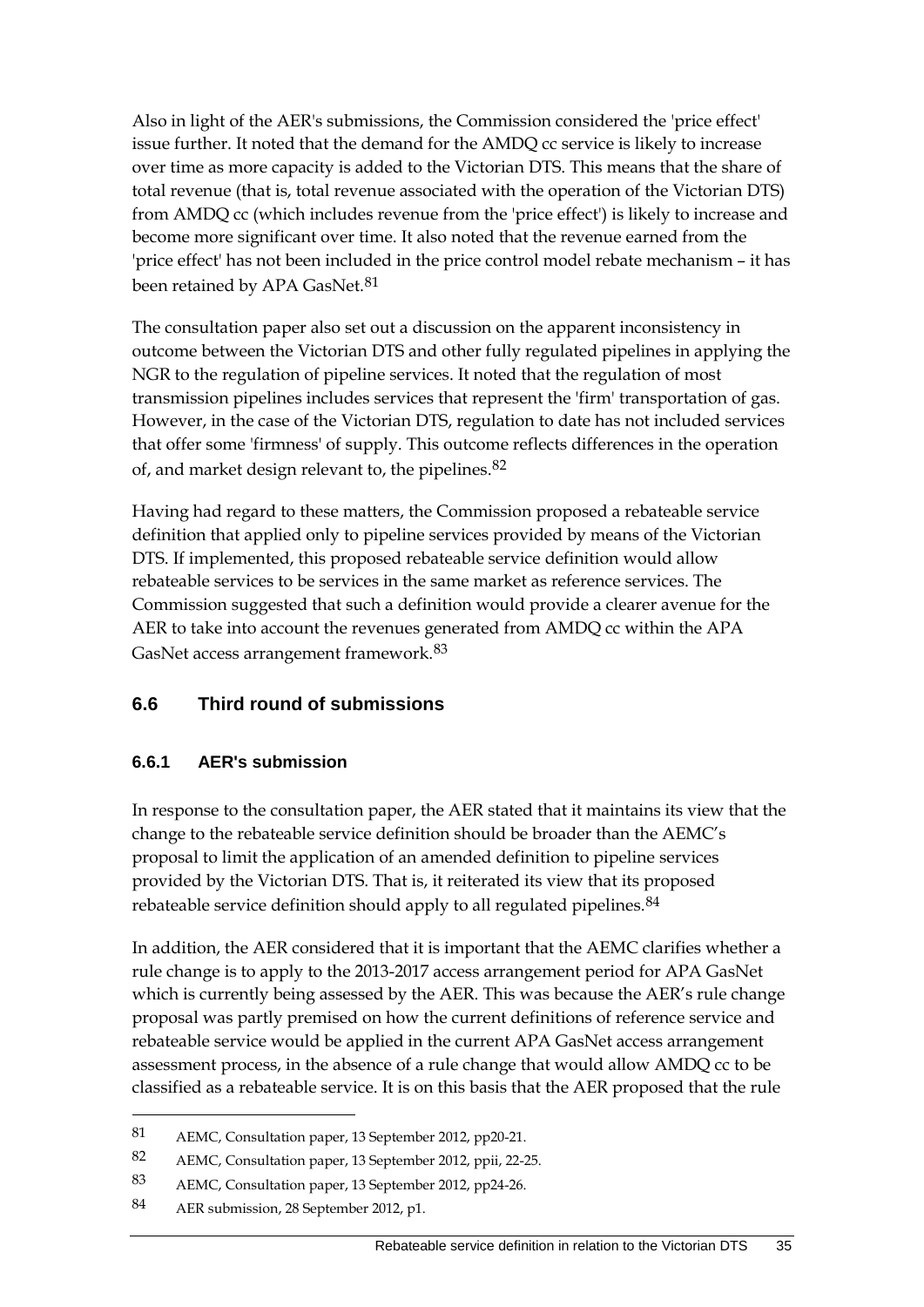change include a transitional provision.<sup>[85](#page-43-0)</sup> The AER also noted that the AEMC will need to give careful consideration to the effect of clause 43 of schedule 2 of the NGL in its final rule determination. Clause 43 concerns the effect of repeal, amendment or expiry of a provision of the NGL, National Gas Regulations and the NGR. The AER suggested that clause 1 of schedule 2 of the NGL is of relevance.<sup>[86](#page-43-1)</sup>

The AER submitted that, if the AEMC considers that a rule change should be able to be used in its current assessment of the Victorian access arrangements, a transitional provision should be included to this effect. It submitted that if the rule change could apply to the Victorian assessments and the AEMC intended for service providers to address the rule change in their revised proposals, it may be appropriate, as part of any transitional provisions, to allow additional time for service providers to submit those elements of their proposals that are affected by the rule change. Any extension would need to take into account the time limits that apply to the AER decision making process.[87](#page-43-2)

The AER requested that the AEMC's final rule determination indicate when the rule change would be given effect in accordance with s. 314 of the NGL.<sup>[88](#page-43-3)</sup>

#### **6.6.2 APA's submission**

In response to the consultation paper, APA concluded that:<sup>[89](#page-43-4)</sup>

- the case for the AEMC's proposed rule change has not been established;
- if the AEMC nonetheless determines to adopt its proposed rule then no transitional provisions should be included in the new rule that would allow it to apply to the 2013–2017 APA GasNet access arrangement period; and
- the process adopted by the AEMC for making of the proposed rule has been deficient and not in accordance with the requirements of the NGL.

These are discussed in detail below.

#### **No case for making the proposed rule has been established**

APA identified a number of reasons why, in its opinion, the AEMC had not made a case for implementing its proposed rebatable service definition. In summary, these were:

• the allocation of AMDQ cc is already subject to effective regulation and the treatment of revenues for the APA GasNet 2013–2017 access arrangement period

<span id="page-43-0"></span><sup>85</sup> AER submission, 28 September 2012, p1.

<span id="page-43-1"></span><sup>86</sup> AER submission, 28 September 2012, p2.

<span id="page-43-2"></span><sup>87</sup> AER submission, 28 September 2012, p2.

<span id="page-43-3"></span><sup>88</sup> AER submission, 28 September 2012, p2.

<span id="page-43-4"></span><sup>89</sup> APA submission, 5 October 2012, p1.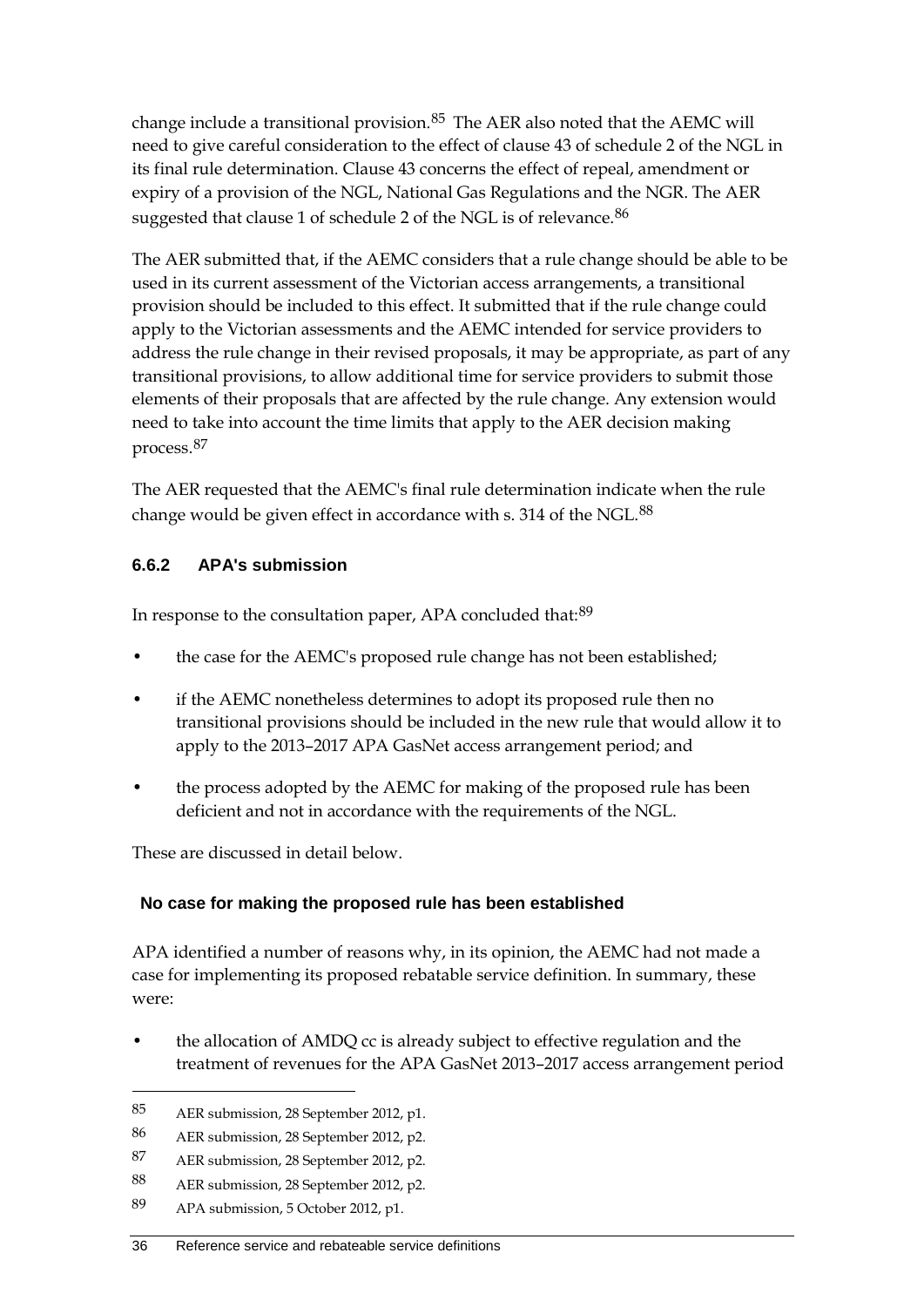is already subject to appropriate commercial arrangements. In particular, Part 19 of the NGR includes rules on, among other things, the creation, allocation and transfer of AMDQ cc although there are no provisions relating to the pricing of AMDQ cc. Instead, the pricing of AMDQ cc has had regulatory oversight via the AER's review of the AMDQ cc tendering process.<sup>[90](#page-44-0)</sup>

- the AEMC's consultation paper does not recognise that on contract carriage pipelines the majority of firm services are negotiated services and not reference services. That is, the service provider and the shipper have negotiated a set of terms and conditions, including price, that are not the terms and conditions of the reference service. As a result, unregulated revenue is generated and retained by the service provider. APA submitted that this situation is directly comparable to the retention of revenue due to the 'price effect' of AMDQ cc. In its view, the AEMC's conclusion that 'it would be reasonable to expect that the revenue derived from the sale of those rights would also be regulated' is unfounded.<sup>[91](#page-44-1)</sup>
- while APA earns extra revenue from AMDQ cc in the short term from constraints in the pipeline system, in the longer term it has an incentive to make efficient investments in the pipeline system. The need for these investments is signalled by the demand for AMDQ cc (as there is no other signal in the Victorian market carriage system). APA considered that the Victorian DTS specific rebateable service will have a material adverse impact upon its willingness to invest which is not in the long term interests of consumers of gas. It argued that the AEMC should take this into account in assessing a change to the rebateable service definition.[92](#page-44-2)
- the rule change to provide the AER the ability to accommodate a 'volume effect' rebate is not required as the 'volume effect' is of little consequence. Specifically, under the contractual arrangements APA GasNet takes payment for AMDQ cc in lieu of payment for flow based reference services (injection charges) up to the quantity purchased for injections at the relevant injection zone. During the 2008–2011 period APA GasNet rebated \$27.6 million consistent with its contractual obligations. This rebating is independent of the access arrangement provisions and the AER: it is based solely on contracts. However, the quantities injected by holders of AMDQ cc that are in excess of the AMDQ cc contract volumes are charged at the injection reference tariff and no rebate is provided for these quantities under contract. It is in relation to these excess quantities (the 'volume effect') that APA GasNet has rebated \$1.037 million over the 2008-2012 period. This is less than 0.25 per cent of the regulated revenue for the same period.[93](#page-44-3)
- the tendering process (as well as the auctioning process) for AMDQ cc has been transparent. The ACCC and the AER have been consulted prior to the process

<span id="page-44-0"></span><sup>90</sup> APA submission, 5 October 2012, pp1-2.

<span id="page-44-1"></span><sup>91</sup> APA submission, 5 October 2012, p2.

<span id="page-44-2"></span><sup>92</sup> APA submission, 5 October 2012, p2.

<span id="page-44-3"></span><sup>93</sup> APA submission, 5 October 2012, pp3-4.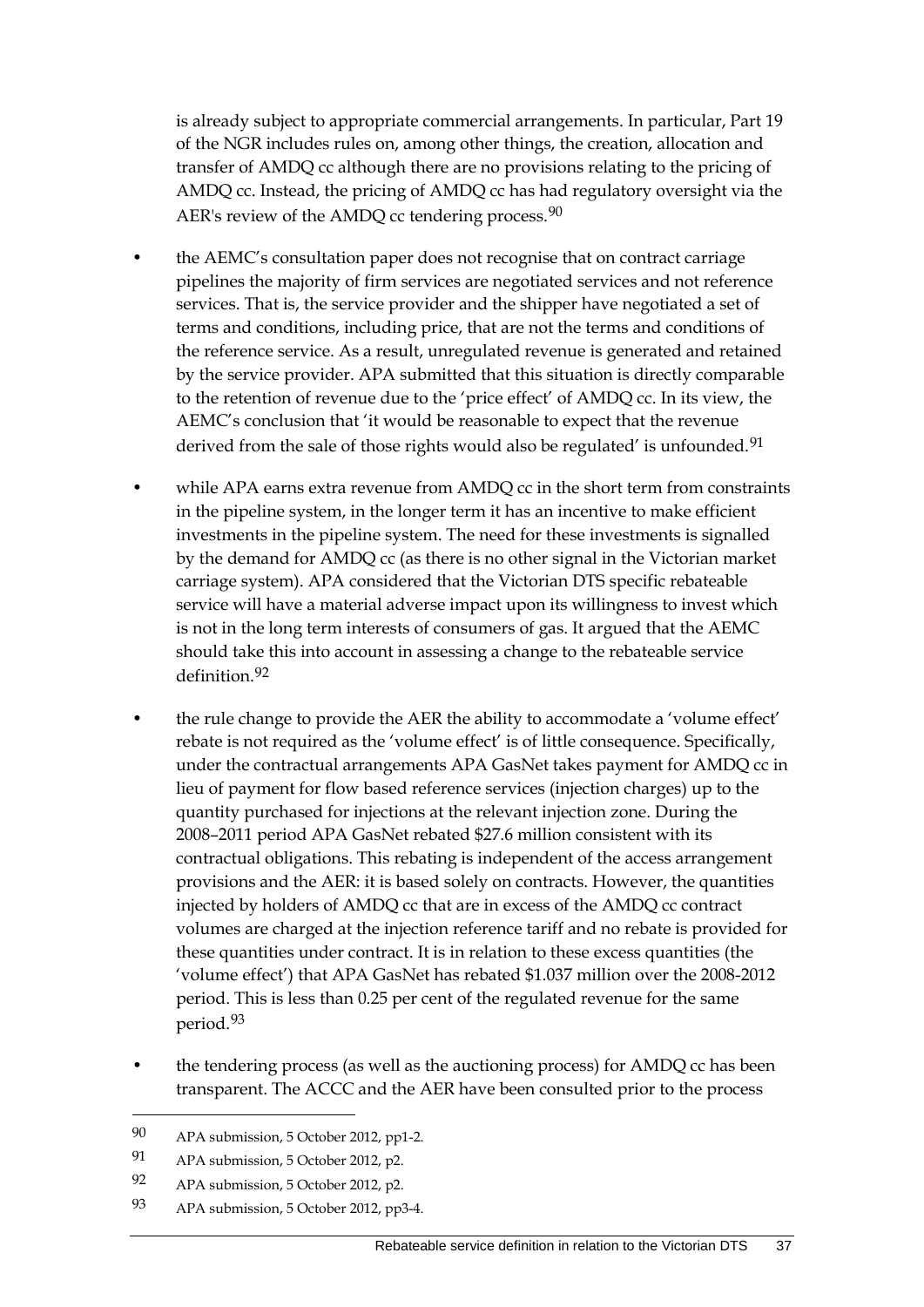and have been provided copies of terms and conditions for review prior to the commencement of the sale process. Each AMDQ cc holder receives invoices that demonstrate the 'offset crediting' (rebate) of the injection tariff.[94](#page-45-0)

- the AEMC's consultation paper has misconstrued what the Victorian DTS reference service is and what level of 'firmness' exists in relation to it. In particular, APA stated that under the market carriage model it is the market operator that ensures that there is enough gas to meet demand and thus provides the 'firm' transportation of gas. This is not a right held by individual market participants who only bid for the right to inject gas into the system and not for the volumes of gas to be shipped. Thus, transportation on the Victorian DTS as a whole is 'firm' and there is no concept equivalent to the contract carriage 'non-firm'. In addition, the reference service is not a 'non-firm' service with AMDQ cc providing an increased 'firmness' of transportation. In this context, AMDQ cc are better viewed as providing a hedge for market participants against financial risks associated with exposure to the daily wholesale gas market price and exposure to congestion uplift payments.[95](#page-45-1)
- while there is an increase in forecast revenue from the sale of AMDQ cc (that is, due to the 'price effect'), this has occurred due to a shortage of AMDQ cc relative to demand. The shortage of AMDQ cc is a direct result of a decision by the ACCC (the relevant regulator at the time) in 2008 not to approve the forecast expenditure for the Stonehaven compressor for the 2008–2012 access arrangement period. For the future, the AER's draft decision has approved the installation of an additional compressor on the South West Pipeline which will add 50TJ of additional AMDQ cc at the Port Campbell injection zone. This installed capacity will meet market needs (as confirmed by APA's canvassing of the marketplace) over the 2013–2017 access arrangement period.<sup>[96](#page-45-2)</sup>

As the installed capacity will match market needs, the availability of AMDQ cc will meet demand and the price of AMDQ cc will fall (on the basis that the demand for AMDQ cc is about mitigating risk in the event of a system constraint). Therefore, there will not be (as suggested by the AEMC) an increase over the long term in the share of APA GasNet's revenue earned from the AMDQ cc service.[97](#page-45-3)

<span id="page-45-0"></span><sup>94</sup> APA submission, 5 October 2012, p4.

<span id="page-45-1"></span><sup>95</sup> APA submission, 5 October 2012, pp4-5.

<span id="page-45-2"></span><sup>96</sup> APA submission, 5 October 2012, p5.

<span id="page-45-3"></span><sup>97</sup> APA submission, 5 October 2012, p6.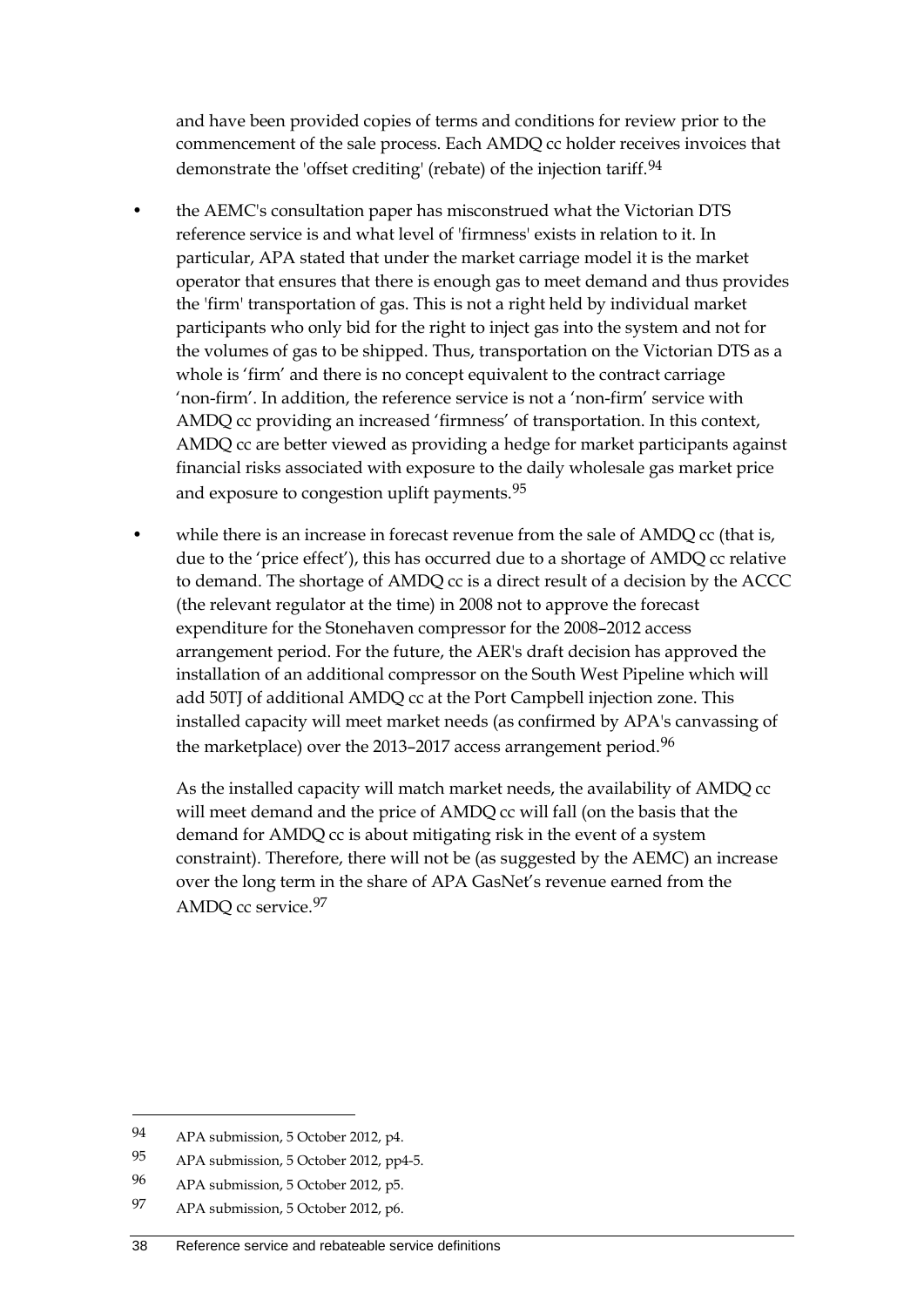#### **AEMC is not authorised by law to make rules to apply to the 2013–2017 APA GasNet access arrangement**

APA stated that it is extremely concerned that the AEMC has foreshadowed the making of transitional provisions which would allow the operation and application of the amended rule to:<sup>[98](#page-46-0)</sup>

- access arrangement reviews already in progress; and
- a period in which commercial arrangements have been entered into for AMDQ cc.

APA submitted that the AEMC does not have a legal basis upon which to make a rule that would affect actions that have been taken under the NGR prior to any amendment the AEMC may make in respect to the reference service and rebateable service definitions. The current APA GasNet access arrangement assessment process has not only begun but has passed the draft decision stage. Accordingly, any change in the rules governing the preparation of access arrangement proposals to apply to review processes which have already 'begun', would be in clear violation of clause 43(1) of schedule 2 of the NGL.[99](#page-46-1)

In addition, APA also submitted that clause 43(1) of schedule 2 of the NGL precludes an amendment to a rule which affects the rights or liabilities accrued under the previous operation of that provision. If the definition of rebateable service under the NGR was to change and AMDQ cc became a rebateable service then APA GasNet could be required to make different rebating arrangements to those currently provided for under existing commercial arrangements. That a rule change could alter the nature of rights and liabilities under existing contractual arrangements represents an unacceptable regulatory risk and would be contrary to the principles set out in clause  $43(1)$  of schedule 2 of the NGL.<sup>[100](#page-46-2)</sup>

APA suggested that if the rebateable service definition were to be amended, this amended definition should not apply until 2018 (after the 2013-2017 period concludes).[101](#page-46-3)

#### **AEMC's rule making process**

APA expressed concern that, in its view, the AEMC has not followed the proper procedure in relation to its rule change proposal. It suggested that the AEMC's consultation paper represents a fundamental reversal of its position regarding the rebateable service definition from the draft determination and that the process adopted by the AEMC in doing so is a flawed, inconsistent and unacceptable practice for rule

<span id="page-46-0"></span><sup>98</sup> APA submission, 5 October 2012, p6.

<span id="page-46-1"></span><sup>99</sup> APA submission, 5 October 2012, pp6-7.

<span id="page-46-2"></span><sup>100</sup> APA submission, 5 October 2012, pp6-8.

<span id="page-46-3"></span><sup>101</sup> APA submission, 5 October 2012, p8.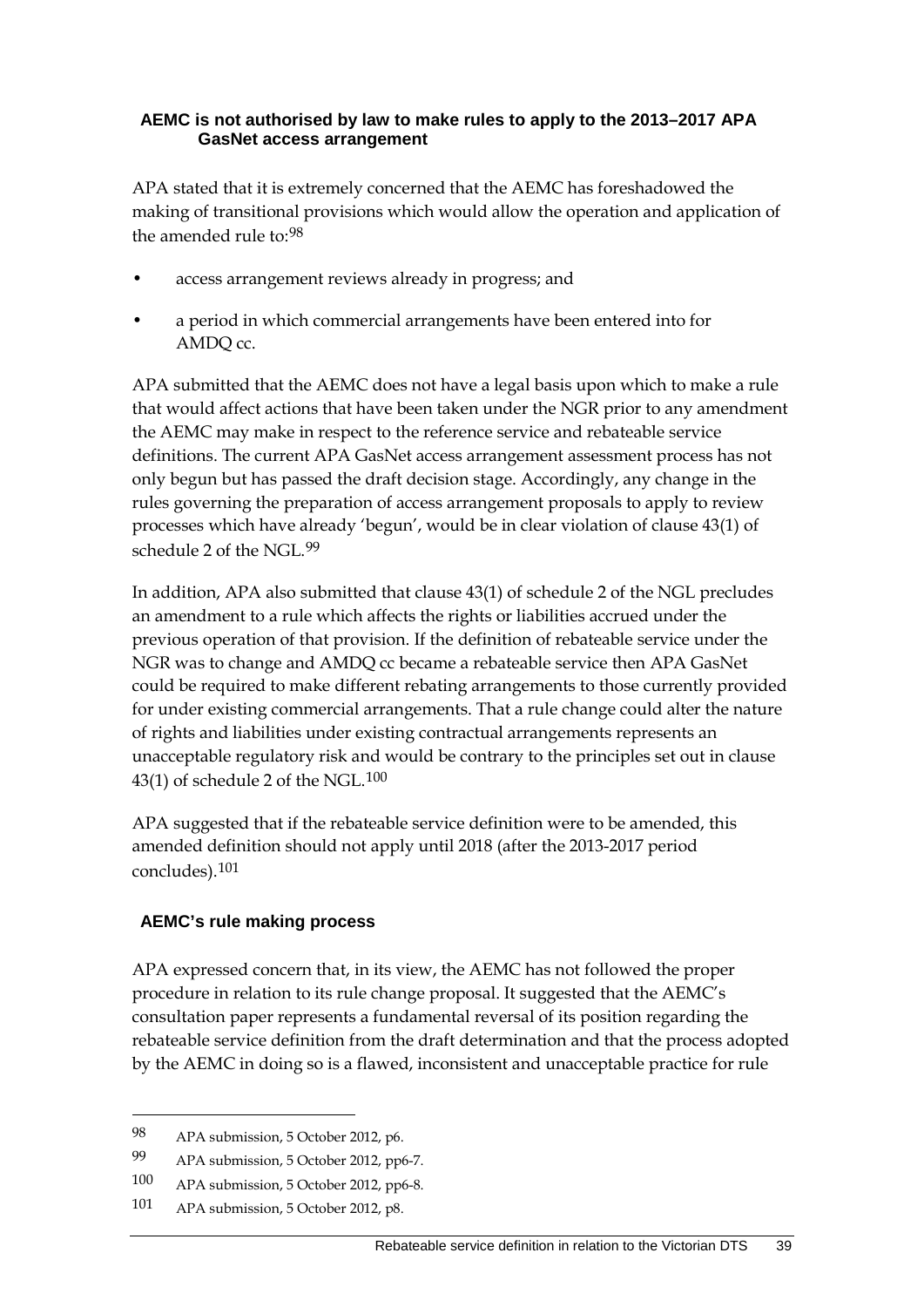development and amendment.<sup>[102](#page-47-0)</sup> APA submitted that it is unclear how the AEMC has reconciled its approach, as presented in the consultation paper, with its earlier view that changing the rebateable service definition would not be in the long term interests of consumers. To the extent that the AEMC proposes to make a more preferable rule of a type not previously foreshadowed, APA suggested that it is incumbent upon the AEMC to clearly set out a draft rule which it intends to make, and provide adequate consultation on this.[103](#page-47-1)

APA also submitted that the inclusion of transitional provisions that purport to apply any amended definition of rebateable services to the APA GasNet access arrangement period 2013–2017 could have considerable commercial implications for APA, most importantly due to the potential impact on a number of existing long term contractual arrangements. Under these circumstances, APA considered that it would be inappropriate for the AEMC to proceed to a final rule which includes transitional provisions of the type contemplated in the consultation paper. It submitted that any final rule should only include provisions which have been subject to proper consultation.[104](#page-47-2)

In addition, APA commented that it has been unable to definitively identify precisely what impact the proposed change to the rebateable service definition may have on existing contractual arrangements and on the APA GasNet 2013-2017 access arrangement assessment process. It submitted that the prudent course would be to delay the operation of any rule change until at least the next access arrangement period starting in 2018, in order to avoid the potential for retrospective effect.<sup>[105](#page-47-3)</sup>

#### **6.6.3 APIA's submission**

APIA expressed concern regarding the AEMC's rule making process, the incompleteness of the proposed rule as canvassed in the consultation paper, and the retrospective effect of the proposed rule if it were implemented.[106](#page-47-4) APIA submitted that:

1. The process the AEMC has followed with the proposed rule change is a departure from the normal rule making process – not only does it set a worrying precedent but it may not be the correct process to be followed under the NGL. APIA considered that the AEMC's proposed rebateable service definition amounts to a new proposed rule change. That is, the consultation paper represents a significant variation from the more preferable rule that was set out in the draft determination. If the AEMC were to make an alternative preferable rule in the final determination that is substantially different to the preferred rule

<span id="page-47-0"></span><sup>102</sup> APA submission, 5 October 2012, p8.

<span id="page-47-1"></span><sup>103</sup> APA submission, 5 October 2012, p9.

<span id="page-47-2"></span><sup>104</sup> APA submission, 5 October 2012, p10.

<span id="page-47-3"></span><sup>105</sup> APA submission, 5 October 2012, p9.

<span id="page-47-4"></span><sup>106</sup> APIA submission, 5 October 2012, pp1-2.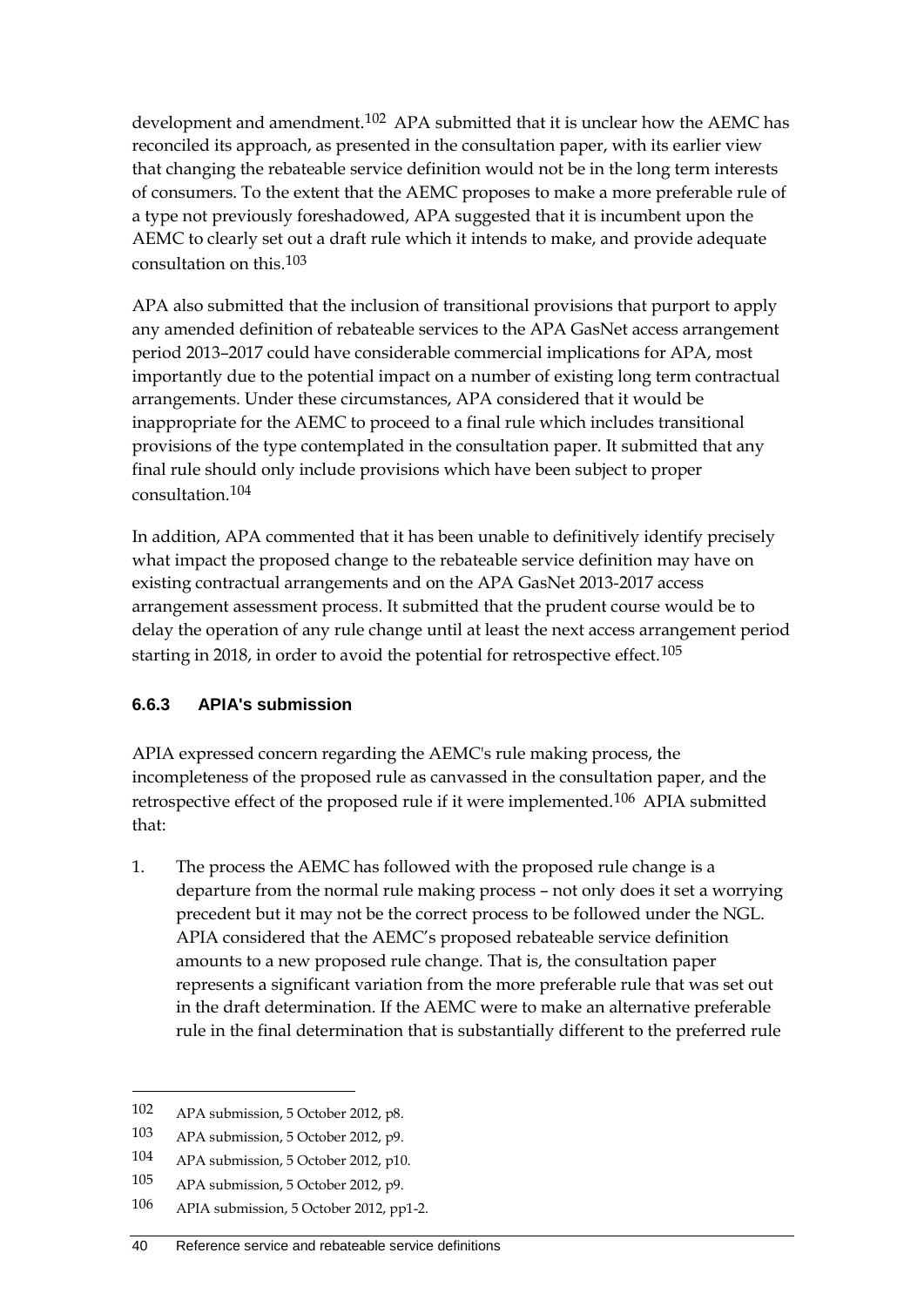in the draft determination, then this would be inconsistent with good regulatory practice.[107](#page-48-0)

- 2. The AEMC's proposed rule in the consultation paper is incomplete as it does not include the drafting of transitional arrangements that may be required if it is to be applied to the forthcoming revised access arrangements for the Victorian service providers. If the AEMC intends to address new matters in a final rule and the application of the final rule to access arrangement reviews already in progress, then the AEMC is required to publish a draft of the rule which it intends to make for public consultation.[108](#page-48-1)
- 3. If implemented, the AEMC's proposed rebateable service definition would be retrospective in effect. By making transitional provisions so that the final rule could be applied to the APA GasNet access arrangement currently being reviewed would be beyond the power of the AEMC. Such retrospective rule making could undermine investor confidence. Therefore, it would be critical that any changes to the rules should be limited to prospective application and be implemented by following the process envisaged under the NGL.<sup>[109](#page-48-2)</sup>

#### **6.6.4 Australian Power and Gas' submission**

Australian Power and Gas (APG) submitted that while it welcomes the positive step of providing greater flexibility to the AER in the amended definition of rebateable service for the Victorian DTS, it considers that this should also be extended to other pipelines.[110](#page-48-3)

APG commented that with respect to the Victorian DTS, to the extent that APA GasNet has rebated additional revenue earned from unused AMDQ cc contract capacity against reference tariffs, it has not been transparent to the market. It considered that AMDQ cc revenues have not been appropriately dealt with to date. There should be greater scope to formally define AMDQ cc rebates in APA GasNet's tariff calculation. APG submitted that it regards the proposed changes to both definitions as a small step to provide greater clarity to defining  $AMDQ$  cc.<sup>[111](#page-48-4)</sup>

#### **6.6.5 EnergyAustralia's submission**

EnergyAustralia (EA) (formerly TRUenergy) supported the AEMC's proposed change to the rebateable service definition. EA submitted that the reasons why it supported the AEMC's proposed change were that there is:[112](#page-48-5)

<span id="page-48-0"></span><sup>107</sup> APIA submission, 5 October 2012, pp2-3.

<span id="page-48-1"></span><sup>108</sup> APIA submission, 5 October 2012, p3.

<span id="page-48-2"></span><sup>109</sup> APIA submission, 5 October 2012, p4.

<span id="page-48-3"></span><sup>110</sup> APG submission, 5 October 2012, p1.

<span id="page-48-4"></span><sup>111</sup> APG submission, 5 October 2012, pp1-2.

<span id="page-48-5"></span><sup>112</sup> EA submission, 9 October 2012, pp2-3.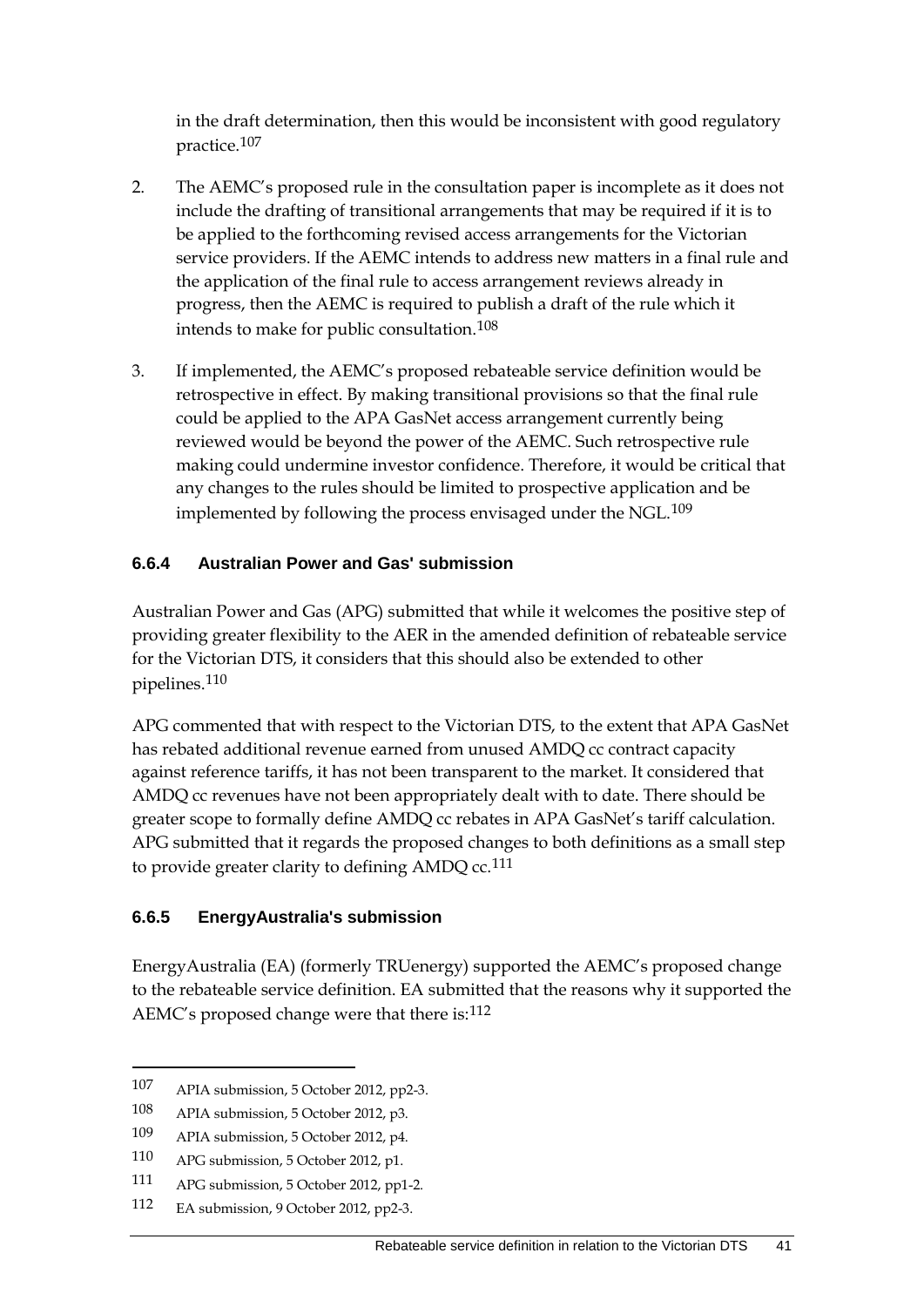- legal uncertainty over whether the AER can approve an access arrangement that includes the current AMDQ cc revenue rebating mechanism in the price control model;
- likely to be an increase over the long term in the share of APA GasNet's revenue earned from unregulated AMDQ cc;
- forecast to be a significant increase in revenue due to the 'price effect' of AMDQ cc for the next period; and
- an inconsistent outcome between the Victorian DTS and other fully regulated pipelines.

EA suggested a further amendment to the draft rule. It proposed that an amendment be made that would require APA GasNet to deposit all of the revenue that is over-recovered from AMDQ cc in an investment fund. The money in the fund would be used to help pay for transmission augmentation (that is, netted off the capital cost) of the proposed associated infrastructure.[113](#page-49-0) Those parties who paid for AMDQ cc would have ownership of the money invested in the fund. Where money from the fund was used to finance new infrastructure, the parties with an ownership in the fund would receive the resulting AMDQ cc's pro rata for financing the infrastructure. EA considered that its idea has merit especially given that the AEMC has argued that demand for the AMDQ cc service is likely to increase over time as more capacity is added to the Victorian DTS.<sup>[114](#page-49-1)</sup> EA submitted that this idea could be developed further through a potential rule change that might be submitted in the future.<sup>[115](#page-49-2)</sup>

## **6.6.6 The Financial Investor Group's submission**

The Financial Investor Group (FIG) had similar concerns to those expressed by APIA about the AEMC's rule making process, the incompleteness of the proposed rule as canvassed in the consultation paper and the retrospective effect of the proposed rule if it were implemented.[116](#page-49-3) These are summarised above in section 6.6.3.

## **6.7 Commission's final analysis**

The Commission has considered the arguments put forward in stakeholder submissions to the draft rule determination and the consultation paper in relation to the impact of the AER's proposed change to the rebateable service definition on the Victorian DTS. The Commission developed the alternative proposal to amend the rebateable service definition (as presented in the consultation paper) that was only applicable to the Victorian DTS as an option for stakeholders to consider. This was in

<span id="page-49-0"></span><sup>113</sup> That is, the infrastructure that would result in the creation of the additional AMDQ cc as the same type as resulted in the original over-recovery.

<span id="page-49-1"></span><sup>114</sup> EA submission, 9 October 2012, p3.

<span id="page-49-2"></span><sup>115</sup> EA submission, 9 October 2012, p4.

<span id="page-49-3"></span><sup>116</sup> FIG submission, 9 October 2012, pp1-3.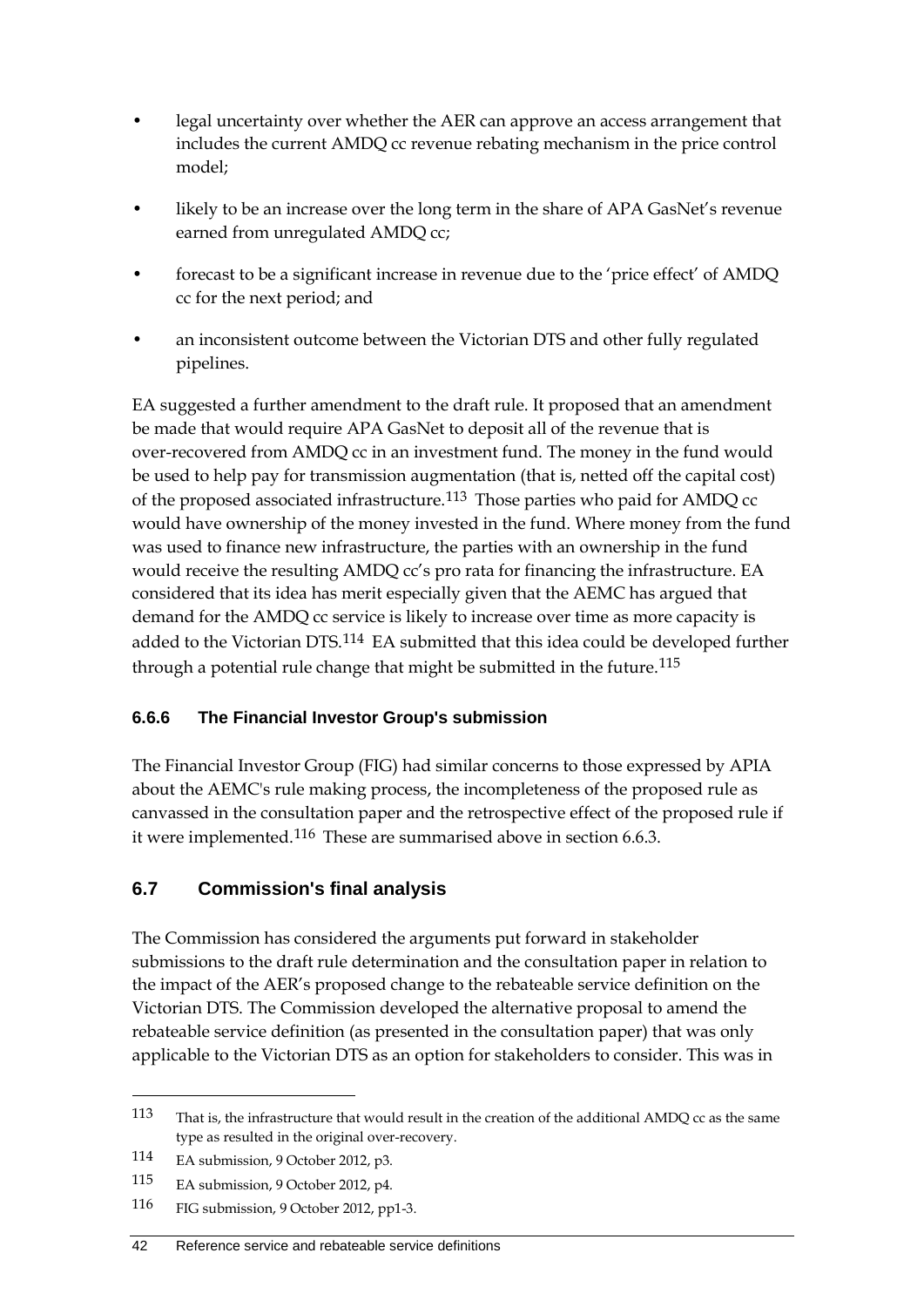response to particular concerns raised by the AER in the context of its current assessment of the proposed revisions to the APA GasNet access arrangement for the period 2013–2017. It is now clear, as discussed in Chapter 8, that any changes to the rebateable service definition (or for that matter, to the reference service definition) cannot apply to the access arrangements currently under consideration by the AER.

In light of submissions made in response to the consultation paper, the Commission has further considered the arguments for changing the rebateable service definition in relation to the Victorian DTS that have been put to it at this stage. The Commission has decided not to amend the definition having had regard to some of the key arguments made that address the nature of the AMDQ cc service and its effect as an investment signal. In addition, the Commission acknowledges that there are significant differences in the way a market carriage pipeline (such as the Victorian DTS) operates compared to a contract carriage pipeline and that the 'firmness' of gas transportation has a different concept in market carriage compared to contract carriage.

The Commission notes that through the tender process APA GasNet provides users with an opportunity to purchase AMDQ cc contractual rights. APA has compared its retention of AMDQ cc revenue due to 'price effect' with revenue that a service provider may receive from a negotiated service on a contract carriage pipeline. However, users do not appear to have an opportunity to negotiate terms and conditions and prices through the AMDQ cc tender process. Under the AMDQ cc tender process users are provided with the opportunity to nominate volumes that they wish to contract for. In contrast, for negotiated services on a contract carriage pipeline users have the opportunity to negotiate terms and conditions, prices and contract quantities.

APA has stated that it is in favour of reverting to an auction process for the sale of AMDQ cc rights so long as there are no distortions on the supply and availability of AMDQ cc. This, APA submitted, would be consistent with the AER's view that an auction process for the sale of AMDQ cc rights would be efficient and consistent with the NGO and the revenue and pricing principles. Although the application of an auction process to the sale of AMDQ cc may warrant further consideration, it is beyond the scope of this rule change for it to consider such a process in the context of the rebateable service definition.

With respect to the issue of whether or not AMDQ cc provides a signal for investment on the Victorian DTS, the Commission acknowledges that there are differing views on this matter. This may be a reflection on how different parties have perceived AMDQ cc over the years since their inception in the MSO rules in 2000. It is understood that APA use the demand of AMDQ cc as an investment signal. In addition, the AER's recent draft decision comments that the pricing of AMDQ cc through the tender process is efficient and that it provides an investment signal in terms of the cost of network capacity constraints.[117](#page-50-0)

<span id="page-50-0"></span><sup>117</sup> AER, *Draft decision, APA GasNet Australia (Operations) Pty Ltd, access arrangement, 2013–2017*, September 2012, Part 2 attachments, p13.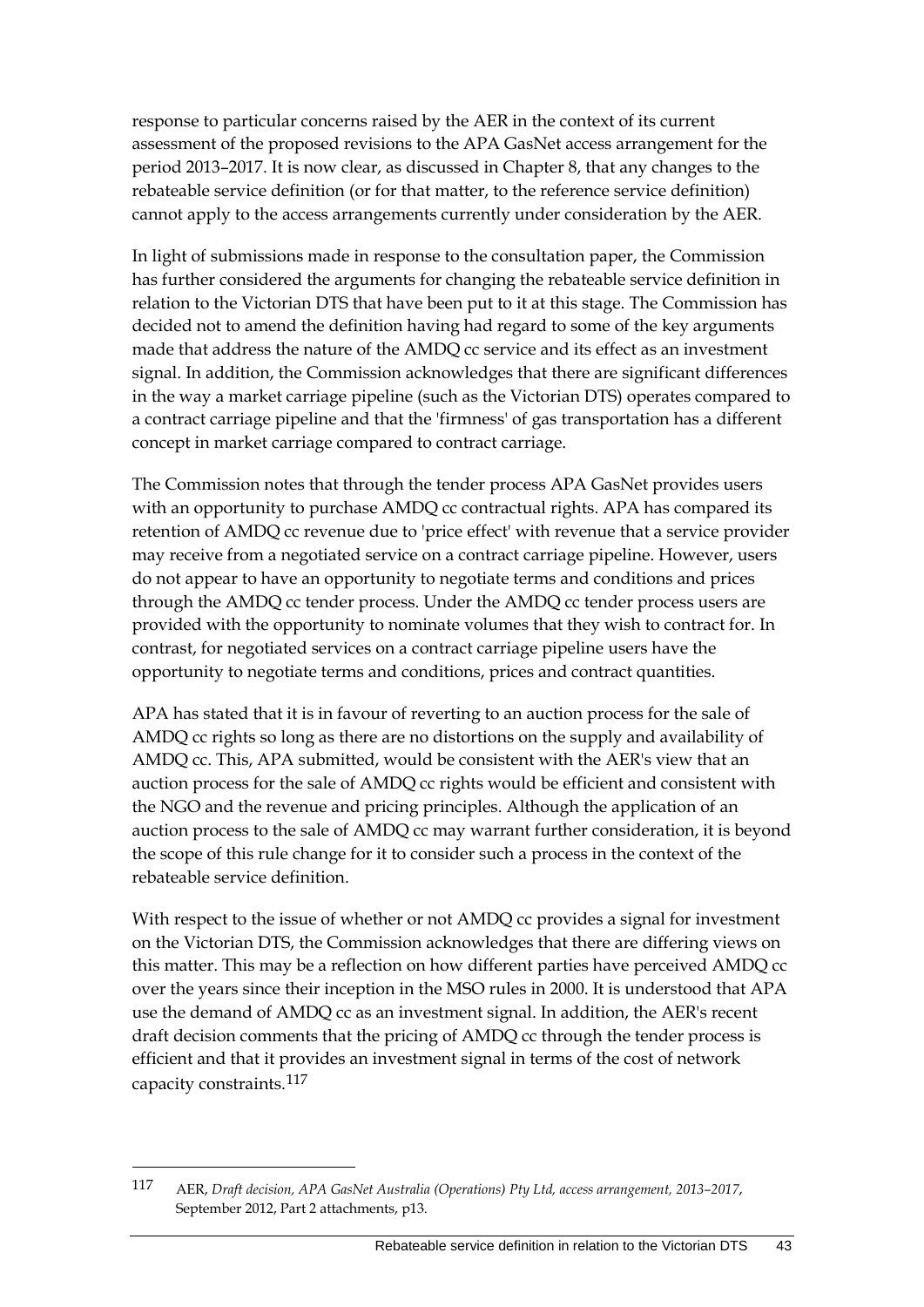The Commission considers that based on the sometimes conflicting evidence presented, the link between AMDQ cc and investment is unclear. In this regard, EnergyAustralia's suggestion of establishing an investment fund to be financed directly from revenue that is over-recovered from AMDQ cc is of interest. Such a fund could establish a direct link between revenues earned from AMDQ cc (due to the 'volume effect' and 'price effect') and future investments in the pipeline system aimed at increasing capacity. However, at present, it is beyond the scope of this rule change process to consider establishing such an investment fund in the context of the rebateable service definition.

The Commission notes that APA has not directly responded to the AER's calculation that the revenue earned due to the 'price effect' could total \$27.5 million over the 2013–2017 period. However, APA has stated that the expected increase in revenue from the 'price effect' of AMDQ cc for the 2013–2017 period is a result of the shortage of AMDQ cc and that this shortage is due to the ACCC not approving the forecast capital expenditure to increase the capacity of the South West Pipeline in its 2008 access arrangement decision.

The Commission also notes, that APA considers that the addition of new capacity by the installation of compression on the South West Pipeline will meet expected market demand over the 2013–2017 period, and that this in turn will place downward pressure on AMDQ cc prices in the long term. That is, as APA GasNet expands the pipeline system to meet forecast demand, more capacity is added to the system. This allows APA GasNet to create additional AMDQ cc to be offered by tender. However, as pipeline capacity has been increased there is less likelihood of the system being constrained (at least until all the available capacity has been fully utilised). This means that it is less attractive for users to hold AMDQ cc (as there is less value in holding a hedge against the risk of constraint) resulting in less demand for these certificates. This will feed back to APA GasNet limiting its ability to price AMDQ cc above the reference tariff, thereby reducing the 'price effect'.

Therefore, once new capacity such as the expected expansion of the South West Pipeline is added to the system, the issue of the 'price effect' should become less relevant as the price of AMDQ cc should fall back to a level that is close to the reference tariff. In this way, fluctuation in the 'price effect' functions as an indicator of the level of pipeline constraint and the need for investment.

The Commission also notes APA's submission that it considers the AER's inability to approve a rebate mechanism in the APA GasNet access arrangement that accommodates the revenue earned from the 'volume effect' is of little consequence. This is because APA considers that the revenue earned from the 'volume effect' is insignificant.

With respect to the two issues raised by Origin, the Commission considers that because it is not making the proposed change to the rebateable service definition, then it does not need to consider the impact of such a change on the commercial value of AMDQ cc. Also, as discussed above, the Commission considers that it is beyond the scope of this rule change for it to consider an auction process for the sale of AMDQ cc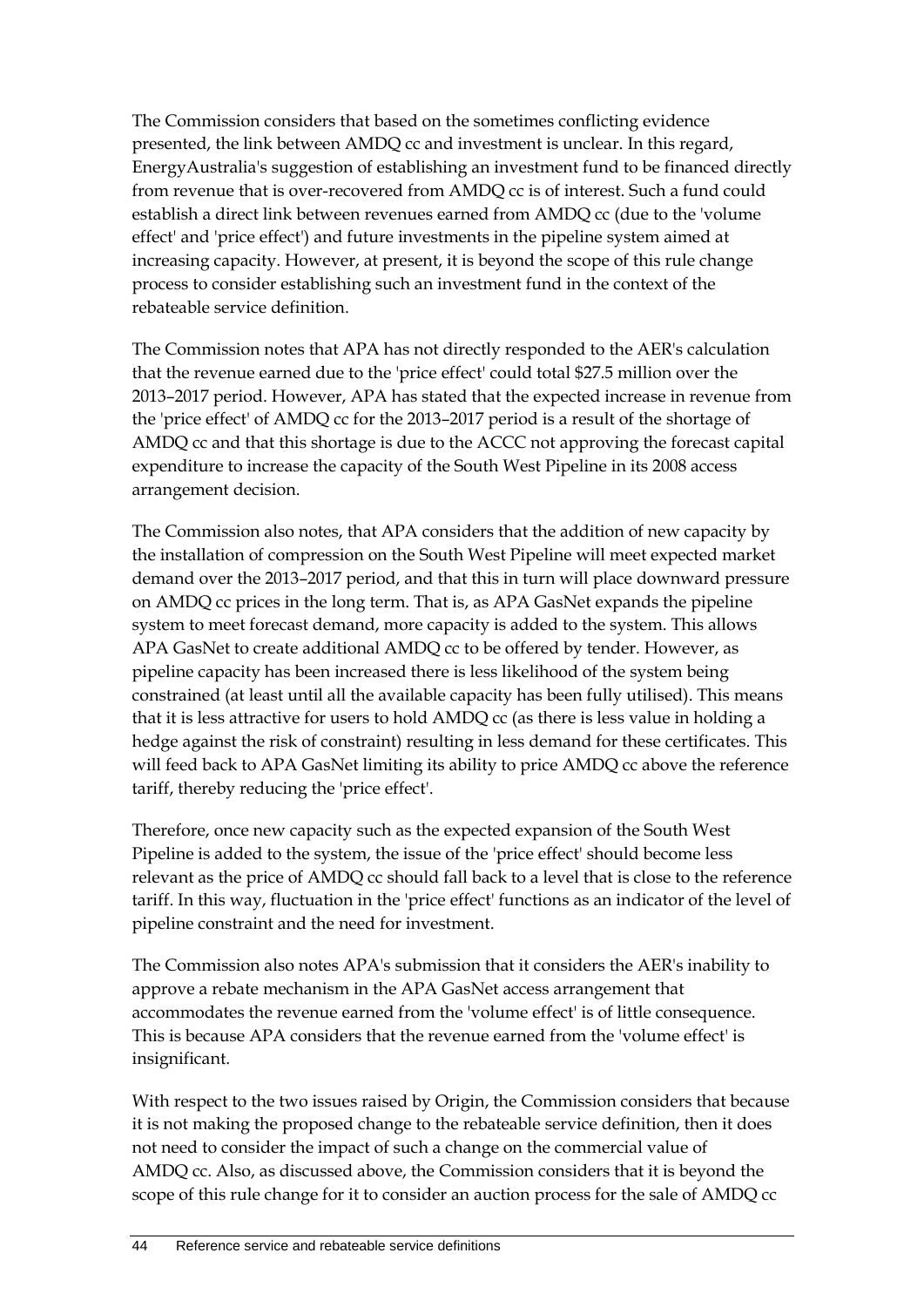in the context of the rebateable service definition. Nevertheless, these matters are not irrelevant to the broader question of how alternative services offered by pipeline service providers relate to the regulatory framework of the NGR.

As to the AER's request that the Commission consider making transitional provisions and stakeholders concerns that to do so could be considered as retrospective rule making, because the Commission has decided to delay the commencement of the rule as made until 2 May 2013 (as discussed in Chapter 8) this issue is no longer of immediate relevance. Similarly, stakeholders' concerns that the AEMC has not followed the correct rule making process by not allowing for consultation on any proposed transitional provisions is no longer of immediate relevance as the Commission has decided not to make transitional provisions in this instance (this is discussed further in Chapter 8).

## **6.8 Commission's final conclusion**

The Commission considers that at this stage a change to the rebateable service definition, as either proposed by the AER or as canvassed in the consultation paper, should not be made in respect of the Victorian DTS.

On balance and after considering the issues raised by APA, the Commission considers that there is not a sufficiently strong enough case for making a change to the rebateable service definition that applies to pipeline services provided by means of the Victorian DTS. In considering a rule change, the Commission must be satisfied that the rule (if made) will, or is likely to, contribute to the achievement of the NGO. In the case of making a change to the rebateable service definition that applies to the Victorian DTS, the Commission is not satisfied that such a change will, or is likely to contribute to the achievement of the NGO.

The Commission considers that any reduction in price that may result from this proposed change would only be marginal and that it may be counter-productive to the long term interests of consumers with respect to security of gas supply if it is the case that the sale of AMDQ cc rights provides an signal for future investment on the Victorian DTS.

Having said this, the Commission recognises that there may be a concern that APA GasNet could retain revenue earned from AMDQ cc that is above its efficient pipeline costs, but not sufficiently invest to expand the capacity of the pipeline system to meet expected market demand. The Commission notes that the link between the provision of the AMDQ cc service and incentives for investment on the Victorian DTS is not clear and that there have been divergent views on this at different times. The inability to come to a consensus on this matter, may reflect differences in regulating pipeline services on the Victorian DTS as a market carriage pipeline compared to regulating pipeline services on a contract carriage pipeline. However, further consideration of the implications in accommodating these two different market designs into the one economic regulatory framework is beyond the scope of this rule change.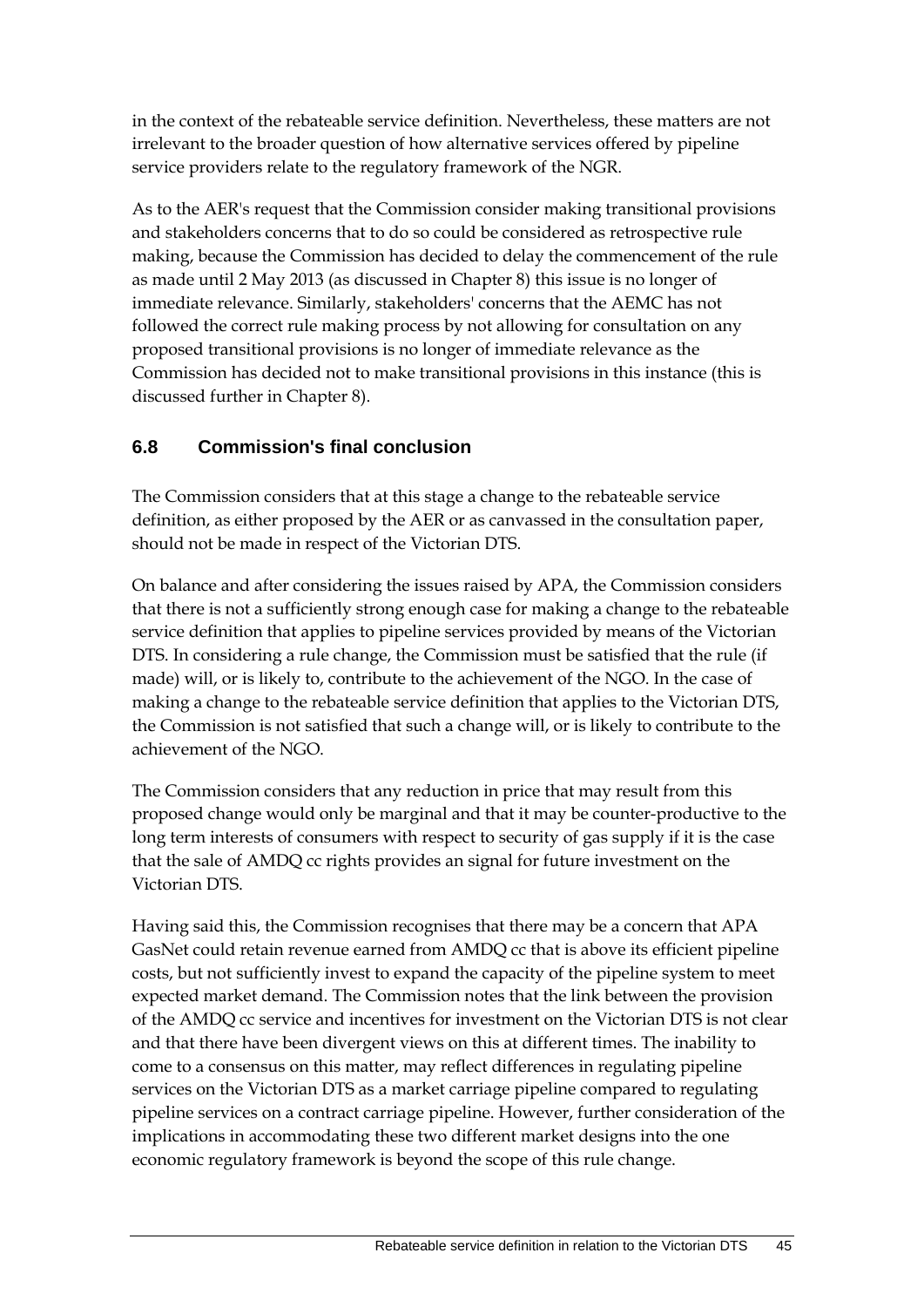## **7 Rebateable service definition in relation to other fully regulated pipelines**

The AER's rule change proposal included an amended rebateable service definition that would apply to all fully regulated pipelines. In assessing this proposal the Commission has found that amending the rebateable service definition may have a different impact on a contract carriage pipeline compared to a market carriage pipeline. As a result, the Commission has assessed the AER's proposed rebateable service definition, as well as an alternative definition, separately for contract carriage pipelines and market carriage pipelines.

In the context of contract carriage pipelines (that is, pipelines other than the Victorian DTS), the Commission retains its approach, expressed in the draft determination, to not amend the rebateable service definition. It is not satisfied that a change would, or would be likely to, contribute to the achievement of the NGO and be in the long term interest of consumers of gas.

This chapter discusses the issues concerning the AER's proposed change to the rebateable service definition in relation to fully regulated contract carriage pipelines. This chapter discusses:

- the AER's rule change request as it relates to other fully regulated pipelines;
- stakeholders' views in the first round of consultation;
- the Commission's conclusion reached in the draft rule determination;
- stakeholders' views in the second round of consultation;
- the Commission's consideration of issues raised in the second round of submissions as presented in the consultation paper;
- stakeholders' views in the third round of consultation; and
- the Commission's final analysis and conclusion.

## **7.1 The rule change request**

In its rule change request, the AER discussed the benefit of its proposed change to the rebateable service definition in relation to pipeline services such as backhaul and interruptible, which may be offered on pipelines other than the Victorian DTS (that is, contract carriage pipelines). The AER submitted that the proposed amendments are required to allow revenue to be rebated (if appropriate) when considering services of significant uncertain demand or uncertain revenue such as backhaul and interruptible services.

By way of example, the AER cited the ACCC's assessment of the reference service in the 2006 draft decision on the RBP access arrangement. The AER argued that if the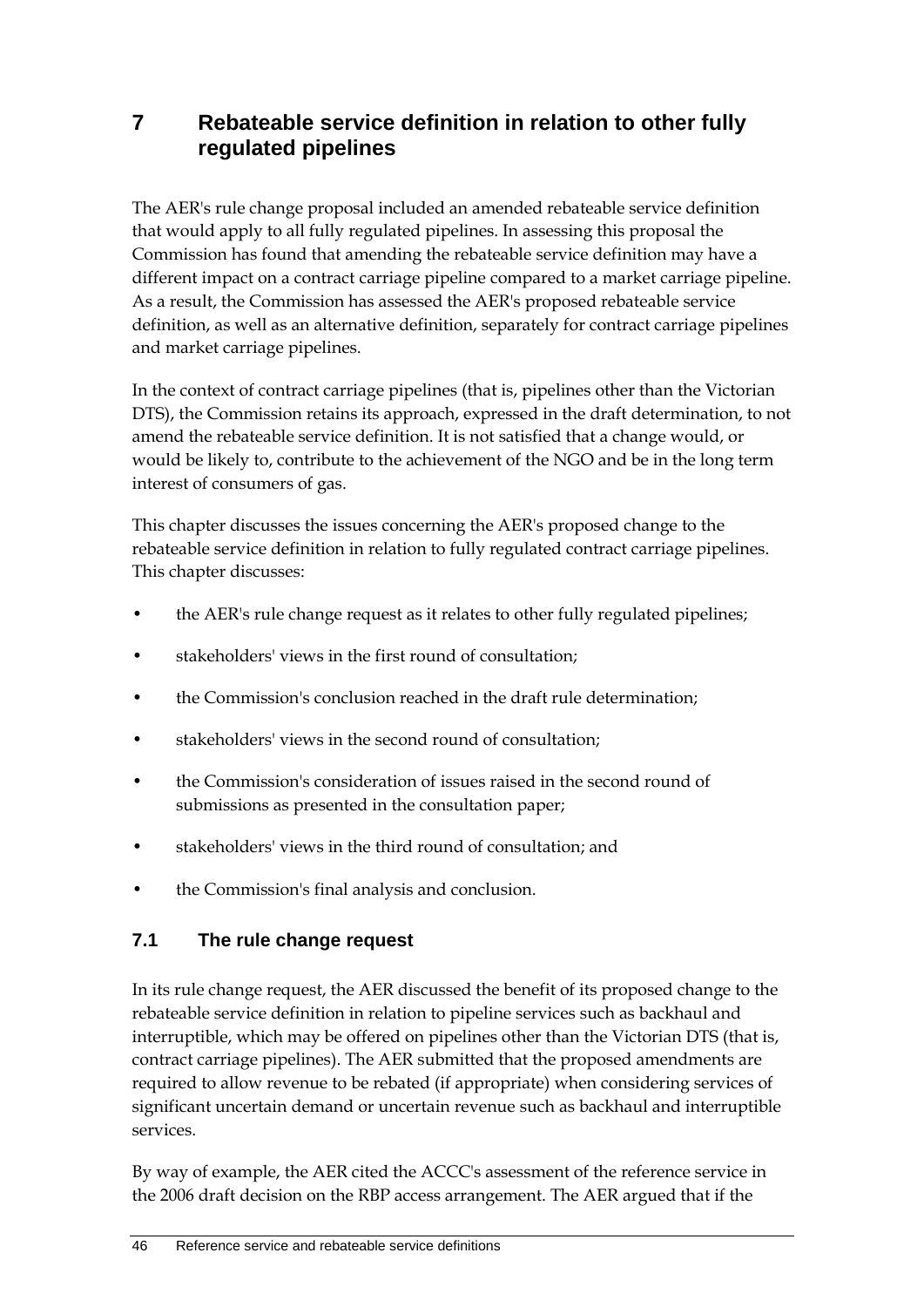ACCC had made its assessment under the current rules, it may not have been able to define services (such as backhaul) as rebateable services if the ACCC had considered that these services were not in a substantially different market to the forward haul reference service.[118](#page-54-0)

#### **7.2 First round of submissions**

In the first round of submissions a number of service providers expressed concern about the impact of the AER's proposed change to the rebateable service definition on pipelines other than the Victorian DTS. These concerns related to:

- the impact on existing contracts; and
- the precedence of the proposed rule over the fixed principle in the Dampier to Bunbury Natural Gas Pipeline (DBNGP) access arrangement.

Stakeholders' views on these two issues are discussed below.

#### **7.2.1 The impact on existing contracts**

APIA, APA and DBP were concerned that the proposed change to the rebateable service definition could lead to a change in the risk/reward relationship in bilateral contracts between service providers and users in relation to other (that is, not the Victorian DTS) fully regulated pipelines. These concerns related to the possible triggering of the 'most favoured nation' clause in bilateral contracts.<sup>[119](#page-54-1)</sup>

A 'most favoured nation' clause provides that if the tariff for the pipeline service on offer to other users is less than that agreed to in the contract, then the lower tariff will also apply to the contract.[120](#page-54-2)

If the requirement in the current rebateable service definition that the market for the rebateable service be substantially different to that of the reference service was removed, then these different services could be in the same market. Service providers have suggested that this would mean that there would be more services that could fall within the definition of a rebateable service. A greater likelihood that a rebateable service will be identified for a pipeline would make it more likely that a rebate resulting in a reduction to the reference tariff would occur. This could trigger the 'most favoured nation' clause in any existing bilateral contracts for the pipeline.[121](#page-54-3)

APA submitted that the resulting reduction in revenues could jeopardise the operation of, and investment in, the pipeline and increase risks for a service provider, leading to

<span id="page-54-0"></span><sup>118</sup> AER rule change proposal, 5 August 2011, pp15-16.

<span id="page-54-1"></span><sup>119</sup> APIA submission, 3 November 2011, p3; APA submission, 3 November 2011, p3; and DBP email, 3 January 2012.

<span id="page-54-2"></span><sup>120</sup> AEMC, Draft rule determination, 15 March 2012, p27.

<span id="page-54-3"></span><sup>121</sup> AEMC, Draft rule determination, 15 March 2012, p27.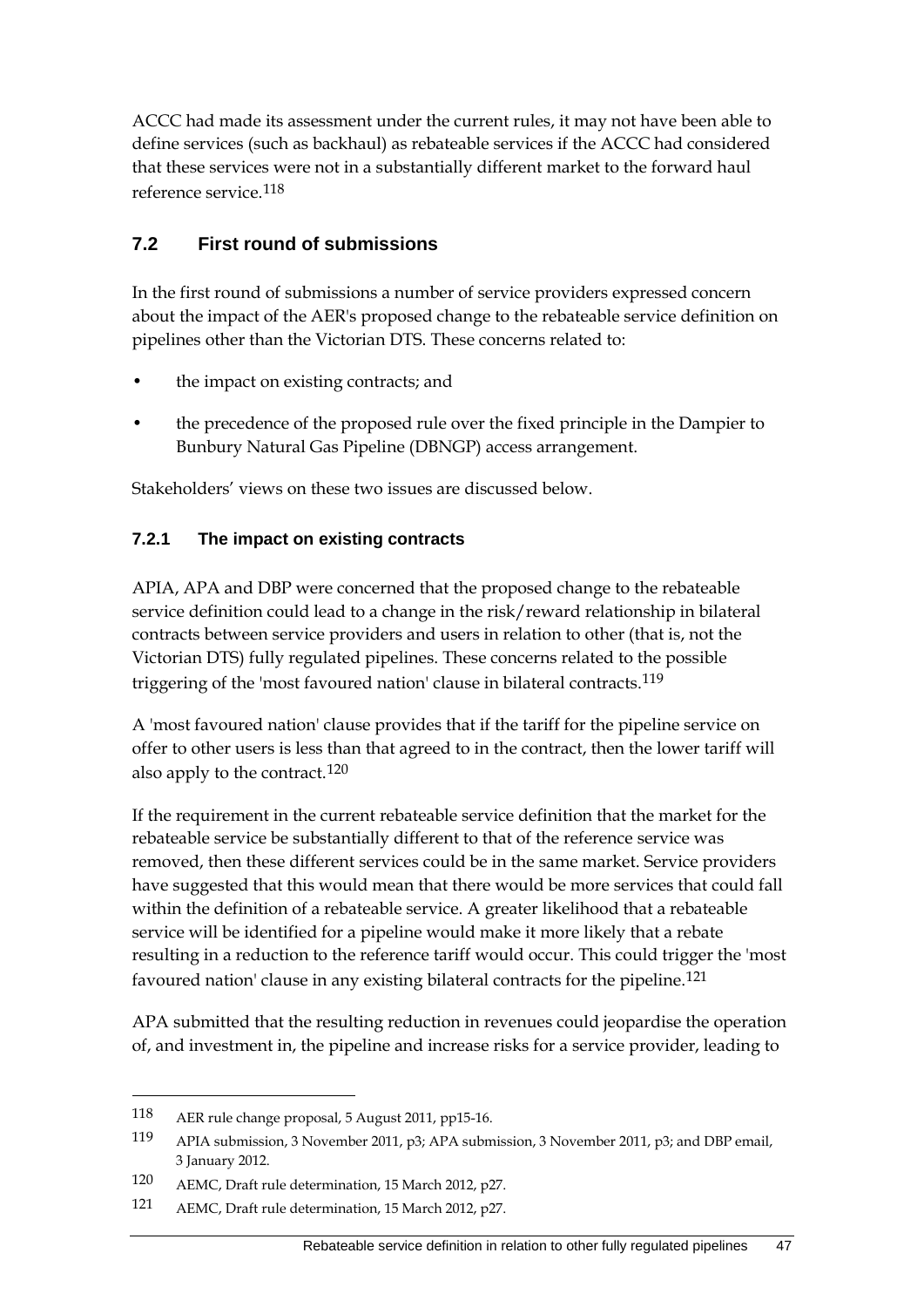a fundamental change in the risk/reward relationship inherent in the contracts between shippers and service providers.[122](#page-55-0)

In discussions with the AEMC, APA acknowledged that the 'most favoured nation' clause could be triggered irrespective of whether the rebateable service was in the same market as the reference service or not. However, the requirement in the current rule that these services be in different markets reduces the likelihood of a 'most favoured nation' clause being triggered or, if it is triggered, minimises its impact.[123](#page-55-1)

Consequently, there is currently a small risk of a rebate to a reference tariff ultimately impacting on existing contracts. However, this level of risk is able to be managed because:[124](#page-55-2)

- as the rebateable service is not a reference service by definition, then it is likely to be a minor service if it is not in the same market as the reference service. This is because the definition of a reference service requires that a reference service is likely to be sought by a significant part of the market; and
- if the rebatable service is a minor service then it is unlikely to generate a material level of revenue. Hence, the rebate to users of the reference service will be small resulting in a minor reduction in the reference tariff and an immaterial impact on the 'most favoured nation' clause (if it is triggered at all).

#### **7.2.2 Precedence over the fixed principle in the DBNGP access arrangement**

DBP submitted that if the proposed change to the definition of a rebateable service is made then it will take precedence over the fixed principle<sup>[125](#page-55-3)</sup> in the DBNGP access arrangement. The fixed principle prevents the ERA from 'clawing back' any revenue that DBP might earn from the sale of pipeline services that is in excess of the total revenue set under the access arrangement.[126](#page-55-4)

It also submitted that the 'firm' full haul capacity on the DBNGP is fully contracted under contracts and services that are outside the framework of the NGR and NGL. In addition, as the tariffs negotiated under these contracts were fundamental to the purchase of the DBNGP in 2004, then any 'clawing back' of revenues earned under these contracts could have extreme adverse effects on DBNGP investment.<sup>[127](#page-55-5)</sup>

<span id="page-55-0"></span><sup>122</sup> APA submission, 3 November 2011, p3.

<span id="page-55-1"></span><sup>123</sup> AEMC, Draft rule determination, 15 March 2012, p27.

<span id="page-55-2"></span><sup>124</sup> APA email, 21 December 2011.

<span id="page-55-3"></span><sup>125</sup> A full access arrangement may include a principle declared in the access arrangement to be fixed for a stated period of time extending over two or more access arrangement periods (NGR, rule 99).

<span id="page-55-4"></span><sup>126</sup> DBP submission (public version), 3 November 2011, pp1-2.

<span id="page-55-5"></span><sup>127</sup> DBP submission (public version), 3 November 2011, pp1-2.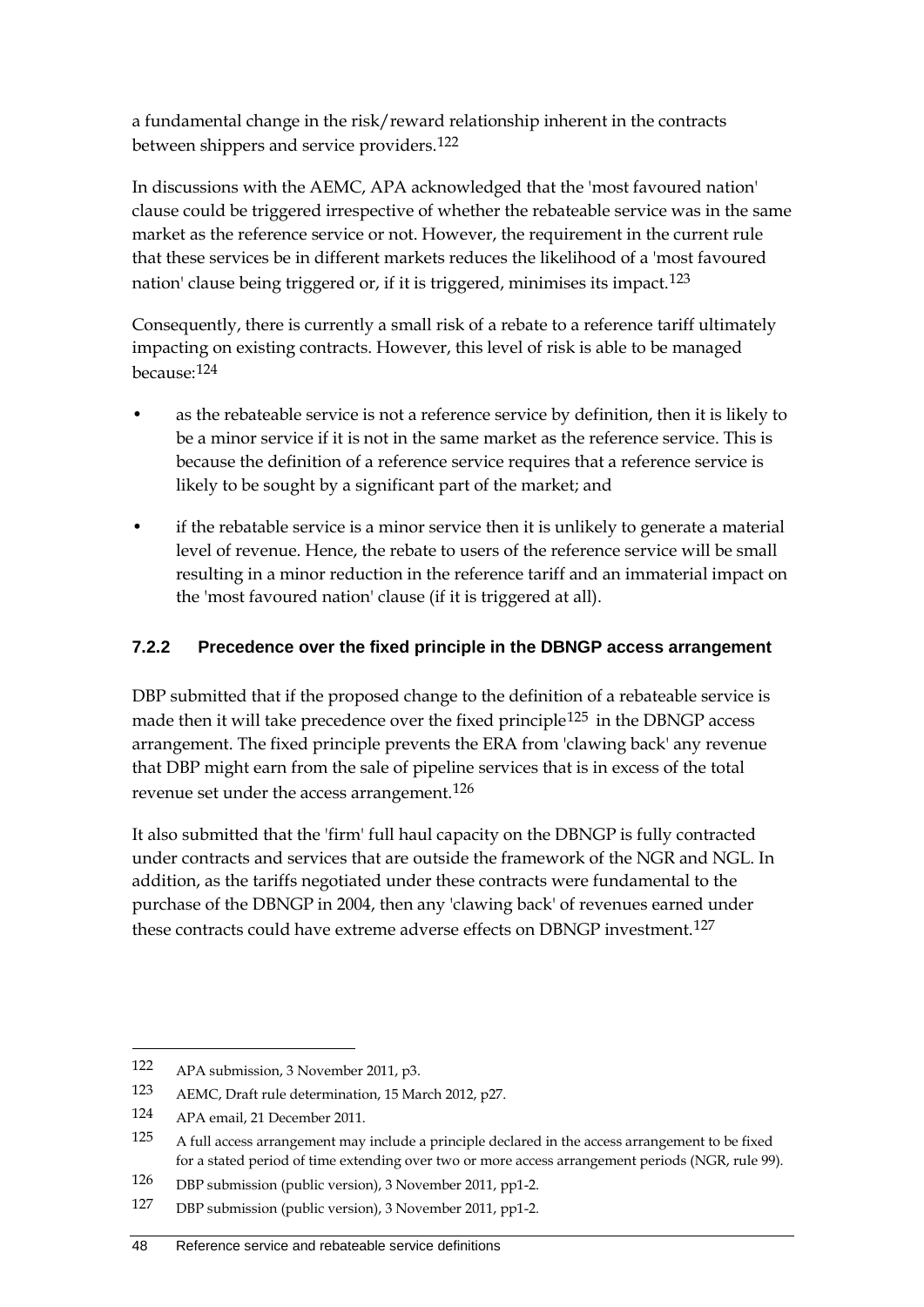#### **7.3 Draft rule determination**

In the draft rule determination the Commission discussed the two detrimental impacts that were identified by stakeholders about the AER's proposed change to the rebateable service definition on contract carriage pipelines. In assessing both of these impacts the Commission considered that the AER's proposed change may alter the risk/reward relationship between users and the service provider and expose the service provider to greater financial and regulatory uncertainty and risk. The Commission concluded that this may lead to an increase in investment risk which could result in inefficient investment in pipeline services and may not be in the long term interests of consumers.<sup>[128](#page-56-0)</sup>

With respect to the first issue – the triggering the 'most favoured nation' clauses in existing contracts, the Commission concluded that the risk and impact of this occurring under the current rule is minimised by the requirement that the market for a rebateable service be substantially different to the market for the reference service.

The practical impact of removing this requirement (as sought by the AER) would be to potentially expose service providers to increased investment risk by allowing rebateable and reference services to be in the same market. Reductions in the reference tariff due to rebateable services being in the same market, may trigger a 'most favoured nation' clause in existing contracts. If this were to happen, then revenues from existing contract customers may be reduced and service providers may be exposed to greater financial and investment risk. This would be because the risk/reward relationship arising from the AER's proposed rule would be different (riskier) than what is inherent in existing contracts under the current rules. This may impact on the ability or willingness of service providers to make new investments in pipeline infrastructure. If this were to result in less efficient investment than may have otherwise occurred, then it may limit the service provider's ability to meet the demand of consumers.<sup>[129](#page-56-1)</sup>

The second issue concerning stakeholders was the possible impact of the AER's proposed rebateable service definition on the DBNGP. In regard to the DBNGP fixed principle, the Commission concluded that if the proposed rule was made then it may be interpreted as taking precedence over the fixed principle and as a result the fixed principle would no longer apply. If this were the case, DBP may be exposed to greater regulatory uncertainty and greater financial risk than it, its users and financiers have taken into account when establishing their current contracts. This in turn may impact on the service provider's ability or willingness to invest in the currently anticipated pipeline expansions. This is unlikely to be in the long term interests of consumers if future demand is not met.[130](#page-56-2)

<span id="page-56-0"></span><sup>128</sup> AEMC, Draft rule determination, 15 March 2012, pp13-14.

<span id="page-56-1"></span><sup>129</sup> AEMC, Draft rule determination, 15 March 2012, pp13, 28.

<span id="page-56-2"></span><sup>130</sup> AEMC, Draft rule determination, 15 March 2012, pp13-14.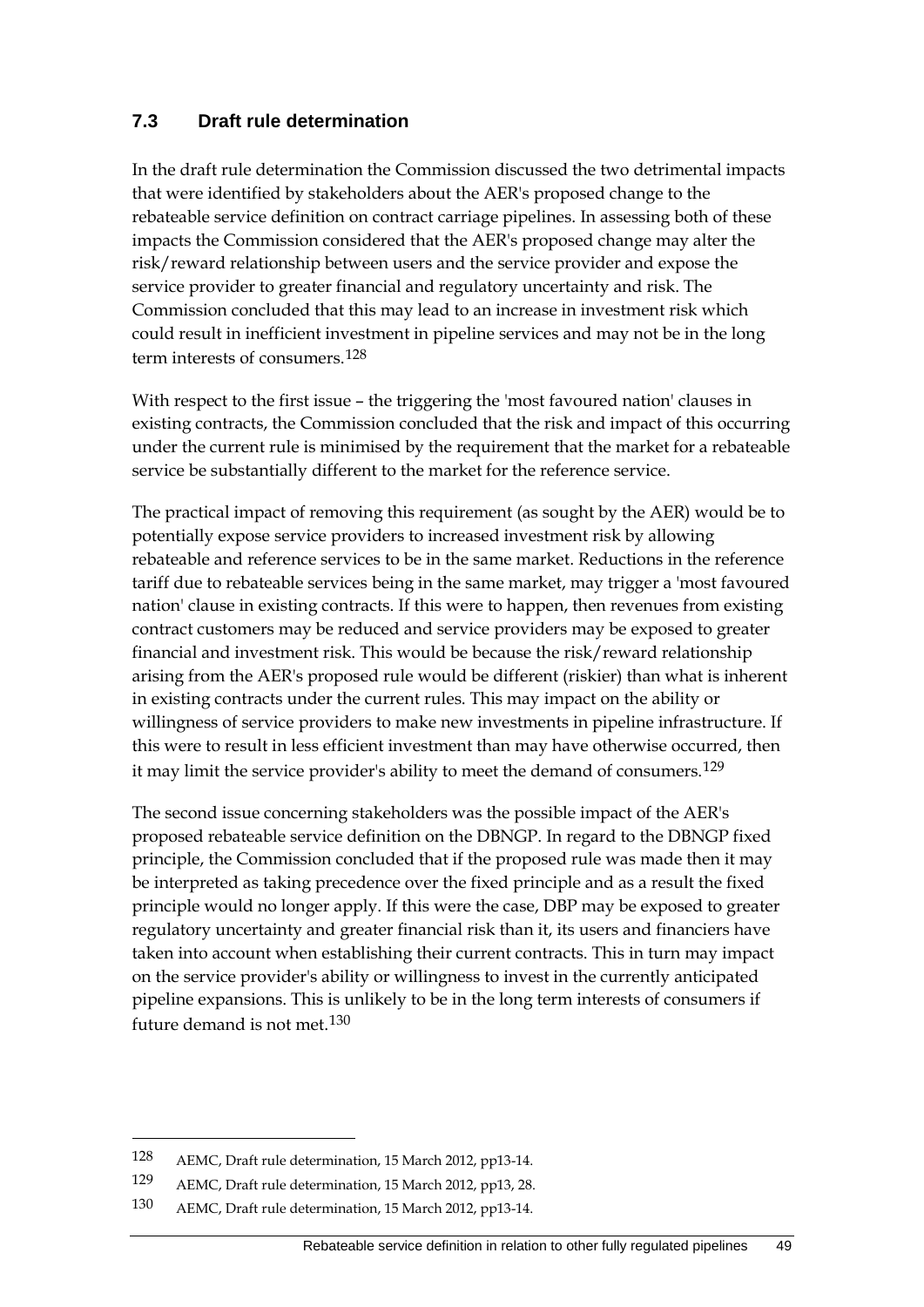## **7.4 Second round of submissions**

#### **7.4.1 AER's submissions**

In response to the draft rule determination, the AER disagreed with the Commission's conclusion on both issues relating to contract carriage pipelines.[131](#page-57-0) The views expressed by the AER were supported by legal advice.

The AER submitted that any increase in risk following the change to the rebateable service definition would be taken into account by the AER in its consideration and it affording appropriate weight to this risk when exercising its discretion taking into account the NGO and the revenue and the revenue and pricing principles.<sup>[132](#page-57-1)</sup> It also submitted that it is obligated to consider such risks in accordance with the NGL, regardless of the definition of rebateable service.[133](#page-57-2)

Regarding the DBNGP fixed principle, the AER considered that if the proposed change was made to the rebateable service definition, it would not take precedence over the fixed principle. Rather, rule 99(3) of the NGR would act to protect the fixed principle.[134](#page-57-3)

In addition and in broader terms, the AER submitted that its proposed rule change was necessary to address issues relating to emerging pipeline services (such as backhaul and interruptible) on pipelines other than the Victorian DTS which are likely to become more significant.<sup>[135](#page-57-4)</sup> By way of example, the AER referred to three stakeholder submissions to the RBP 2012–2017 access arrangement proposal which identified issues arising from new pipeline services.[136](#page-57-5)

In addition, the AER made a supplementary submission responding to DBP's supplementary submission (discussed below). In this submission, the AER disputed DBP's conclusion that there is doubt about the role that the revenue and pricing principles play in the AER's decision making process. It also disputed the suggestion that the AER could exercise its discretion in any decision to determine whether a service was rebateable or not without regard to the revenue and pricing principles.<sup>[137](#page-57-6)</sup>

The AER's supplementary submission also commented on the DBNGP fixed principle. The AER submitted that its legal advice had concluded that the inconsistency referred to in rule 99(4)(b) of the NGR is between 'a rule' and a fixed principle. That is, it is not

<span id="page-57-0"></span><sup>131</sup> AER submission, 27 April 2012, pp7-11 and AER supplementary submission, 15 June 2012, pp2-5.

<span id="page-57-1"></span><sup>132</sup> AER submission, 27 April 2012, p9.

<span id="page-57-2"></span><sup>133</sup> AER submission, 27 April 2012, p9.

<span id="page-57-3"></span><sup>134</sup> AER submission, 27 April 2012, p11.

<span id="page-57-4"></span><sup>135</sup> AER supplementary submission, 15 June 2012, p1.

<span id="page-57-5"></span><sup>136</sup> AER submission, 27 April 2012, pp4-5.

<span id="page-57-6"></span><sup>137</sup> AER supplementary submission, 15 June 2012, p4.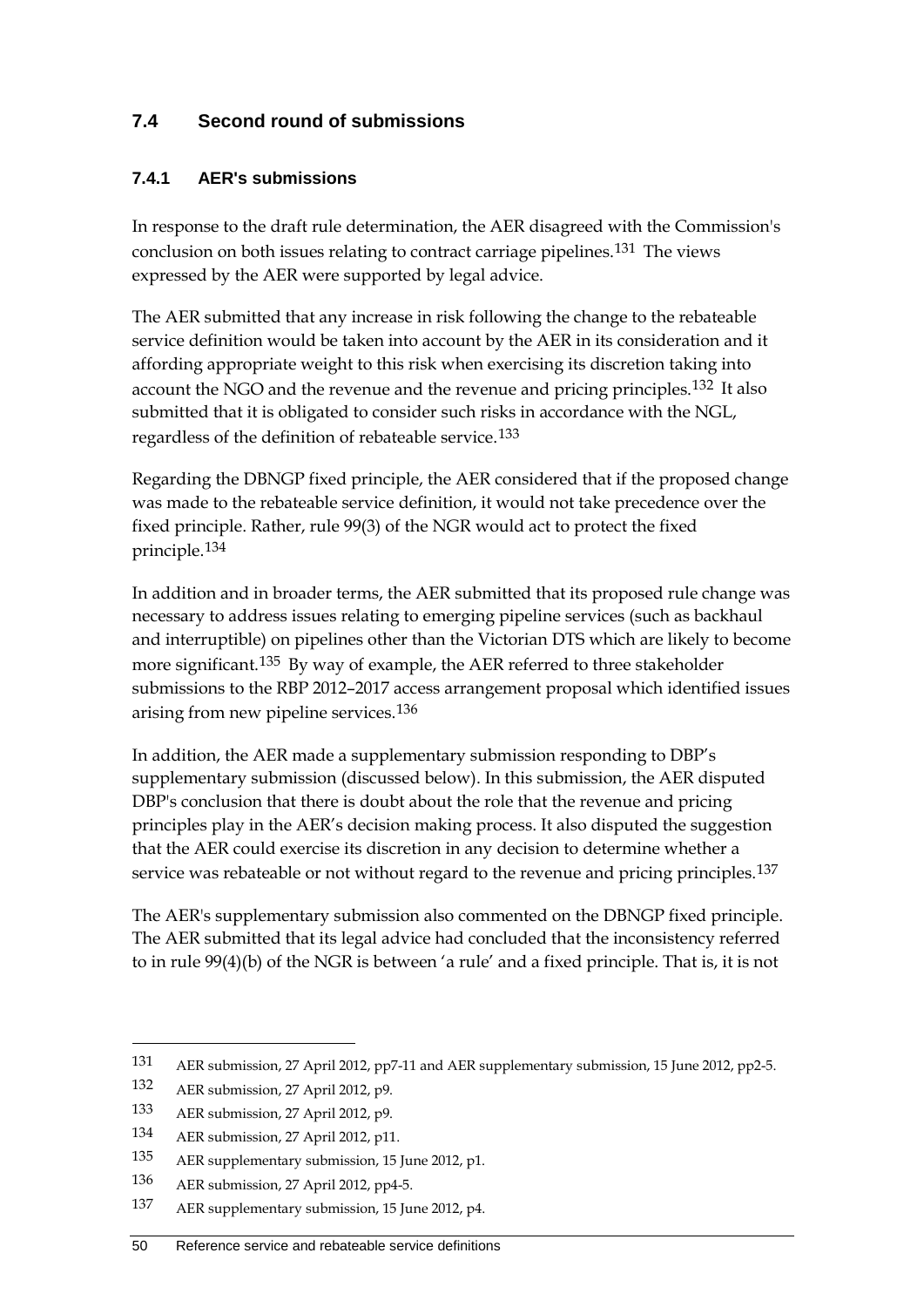an inconsistency between a determination made by the regulator in accordance with the NGR and a fixed principle which the AER understood DBP had suggested.<sup>[138](#page-58-0)</sup>

## **7.4.2 APA's submission**

APA submitted that the AER's rule change proposal had focussed on the unique arrangements in Victoria, and did not address the potentially significant unintended consequences for other pipelines. It considered that retaining the current definition of rebateable services maintains the current risk/reward balance in relation to triggering 'most favoured nation' clauses, which the gas industry has managed through bilaterally negotiated contracts to date.<sup>[139](#page-58-1)</sup>

## **7.4.3 APIA's submission**

APIA submitted that it strongly supported the draft determination to not to change the definition of a rebateable service. It submitted that it shared the AEMC's concerns that a change to the rebateable services definition risks unintended consequences for service providers on pipelines other than the Victorian DTS.<sup>[140](#page-58-2)</sup>

## **7.4.4 DBP's submissions**

DBP made one submission in response to the draft rule determination and two supplementary submissions in response to the AER's submissions. In these submissions DBP agreed with the Commission's conclusion on the unintended consequences the AER's proposal may have on investment incentives for other pipelines.[141](#page-58-3) The views expressed by DBP were supported by legal advice.

In its supplementary submission in response to the AER submission, DBP made two comments on the 'most favoured nation' issue. These were that:[142](#page-58-4)

- there is a subtle but important distinction between the drafting of the Gas Code provisions (section 2.24(b)) and the NGL provisions (ss. 24(6) and 28(2)) that suggests that the NGL provisions could be interpreted to mean that the regulator may not have to give fundamental weight to the principle of the economic costs and risks of the potential for under and over investment and instead, the regulator only has to have regard to the principle; and
- it is not appropriate to establish a regime where it is left to the regulator to exercise its discretion in a way that may trigger 'most favoured nation' clauses in existing contracts.

<span id="page-58-0"></span><sup>138</sup> AER supplementary submission, 15 June 2012, p5.

<span id="page-58-1"></span><sup>139</sup> APA submission, 26 April 2012, p2.

<span id="page-58-2"></span><sup>140</sup> APIA submission, 26 April 2012, p2.

<span id="page-58-3"></span><sup>141</sup> DBP submission, 26 April 2012, p1; DBP supplementary submission, 11 May 2012, p1; DBP supplementary submission, 13 July 2012, p1.

<span id="page-58-4"></span><sup>142</sup> DBP supplementary submission, 11 May 2012, p3.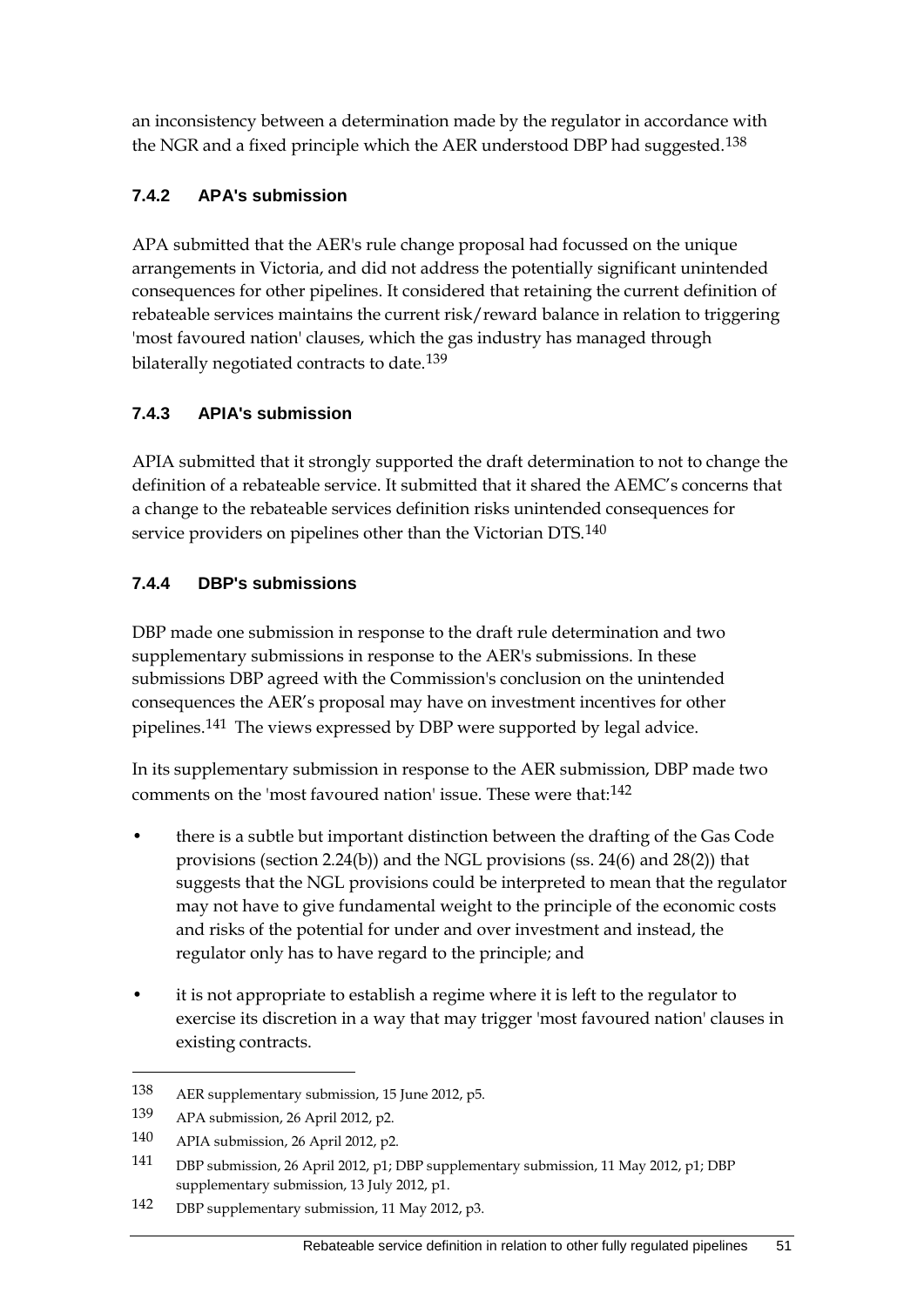DBP submitted that the bilateral contracts containing 'most favoured nation' clauses were negotiated between the parties on the understanding that the trigger events of those 'most favoured nation' clauses could only result from the actions of the service provider. To allow a third party's actions (in this instance, the regulator) the ability to trigger a 'most favoured nation' clause drastically alters the risk/reward balance in these contracts. Had the parties contemplated that 'most favoured nation' clauses could be triggered by third parties, the risk/reward balance would have been structured differently to account for this different scenario. Without that restructuring, the adoption of the AER's rebateable service definition would most likely to create an adverse impact on investment incentives.<sup>[143](#page-59-0)</sup>

DBP also addressed the AER's views on whether the DBNGP is protected by the NGR. DBP submitted that the AER had taken a narrow view of the operation of rule 99(3) in isolation of how that interpretation may be altered in the context of the remaining provisions of rule 99 of the NGR. DBP concluded that the proposed rule change should be rejected because:[144](#page-59-1)

- it would permit the regulator to make a determination that a particular service, which is negotiated outside the regulatory framework and currently subject to the fixed principle and so excluded for the purposes of the NGR, is a rebateable service; and
- there is a relevant inconsistency between the operation of the rule and the fixed principle, at the time that such a regulatory determination is made.

DBP reiterated that if the AER's proposed rebateable service definition was implemented, there is a risk that the operation of the rule would be inconsistent with the fixed principles in the DBNGP access arrangement. Accordingly under rule 99(4)(b) of the NGR, and not withstanding rule 99(3) of the NGR, the rule would operate to the exclusion of the fixed principle.<sup>[145](#page-59-2)</sup> That is, the rebateable service definition could be applied to the DBP access arrangement and override the existing fixed principle.

#### **7.4.5 Origin's submission**

As previously discussed in section 6.4.4, Origin considered that the AEMC did not acknowledge that it had raised several issues in its original submission. One of these issues was that the AEMC should assess the full range of potential consequences of the proposed change beyond the AER's intended scope to ensure no unintended applications arise. Origin submitted that acknowledging this issue in the final determination is important to maintain a robust and balanced decision making process.[146](#page-59-3)

<span id="page-59-0"></span><sup>143</sup> DBP supplementary submission, 11 May 2012, p3.

<span id="page-59-1"></span><sup>144</sup> DBP supplementary submission, 13 July 2012, p4.

<span id="page-59-2"></span><sup>145</sup> DBP supplementary submission, 13 July 2012, p4.

<span id="page-59-3"></span><sup>146</sup> Origin submission, 26 April 2012, p1.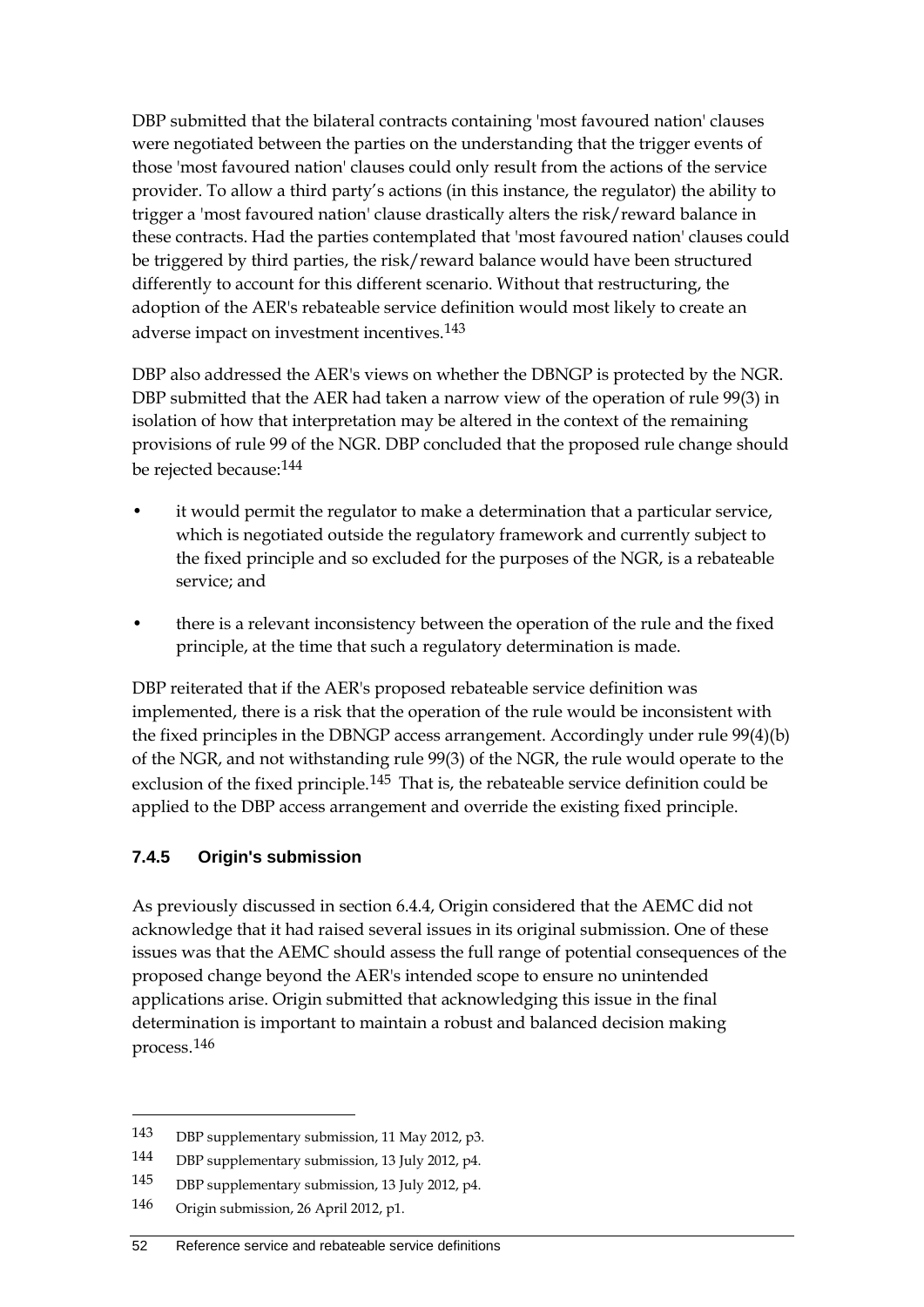## **7.5 Consultation paper**

In the consultation paper, the Commission concluded that to date, the potential benefits of applying the AER's proposed rebateable service definition to regulated pipelines other than the Victorian DTS had not been demonstrated to outweigh the potential costs. Accordingly, the Commission did not consider that the AER's proposed rebateable service definition should apply to these pipelines.[147](#page-60-0)

In reaching this conclusion, the Commission noted that in order to assess whether a proposed rule change is required and satisfies the NGO, it must weigh up the potential benefits of making the proposed change against the potential costs. In relation to regulated contract carriage pipelines, the Commission weighed up the potential benefits of applying the AER's proposed rebateable service definition against the potential costs of doing so. In terms of the potential benefits:[148](#page-60-1)

- the Commission had not been provided with any clear evidence that pipeline users are requesting that certain pipeline services ought to be classified as rebateable services; and
- non-reference services can be specified as negotiated services in an access arrangement. The revenue from which must be taken into account when determining the revenue to be allocated to reference services.

In terms of the potential costs, the Commission considered that the application of the AER's proposed rebateable service definition to regulated pipelines other than the Victorian DTS would generate regulatory uncertainty that could deter investment. Specifically, that service providers would be exposed to regulatory uncertainty about the treatment of pipeline services each time their access arrangements were assessed by the regulator. Such uncertainty could also impact on the provision of services that are negotiated with users. This may not be conducive to efficient investment in, or the provision of natural gas services and ultimately would not be in the long term interests of consumers.[149](#page-60-2)

The Commission expressed concern in the consultation paper, that there is a significant difference of opinion on the potential impact the AER's proposed rebateable service definition may have on existing contractual arrangements for pipelines other than the Victorian DTS. Despite the differing opinions, there appeared to be no new argument to suggest that the decision to not implement the AER's proposed rebateable service definition (as set out in the draft determination) is not appropriate under the circumstances.[150](#page-60-3)

In terms of the potential benefits, the Commission considered that insufficient analysis and evidence to support the AER's view on the need to apply its proposed rebateable

<span id="page-60-0"></span><sup>147</sup> AEMC, Consultation paper, 13 September 2012, p14.

<span id="page-60-1"></span><sup>148</sup> AEMC, Consultation paper, 13 September 2012, p14.

<span id="page-60-2"></span><sup>149</sup> AEMC, Consultation paper, 13 September 2012, p14.

<span id="page-60-3"></span><sup>150</sup> AEMC, Consultation paper, 13 September 2012, p12.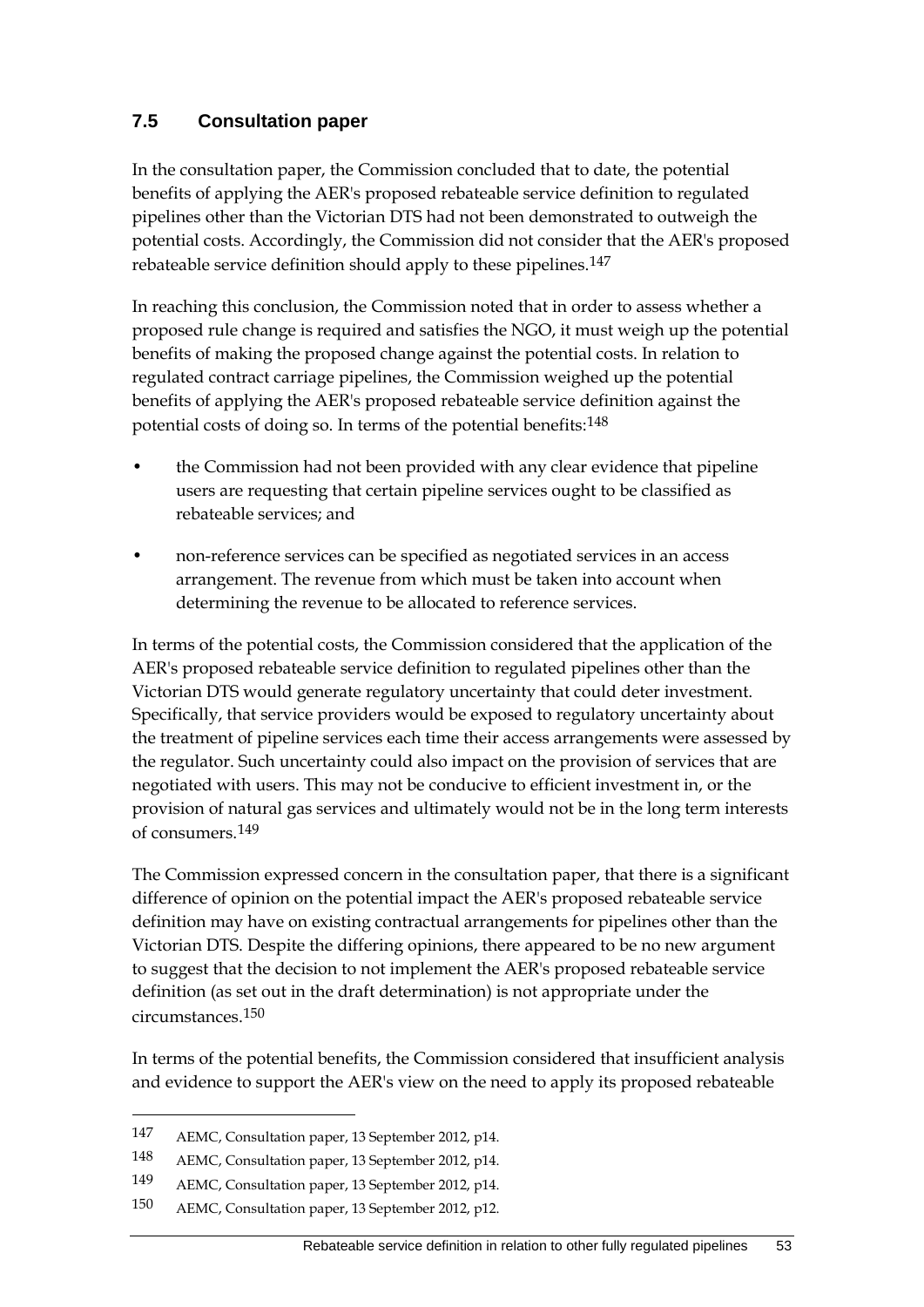service definition to pipelines other than the Victorian DTS, had been provided to date. The Commission was not satisfied that the arguments made by the AER on the broader need for its proposed amendment to the rebateable service definition were supported by clear and convincing evidence.[151](#page-61-0)

In reaching this conclusion the Commission noted that:[152](#page-61-1)

- while a number of pipeline services (such as backhaul, interruptible and park and loan services) could be considered as rebateable services, these services may also be offered as negotiated services. Under the RBP access arrangement, negotiated services may be offered where a prospective user's requirements and circumstances vary from the conditions of the reference service. This could include where the prospective user seeks access to capacity other than the existing capacity. In these circumstances, the prospective user may seek to negotiate different terms and conditions (including a tariff), as a negotiated service;<sup>[153](#page-61-2)</sup>
- stakeholder submissions on the proposed RBP access arrangement for 2012–2017 have argued that the AER should consider certain pipeline services (intra-day nominations, as available and backhaul) as reference services. Alternatively, the AER should consider that the revenue from such services be included in the regulated revenue.[154](#page-61-3) That is, these stakeholders were not specifically requesting that the services should be rebateable services; and
- the NGR clearly requires total revenue and costs to be allocated between reference services and other services.[155](#page-61-4) 'Other services' are not just restricted to rebateable services, but may also include services that are negotiated.

## **7.6 Third round of submissions**

#### **7.6.1 AER's submission**

In response to the consultation paper, the AER submitted that it maintains its view that its change to the rebateable service definition should apply more broadly than the AEMC's proposed restricted application to pipeline services provided by the Victorian DTS.[156](#page-61-5)

<span id="page-61-0"></span><sup>151</sup> AEMC, Consultation paper, 13 September 2012, p13.

<span id="page-61-1"></span><sup>152</sup> AEMC, Consultation paper, 13 September 2012, pp13-14.

<span id="page-61-2"></span><sup>153</sup> APT Petroleum Pipelines Limited, *Access arrangement for Roma Brisbane Pipeline*, effective 1 September 2012 – 30 June 2017, August 2012, p8.

<span id="page-61-3"></span><sup>154</sup> AER submission, 27 April 2012, pp4-5.

<span id="page-61-4"></span><sup>155</sup> NGR, rules 93(1) and 93(2).

<span id="page-61-5"></span><sup>156</sup> AER submission, 28 September 2012, p1.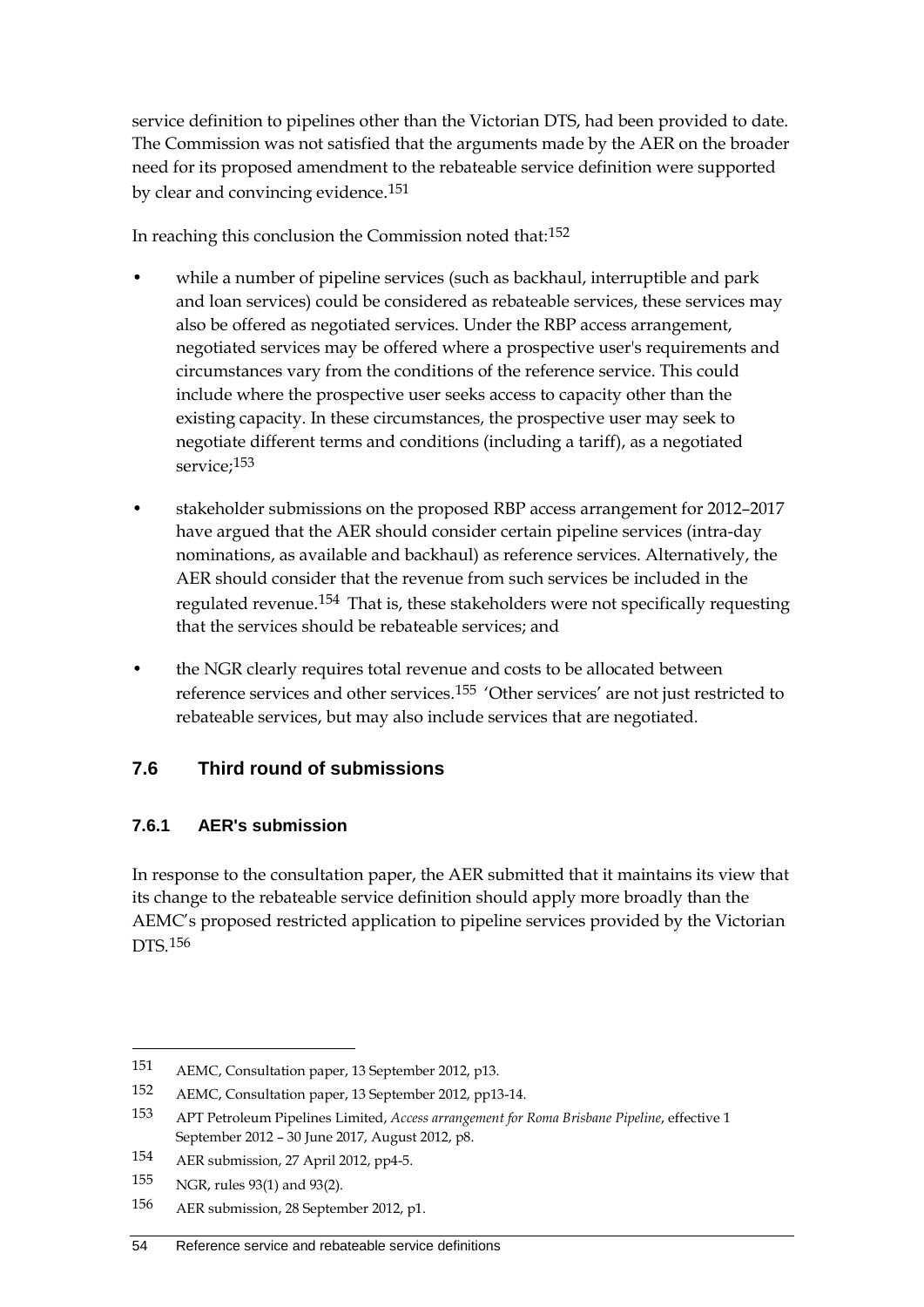#### **7.6.2 Australian Power and Gas' submission**

As previously discussed in section 6.6.4, APG considered that the AEMC's proposed definition of rebateable services as set out in the consultation paper should be extended to pipelines other than the Victorian DTS. It considered that the amended definition should apply to services that are currently ambiguous, or fall outside regulatory treatment when they clearly should not. APG submitted that as it is a shipper on the RBP, it is aware of the challenges of contracting for non-regulated services with a monopoly provider.[157](#page-62-0)

APG referred to its submission to the AER's recent consultation on the RBP access arrangement. In that submission it had questioned the extremely high and punitive imbalance/variance charges that were accepted by the AER. APG considered that it is problematic that the intra-day nomination service (which provides flexibility to shippers to effectively manage nominations and avoid excessive variance charges) falls outside the scope of regulatory oversight. In its view, the charge is excessively high and punitive. APG considered that it is penalised either way in managing the risk in a complex, single pipeline environment presented by the STTM in Queensland.<sup>[158](#page-62-1)</sup>

Consequently, APG considered that it is important that the AER is given flexibility to determine whether other services that derive revenue on pipelines (such as those on the RBP) should be classified as reference services or rebated against reference services. This type of regulatory oversight would indicate if the charges are excessive or are cost reflective. Further, APG submitted that this approach would ensure that revenues derived from complimentary or auxiliary services on wholly regulated pipelines are fair and transparent.<sup>[159](#page-62-2)</sup>

## **7.6.3 EnergyAustralia's submission**

EnergyAustralia submitted that it agreed with the AEMC that there has not been sufficient evidence to support the argument that the rebateable service definition should be changed for regulated pipelines other than the Victorian DTS.[160](#page-62-3)

## **7.7 Commission's final analysis and conclusion**

The Commission has considered the various arguments put forward in stakeholder submissions to the draft rule determination and the consultation paper in relation to potential changes to the rebateable service definition for pipelines other than the Victorian DTS. However, the Commission maintains its view that to date, the potential benefits of applying the AER's proposed rebateable service definition to regulated pipelines other than the Victorian DTS have not been demonstrated to outweigh the potential costs. Accordingly, and for the reasons previously discussed, the Commission

<span id="page-62-0"></span><sup>157</sup> APG submission, 5 October 2012, pp1-2.

<span id="page-62-1"></span><sup>158</sup> APG submission, 5 October 2012, p2.

<span id="page-62-2"></span><sup>159</sup> APG submission, 5 October 2012, p2.

<span id="page-62-3"></span><sup>160</sup> EA submission, 9 October 2012, p3.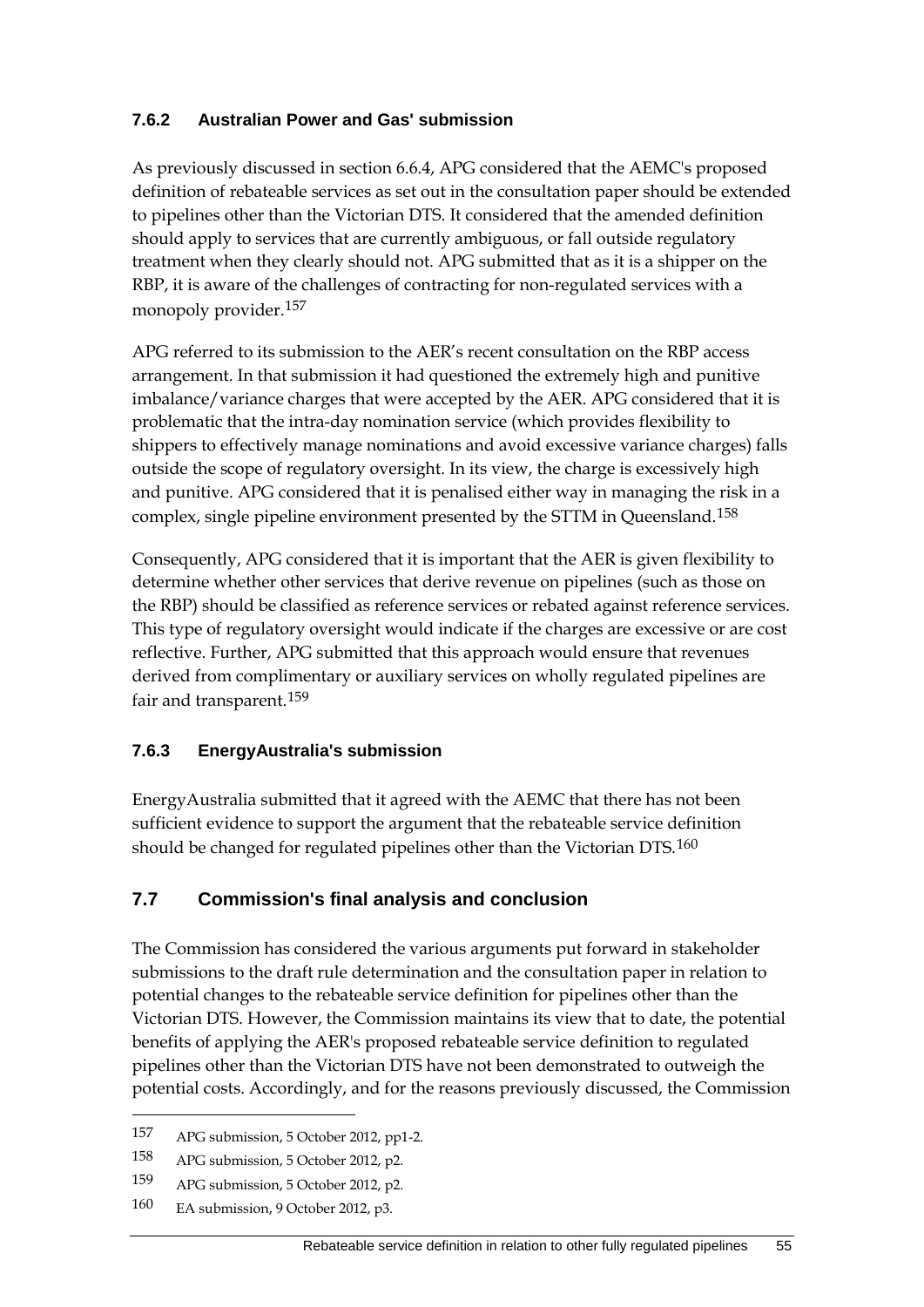does not consider that the AER's proposed rebateable service definition should apply to these pipelines.

In relation to intra-day nominations (or intra-day renominations) on the RBP, the Commission considers that APG has not provided sufficient evidence to support its view that the rebateable service definition should be changed for contract carriage pipelines. In particular, no evidence has been presented as to how the key change in the AER's proposed rebateable service definition (that is, removing the requirement that the market for a rebateable service be substantially different to that of the reference service) could impact on the AER's regulatory treatment of intra-day nominations. The Commission notes the following about intra-day nominations on the RBP:

- intra-day nominations are included in the nominations specified under the transportation agreement where the user requests the service provider to transport gas to the Brisbane hub of the short term trading market under the applicable service;[161](#page-63-0)
- the service provider, APT Petroleum Pipelines Pty Limited, is not presently charging users for intra-day renominations and has forecast no revenue from this service over the 2012–2017 access arrangement period. The AER has acknowledged that once the service provider starts charging users for this service, the level of revenue that is expected to be derived will be relatively small;[162](#page-63-1) and
- the AER considered that on the basis of the information available to it, it does not appear that intra-day renomination services for the RBP are likely to be sought by a significant part of the market.<sup>[163](#page-63-2)</sup>

As noted above in section 7.4.5, Origin has stated that the Commission should assess the full range of potential consequences of the proposed change beyond the AER's intended scope to ensure no unintended applications arise. The Commission considers that it has given sufficient consideration to the issues raised by stakeholders in assessing the potential impact of the proposed rule change on contract carriage pipelines.

It is acknowledged that the possible implications for service providers and users of contract carriage pipelines in changing the rebateable service definition may be quite different to the possible implications for the Victorian DTS. The Commission's analysis has drawn out a number of complex and related issues. Accordingly, at this stage and on the evidence presented, the Commission is not satisfied that the potential benefits of making the AER's proposed change to the rebateable service definition outweighs the potential costs.

<span id="page-63-0"></span><sup>161</sup> APT Petroleum Pipelines Pty Limited, *Roma to Brisbane Pipeline access arrangement, effective 1 September 2012–30 June 2017*, August 2012, schedule 2, p10.

<span id="page-63-1"></span><sup>162</sup> AER, *Draft decision, APT Petroleum Pipelines Pty Limited, Roma to Brisbane Pipeline access arrangement, 2012–2013 to 2016–2017*, April 2012, pp84-85.

<span id="page-63-2"></span><sup>163</sup> AER, *Draft decision, APT Petroleum Pipelines Pty Limited, Roma to Brisbane Pipeline access arrangement, 2012–2013 to 2016–2017*, April 2012, p84.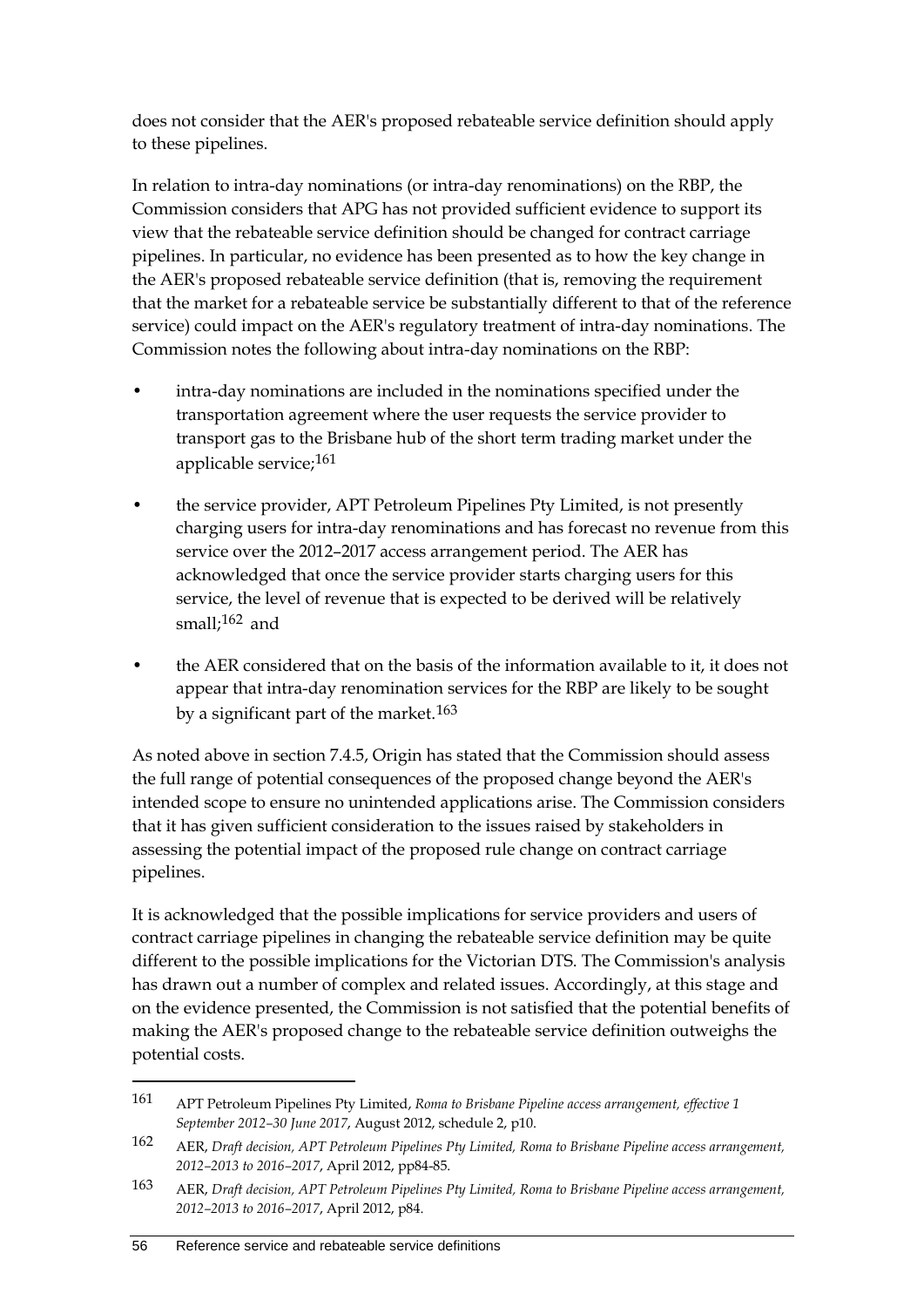## **8 Commencement of the rule as made**

In its consultation paper, the Commission invited stakeholders to comment on the need for, and details, of transitional arrangements if the final rule was to apply to access arrangements that are currently being assessed by the AER.<sup>[164](#page-64-0)</sup> After considering stakeholder views on this matter, the Commission has concluded that the most appropriate course of action in this instance is to specify that the final rule will commence on 2 May 2013. The reasons for this decision, taking into account stakeholders' views are discussed in this chapter.

## **8.1 AER's view**

The AER submitted that, if the AEMC considers that a rule change should apply to the forthcoming access arrangement period (that is, 2013–2017) currently under assessment, a transitional provision should be included in the NGR to this effect. It submitted that if the rule change were to apply to the 2013–2017 (Victorian distribution and APA GasNet) access arrangements and the AEMC intended for service providers to address the rule change in their revised proposals, it may be appropriate as part of any transitional provisions to allow additional time for service providers to submit those elements of their proposals that are affected by the rule change. Any extension would need to take into account the time limits that apply to the decision making process.[165](#page-64-1)

The AER also submitted that in considering the need for transitional provisions the AEMC would need to carefully consider the effect of clause 43 of schedule 2 of the NGL in its final rule determination.<sup>[166](#page-64-2)</sup>

#### **8.2 Other stakeholders' views**

In response to the consultation paper, a number of stakeholders expressed concern that the AEMC would include transitional provisions in a final rule that would enable it to be applied to access arrangements that are currently being assessed by the AER. Stakeholders were concerned that:[167](#page-64-3)

• transitional provisions that enable the final rule to be applied to access arrangements currently being assessed, could be considered as retrospective rule making;

<span id="page-64-0"></span><sup>164</sup> AEMC, Consultation paper, 13 September 2012, p26.

<span id="page-64-1"></span><sup>165</sup> AER submission, 27 April 2012, p12 and AER submission, 28 September 2012, p2.

<span id="page-64-2"></span><sup>166</sup> AER submission, 28 September 2012, p2.

<span id="page-64-3"></span><sup>167</sup> APA submission, 5 October 2012, pp1, 6-8; APIA submission, 5 October 2012, pp1-4; and FIG submission, 9 October 2012, pp1-3.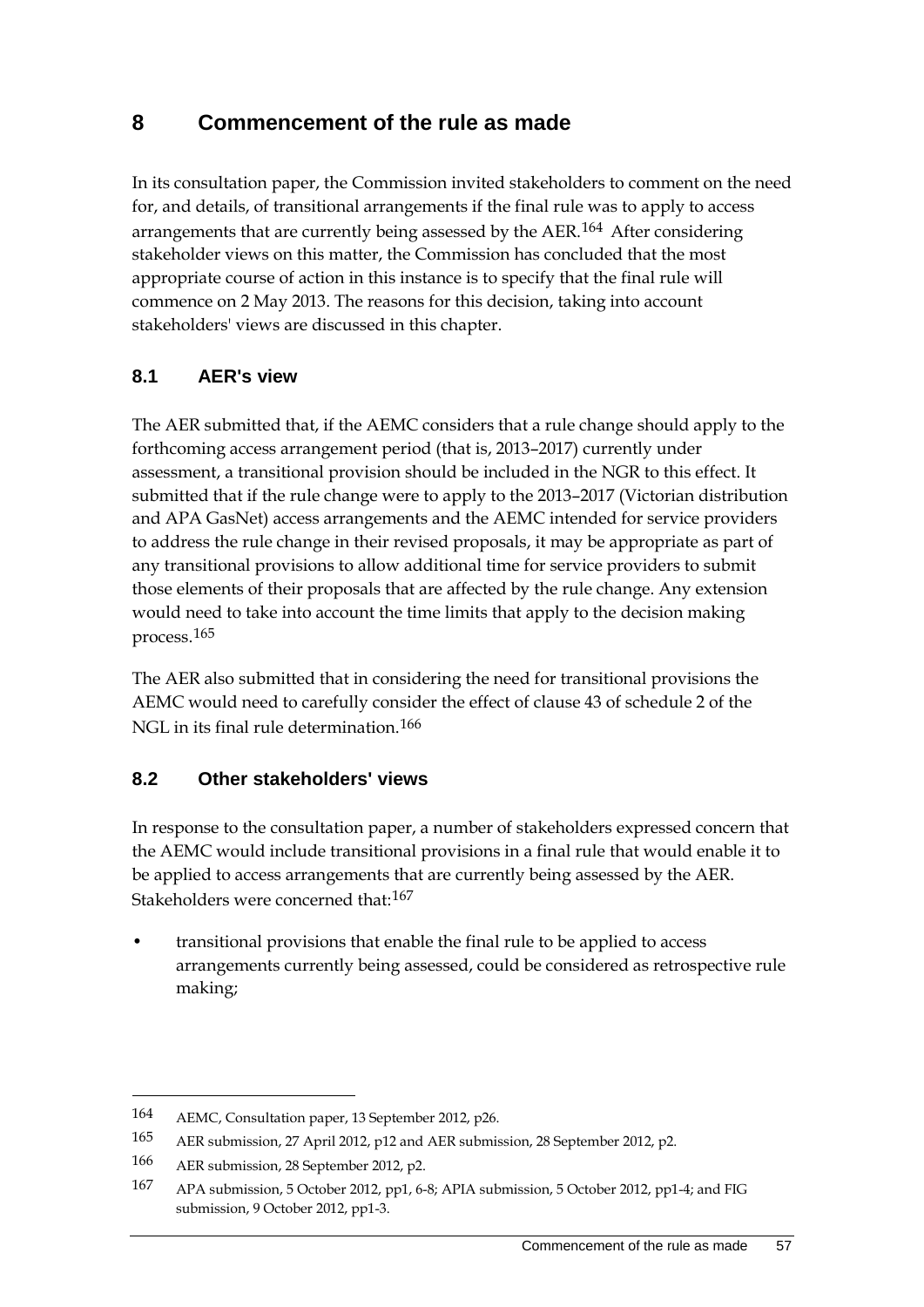- any change in the rules governing the preparation of access arrangement proposals to apply to review processes which have already 'begun', would be in clear violation of clause 43(1) of schedule 2 of the NGL;
- there is unacceptable regulatory risk where a rule change could alter the nature of rights and liabilities under existing contractual arrangements. This would be contrary to the principles set out in clause 43(1) of schedule 2 of the NGL;
- the process that the AEMC has followed for making the rule is deficient and not in accordance with the NGL. If the AEMC considers making transitional provisions, then the proposed rule including transitional provisions should be published in draft form for comment; and
- in effect, the consultation paper has replaced the draft determination given the significant variation of the proposed rule to the more preferable rule that was set out in the draft determination.

## **8.3 Commission's conclusion**

## **8.3.1 Commencement date**

The Commission has concluded that it will not make transitional provisions for the rule as made so that the rule could be applied to the APA GasNet and Victorian distribution access arrangements that are currently being assessed by the AER. In reaching this conclusion, the Commission notes that:

- this course of action will address the concerns raised by stakeholders in submissions;
- the revised access arrangements that are currently being assessed by the AER (that is, for the Victorian gas distribution businesses as well as APA GasNet) are well under way, with the AER having already published its draft decisions; and
- the approach taken is consistent with approaches taken by the AEMC in relation to other rule changes.<sup>[168](#page-65-0)</sup> It is also consistent with the AEMC's current consideration of transitional provisions for the economic regulation of network service providers rule change.<sup>[169](#page-65-1)</sup>

In addition, to apply the rule as made to regulatory processes which have already commenced and are well under way would not reflect good regulatory practice and could undermine investor confidence in the regulatory framework. To do so would

<span id="page-65-0"></span><sup>168</sup> AEMC, *Rule determination, National Electricity Amendment (Cost allocation arrangements for transmission services) Rule 2009*, 29 January 2009, pp53-54; and AEMC, *Final rule determination, National Electricity Amendment (Final rule determination – parameter values, equity beta and gamma) Rule 2008*, 13 November 2008, ppv-vi.

<span id="page-65-1"></span><sup>169</sup> AEMC, *Consultation paper on savings and transitional arrangements, Draft National Electricity Amendment (Economic Regulation of Network Service Providers) Rule 2012 and Draft National Gas Amendment (Price and Revenue Regulation of Gas Services) Rule 2012*, 14 September 2012.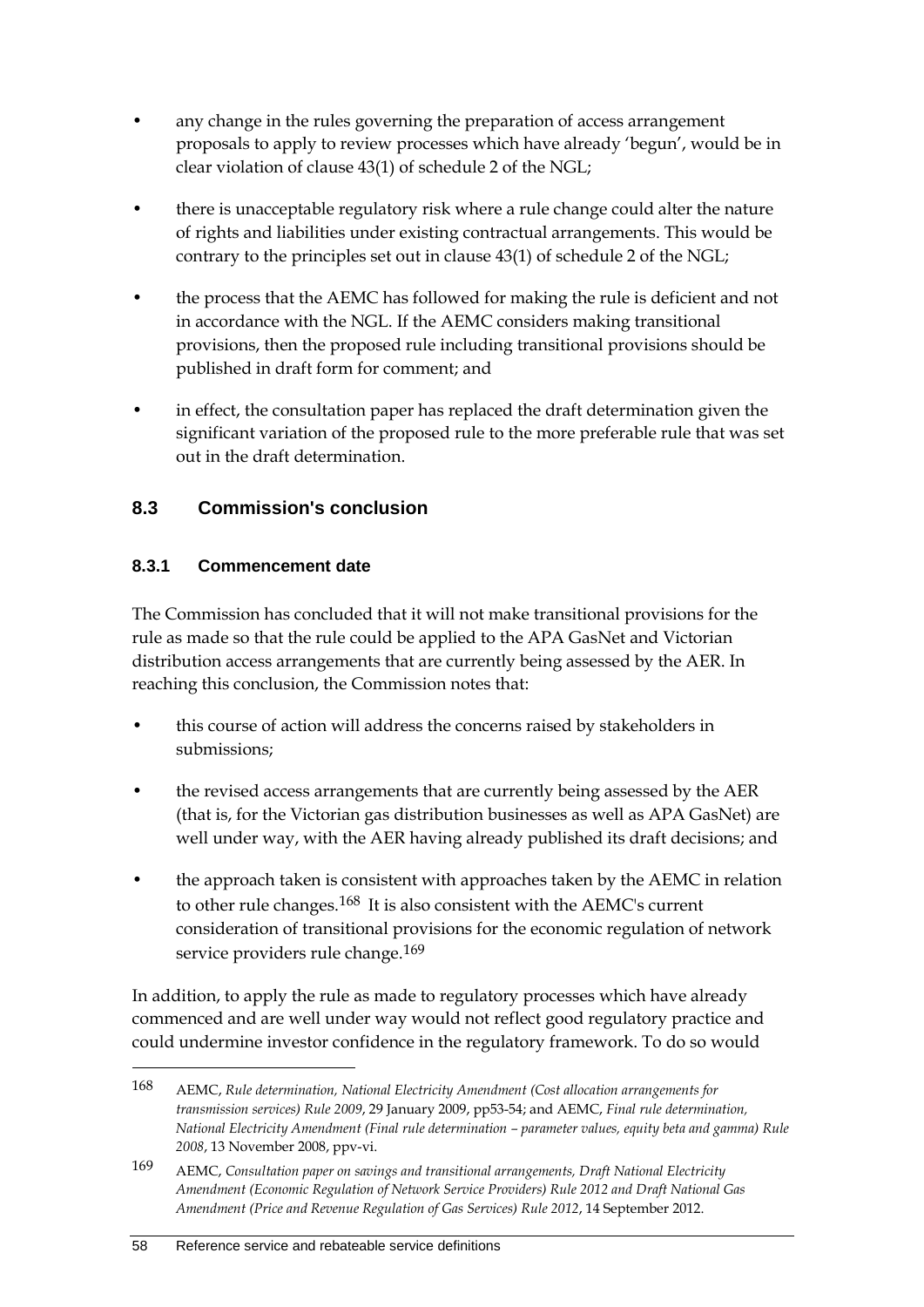increase uncertainty and regulatory risk faced by service providers and would not promote efficient investment. In the long term, this would not be in the interest of gas consumers.

For these reasons, the Commission has decided to delay the commencement of the rule as made until after the Victorian access arrangements that are currently being assessed by the AER have been completed. Specifically, the rule as made will commence on 2 May 2012 which corresponds to the first day after the expiry of the absolute time limit for the AER to make a final decision on the APA GasNet 2013–2017 access arrangement proposal in accordance with rule 13 of the NGR. The Commission notes that the expiry of the absolute time limit for the AER's assessment of the Victorian distribution access arrangements is before this date.

#### **8.3.2 Process**

The Commission notes that in responding to the consultation paper, a number of stakeholders expressed concern about the process adopted by the AEMC. It is acknowledged that the release of the consultation paper subsequent to the draft determination is not specifically provided for in the rule change process set out in the NGL. Although, s. 312 of the NGL does provide for the making of a further draft rule determination in certain circumstances.

In this instance, however, the time in which to make a further draft rule determination had already expired once the Commission had considered the extensive stakeholder responses to the draft determination. Nevertheless, the Commission considered that it would be good regulatory practice to consult with stakeholders on an alternative rule based solution to the AER's concerns about AMDQ cc and the APA GasNet access arrangement. This has proved to be a valuable consultation phase as stakeholders identified a number of significant issues with the AEMC's rebateable service definition.

In general, however, it should be noted that the construction of the rule change process does not require (nor, in the Commission's view, imply) a final determination to be consistent with a draft determination. In fact, that the draft determination is publically released and open for consultation indicates that stakeholder views on a draft determination are an important input into the final determination. Stakeholder responses will be carefully considered and, where there are found to be persuasive arguments and information to indicate that the draft determination position is unlikely to satisfy the NGO, the Commission may make a final determination that is different to the draft determination. The Commission considers that this is good regulatory practice and is consistent with the NGL.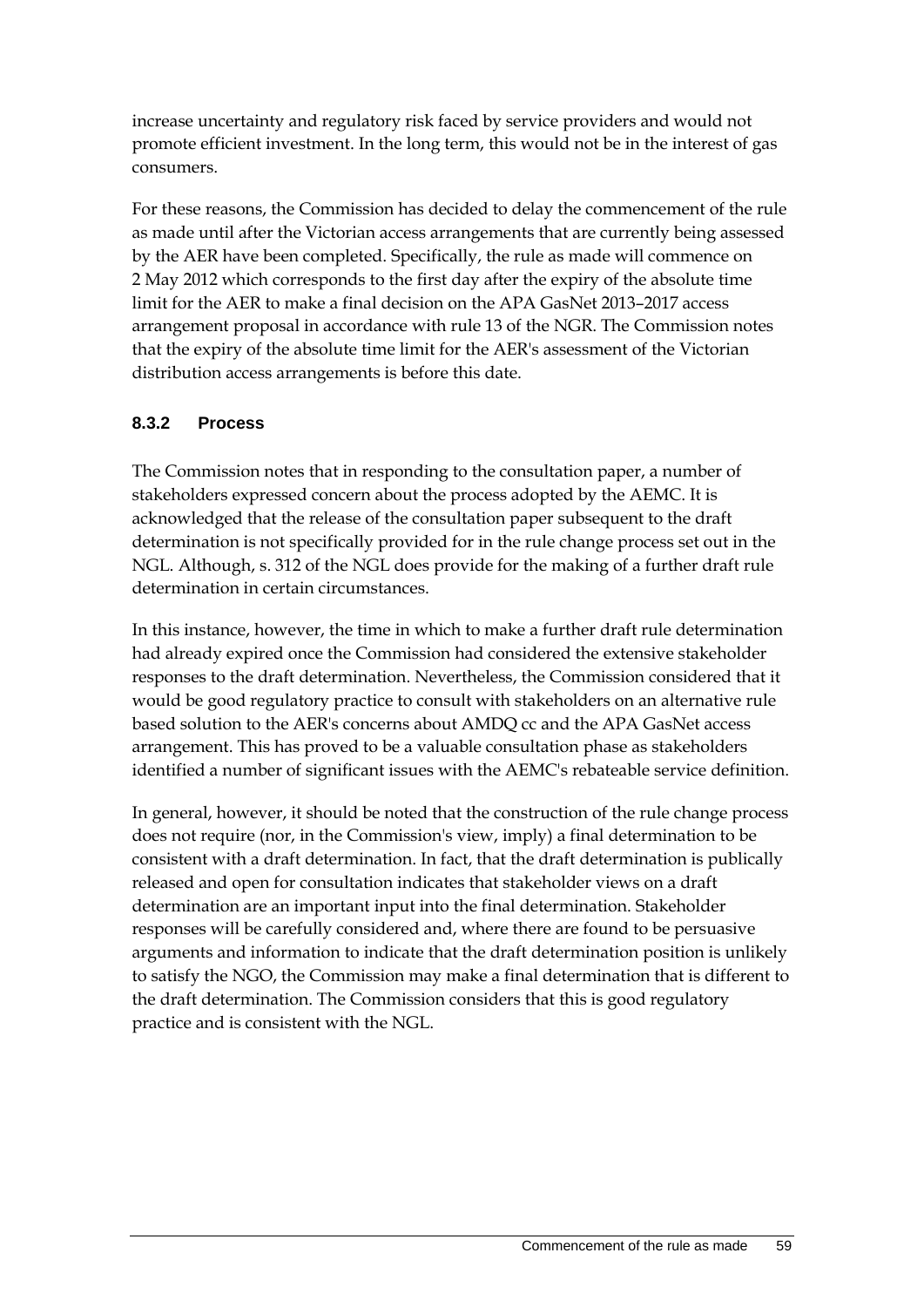## **Abbreviations**

| <b>ACCC</b>       | Australian Competition and Consumer Commission                              |
|-------------------|-----------------------------------------------------------------------------|
| <b>AEMC</b>       | <b>Australian Energy Market Commission</b>                                  |
| <b>AEMO</b>       | Australian Energy Market Operator                                           |
| <b>AER</b>        | Australian Energy Regulator                                                 |
| <b>AMDQ</b>       | authorised maximum daily quantity                                           |
| AMDQ cc           | authorised maximum daily quantity credit<br>certificates                    |
| <b>APA</b>        | APA Group                                                                   |
| <b>APA GasNet</b> | APA GasNet Australia (Operations) Pty Limited                               |
| <b>APG</b>        | Australian Power and Gas                                                    |
| <b>APIA</b>       | Australian Pipeline Industry Association                                    |
| Commission        | See AEMC                                                                    |
| <b>DBP</b>        | DBNGP (WA) Transmission Pty Limited                                         |
| <b>DBNGP</b>      | Dampier to Bunbury Natural Gas Pipeline                                     |
| <b>DTS</b>        | declared transmission system                                                |
| <b>DWGM</b>       | declared wholesale gas market                                               |
| EA                | EnergyAustralia (formerly TRUenergy)                                        |
| <b>ERA</b>        | Economic Regulation Authority of Western<br>Australia                       |
| FIG               | The Financial Investor Group                                                |
| gas               | natural gas                                                                 |
| Gas Code          | National Third Party Access Code for Natural Gas<br><b>Pipeline Systems</b> |
| Jemena            | Jemena Limited                                                              |
| <b>LNG</b>        | liquefied natural gas                                                       |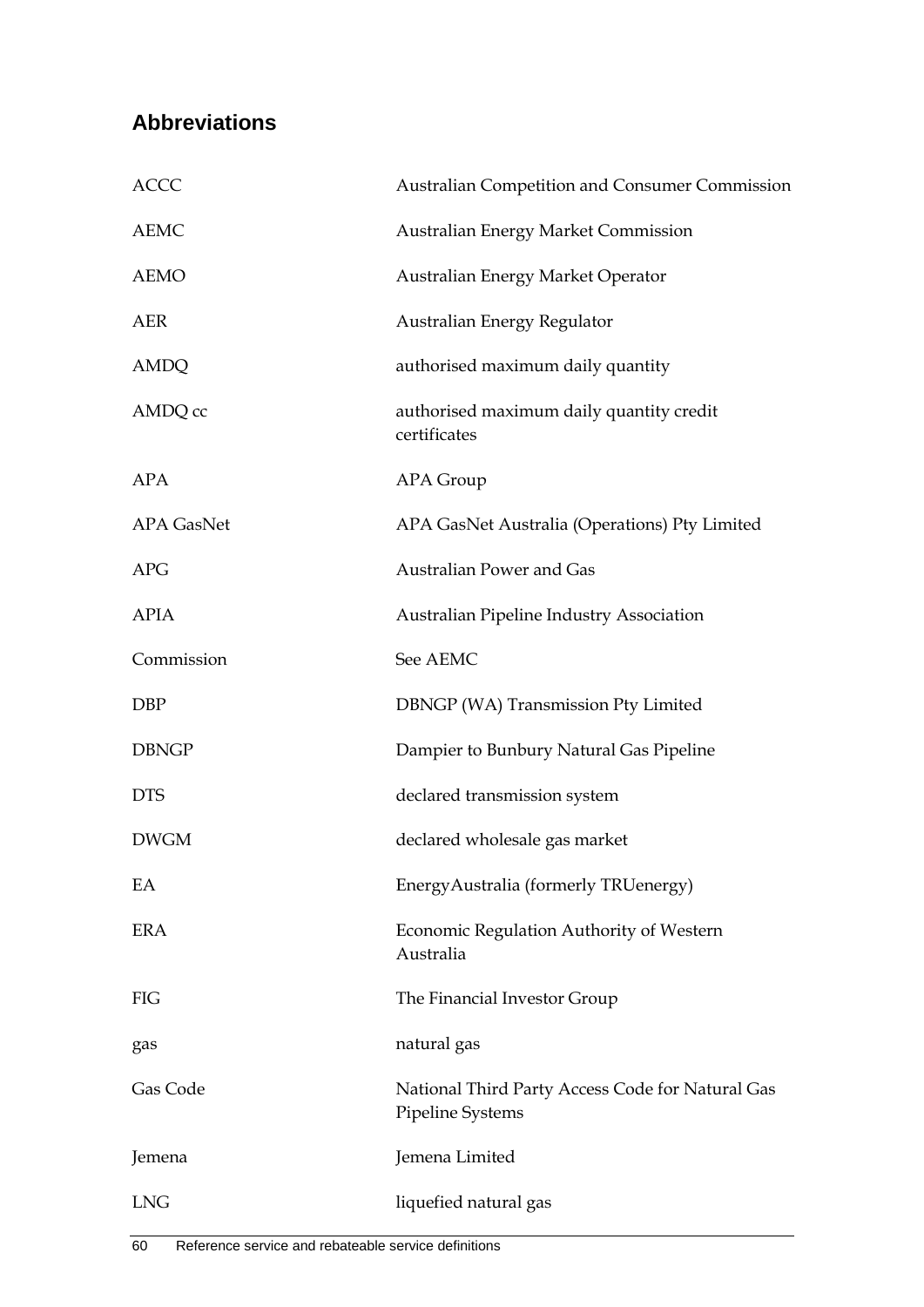| <b>MCE</b> | Ministerial Council on Energy         |
|------------|---------------------------------------|
| MSO rules  | Market System Operating rules         |
| Multinet   | Multinet Gas Distribution Partnership |
| <b>NGL</b> | National Gas Law                      |
| <b>NGO</b> | national gas objective                |
| <b>NGR</b> | <b>National Gas Rules</b>             |
| Origin     | Origin Energy                         |
| Proponent  | See AER                               |
| <b>RBP</b> | Roma to Brisbane Pipeline             |
| <b>SWP</b> | South West Pipeline                   |
| TJ         | terrajoule                            |
| VENCorp    | Victorian Energy Networks Corporation |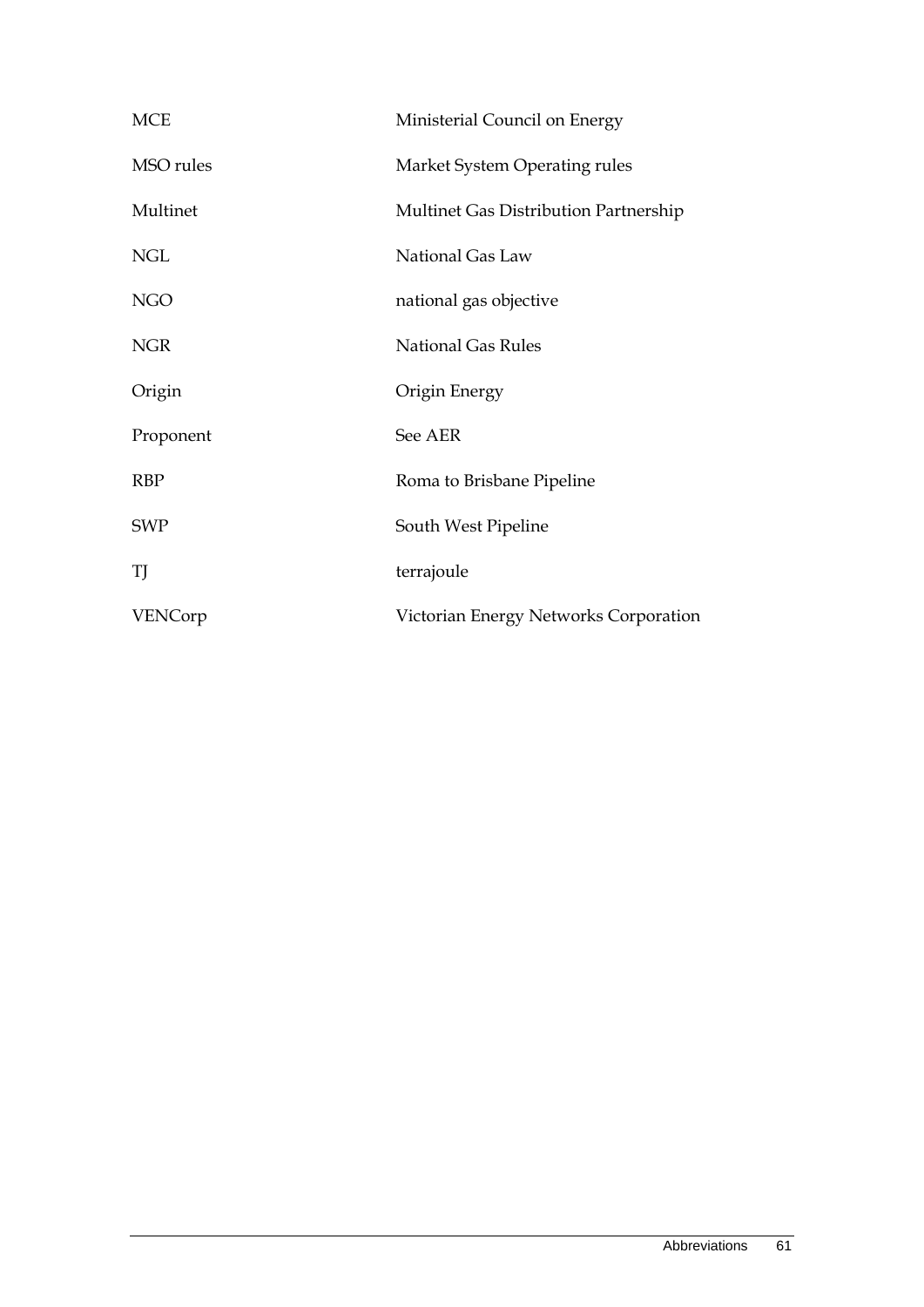## **A AMDQ credit certificates**

The Victorian DTS generally has sufficient capacity to supply all users' gas needs without suffering congestion on the pipeline on all but a few days of the year.<sup>[170](#page-69-0)</sup>

Authorised maximum daily quantity (AMDQ), and subsequently AMDQ credit certificates (AMDQ cc), were established to prioritise access to the transmission pipeline system at times of congestion and to provide pricing signals to gas users.<sup>[171](#page-69-1)</sup> AMDQ and AMDQ cc provide users with:

- curtailment rights in the event of transmission constraints, users not holding AMDQ will have their ability to inject gas into the system restrained ahead of users holding AMDQ;
- a hedge against uplift charges which are incurred in the event of congestion on the transmission system or when demand is significantly different to what was planned; and
- a tie break right when there are competing bids at injection and withdrawal points.

AMDQ were created in 1998 prior to the commencement of the Victorian wholesale market when the primary source of gas supply for the Victorian DTS was from Longford (with the addition of limited peak gas supplied from the Dandenong LNG plant). Total AMDQ was set to equal the peak capacity of the system at that time (that is, 990 TJ/day) and was allocated to existing customers at no charge on the basis of historical usage or pre-existing contractual rights. This was part of the preparations for creating a market carriage based transmission system and wholesale market for gas in Victoria.[172](#page-69-2)

AMDQ cc were first introduced in 2002 to provide similar rights (as noted above) to users on new pipeline capacity to those provided by AMDQ on the Longford pipeline. That is, in the event of a constraint, a user holding AMDQ cc will obtain some degree of certainty of supply compared to users who do not hold AMDQ cc. The amount of capacity made available through either investment in new capacity or through pipeline re-configuration is agreed between APA GasNet and AEMO. Once agreement has occurred, new certificates are created and APA GasNet has the right to allocate those certificates to users.[173](#page-69-3) AMDQ cc have been issued for new capacity at the Port Campbell and Culcairn injection points.

<span id="page-69-0"></span><sup>170</sup> The Victorian DTS is a winter peaking system. Congestion is most likely to occur on the coldest winter days.

<span id="page-69-1"></span><sup>171</sup> AEMC, Draft rule determination, 15 March 2012, Appendix A.

<span id="page-69-2"></span><sup>172</sup> AEMC, Draft rule determination, 15 March 2012, Appendix A. Any allocation, re-allocation or transfer of AMDQ is managed by AEMO pursuant to rules 327-332 in the NGR.

<span id="page-69-3"></span><sup>173</sup> NGR, rules 329, 331 and 332 relate to the allocation, re-allocation, transfer and relinquishment of AMDQ cc.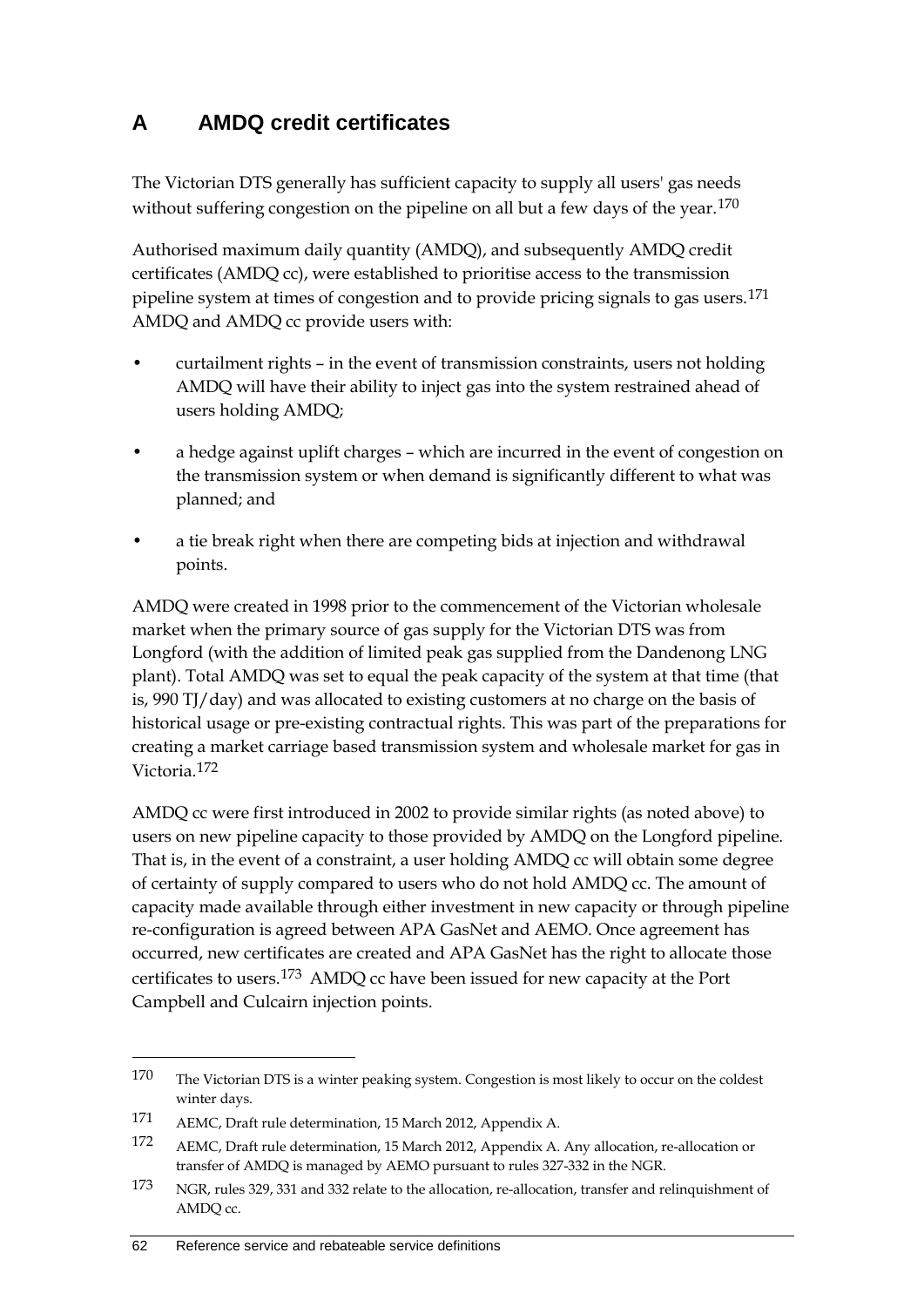Until 2007 there was no significant demand for AMDQ cc, but since that time demand for AMDQ cc has increased significantly as parts of the pipeline system have been expanded. For the 2013–2017 access arrangement period, there is currently 353 TJ/day contracted under AMDQ cc on the South West Pipeline (SWP) and 50 TJ/day contracted for at Culcairn.

Currently AMDQ cc is sold by a tender process in a bundle with the associated transportation (injection) of gas for that location. APA GasNet sets the price and users bid for quantities of daily capacity made available. Where bids total more than the total of new capacity available, APA GasNet allocates the available capacity on a pro-rata basis based on the capacity tendered for by bidders. The operation of the tender process for AMDQ cc is not specified in the NGR, the current APA GasNet access arrangement, or by AEMO.[174](#page-70-0)

The price set by APA GasNet could be equal to or higher than the relevant injection reference tariff. The ability of APA GasNet to charge a price that is higher than the reference tariff is related to the demand for AMDQ cc and users' perception of the benefits afforded to them in holding AMDQ cc. That is, users are prepared to pay a premium when the pipeline system is constrained as a hedge against the risks of curtailment and the payment of uplift charges. This was illustrated in 2008, when APA GasNet (after consultation with the ACCC) decided to sell AMDQ cc by an open auction process. This auction attracted bids that were very high compared to the floor price (which was set at the reference tariff) and all available AMDQ cc was fully allocated. Subsequent to this APA GasNet decided not to continue with the open auction process, as it considered that the high prices were not desirable in the longer term and it was cognisant of the requirement that all shippers should have access to scarce resources. As a result, AMDQ cc bundles have since been offered by a tender process as noted above.[175](#page-70-1)

APA GasNet has submitted that the demand for AMDQ cc and hence the revenue it receives from these certificates being priced above the reference tariff is a feature of the Victorian DWGM and is critical in providing a form of leading capacity signal under the market carriage model.<sup>[176](#page-70-2)</sup>

<span id="page-70-0"></span><sup>174</sup> However, AEMO auctions AMDQ according to Part 19 of the NGR.

<span id="page-70-1"></span><sup>175</sup> AEMC, Draft determination, 15 March 2012, pp34-35.

<span id="page-70-2"></span><sup>176</sup> APA submission, 3 November 2011, p5 and APA submission, 26 April 2012, p2.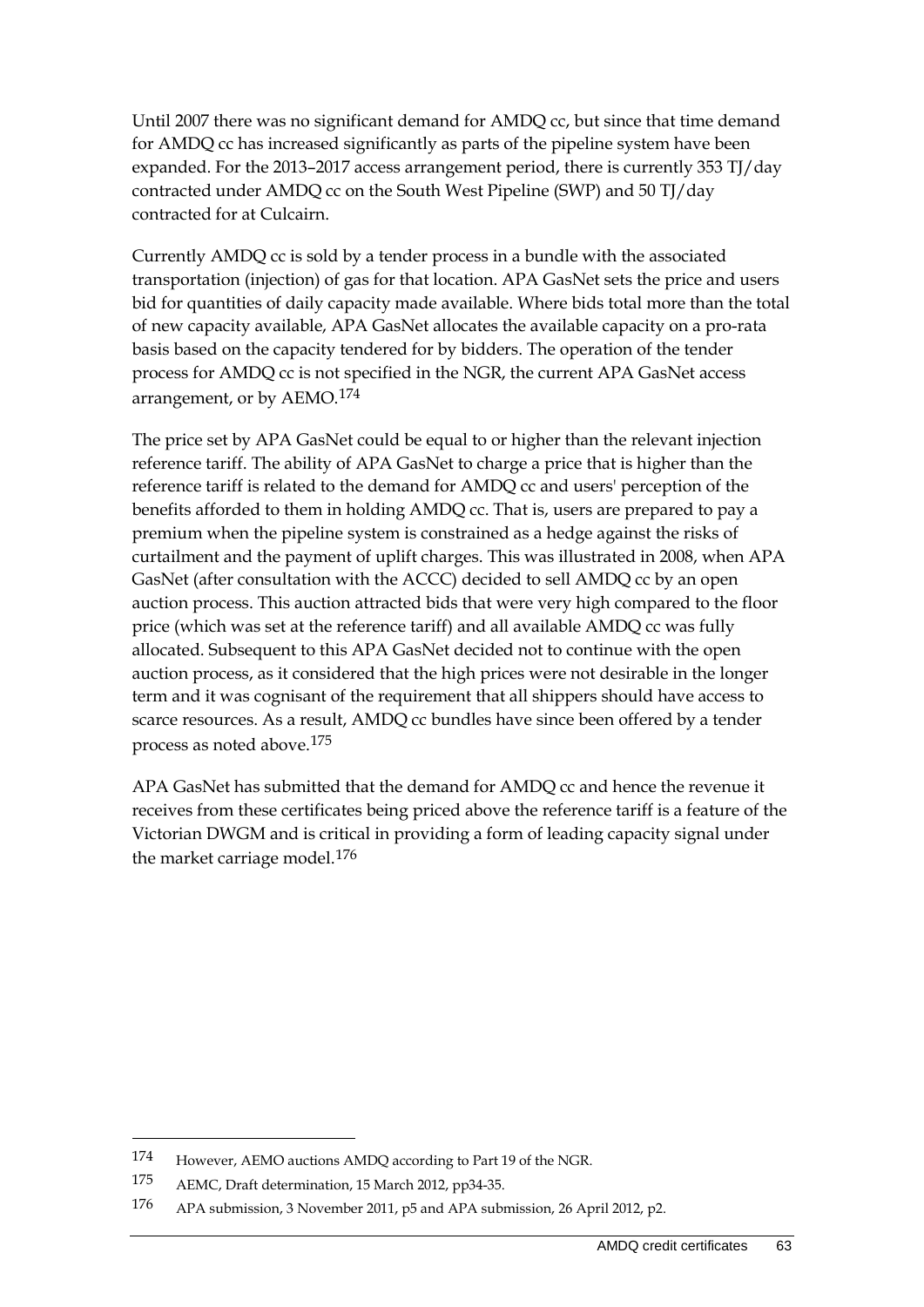# **B Summary of issues raised in submissions**

## **B.1 First round of consultation**

| <b>Issue</b>                                                                                                                                                                                                                                                                                                                                                                                                                        | <b>AEMC Response</b>                                                                                                                                                                                                                                                                                                          |  |  |
|-------------------------------------------------------------------------------------------------------------------------------------------------------------------------------------------------------------------------------------------------------------------------------------------------------------------------------------------------------------------------------------------------------------------------------------|-------------------------------------------------------------------------------------------------------------------------------------------------------------------------------------------------------------------------------------------------------------------------------------------------------------------------------|--|--|
| Reference service definition                                                                                                                                                                                                                                                                                                                                                                                                        |                                                                                                                                                                                                                                                                                                                               |  |  |
| Ability of the AER to set efficient tariffs                                                                                                                                                                                                                                                                                                                                                                                         | Ability of the AER to set efficient tariffs                                                                                                                                                                                                                                                                                   |  |  |
| AEMO submitted that criteria should be developed to guide the AER in making<br>a determination regarding a reference service and making an apportionment to<br>rebateable or negotiated services. In developing this criteria AEMO suggested                                                                                                                                                                                        | The draft rule requires the AER to take into account the revenue and pricing<br>principles when determining a reference service.                                                                                                                                                                                              |  |  |
| that consideration be given to the uncertainty in forecasting demand and the<br>difficulty in determining costs for services. AEMO also raised concerns<br>regarding the allocation of the asset value between reference services and<br>non-reference services.                                                                                                                                                                    | The allocation of pipeline costs between reference services and<br>non-reference services is beyond the scope of the rule change request.                                                                                                                                                                                     |  |  |
| APA was concerned about the AER's assertion that the current requirement to<br>determine a reference tariff for each reference service gives rise to regulatory<br>risks, where the demand or revenues to be derived from services are uncertain.<br>It submitted that it is unclear how a service for which there is uncertain demand<br>could be considered a reference service.                                                  | The Commission did not agree with the concerns raised by APA and APIA.<br>The draft rule maintains the future-looking approach of the current rule by<br>specifying that the AER considers each pipeline service that is likely to be<br>sought by a significant part of the market to be included as a reference<br>service. |  |  |
| APIA submitted that the current rules allows for the AER to approve the<br>treatment of emerging or developing pipeline services where demand is<br>uncertain as non-reference services. It also submitted that a service for which<br>there is uncertainty in demand or revenue means that it is a service which is not<br>likely to be sought by a significant part of the market. Therefore it could not a<br>reference service. |                                                                                                                                                                                                                                                                                                                               |  |  |
| The AER's discretion                                                                                                                                                                                                                                                                                                                                                                                                                | The AER's discretion                                                                                                                                                                                                                                                                                                          |  |  |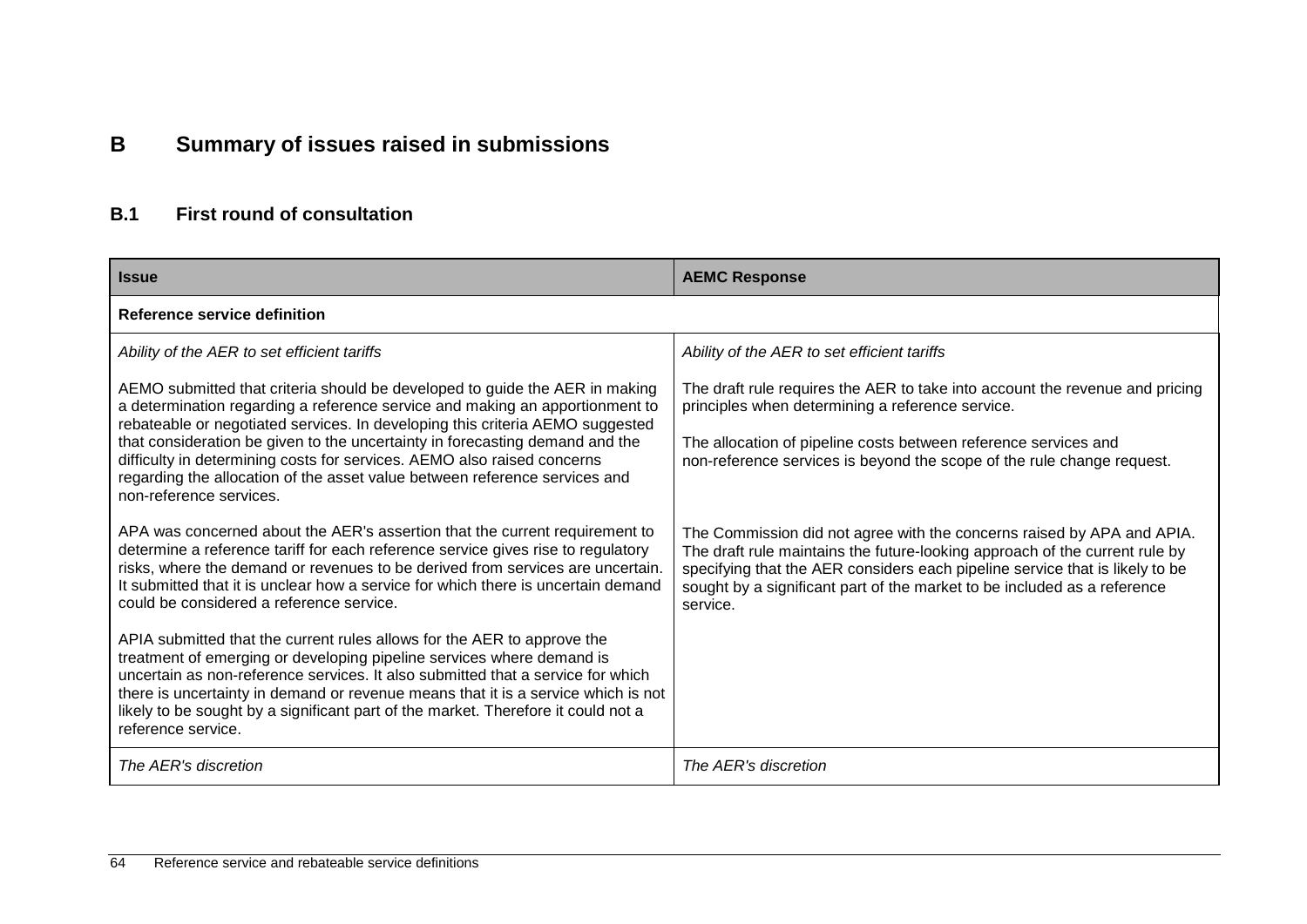| <b>Issue</b>                                                                                                                                                                                                                                                                                                                                                                                                                   | <b>AEMC Response</b>                                                                                                                                                                                                                                                                                                                                                                                                                |
|--------------------------------------------------------------------------------------------------------------------------------------------------------------------------------------------------------------------------------------------------------------------------------------------------------------------------------------------------------------------------------------------------------------------------------|-------------------------------------------------------------------------------------------------------------------------------------------------------------------------------------------------------------------------------------------------------------------------------------------------------------------------------------------------------------------------------------------------------------------------------------|
| AEMO supported the proposed rule in respect of it giving the AER discretion to<br>determine reference services.                                                                                                                                                                                                                                                                                                                | The draft rule does provide an increased level of discretion to the AER.<br>However, this discretion is necessary for the AER to be able to set reference<br>tariffs that are reflective of efficient costs. The draft rule requires the AER to                                                                                                                                                                                     |
| APA submitted that this discretion should not be linked to the AER's stated<br>concern over uncertainty as to the demand for the service or to the revenues<br>earned from providing this service.                                                                                                                                                                                                                             | take into account the revenue and pricing principles when making a decision<br>on classifying a pipeline service as a reference service which leads to the<br>setting of reference tariffs. The AER would also be required to consider the<br>NGO when making a reference service decision.                                                                                                                                         |
| Jemena submitted that the increased discretion will expose service providers to<br>significant risk such that the balance and certainty inherent in the service<br>offered by the service provider will be altered in a way that is detrimental to the<br>interests of the service provider.                                                                                                                                   | The draft rule restores discretion to the regulator to what it was under the<br>Gas Code. The Commission is not aware of any problems with regards to<br>this discretion under the Gas Code.                                                                                                                                                                                                                                        |
| Multinet submitted that the AER's discretion should be limited to 'other' pipeline<br>services to those put forward by the service provider under rule 101 of the<br>NGR.                                                                                                                                                                                                                                                      |                                                                                                                                                                                                                                                                                                                                                                                                                                     |
| Origin was concerned that the discretion will lead to uncertain and<br>unpredictable outcomes. It submitted that if a change were made then it should<br>include limits on the level of discretion to ensure that market participants have<br>certainty and clarity around the AER's decision making criteria.                                                                                                                 |                                                                                                                                                                                                                                                                                                                                                                                                                                     |
| Policy intent                                                                                                                                                                                                                                                                                                                                                                                                                  | Policy intent                                                                                                                                                                                                                                                                                                                                                                                                                       |
| APIA disputed the AER's claim that its proposal seeks to address a 'drafting<br>error'. It considered that it was inappropriate for the AER to make assertions as<br>to the policy intention without referencing direct evidence. APIA cited a SCO<br>document which stated that "access arrangements must specify as reference<br>services all services that are likely to be sought by a significant part of the<br>market". | No explanation of the change from the Gas Code to the NGR with regards to<br>the regulator's discretion to determine reference services has been located.<br>In addition, there is no explanation of the change with respect to the number<br>of reference services that must be included in an access arrangement.<br>Accordingly, it is unclear as to what the policy intent was in changing the<br>reference service definition. |
| Jemena submitted that there is no policy intent for returning to the regulatory<br>framework of the Gas Code. It also submitted that in its view, the presumption<br>must be that what is placed in the current rules is intended to be there.                                                                                                                                                                                 |                                                                                                                                                                                                                                                                                                                                                                                                                                     |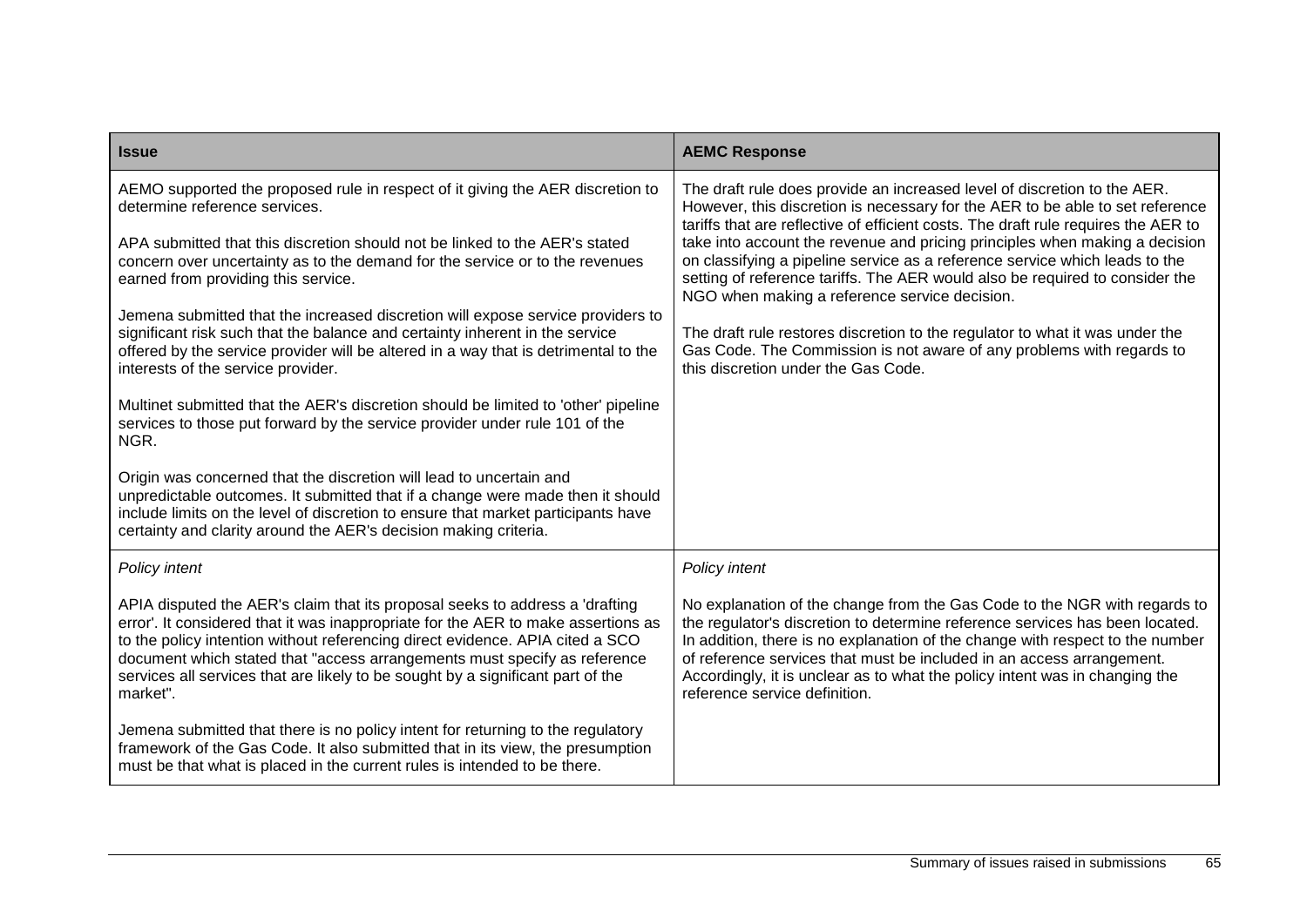| <b>Issue</b>                                                                                                                                                                                                                                                                                                                                                                                                                                                                                                                                                                                                                                                                                                                                                                                                                | <b>AEMC Response</b>                                                                                                                                                                                                                                                                                                                                                                                                                                                                                                                                                                                                                                                                                                                                                                                                                                                                                                                                                                     |
|-----------------------------------------------------------------------------------------------------------------------------------------------------------------------------------------------------------------------------------------------------------------------------------------------------------------------------------------------------------------------------------------------------------------------------------------------------------------------------------------------------------------------------------------------------------------------------------------------------------------------------------------------------------------------------------------------------------------------------------------------------------------------------------------------------------------------------|------------------------------------------------------------------------------------------------------------------------------------------------------------------------------------------------------------------------------------------------------------------------------------------------------------------------------------------------------------------------------------------------------------------------------------------------------------------------------------------------------------------------------------------------------------------------------------------------------------------------------------------------------------------------------------------------------------------------------------------------------------------------------------------------------------------------------------------------------------------------------------------------------------------------------------------------------------------------------------------|
| Alternative rule changes                                                                                                                                                                                                                                                                                                                                                                                                                                                                                                                                                                                                                                                                                                                                                                                                    | Alternative rule changes                                                                                                                                                                                                                                                                                                                                                                                                                                                                                                                                                                                                                                                                                                                                                                                                                                                                                                                                                                 |
| Jemena submitted that there are alternatives to the AER's proposed rule which<br>avoids the detrimental effects of the proposed rule change, and better<br>contributes to the achievement of the NGO.<br>For the reference service definition, Jemena proposed adding the provision that<br>a reference service is not a rebateable service. This means that all services<br>which are likely to be sought by a significant part of the market will be reference<br>services unless they are rebateable services.<br>Jemena submitted that the Commission explore the option of a change to the<br>Victorian Wholesale Market Rules as an alternative to the proposed rule<br>change. It also suggested that the AER investigate the possibility that an<br>administrative solution be developed rather than a rule change. | Jemena's alternative reference service definition would not solve the<br>problem of the AER not being able to set efficient tariffs in circumstances<br>where demand and/or revenue are uncertain, or where setting a reference<br>tariff would be inappropriate due to commercial circumstances.<br>Jemena's alternative reference service definition relies on its proposed<br>alternative to the rebateable service definition, which the Commission<br>considered would be likely lead to an increased risk to investment and<br>therefore would not be consistent with the NGO.<br>With regards to Jemena's other suggested alternatives, the reason for<br>making the draft rule is to provide the AER greater discretion in determining<br>reference services. This will allow the AER to avoid situations where it is<br>problematic to set efficient tariffs. This reason for the rule change goes<br>beyond the issue identified by the AER with respect to the Victorian DTS. |
| Multinet generally supported the proposed rule, however it submitted that the<br>proposed reference service definition be amended by inserting 'and' between<br>the two sub-rules. By doing so, Multinet submitted the proposed rule would<br>align to the Gas Code.                                                                                                                                                                                                                                                                                                                                                                                                                                                                                                                                                        | The Commission adopted Multinet's suggesting drafting change.                                                                                                                                                                                                                                                                                                                                                                                                                                                                                                                                                                                                                                                                                                                                                                                                                                                                                                                            |
| Supportive of the proposed rule change                                                                                                                                                                                                                                                                                                                                                                                                                                                                                                                                                                                                                                                                                                                                                                                      | Supportive of the proposed rule change                                                                                                                                                                                                                                                                                                                                                                                                                                                                                                                                                                                                                                                                                                                                                                                                                                                                                                                                                   |
| TRUenergy submitted that it was supportive of the proposed rule with respect<br>to the reference service definition as it will result in an outcome that is<br>consistent with the NGO.                                                                                                                                                                                                                                                                                                                                                                                                                                                                                                                                                                                                                                     | Noted.                                                                                                                                                                                                                                                                                                                                                                                                                                                                                                                                                                                                                                                                                                                                                                                                                                                                                                                                                                                   |
| Rebateable service definition                                                                                                                                                                                                                                                                                                                                                                                                                                                                                                                                                                                                                                                                                                                                                                                               |                                                                                                                                                                                                                                                                                                                                                                                                                                                                                                                                                                                                                                                                                                                                                                                                                                                                                                                                                                                          |
| Triggering the most favoured nation clause in existing contracts                                                                                                                                                                                                                                                                                                                                                                                                                                                                                                                                                                                                                                                                                                                                                            | Triggering the most favoured nation clause in existing contracts                                                                                                                                                                                                                                                                                                                                                                                                                                                                                                                                                                                                                                                                                                                                                                                                                                                                                                                         |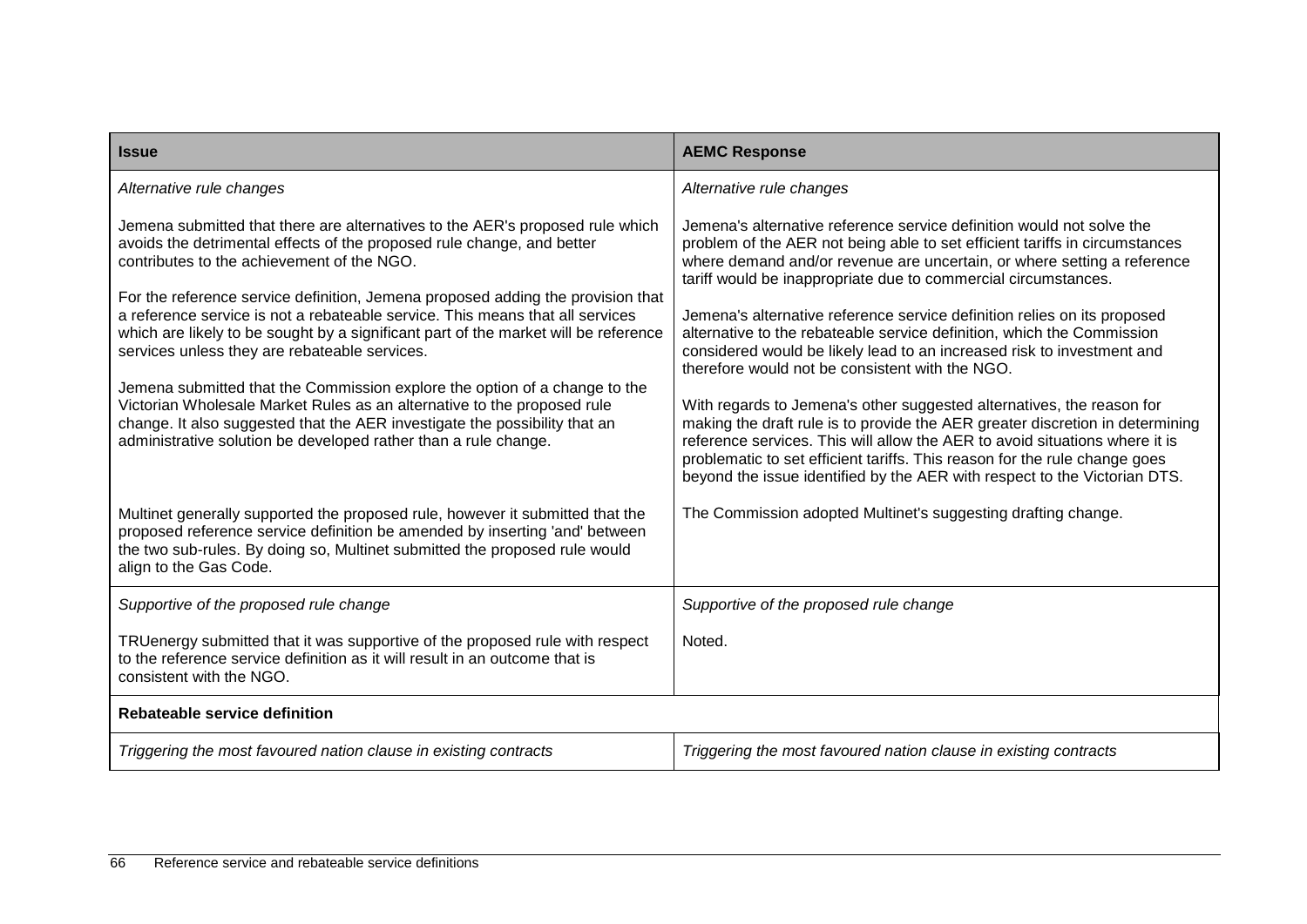| <b>Issue</b>                                                                                                                                                                                                                                                                                                                                                                                                                                                                                                                                                                                                         | <b>AEMC Response</b>                                                                                                                                                                                                                                                                                                                                                                                                                                                                                                                                                                      |
|----------------------------------------------------------------------------------------------------------------------------------------------------------------------------------------------------------------------------------------------------------------------------------------------------------------------------------------------------------------------------------------------------------------------------------------------------------------------------------------------------------------------------------------------------------------------------------------------------------------------|-------------------------------------------------------------------------------------------------------------------------------------------------------------------------------------------------------------------------------------------------------------------------------------------------------------------------------------------------------------------------------------------------------------------------------------------------------------------------------------------------------------------------------------------------------------------------------------------|
| APIA, APA and DBP submitted that they were concerned that the proposed rule<br>could lead to a change in the risk/reward relationship in bilateral contracts<br>between service providers and users in relation to other fully regulated<br>pipelines. These concerns related to the possible triggering of the most<br>favoured nation clause in bilateral contracts.                                                                                                                                                                                                                                               | The proposed rule may expose service providers to increased investment<br>risk by allowing the possibility that rebateable and reference services may be<br>in the same market (see Chapter 7 of the draft determination). This may lead<br>to reductions in the reference tariff being more likely to occur. Significant<br>reductions in the reference tariff may trigger the most favoured nation<br>clause.<br>An increased risk to investment would not be conducive to efficient<br>investment in natural gas services and would not be in the long term<br>interests of consumers. |
| The fixed principle in the DBNGP access arrangement                                                                                                                                                                                                                                                                                                                                                                                                                                                                                                                                                                  | The fixed principle in the DBNGP access arrangement                                                                                                                                                                                                                                                                                                                                                                                                                                                                                                                                       |
| DBP submitted that if the proposed rule change is made, then it may take<br>precedence over the fixed principle in the DBNGP access arrangement. The<br>fixed principle prevents the ERA from clawing back any revenue that DBP<br>might earn from the sale of pipeline services that is in excess of the total<br>revenue set under the access arrangement. It also submitted that as the tariffs<br>negotiated under contracts were fundamental to the purchase of the DBNGP in<br>2004, then any clawing back of revenues earned under these contracts could<br>have extreme adverse effects on DBNGP investment. | It is possible that transitional rule 6 of the NGR could be interpreted to not<br>apply to the fixed principle described in the current access arrangement (see<br>Chapter 7 of the draft determination).<br>The Commission considered that the proposed rule change may lead to an<br>increased risk to investment which would not be conducive to efficient<br>investment in natural gas services and would not be in the long term<br>interests of consumers.                                                                                                                          |
| Introduction of cross subsidies                                                                                                                                                                                                                                                                                                                                                                                                                                                                                                                                                                                      | Introduction of cross subsidies                                                                                                                                                                                                                                                                                                                                                                                                                                                                                                                                                           |
| APA submitted that the proposed rule change has scope to introduce cross<br>subsidies between competitive users served by gas pipelines. It submitted that<br>this will result from the removal of the requirement that the markets for<br>rebateable and reference services be substantially different.                                                                                                                                                                                                                                                                                                             | The proposed rule does not introduce cross subsidies. This is because:<br>the rebating of revenue earned from the provision of rebateable services<br>against the reference service is rebalancing a cross subsidy that exists<br>against users of the reference service; and<br>in any case, the AER has discretion under rule 93(3) of the NGR in<br>determining the appropriate portion of revenue generated from the sale of<br>rebateable services to be rebated to users of reference services.                                                                                     |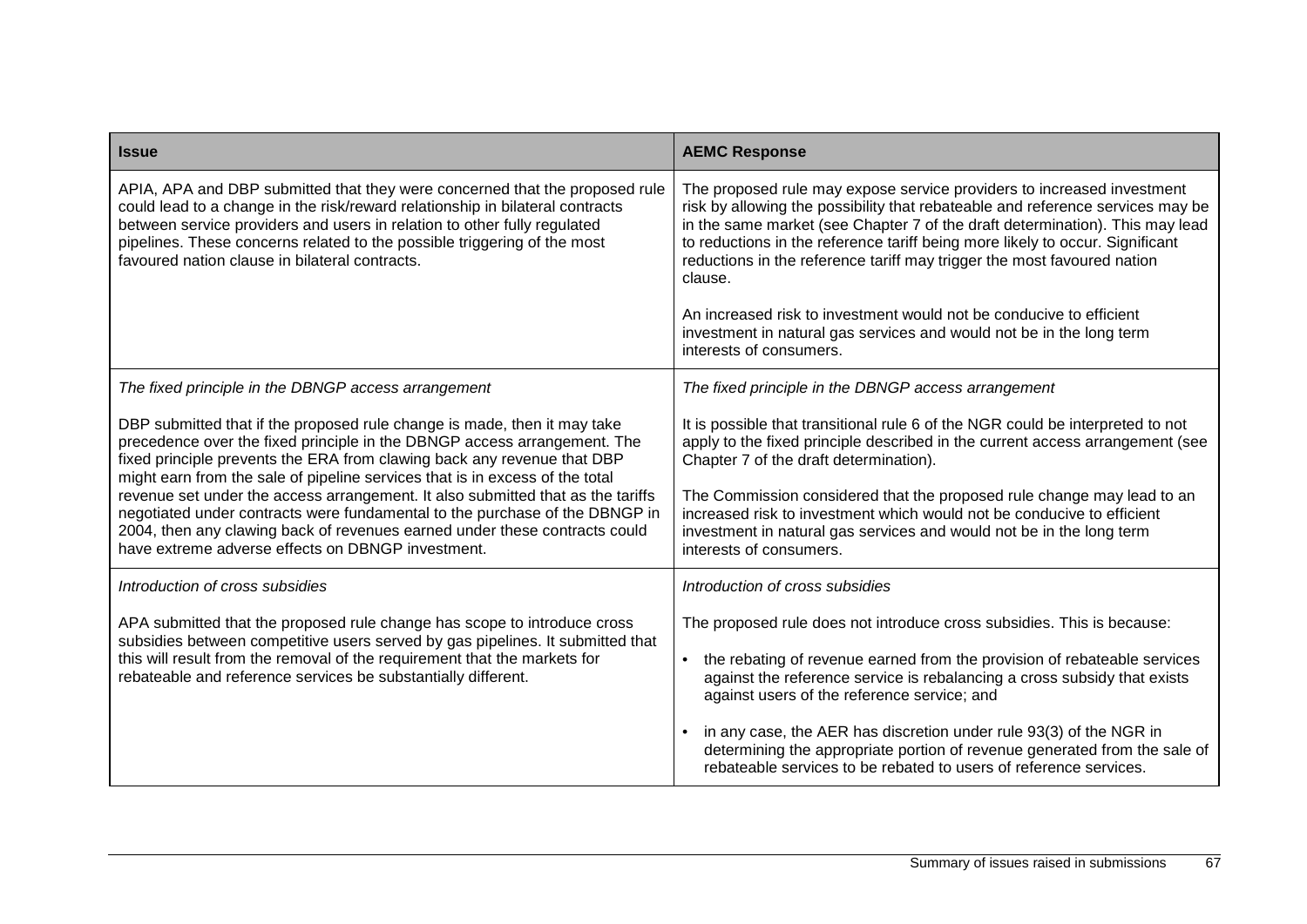| <b>Issue</b>                                                                                                                                                                                                                                                                                                                                                | <b>AEMC Response</b>                                                                                                                                                                                                                                                                                                                                               |
|-------------------------------------------------------------------------------------------------------------------------------------------------------------------------------------------------------------------------------------------------------------------------------------------------------------------------------------------------------------|--------------------------------------------------------------------------------------------------------------------------------------------------------------------------------------------------------------------------------------------------------------------------------------------------------------------------------------------------------------------|
| Retrospective regulation                                                                                                                                                                                                                                                                                                                                    | Retrospective regulation                                                                                                                                                                                                                                                                                                                                           |
| APA submitted that if the proposed rule was to be accepted then the AER could<br>take the opportunity to take into account revenues already earned under                                                                                                                                                                                                    | The Commission did not accept that the proposed rule will result in<br>retrospective regulation. This is because:                                                                                                                                                                                                                                                  |
| existing AMDQ cc contracts when setting future revenues and tariffs for the<br>Victorian DTS. It also submitted that if the rule were accepted then it should<br>only apply prospectively.                                                                                                                                                                  | s. 321 of the NGL prohibits an access arrangement from depriving a<br>person of a protected contractual right; and                                                                                                                                                                                                                                                 |
|                                                                                                                                                                                                                                                                                                                                                             | if the rule was made, it would not be good regulatory practice to apply the<br>rule to revenues generated prior to the commencement of the rule.                                                                                                                                                                                                                   |
| Alternative rule changes                                                                                                                                                                                                                                                                                                                                    | Alternative rule changes                                                                                                                                                                                                                                                                                                                                           |
| Jemena proposed an alternative to the AER's proposed rule.                                                                                                                                                                                                                                                                                                  | The Commission did not consider that Jemena's alternative rebateable<br>service definition would better promote the NGO with respect to efficient                                                                                                                                                                                                                  |
| For the rebateable service definition Jemena proposed adding the provision<br>that a pipeline service may be a rebateable service if the service is likely to be<br>sought by a significant part of the market. This Jemena submitted is consistent<br>with its alternative amendment to the reference service definition.                                  | investment in pipeline services and the long term interests of consumers. It<br>will likely lead to an increased risk to investment, by allowing a rebateable<br>service to be in the same market as the reference service.                                                                                                                                        |
| TRUenergy submitted that while it was supportive of the proposed rule, it<br>considered that it should be amended to provide that users who have paid for<br>AMDQ cc are rebated in full where they have effectively paid for transportation<br>pipeline services twice. Also that the return of the rebate should be paid to<br>users on a pro-rata basis. | TRUenergy's proposed amendment to the rule change is specific to the<br>Victorian DTS and should not be included in the rebateable service definition<br>which is relevant to all full regulation pipelines. Also, users who hold AMDQ<br>cc are not effectively paying twice for transportation pipeline services (see<br>Appendix A of the draft determination). |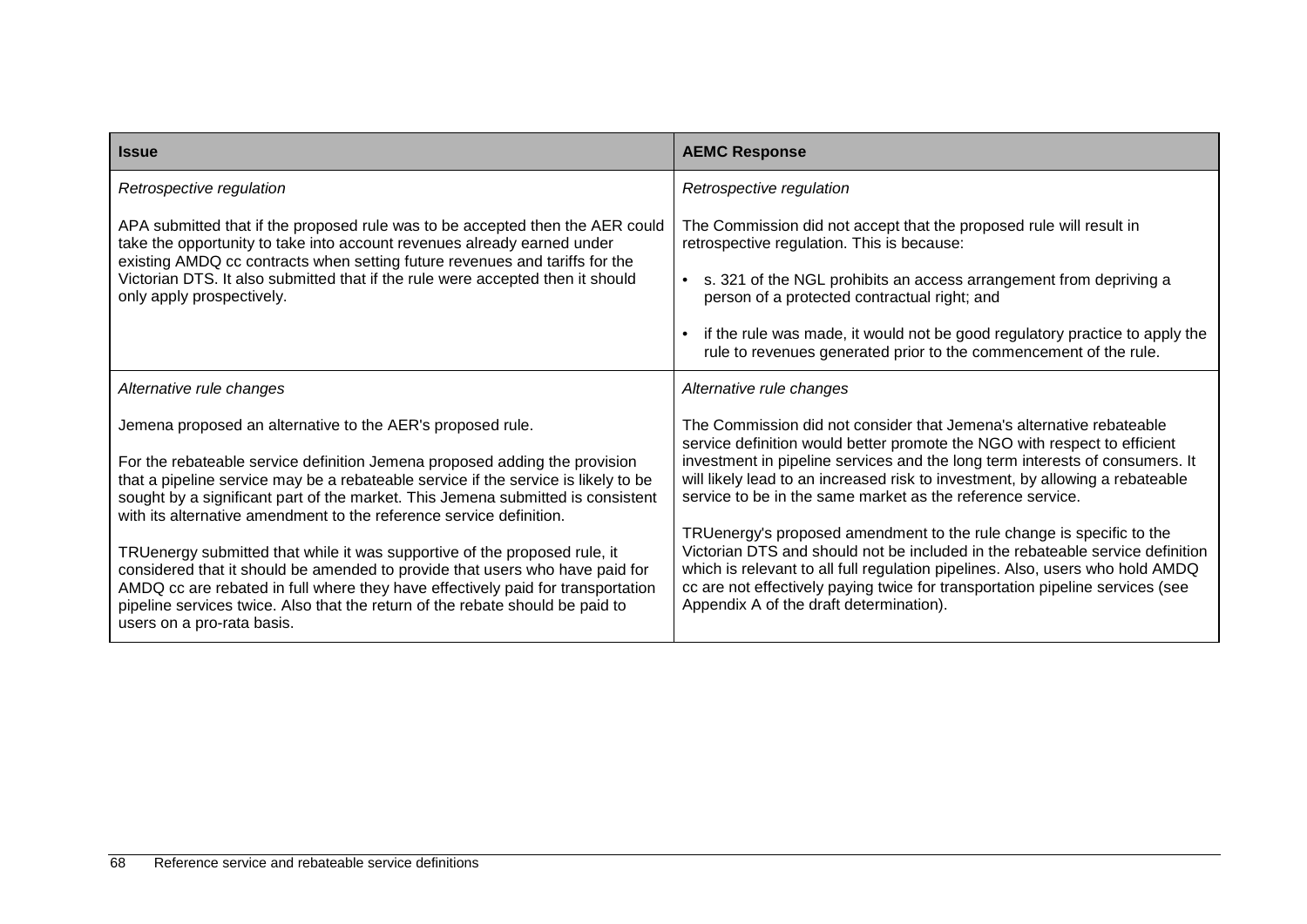### **B.2 Second round of consultation**

| <b>Issue</b>                                                                                                                                                                                                                                                                                                                                                                                                                                             | <b>AEMC Response</b>                                                                                                                                                                                                                                      |  |
|----------------------------------------------------------------------------------------------------------------------------------------------------------------------------------------------------------------------------------------------------------------------------------------------------------------------------------------------------------------------------------------------------------------------------------------------------------|-----------------------------------------------------------------------------------------------------------------------------------------------------------------------------------------------------------------------------------------------------------|--|
| Reference service definition                                                                                                                                                                                                                                                                                                                                                                                                                             |                                                                                                                                                                                                                                                           |  |
| Ability of the AER to set efficient tariffs                                                                                                                                                                                                                                                                                                                                                                                                              | Ability of the AER to set efficient tariffs                                                                                                                                                                                                               |  |
| The AER submitted that the AEMC's preferred rule provides it with the<br>necessary discretion to achieve a more efficient outcome. The definition of a<br>reference service would enable the AER to decide how to deal with services<br>that are likely to be sought by a significant part of the market but for which<br>estimating an efficient tariff would be difficult.<br>Jemena submitted that there is a case for changing the reference service | The rule as made will give the AER greater flexibility in specifying pipeline<br>services as reference services to ensure that the AER sets a reference tariff<br>where it is practicable and efficient to do so. See Chapter 5.                          |  |
| definition. This is to provide for circumstances, other than the specific case<br>identified by the AER, where it is not appropriate or practicable to set a<br>reference tariff for a service that is likely to be sought by a significant part of the<br>market.                                                                                                                                                                                       |                                                                                                                                                                                                                                                           |  |
| The AER's discretion                                                                                                                                                                                                                                                                                                                                                                                                                                     | The AER's discretion                                                                                                                                                                                                                                      |  |
| The AER considered that the inclusion in the draft rule of the requirement that<br>the AER must take into account the revenue and pricing principles when<br>exercising its discretion with respect to reference services, is unnecessary. This<br>is because it is already required to take into account the revenue and pricing<br>principles in accordance with s. 28(2)(a)(i) of the NGL.                                                            | The inclusion of the reference to the revenue and pricing principles removes<br>any doubt about the limits to the AER's discretion. It clarifies that the AER<br>must have regard to these principles when making a decision about<br>reference services. |  |
| APA submitted that the AEMC's changes to the proposed rule are appropriate<br>and address the AER's concerns, while also providing some guidance on the<br>scope of the AER's discretion. The AEMC's changes addressed concerns<br>raised by it that the AER's discretion under the proposed rule would be<br>unbounded.                                                                                                                                 | Noted.                                                                                                                                                                                                                                                    |  |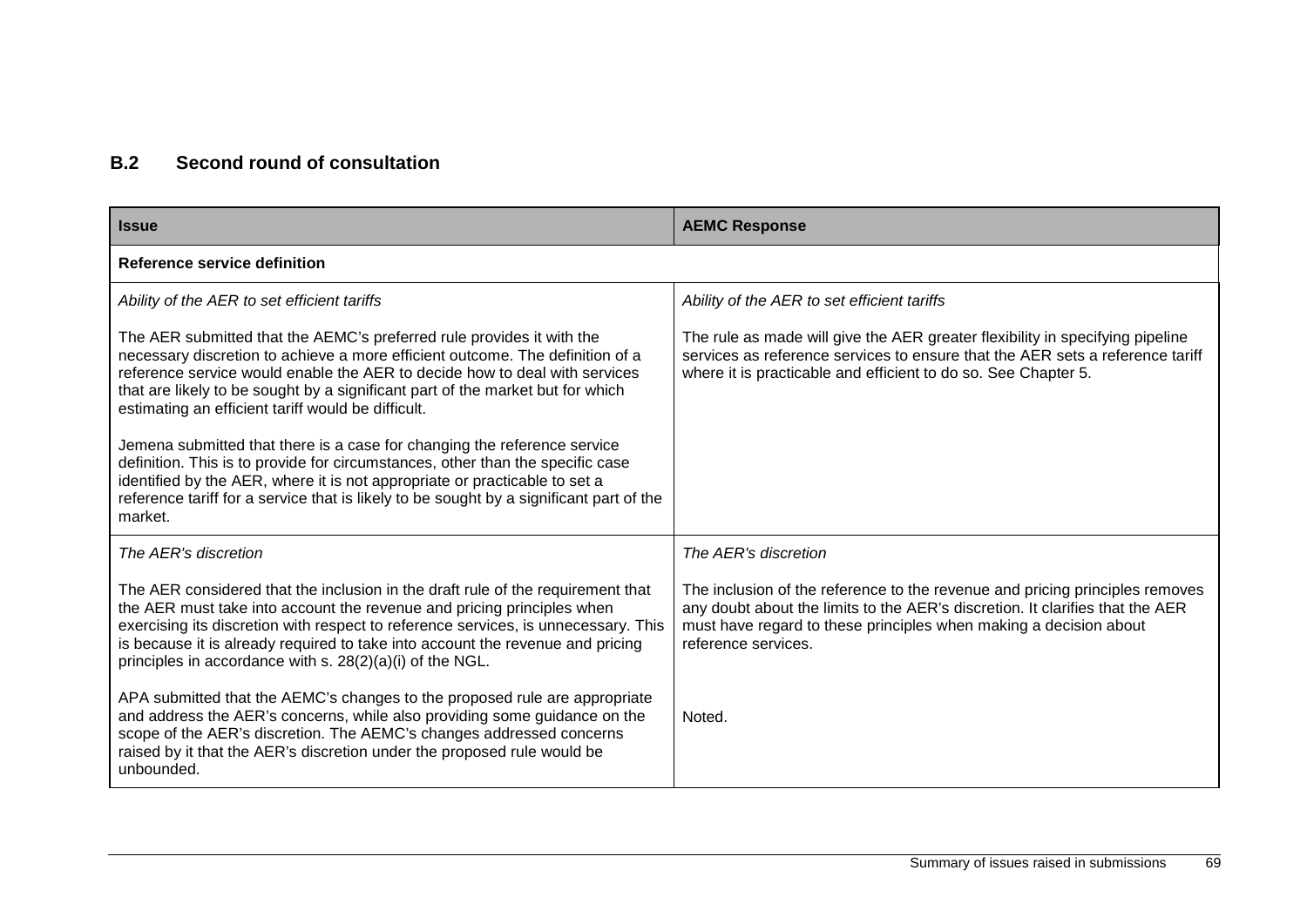| <b>Issue</b>                                                                                                                                                                                                                                                                                                                                                                                                                                                                                 | <b>AEMC Response</b>                                                                                                                                                                                                                                                                                                                                           |
|----------------------------------------------------------------------------------------------------------------------------------------------------------------------------------------------------------------------------------------------------------------------------------------------------------------------------------------------------------------------------------------------------------------------------------------------------------------------------------------------|----------------------------------------------------------------------------------------------------------------------------------------------------------------------------------------------------------------------------------------------------------------------------------------------------------------------------------------------------------------|
| APIA submitted that the inclusion of the revenue and pricing principles provides<br>appropriate guidance as to the inclusion of a pipeline service as a reference<br>service and that the AEMC's preferred rule is an improvement on the existing<br>rule and the AER's proposed rule. It also submitted that there may be merit in<br>including a specific reference to the NGO in the new rule.                                                                                            | The Commission does not consider it necessary to include a specific<br>reference to the NGO in the new rule. This is because the AER is already<br>required under s. 28(1) of the NGL to take into account the NGO in<br>performing or exercising its economic regulatory function or power.                                                                   |
| DBP submitted that it supported the AEMC's draft rule in relation to the<br>reference service definition. However, DBP made some suggested minor<br>wording changes to the AMEC's draft rule 101(2) and the AEMC's draft rule<br>change to example 2 of rule 59(2) of the NGR. DBP also suggested a number<br>of additional amendments to the current version of the NGR if the reference<br>service definition is to be changed as proposed by the AEMC in its draft rule<br>determination. | The Commission has incorporated DBP's suggested changes to rule 101(2)<br>and example 2 in rule 59(2) in the rule as made.                                                                                                                                                                                                                                     |
| Jemena submitted that it did not support the AEMC's draft rule as it would<br>increase the AER's discretion unnecessarily. If implemented, the draft rule<br>would change the balance of judgement on what services should be a<br>reference service from the service provider to the AER. It considered that a<br>service provider is in the best position to identify what should be a reference<br>service.                                                                               | With respect to Jemena's suggested alternative definition, the Commission<br>considers that this is less preferable to the rule as made for promoting the<br>NGO with respect to the long term interests of consumers. This is because<br>the rule as made includes the requirement that the AER must take into<br>account the revenue and pricing principles. |
| Jemena also submitted that the definition of reference service should be clear<br>so that the service provider can, with certainty, prepare and submit an access<br>arrangement proposal that includes all reference services. It proposed an<br>alternative rule to rule 101(2).                                                                                                                                                                                                            |                                                                                                                                                                                                                                                                                                                                                                |
| Rebateable service definition                                                                                                                                                                                                                                                                                                                                                                                                                                                                |                                                                                                                                                                                                                                                                                                                                                                |
| Rebating of AMDQ cc revenue                                                                                                                                                                                                                                                                                                                                                                                                                                                                  | Rebating of AMDQ cc revenue                                                                                                                                                                                                                                                                                                                                    |
| The AER submitted that unless the AEMC adopted its proposed change to the<br>rebateable service definition, then the AER is not likely to be able to rebate<br>revenue derived from the AMDQ cc service against the reference tariff. It                                                                                                                                                                                                                                                     | The Commission notes the AER's concerns.                                                                                                                                                                                                                                                                                                                       |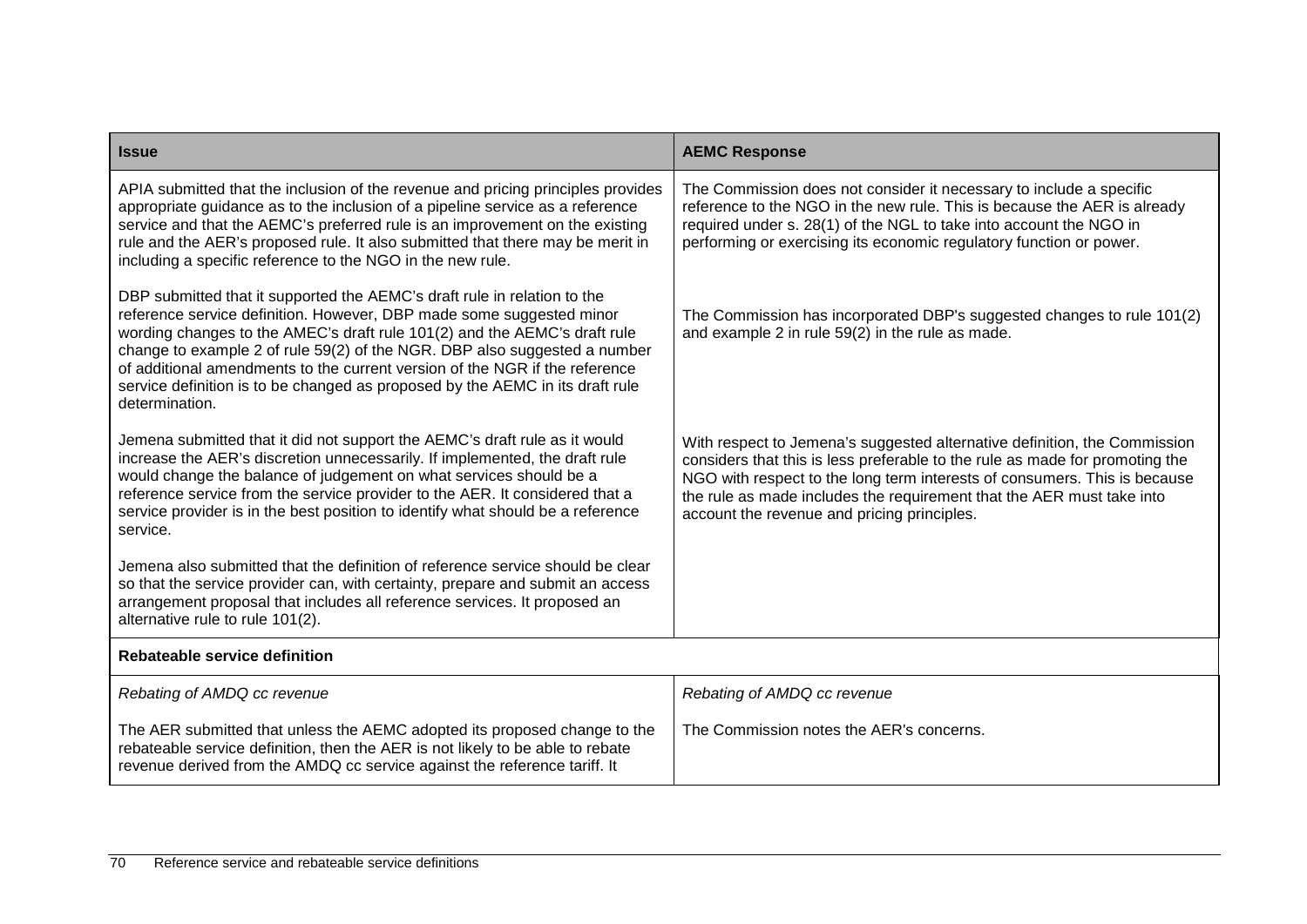| <b>Issue</b>                                                                                                                                                                                                                                                                                                                                                                                                                                                                                                                                                                                                                                                                         | <b>AEMC Response</b>                                                                                                                                                                                        |
|--------------------------------------------------------------------------------------------------------------------------------------------------------------------------------------------------------------------------------------------------------------------------------------------------------------------------------------------------------------------------------------------------------------------------------------------------------------------------------------------------------------------------------------------------------------------------------------------------------------------------------------------------------------------------------------|-------------------------------------------------------------------------------------------------------------------------------------------------------------------------------------------------------------|
| argued that if the AMDQ cc was a rebateable service, only then could its<br>revenue be rebated against the reference tariff. However, in the AER's opinion<br>AMDQ cc cannot be classified as a rebateable service under the current rules.                                                                                                                                                                                                                                                                                                                                                                                                                                          |                                                                                                                                                                                                             |
| The AER also submitted that it estimated that APA GasNet would earn \$27.5<br>million in revenue from the AMDQ cc service due to the 'price effect' over the<br>five year period 2013-2017.                                                                                                                                                                                                                                                                                                                                                                                                                                                                                          |                                                                                                                                                                                                             |
| APA submitted that it considers that the rebating of revenue associated with the<br>'volume effect' of AMDQ cc through the price control model is not voluntary.<br>This is because the AER each year has reviewed and confirmed that this<br>process is in accordance with the approved price control model under the<br>current access arrangement.                                                                                                                                                                                                                                                                                                                                |                                                                                                                                                                                                             |
| APA also submitted that the additional revenue associated with the allocation of<br>AMDQ cc at a higher price than the reference tariff (that is, due to the 'price<br>effect') is a feature of the Victorian DWGM and is critical in providing a form of<br>leading capacity signal. APA submitted that the removal of this mechanism<br>from the market (by effectively taking away APA GasNet's incentive to allocate<br>AMDQ cc on an efficient basis) has the potential to undermine the efficient<br>operation of the Victorian DWGM.                                                                                                                                          | The Commission notes that there are differing views on whether or not<br>AMDQ cc provides an investment signal on the Victorian DTS. This issue is<br>outside the scope of the current rule change process. |
| APA also submitted that it considers that the price control model is part of the<br>access arrangement and that it cannot be altered outside the access<br>arrangement revision process under the NGR. APA noted that it has proposed<br>substantially the same price control formula as in the current access<br>arrangement for the APA GasNet 2013-2017 access arrangement. It also<br>noted that having lodged its proposal, it can only revise the proposal with the<br>AER's consent. Therefore, APA considered that the AER's concern about its<br>inability to require the return of AMDQ cc revenues absent a change to the<br>rebateable service definition, is unfounded. | Noted.                                                                                                                                                                                                      |
| APIA submitted that it is apparent that the alleged over-recovery on the<br>Victorian DTS is not occurring. It supported the AEMC's draft determination                                                                                                                                                                                                                                                                                                                                                                                                                                                                                                                              | Noted.                                                                                                                                                                                                      |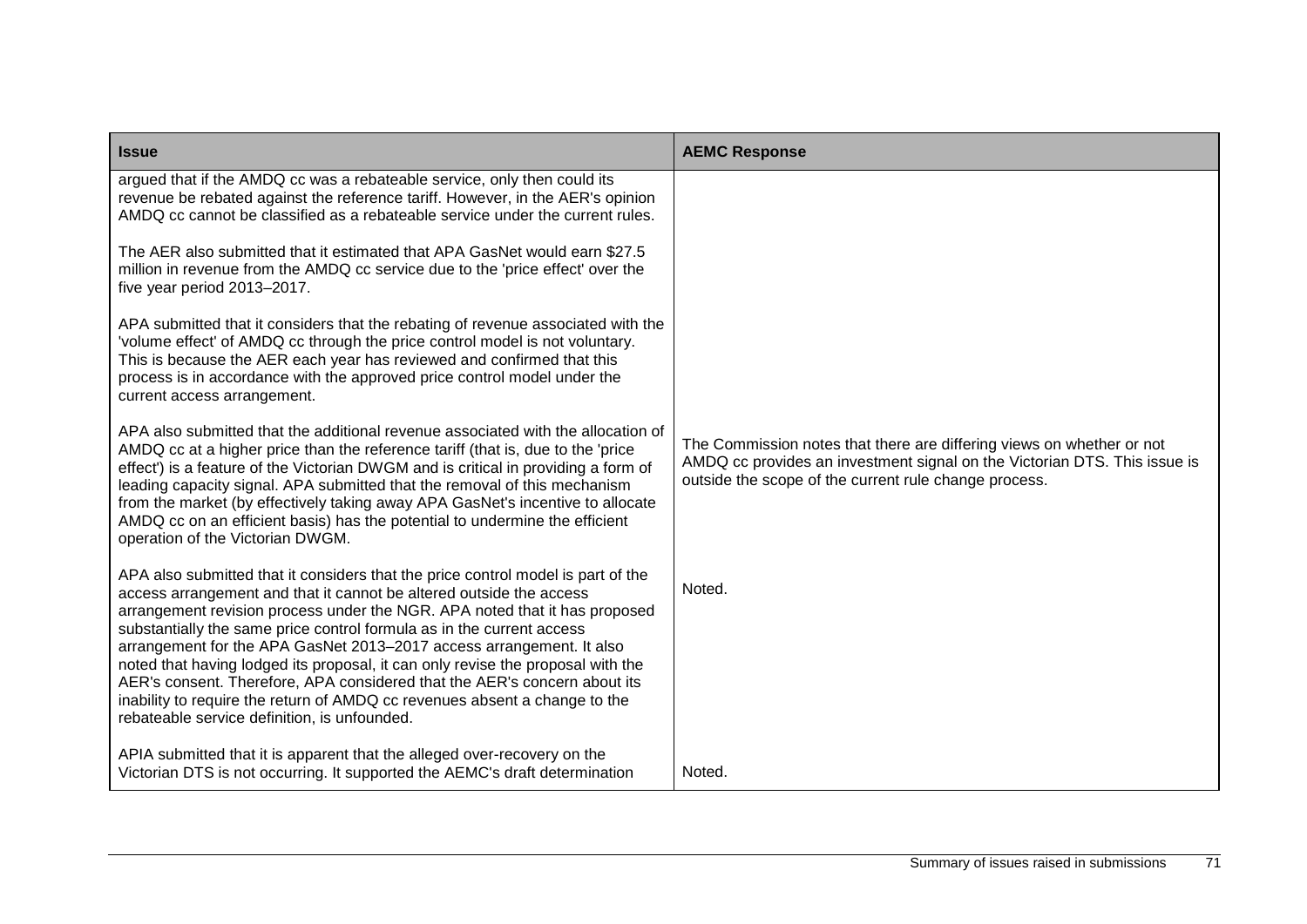| <b>Issue</b>                                                                                                                                                                                                                                                                                                                                                                                                                                                                                                                                                                                                                                                                                                                                                                                                                                                                                                                                                                                                                                                                                                                                                              | <b>AEMC Response</b>                                                                                                                                                                                                                                                                                                                                                                       |
|---------------------------------------------------------------------------------------------------------------------------------------------------------------------------------------------------------------------------------------------------------------------------------------------------------------------------------------------------------------------------------------------------------------------------------------------------------------------------------------------------------------------------------------------------------------------------------------------------------------------------------------------------------------------------------------------------------------------------------------------------------------------------------------------------------------------------------------------------------------------------------------------------------------------------------------------------------------------------------------------------------------------------------------------------------------------------------------------------------------------------------------------------------------------------|--------------------------------------------------------------------------------------------------------------------------------------------------------------------------------------------------------------------------------------------------------------------------------------------------------------------------------------------------------------------------------------------|
| conclusion to not change the rebateable service definition.<br>Origin submitted that it encourages the AER to take on board the AEMC's<br>advice to consider the issue of rebating for AMDQ cc through the tariff variation<br>mechanism in its review of the APA GasNet 2013-2017 revised access<br>arrangement proposal. It submitted that ensuring that AMDQ cc volumes are<br>included in the annual updates to the price control model would improve clarity<br>which would benefit the AER, APA and market participants alike. Origin<br>expressed concerns about the blanket reduction in the reference tariff resulting<br>from any AMDQ cc rebating. Origin concern was that this benefits all users of<br>the Victorian DTS, irrespective of whether a user is a holder of AMDQ cc or not.<br>Origin further submitted that the AEMC in its draft determination did not<br>acknowledge that Origin had raised several issues in its original submission.<br>Two of these issues related to AMDQ cc and were:<br>ensuring that any change made maintains the commercial value of AMDQ<br>cc; and<br>• improving the transparency of the AMDQ cc auction process. | Noted.<br>The Commission is not making the proposed change to the rebateable<br>service definition. Accordingly, it does not need to consider the impact of<br>such a change on the commercial value of AMDQ cc. Also, it is beyond the<br>scope of this rule change for it to consider an auction process for the sale of<br>AMDQ cc in the context of the rebateable service definition. |
| Triggering the 'most favoured nation' clause in existing contracts<br>The AER disagreed with the AEMC's draft determination with respect to the<br>impact of its proposed change to the rebateable service definition on existing<br>contracts. The AER submitted that any increase in risk following the change to<br>the rebateable service definition will be taken into account by the AER in its<br>consideration of rebateable services. The AER disputed DBP's conclusion that<br>there is doubt as to the role that the revenue and pricing principles play in the<br>AER's decision making process and the suggestion that the AER could<br>exercise its discretion in any decision to determine whether a service was<br>rebateable or not without regard to the revenue and pricing principles.<br>APA and APIA supported the AEMC's draft determination conclusion that a                                                                                                                                                                                                                                                                                     | Triggering the most favoured nation clause in existing contracts<br>The Commission notes the AER's views.                                                                                                                                                                                                                                                                                  |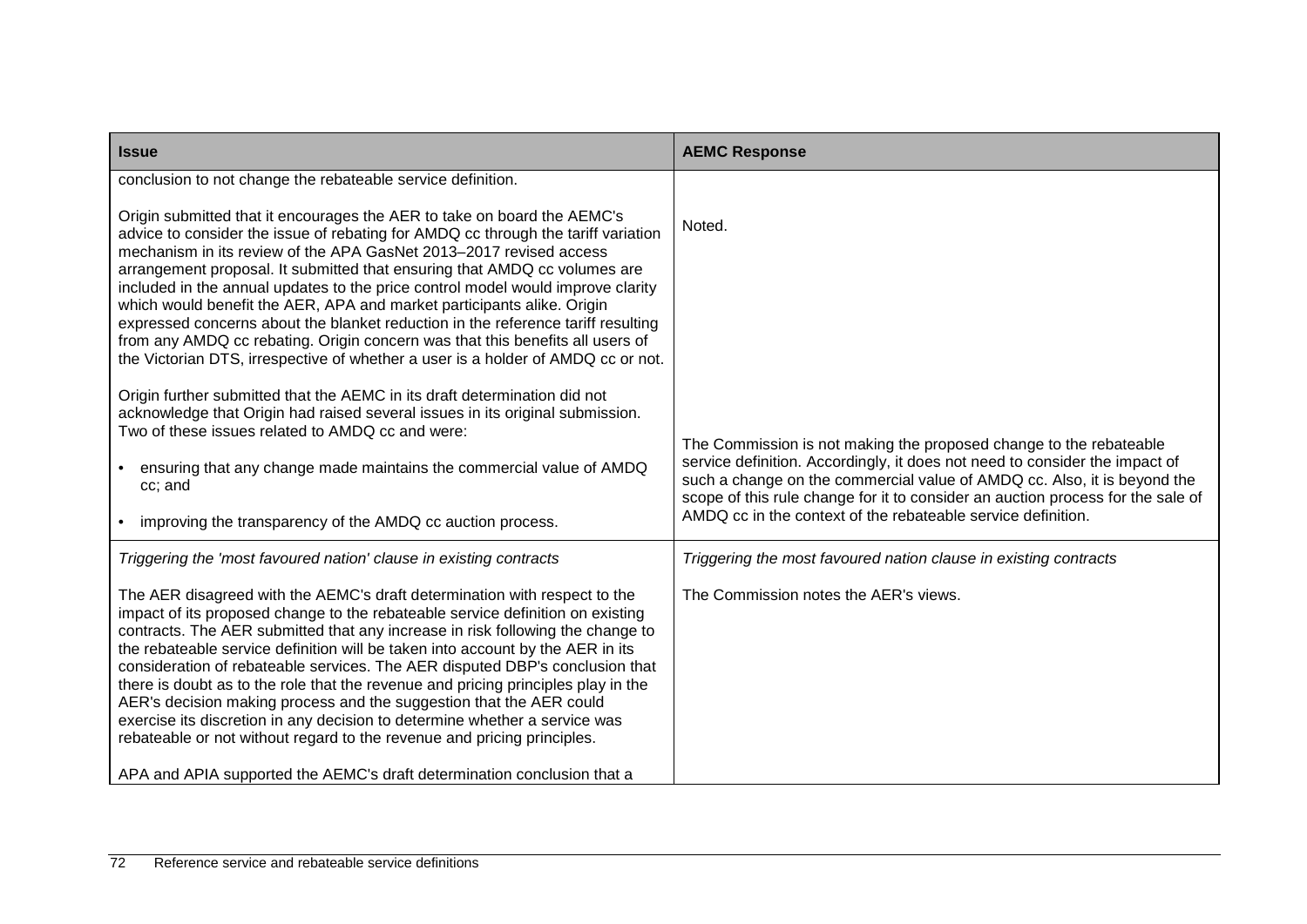| <b>Issue</b>                                                                                                                                                                                                                                                                                                                                                                                                                                                                                                                                                                                                                                                                                                 | <b>AEMC Response</b>                                                                                                                                                                                                                                                                                                                            |
|--------------------------------------------------------------------------------------------------------------------------------------------------------------------------------------------------------------------------------------------------------------------------------------------------------------------------------------------------------------------------------------------------------------------------------------------------------------------------------------------------------------------------------------------------------------------------------------------------------------------------------------------------------------------------------------------------------------|-------------------------------------------------------------------------------------------------------------------------------------------------------------------------------------------------------------------------------------------------------------------------------------------------------------------------------------------------|
| change to the rebateable service definition risks unintended consequences for<br>service providers on pipelines other than the Victorian DTS. APA submitted that<br>retaining the current definition of rebateable services maintains the current<br>risk/reward balance in relation to triggering the 'most favoured nation' clauses.                                                                                                                                                                                                                                                                                                                                                                       | The Commission notes the comments from APA and APIA.                                                                                                                                                                                                                                                                                            |
| DBP submitted that it agreed with the AEMC's draft determination conclusion. It<br>suggested that the NGR provisions could be interpreted to mean that the<br>regulator may not have to give fundamental weight to the principle of economic<br>costs and risks of the potential for under or over investment, but rather it only<br>has to have regard to the principle. DBP also considered that it is not<br>appropriate to establish a regime whereby it is left to the regulator to exercise<br>its discretion in a way that may trigger 'most favoured nation' clauses in existing<br>contracts.                                                                                                       | The Commission notes DBP's views.                                                                                                                                                                                                                                                                                                               |
| Origin submitted that the AEMC in its draft determination did not acknowledge<br>that Origin had raised in its original submission, the issue that the AEMC should<br>assess the full range of potential consequences of the proposed rule change.<br>Origin submitted that this was to ensure that there be no unintended<br>consequences of the proposed rule change.                                                                                                                                                                                                                                                                                                                                      | The Commission considers that it has assessed all of the issues raised by<br>stakeholders which may arise as unintended consequences of the proposed<br>rule change. This includes the issue of triggering the 'most favoured nation'<br>clauses in existing contracts and the issue of the fixed principle in the<br>DBNGP access arrangement. |
| The fixed principle in the DBNGP access arrangement                                                                                                                                                                                                                                                                                                                                                                                                                                                                                                                                                                                                                                                          | The fixed principle in the DBNGP access arrangement                                                                                                                                                                                                                                                                                             |
| The AER disagreed with the AEMC's conclusion in the draft determination with<br>respect to the impact of its proposed change to the rebateable service definition<br>on the fixed principle in the DBNGP access arrangement. The AER considered<br>that if the proposed change was made, then the amended rule would not take<br>precedence over the fixed principle as rule 99(3) of the NGR would act to<br>protect the fixed principle. In response to DBP's submission, the AER submitted<br>that the inconsistency referred to in rule 99(4)(b) of the NGR is between 'a rule'<br>and a fixed principle not between a 'supposed determination' of the AER and a<br>fixed principle as suggested by DBP. | The Commission notes the opposing views expressed by AER and DBP.<br>See Chapter 7.                                                                                                                                                                                                                                                             |
| DBP submitted that it agreed with the AEMC's draft determination conclusion<br>with regards to the fixed principle in the DBNGP access arrangement. DBP                                                                                                                                                                                                                                                                                                                                                                                                                                                                                                                                                      |                                                                                                                                                                                                                                                                                                                                                 |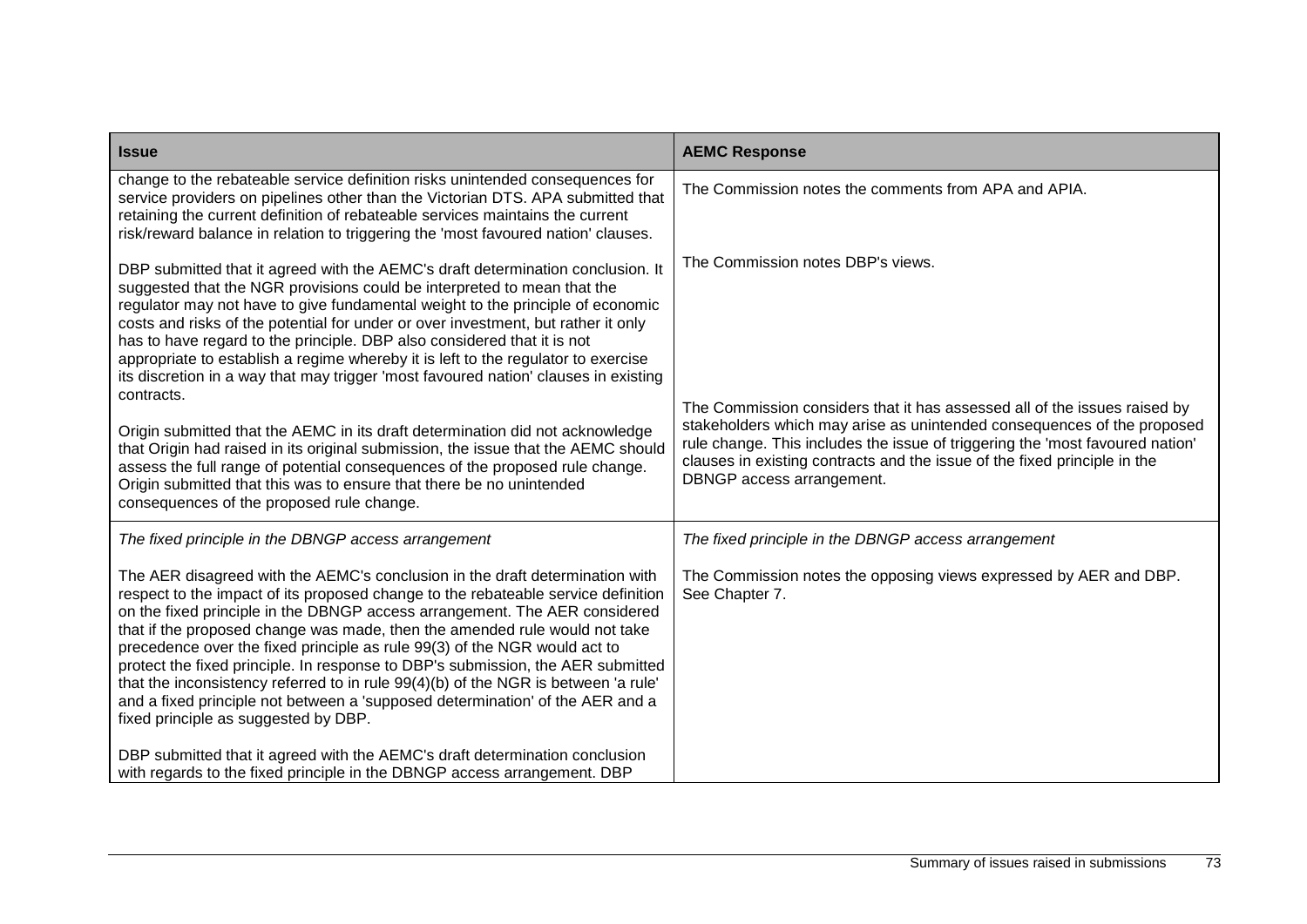| <b>Issue</b>                                                                                                                                                                                                                                                                                                                                                                                                   | <b>AEMC Response</b>                                                                                                                                                                                                                                                                   |  |
|----------------------------------------------------------------------------------------------------------------------------------------------------------------------------------------------------------------------------------------------------------------------------------------------------------------------------------------------------------------------------------------------------------------|----------------------------------------------------------------------------------------------------------------------------------------------------------------------------------------------------------------------------------------------------------------------------------------|--|
| submitted that the AER had taken a narrow view in the operation of rule 99(3)<br>of the NGR in isolation of the remaining provisions of rule 99 of the NGR. It<br>concluded that the proposed rule change be rejected because if the proposed<br>rule change was implemented, there is a risk that the operation of the rule will<br>be inconsistent with the fixed principle in the DGNGP access arrangement. |                                                                                                                                                                                                                                                                                        |  |
| Broader need for the proposed change                                                                                                                                                                                                                                                                                                                                                                           | Broader need for the proposed change                                                                                                                                                                                                                                                   |  |
| The AER submitted that there was a broader need for its proposed rule change<br>to address issues relating to emerging pipeline services (such as backhaul and<br>interruptible). The AER referred to three stakeholder submissions to the RBP<br>2012-2017 access arrangement proposal which identified issues arising from<br>new pipeline services.                                                         | The Commission considers that to date it has not been provided with any<br>clear evidence that pipeline users are requesting that certain pipeline<br>services ought to be classified as rebateable services, and that this requires<br>a change to the rebateable service definition. |  |

## **B.3 Third round of consultation**

| <b>Issue</b>                                                                                                                                                                                                                                                                                                                                                                                                                                                                                  | <b>AEMC Response</b>                                                                                                                                                                                                        |
|-----------------------------------------------------------------------------------------------------------------------------------------------------------------------------------------------------------------------------------------------------------------------------------------------------------------------------------------------------------------------------------------------------------------------------------------------------------------------------------------------|-----------------------------------------------------------------------------------------------------------------------------------------------------------------------------------------------------------------------------|
| Rebateable service definition                                                                                                                                                                                                                                                                                                                                                                                                                                                                 |                                                                                                                                                                                                                             |
| AMDQ cc revenue and the Victorian DTS                                                                                                                                                                                                                                                                                                                                                                                                                                                         | AMDQ cc revenue and the Victorian DTS                                                                                                                                                                                       |
| The AER submitted that the AEMC should clarify whether a rule change is to<br>apply to the APA GasNet 2013-2017 access arrangement period. This was<br>because the AER's rule change proposal was partly premised on how the<br>current definitions of reference service and rebateable service would be applied<br>in the current APA GasNet access arrangement assessment process, in the<br>absence of a rule change that would allow AMDQ cc to be classified as a<br>rebateable service. | The Commission considers that any changes to the rebateable service<br>definition (or the reference service definition) cannot apply to the access<br>arrangements currently under consideration by the AER. See Chapter 8. |
| APA submitted that the AEMC in its consultation paper had not made a case for                                                                                                                                                                                                                                                                                                                                                                                                                 | The Commission has decided not to amend the rebateable service                                                                                                                                                              |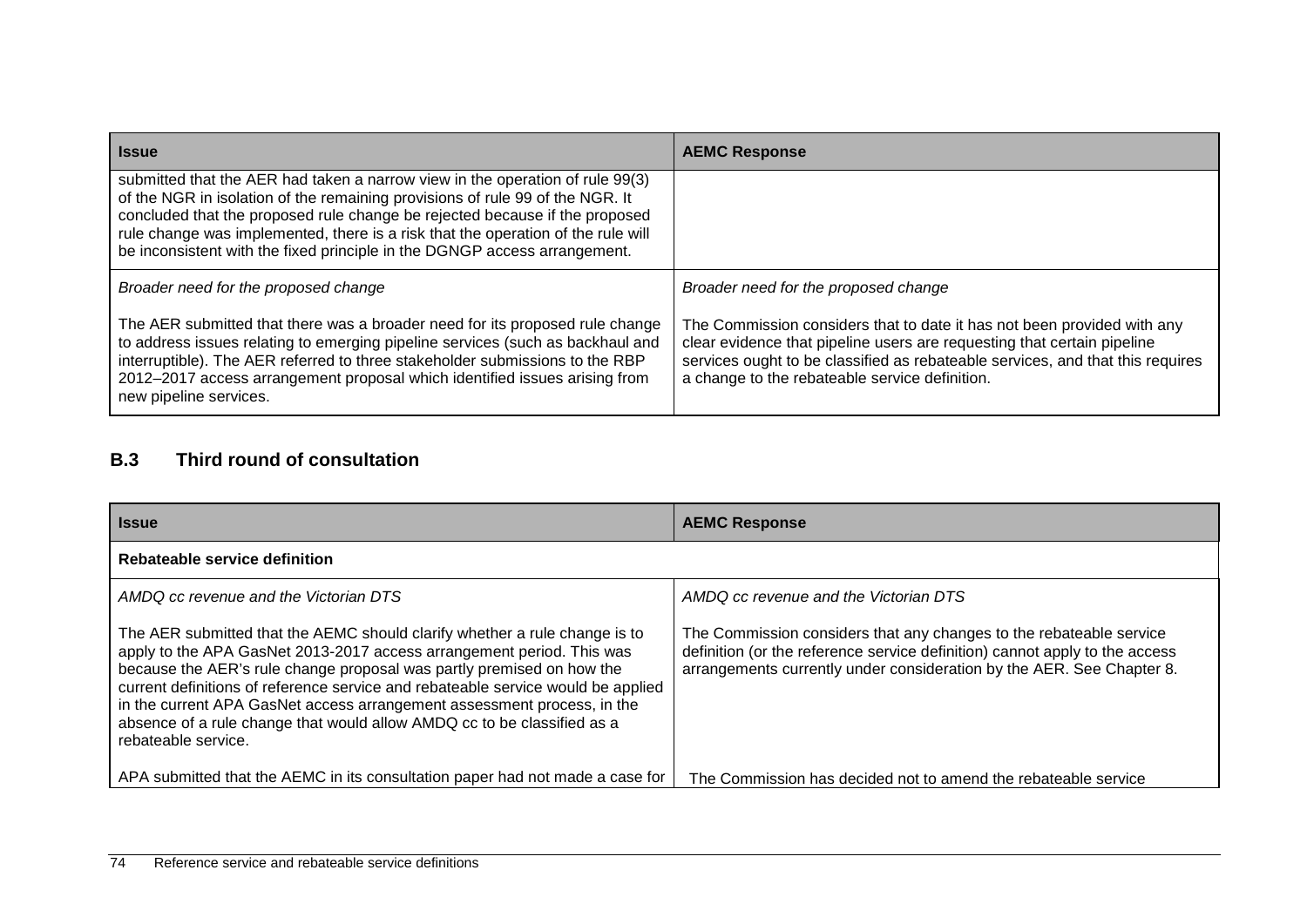| <b>Issue</b>                                                                                                                                                                                                                                                                                                                                                                        | <b>AEMC Response</b>                                                                                                                                   |  |
|-------------------------------------------------------------------------------------------------------------------------------------------------------------------------------------------------------------------------------------------------------------------------------------------------------------------------------------------------------------------------------------|--------------------------------------------------------------------------------------------------------------------------------------------------------|--|
| its proposed amendment to the rebateable service definition that only applies to<br>pipeline services provided by means of the Victorian DTS. APA considered<br>that:                                                                                                                                                                                                               | definition in light of some of the key arguments made by APA that address<br>the nature of the AMDQ cc service and its effect as an investment signal. |  |
| the AEMC's conclusion that the revenue derived from the sale of AMDQ cc<br>rights is comparable to revenue derived from reference services on contract<br>carriage pipelines is unfounded;                                                                                                                                                                                          |                                                                                                                                                        |  |
| the AEMC's assessment that AMDQ cc do not provide an investment signal<br>is not correct;                                                                                                                                                                                                                                                                                           |                                                                                                                                                        |  |
| the inability of the AER to include a rebate mechanism in the APA GasNet<br>access arrangement to accommodate the 'volume effect' of AMDQ cc is of<br>little consequence because the revenue earned is insignificant;                                                                                                                                                               |                                                                                                                                                        |  |
| the AEMC has misconstrued the Victorian DTS reference service in terms of<br>what level of 'firmness' exists. APA considers that the transportation of gas<br>on Victorian DTS as a whole is 'firm' and that there is no concept equivalent<br>to the contract carriage 'non-firm'. In addition, the AMDQ cc service is not<br>providing an increased 'firmness' of transportation; |                                                                                                                                                        |  |
| the expected increase in revenue from the 'price effect' of AMDQ cc for the<br>2013-2017 period is a result of the shortage of AMDQ cc. This shortage is<br>due to the ACCC not approving capital expenditure for the Stonehaven<br>compressor in its 2008 decision;                                                                                                                |                                                                                                                                                        |  |
| the AEMC's assessment that there is likely to be an increase over the long<br>term in the share of APA GasNet's revenue earned from AMDQ cc is<br>incorrect. Instead, APA argues that there will be downward pressure on<br>AMDQ cc prices over the long term as availability of AMDQ cc will meet<br>demand; and                                                                   |                                                                                                                                                        |  |
| it is willing to revert to an auction process for the sale of AMDQ cc so long                                                                                                                                                                                                                                                                                                       |                                                                                                                                                        |  |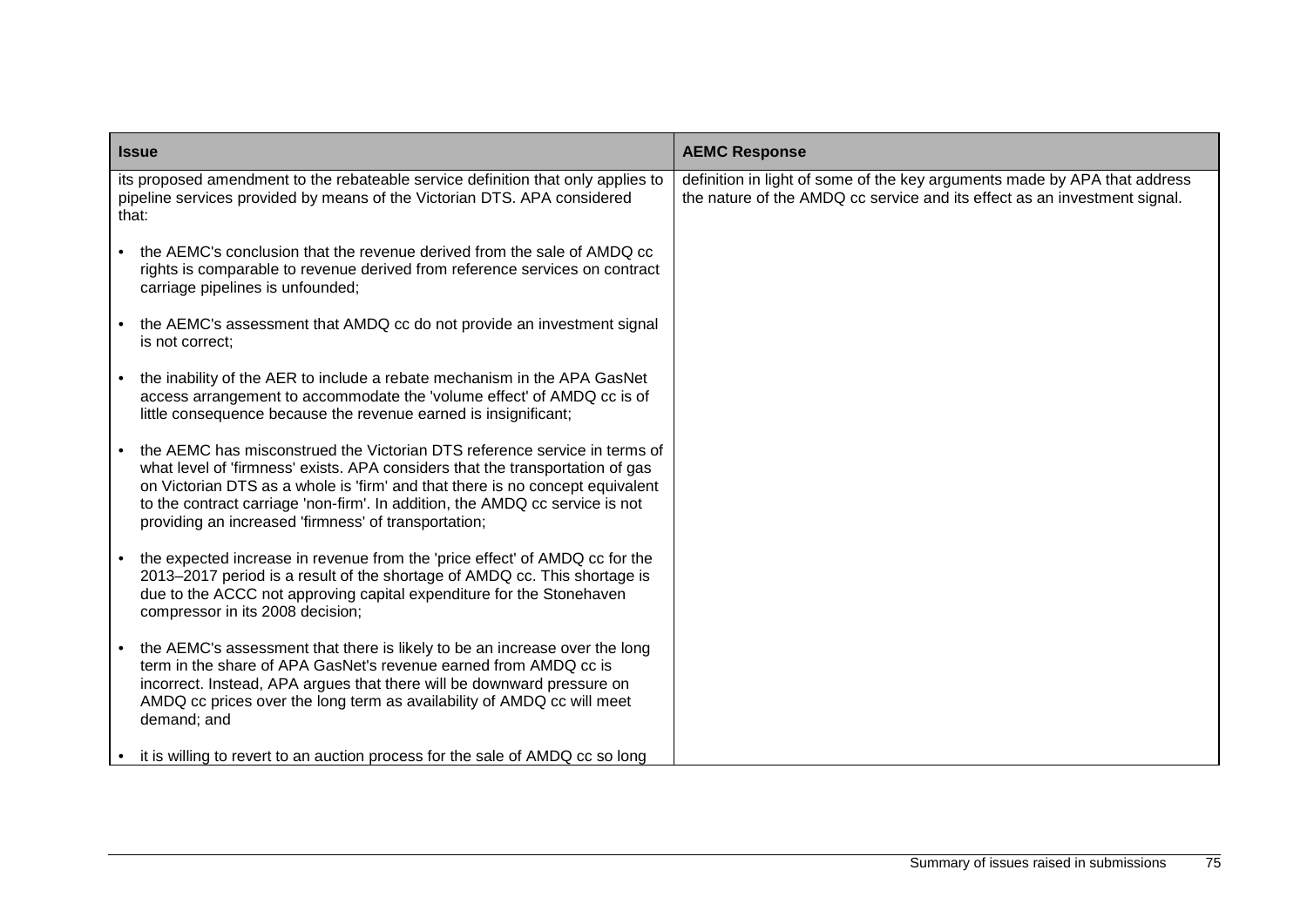| <b>Issue</b>                                                                                                                                                                                                                                                                                                                                                                                                                                                                                                                                                                                                                           | <b>AEMC Response</b>                                                                                                                           |
|----------------------------------------------------------------------------------------------------------------------------------------------------------------------------------------------------------------------------------------------------------------------------------------------------------------------------------------------------------------------------------------------------------------------------------------------------------------------------------------------------------------------------------------------------------------------------------------------------------------------------------------|------------------------------------------------------------------------------------------------------------------------------------------------|
| as the supply of AMDQ cc is not distorted.                                                                                                                                                                                                                                                                                                                                                                                                                                                                                                                                                                                             |                                                                                                                                                |
| Australian Power and Gas (APG) supported the AER's proposed change to the<br>reference service definition and to the rebateable service definition. It submitted<br>that the extent that APA GasNet has rebated AMDQ cc revenue due to the<br>'volume effect' against reference tariffs has not been transparent. APG<br>considered that AMDQ cc revenues have not been appropriately dealt with to<br>date and that there should be greater scope to formerly define AMDQ cc<br>rebates in APA GasNet's tariff calculation. It considered that the proposed<br>change to both definitions as a small step to provide greater clarity. | APG's comments are noted. See Chapters 6 and 7.                                                                                                |
| EnergyAustralia (EA) (formerly TRUenergy) supported the AEMC's proposed<br>change to the rebateable service definition as canvassed in the consultation<br>paper. This was because it considered that there is:                                                                                                                                                                                                                                                                                                                                                                                                                        | EA's comments are noted. See Chapters 6 and 7.                                                                                                 |
| legal uncertainty over whether the AER can approve an access<br>arrangement that includes the current AMDQ cc revenue rebating<br>mechanism;                                                                                                                                                                                                                                                                                                                                                                                                                                                                                           |                                                                                                                                                |
| likely to be an increase over the longer term in the share of APA GasNet's<br>revenue earned from unregulated AMDQ cc;                                                                                                                                                                                                                                                                                                                                                                                                                                                                                                                 |                                                                                                                                                |
| forecast to be a significant increase in revenue due to the 'price effect' of<br>AMDQ cc for the next period; and                                                                                                                                                                                                                                                                                                                                                                                                                                                                                                                      |                                                                                                                                                |
| an inconsistent outcome between the Victorian DTS and other fully<br>regulated pipelines.                                                                                                                                                                                                                                                                                                                                                                                                                                                                                                                                              |                                                                                                                                                |
| EA suggested a further amendment to the draft rule that would require APA<br>GasNet to deposit all revenue that is over-recovered from AMDQ cc in an<br>investment fund. The money in the fund would be used to help pay for<br>augmentation of the pipeline system (that is, netted off the capital cost). Parties<br>that have paid for AMDQ cc and thereby have contributed to the fund would<br>receive any resulting AMDQ cc from the new pipeline capacity on a pro-rata                                                                                                                                                         | The Commission notes EA's suggestion. However, further consideration of<br>an investment fund is beyond the scope of this rule change process. |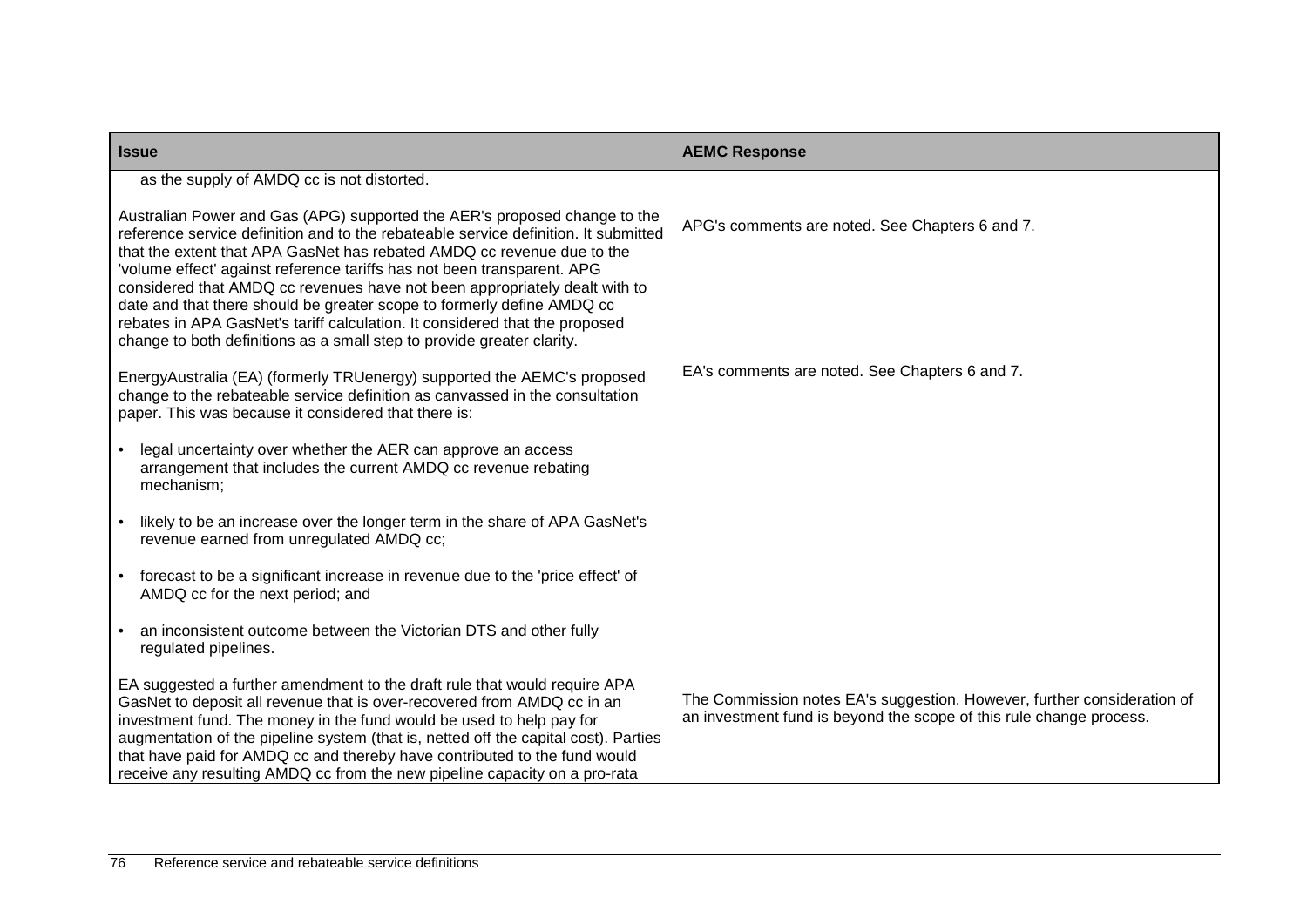| <b>Issue</b>                                                                                                                                                                                                                                                                                                                                                                                                                                                                                                                                                                                                                                                                                                                                                                                                                                     | <b>AEMC Response</b>                                                                                                                                 |
|--------------------------------------------------------------------------------------------------------------------------------------------------------------------------------------------------------------------------------------------------------------------------------------------------------------------------------------------------------------------------------------------------------------------------------------------------------------------------------------------------------------------------------------------------------------------------------------------------------------------------------------------------------------------------------------------------------------------------------------------------------------------------------------------------------------------------------------------------|------------------------------------------------------------------------------------------------------------------------------------------------------|
| basis.                                                                                                                                                                                                                                                                                                                                                                                                                                                                                                                                                                                                                                                                                                                                                                                                                                           |                                                                                                                                                      |
| Broader need for the proposed change                                                                                                                                                                                                                                                                                                                                                                                                                                                                                                                                                                                                                                                                                                                                                                                                             | Broader need for the proposed change                                                                                                                 |
| The AER submitted that it maintains its view that there is a broader need for its<br>proposed change to the rebateable service definition.                                                                                                                                                                                                                                                                                                                                                                                                                                                                                                                                                                                                                                                                                                       | The Commission is not satisfied with the current arguments that a change to<br>the rebateable service definition is needed. See Chapter 7.           |
| This view was supported by Australian Power and Gas (APG). APG submitted<br>that an amended definition would enable services that are currently ambiguous,<br>or fall outside regulatory treatment when clearly they should not be, to be<br>considered as rebateable services. APG referred to its submission to the AER's<br>recent review of the Roma to Brisbane access arrangement. APG concern is<br>that intra-day nominations on this pipeline falls outside the scope of regulatory<br>oversight and the associated charges are excessively high and punitive. AGP<br>considered that it is important that the AER is given flexibility to determine<br>whether other services that derive revenue on pipelines such as those on the<br>RBP should be classified as reference services or indeed rebated against<br>reference services. |                                                                                                                                                      |
| <b>Transitional provisions</b>                                                                                                                                                                                                                                                                                                                                                                                                                                                                                                                                                                                                                                                                                                                                                                                                                   | <b>Transitional provisions</b>                                                                                                                       |
| The AER submitted that the AEMC should include transitional provisions if it<br>considers that a rule change should apply to the 2013-2017 access<br>arrangements that are currently being considered by the AER. If a rule change<br>were to apply to these access arrangements it would be appropriate for the<br>AEMC to include transitional provisions that would allow additional time for<br>service providers to submit those elements of their proposals that are affected<br>by the rule change.                                                                                                                                                                                                                                                                                                                                       | The Commission has decided that the final rule will not apply to access<br>arrangements that are currently being assessed by the AER. See Chapter 8. |
| Other stakeholders (APA, APIA and the Financial Investor Group) did not<br>support the inclusion of transitional provisions. They expressed concerns that<br>the AEMC would consider that a rule if made would be applied to access<br>arrangements that are currently being assessed by the AER.                                                                                                                                                                                                                                                                                                                                                                                                                                                                                                                                                |                                                                                                                                                      |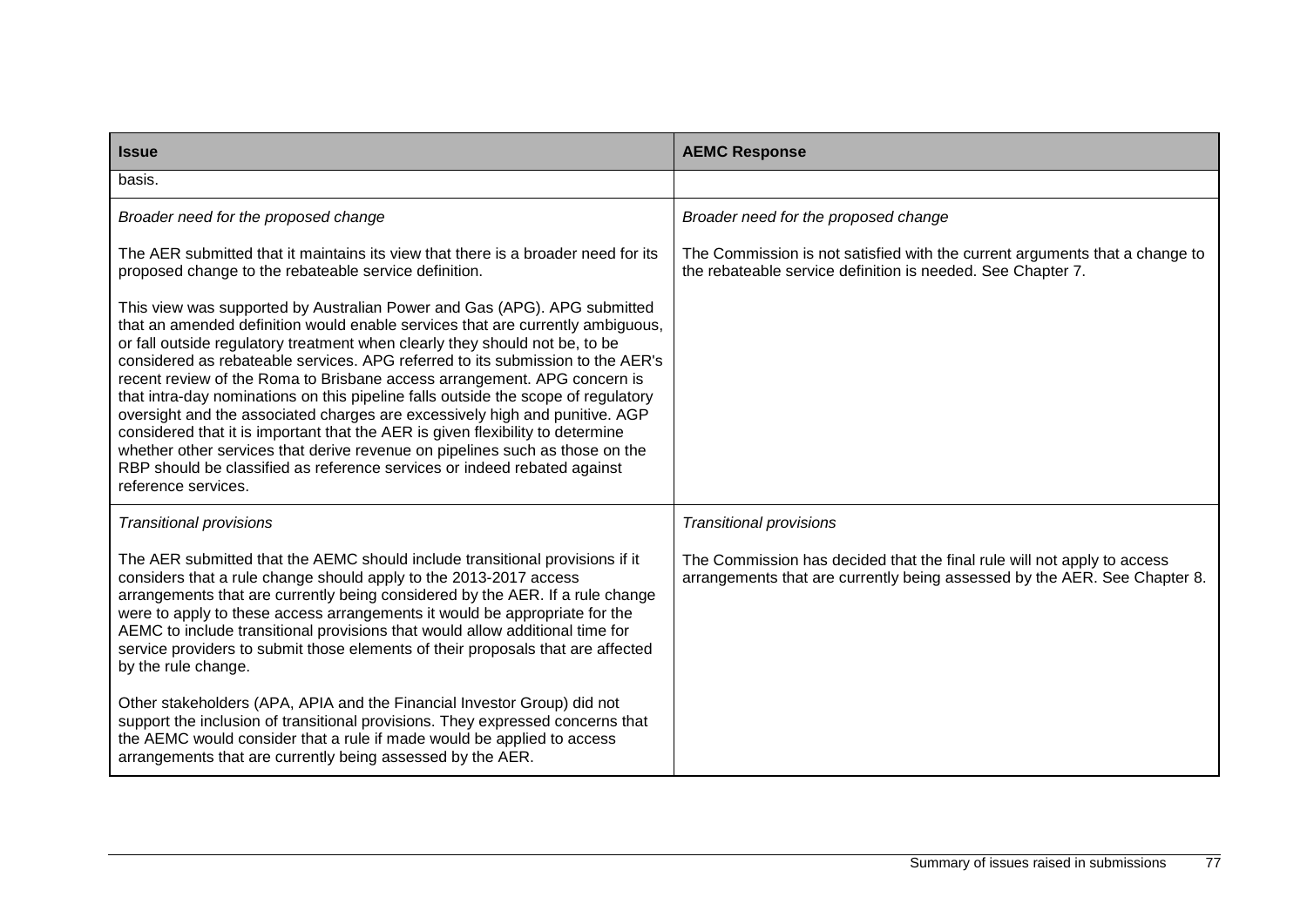# **C Regulation of pipeline service and differences in market structure**

#### **Fundamental principles of economic regulation of gas pipelines**

Economic regulation under the NGL is only applied to covered pipelines which exhibit a level of market power where the benefits of regulation outweigh the costs.<sup>[177](#page-85-0)</sup> This is put into effect by the application of the pipeline coverage criteria (set out in s. 15 of the NGL) by the National Competition Council and the relevant government minister.

There are two types of regulation for covered pipelines, light regulation and full regulation. Full regulation pipelines are required to have full access arrangements which set out reference tariffs, services to be offered and terms and conditions. These access arrangements are to be approved by the AER through an access arrangement approval process. In contrast, light regulation pipelines are not required to have a full access arrangement but may submit a limited access arrangement to the AER for approval. Limited access arrangements do not have reference tariffs. Their intent is to give certainty over terms and conditions applicable to the pipeline services offered.<sup>[178](#page-85-1)</sup>

Central to the regulatory framework is the ability of users and service providers of pipelines to negotiate the terms and conditions (including price) of access. The resulting negotiated terms and conditions of access may differ from the access arrangement relevant to the pipeline.<sup>[179](#page-85-2)</sup> The NGL provides for a dispute resolution process by an arbitrator if a dispute arises between a user or prospective user and a service provider over access to the regulated pipeline service.<sup>[180](#page-85-3)</sup>

Accordingly, in the context of the economic regulation of pipelines under the NGL, reference services and reference tariffs play an important role in providing a point reference for negotiation and dispute resolution. This is because by definition, the reference service is a service that is likely to be sought by a significant part of the market. The policy intent of this definition is clear. That is, to ensure that economic regulation of covered pipelines is effective in promoting the long term interests of consumers, it is necessary that economic regulation applies to services that are sought by a significant part of the market. It should apply to all material pipeline services

-

<span id="page-85-0"></span><sup>177</sup> Second Reading Speech, National Gas (South Australia) Bill 2008, House of Assembly, 9 April 2008 (Hon. P. F. Conlon, Elder - Minister for Transport, Minister for Infrastructure, Minister for Energy), p12.

<span id="page-85-1"></span><sup>178</sup> Second Reading Speech, National Gas (South Australia) Bill 2008, House of Assembly, 9 April 2008 (Hon. P. F. Conlon, Elder - Minister for Transport, Minister for Infrastructure, Minister for Energy), pp13-17.

<span id="page-85-2"></span><sup>179</sup> Second Reading Speech, National Gas (South Australia) Bill 2008, House of Assembly, 9 April 2008 (Hon. P. F. Conlon, Elder - Minister for Transport, Minister for Infrastructure, Minister for Energy), p17.

<span id="page-85-3"></span><sup>180</sup> Second Reading Speech, National Gas (South Australia) Bill 2008, House of Assembly, 9 April 2008 (Hon. P. F. Conlon, Elder - Minister for Transport, Minister for Infrastructure, Minister for Energy), pp18-19.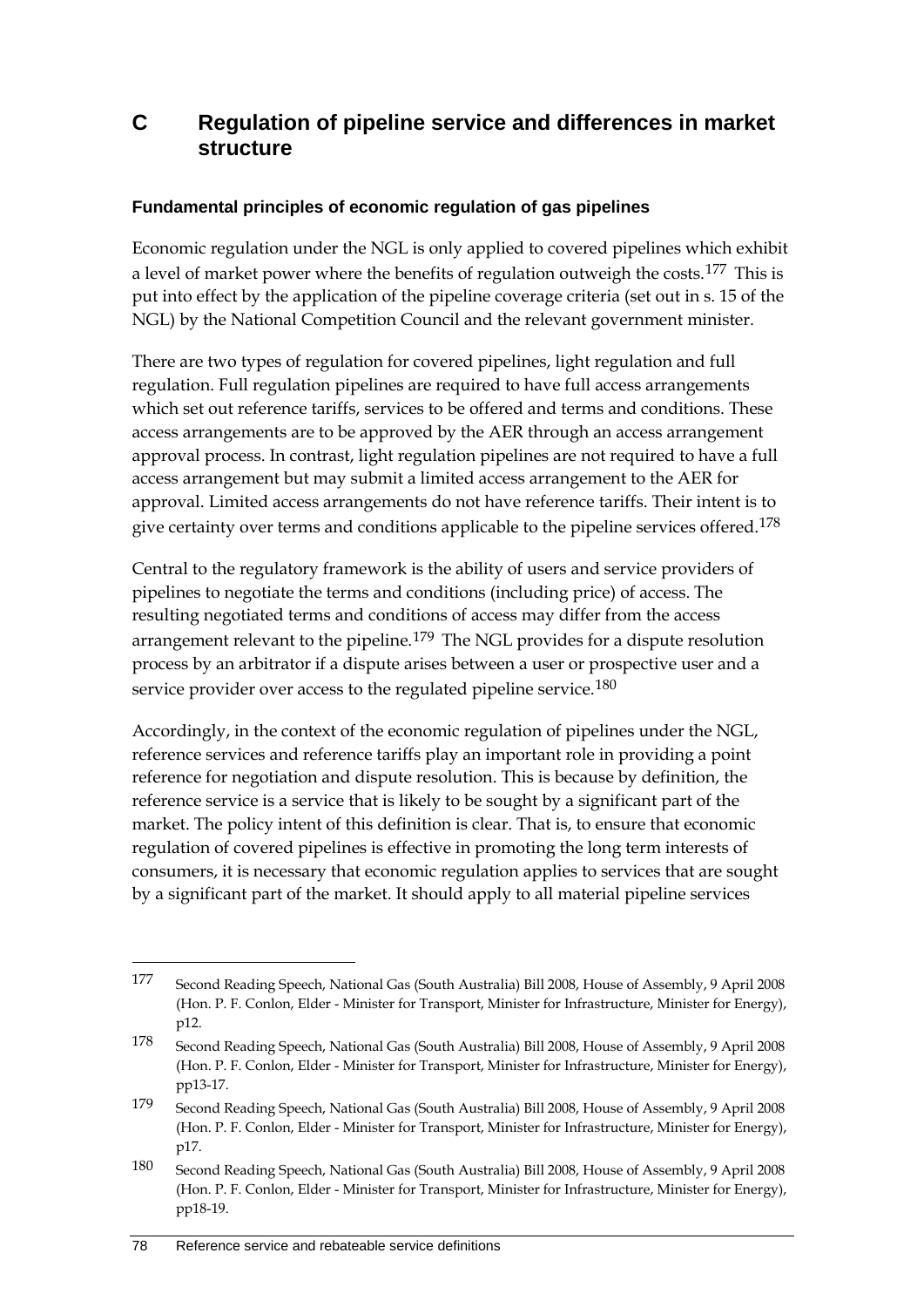irrespective of differences in market structure. Differences in the way pipelines operate and their market structures are discussed below.

### **Contract carriage and market carriage pipelines**

The approach used to allocate the capacity of a gas pipeline to users is fundamental to the operation of a transmission pipeline. There are two approaches that may be adopted for the management of capacity on a pipeline. These are:

- the contract carriage approach; or
- the market carriage approach.

Under contract carriage, a service provider manages the pipeline's capacity by entering into bilateral contracts with shippers (users). These contracts are usually made in advance on a long term basis and provide shippers with an exclusive right to an amount of pipeline capacity. However, under the market carriage model an independent system operator manages pipeline capacity through a pool approach. Users of a market carriage pipeline do not reserve capacity on the pipeline.<sup>[181](#page-86-0)</sup>

Contract carriage is used for transmission pipelines in all states and territories except Victoria. The market carriage model is only used for the Victorian DTS where the Australian Energy Market Operator (AEMO) manages the operation of the pipeline which transports gas to distribution networks across the majority of the state. AEMO also operates the Victorian declared wholesale gas market (DWGM) which applies to the Victorian DTS.

The structure of the pipeline system affects which model is more suited to a particular market. Pipelines with a trunkline structure (or point to point) are ideal for the traditional contract carriage capacity management model because network externalities<sup>[182](#page-86-1)</sup> are small and bilateral transactions do not take into account load interdependencies. In contrast, a pipeline system structured as a dense network exhibits network externalities because loads in one line affect loads in another. In this case, the market carriage capacity management model is more appropriate because it allows the pipeline operator to determine the optimal gas flow schedule taking into account the anticipated injection and withdrawals of gas by users.<sup>[183](#page-86-2)</sup>

In establishing the Victorian DWGM, the Victorian Government noted that the Victorian DTS had different characteristics from other transmission pipelines in Australia in that:[184](#page-86-3)

-

<span id="page-86-0"></span><sup>181</sup> Productivity Commission, *Review of the Gas Access Regime*, 11 June 2004, p315.

<span id="page-86-1"></span><sup>182</sup> Network externalities are defined as the effects on a user of a service of others using the same or comparable service, http://economics.about.com/cs/economicsglossary/g/network\_ex.htm.

<span id="page-86-2"></span><sup>183</sup> Productivity Commission, *Review of the Gas Access Regime*, 11 June 2004, p315.

<span id="page-86-3"></span><sup>184</sup> Victorian Department of Treasury and Finance, Energy Projects Division, *Victoria's gas industry, implementing a competitive structure*, information paper 3, second edition, April 1998, p67.